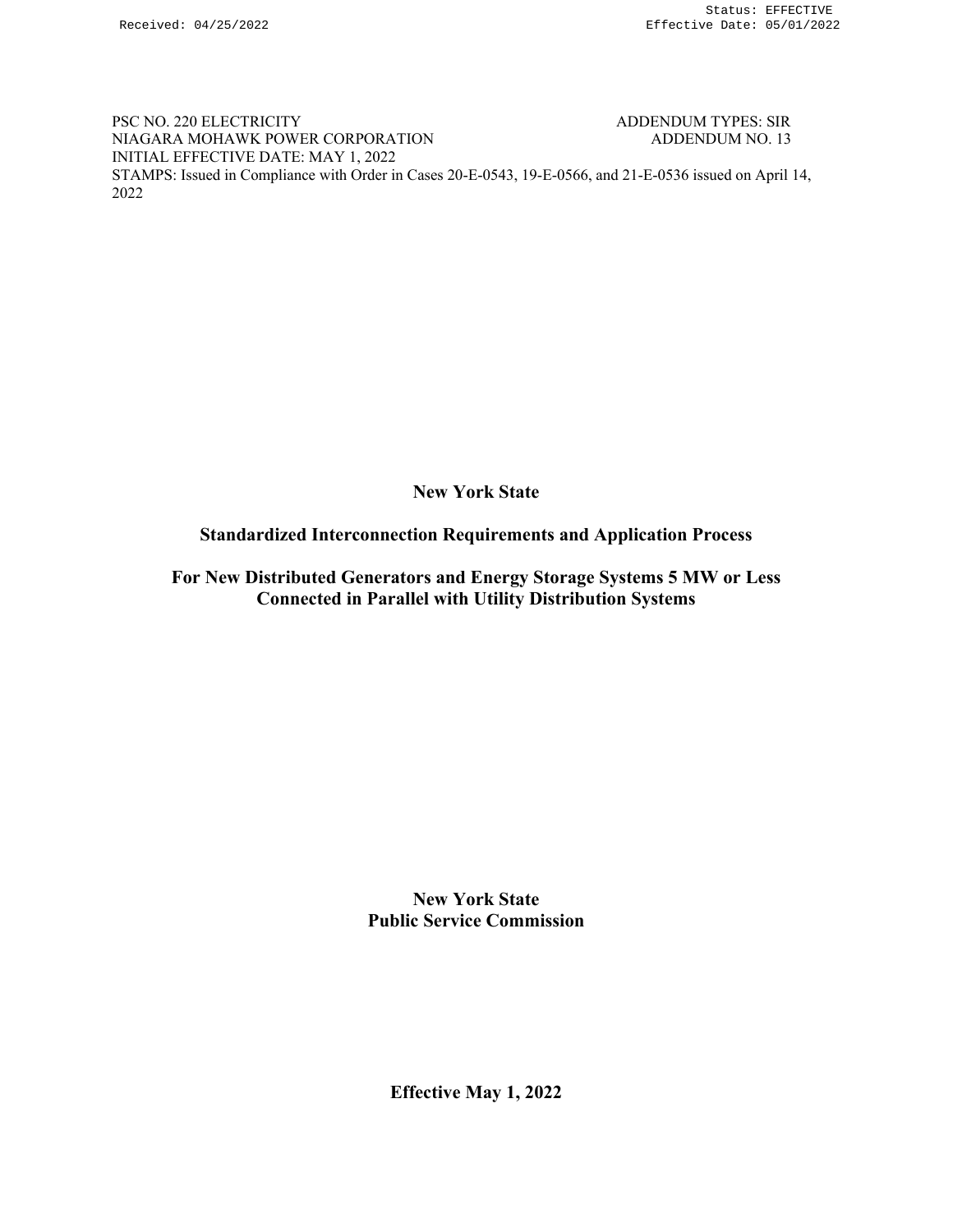## **Table of Contents**

| А.<br><b>B.</b><br>STEP 5: The Applicant's Facility is Tested in Accordance with the Standardized Interconnection<br>$C_{\cdot}$<br>STEP 4: Utility Performs Preliminary / Supplemental Screening Analysis and Develops a Cost Estimate for<br>STEP 9: The Applicant's Facility is Tested in Accordance with the Standardized Interconnection<br>D.<br>Е.<br>F.<br>G.<br>H.<br>А.<br>1.<br>2.<br>3.<br>4.<br>5.<br>6.<br>В.<br>C.<br>D.<br>Е.<br>F. | Page |
|-----------------------------------------------------------------------------------------------------------------------------------------------------------------------------------------------------------------------------------------------------------------------------------------------------------------------------------------------------------------------------------------------------------------------------------------------------|------|
|                                                                                                                                                                                                                                                                                                                                                                                                                                                     |      |
|                                                                                                                                                                                                                                                                                                                                                                                                                                                     |      |
|                                                                                                                                                                                                                                                                                                                                                                                                                                                     |      |
|                                                                                                                                                                                                                                                                                                                                                                                                                                                     |      |
|                                                                                                                                                                                                                                                                                                                                                                                                                                                     |      |
|                                                                                                                                                                                                                                                                                                                                                                                                                                                     |      |
|                                                                                                                                                                                                                                                                                                                                                                                                                                                     |      |
|                                                                                                                                                                                                                                                                                                                                                                                                                                                     |      |
|                                                                                                                                                                                                                                                                                                                                                                                                                                                     |      |
|                                                                                                                                                                                                                                                                                                                                                                                                                                                     |      |
|                                                                                                                                                                                                                                                                                                                                                                                                                                                     |      |
|                                                                                                                                                                                                                                                                                                                                                                                                                                                     |      |
|                                                                                                                                                                                                                                                                                                                                                                                                                                                     |      |
|                                                                                                                                                                                                                                                                                                                                                                                                                                                     |      |
|                                                                                                                                                                                                                                                                                                                                                                                                                                                     |      |
|                                                                                                                                                                                                                                                                                                                                                                                                                                                     |      |
|                                                                                                                                                                                                                                                                                                                                                                                                                                                     |      |
|                                                                                                                                                                                                                                                                                                                                                                                                                                                     |      |
|                                                                                                                                                                                                                                                                                                                                                                                                                                                     |      |
|                                                                                                                                                                                                                                                                                                                                                                                                                                                     |      |
|                                                                                                                                                                                                                                                                                                                                                                                                                                                     |      |
|                                                                                                                                                                                                                                                                                                                                                                                                                                                     |      |
|                                                                                                                                                                                                                                                                                                                                                                                                                                                     |      |
|                                                                                                                                                                                                                                                                                                                                                                                                                                                     |      |
|                                                                                                                                                                                                                                                                                                                                                                                                                                                     |      |
|                                                                                                                                                                                                                                                                                                                                                                                                                                                     |      |
|                                                                                                                                                                                                                                                                                                                                                                                                                                                     |      |
|                                                                                                                                                                                                                                                                                                                                                                                                                                                     |      |
|                                                                                                                                                                                                                                                                                                                                                                                                                                                     |      |
|                                                                                                                                                                                                                                                                                                                                                                                                                                                     |      |
|                                                                                                                                                                                                                                                                                                                                                                                                                                                     |      |
|                                                                                                                                                                                                                                                                                                                                                                                                                                                     |      |
|                                                                                                                                                                                                                                                                                                                                                                                                                                                     |      |
|                                                                                                                                                                                                                                                                                                                                                                                                                                                     |      |
|                                                                                                                                                                                                                                                                                                                                                                                                                                                     |      |
|                                                                                                                                                                                                                                                                                                                                                                                                                                                     |      |
|                                                                                                                                                                                                                                                                                                                                                                                                                                                     |      |
|                                                                                                                                                                                                                                                                                                                                                                                                                                                     |      |
|                                                                                                                                                                                                                                                                                                                                                                                                                                                     |      |
|                                                                                                                                                                                                                                                                                                                                                                                                                                                     |      |
|                                                                                                                                                                                                                                                                                                                                                                                                                                                     |      |
|                                                                                                                                                                                                                                                                                                                                                                                                                                                     |      |
|                                                                                                                                                                                                                                                                                                                                                                                                                                                     |      |
|                                                                                                                                                                                                                                                                                                                                                                                                                                                     |      |
|                                                                                                                                                                                                                                                                                                                                                                                                                                                     |      |
|                                                                                                                                                                                                                                                                                                                                                                                                                                                     |      |
|                                                                                                                                                                                                                                                                                                                                                                                                                                                     |      |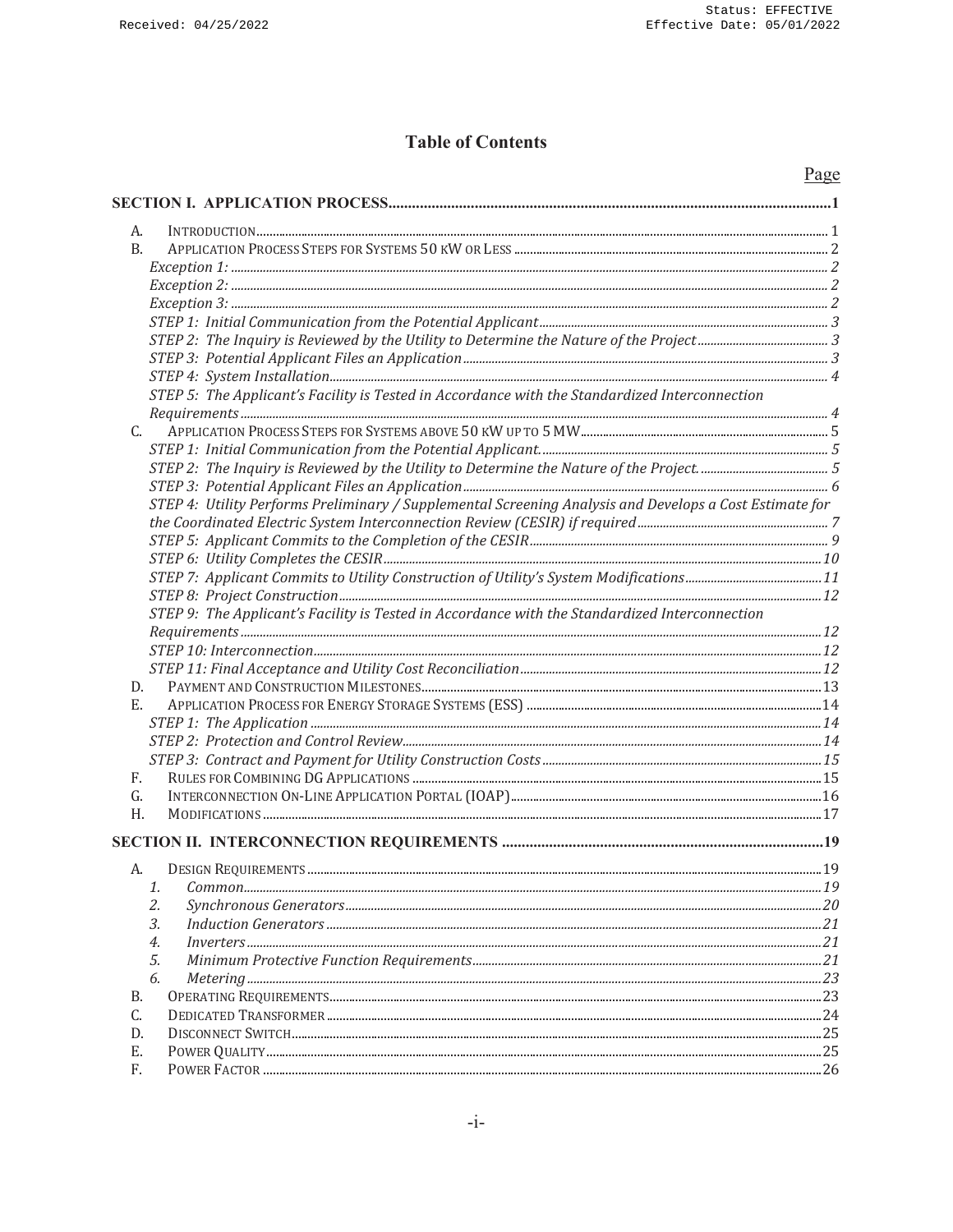| <b>APPENDIX A - Standard Contract</b> |  |  |  |
|---------------------------------------|--|--|--|
|---------------------------------------|--|--|--|

- APPENDIX A-1 Standard Contract For Use with Federal Agencies
- APPENDIX B Standardized Application Inverter Based
- APPENDIX C Standardized Application Non-Inverter Based
- APPENDIX D Pre-Application Report
- APPENDIX E Cost Sharing for System Modifications
- APPENDIX F Application Package Checklist
- APPENDIX G Application Screening
- APPENDIX H Acknowledgement of Property Owner Consent
- APPENDIX I Standard Moratorium Attestation Form
- APPENDIX J Standard Site Control Form
- APPENDIX K Energy Storage System Application Requirements
- APPENDIX L Project Construction Schedule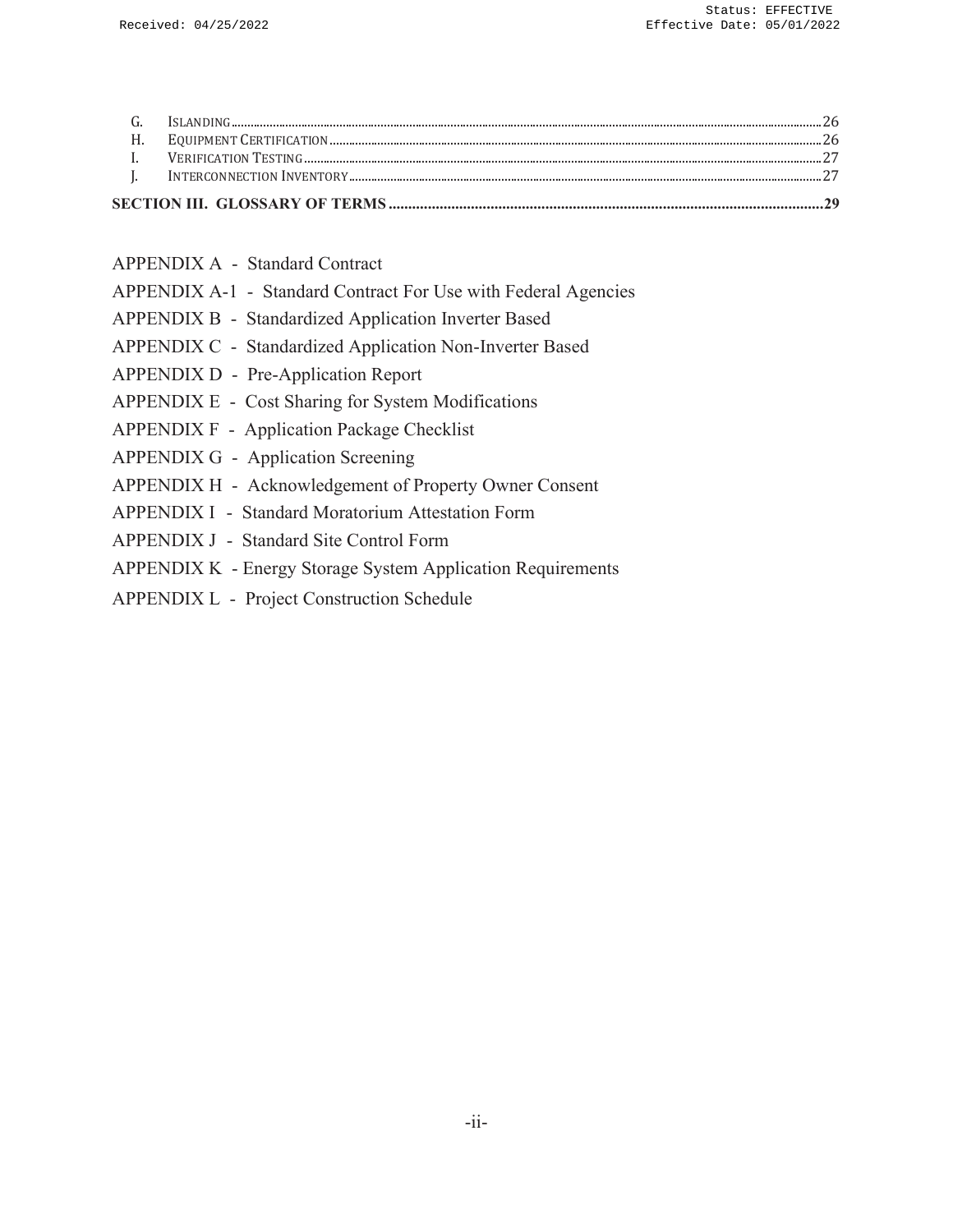Received: 04/25/2022

# **Section I. Application Process**

## **A. Introduction**

This Standardized Interconnection Requirements and Application Process for New Distributed Generators and/or Energy Storage Systems 5 MW or Less Connected in Parallel with Utility Distribution Systems (SIR) provides a framework for processing applications to:

- interconnect new distributed generation (DG) facilities with an alternating current (AC) generator nameplate rating of 5 MW or less aggregated on the customer side of the point of common coupling (PCC);
- interconnect new energy storage system (ESS) facilities with an AC inverter/converter nameplate rating of 5 MW or less aggregated on the customer side of the PCC that may be stand-alone systems or combined with existing or new DG (Hybrid Projects), however, maximum export capacity onto the utility distribution system is capped at an AC nameplate rating or AC inverter/converter nameplate rating of 5 MW; and,
- review any modifications affecting the interface at the PCC to existing DG and/or ESS facilities with an AC nameplate rating of 5 MW or less (aggregated on the customer side of the PCC) that have been interconnected to the utility distribution system, and where an existing contract between the applicant and the utility is in place.

Distributed Generation or Energy Storage Systems neither designed to operate, nor operating, in parallel with the utility's electrical system are not subject to these requirements. This document will ensure that applicants are aware of the technical interconnection requirements and utility interconnection policies and practices. This SIR will also provide applicants with an understanding of the process and information required to allow utilities to review and accept the applicants' equipment for interconnection in a reasonable and expeditious manner.

The time required to complete the process will reflect the complexity of the proposed project. Projects using previously submitted designs certified per the requirements of Section II.H, Equipment Certification, will move through the process more quickly, and several steps may be satisfied with an initial application depending on the detail and completeness of the application and supporting documentation submitted by the applicant. Applicants submitting systems utilizing certified equipment however, are not exempt from providing utilities with complete design packages necessary for the utilities to verify the electrical characteristics of the generator systems, the interconnecting facilities, and the impacts of the applicants' equipment on the utilities' systems.

The application process and the attendant services must be offered on a nondiscriminatory basis. The utilities must clearly identify their costs related to the applicants' interconnections, specifically those costs the utilities would not have incurred but for the applicants' interconnections. The utilities will keep a log of all applications, milestones met, and justifications for application-specific requirements. The applicants are to be responsible for payment of the utilities' costs, as provided for herein. Any unspent project analysis/study fees shall be applied forward to any subsequent analysis applicable to a given application/project.

All application timelines shall commence the next Business Day following receipt of information from the applicant or the utility. For purposes of determining the date of an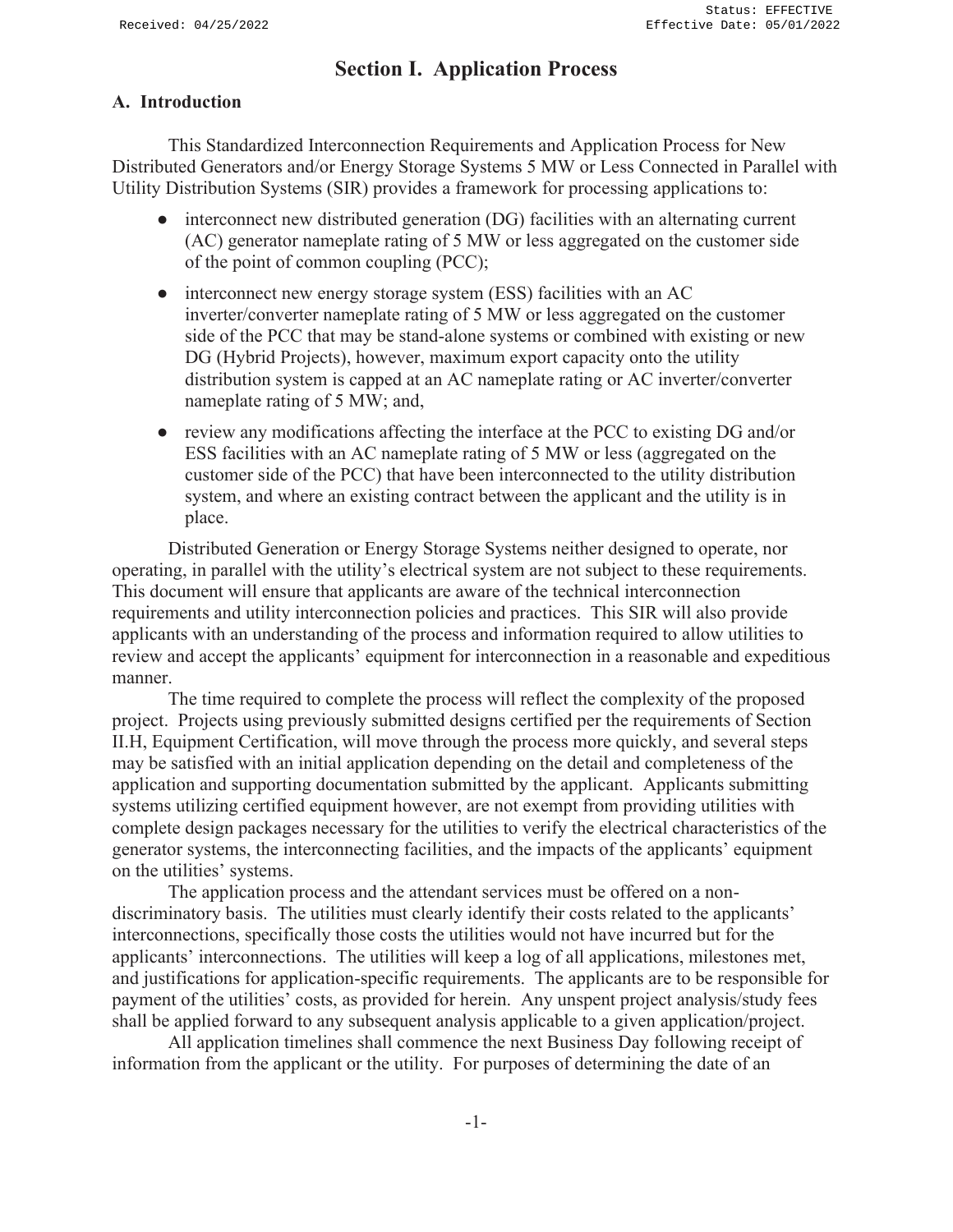applicant's payment, when a payment is required, fees paid by wire transfer shall be deemed paid on the day of the transfer, whereas fees paid by check shall be deemed paid on the day the check clears.

Staff of the Department of Public Service ("DPS Staff") will monitor the application process to ensure that applications are addressed in a timely manner. To perform this monitoring function, DPS Staff will meet periodically with utility and applicant representatives.

A glossary of terms used herein is provided in Section III.

#### **B. Application Process Steps for Systems 50 kW or Less**

#### **Exception 1:**

For inverter based systems above 50 kW up to 300 kW, applicants may follow the expedited application process outlined in this section provided that the inverter based system has been certified and tested in accordance with the most recent revision of UL 1741 and its supplement A (SA), and the utility has approved the project accordingly. The utility has ten (10) Business Days upon receipt of the original application submittal to determine if the application is complete, project is eligible for the expedited process, and whether it is approved for interconnection if eligible for expedited process. The utility shall notify the applicant in writing of its findings upon review of the application. If the utility determines that the inverter based system is not eligible for the expedited application process, the applicant can:

- 1) Proceed with the remaining steps of Section I.C of the SIR (Systems above 50 kW up to 5 MW); or
- 2) request a review by DPS Staff.

#### **Exception 2:**

For non-inverter based system 50 kW or less, the applicant should be aware that additional information and review time may be required by the utility (refer to Step 3). The applicant must include the items required in Step 5 of the Application Process Steps for Systems above 50 kW up to 5 MW in its original application. This exception should not be considered the rule but used by the utility only in justified situations. Utilities are encouraged to use the expedited process whenever possible. The utility has ten (10) Business Days upon receipt of the original application submittal to determine if the application is complete, project is eligible for expedited process, and whether it is approved for interconnection if eligible for expedited process. The utility shall notify the applicant in writing of its findings upon review of the application. If the utility determines that the non-inverter based system is not eligible for the expedited application process, the applicant can:

- 1) Proceed with the remaining steps of Section I.C of the SIR (Systems above 50 kW up to 5 MW); or
- 2) Request a review by DPS Staff.

#### **Exception 3:**

For all systems 50 kW or less, that are proposed to be installed in underground secondary network areas, the applicant should be aware that additional information and review time may be required by the utility (refer to Step 3). In some cases, interconnection may not be allowed or approved. DG systems interconnected to underground secondary network systems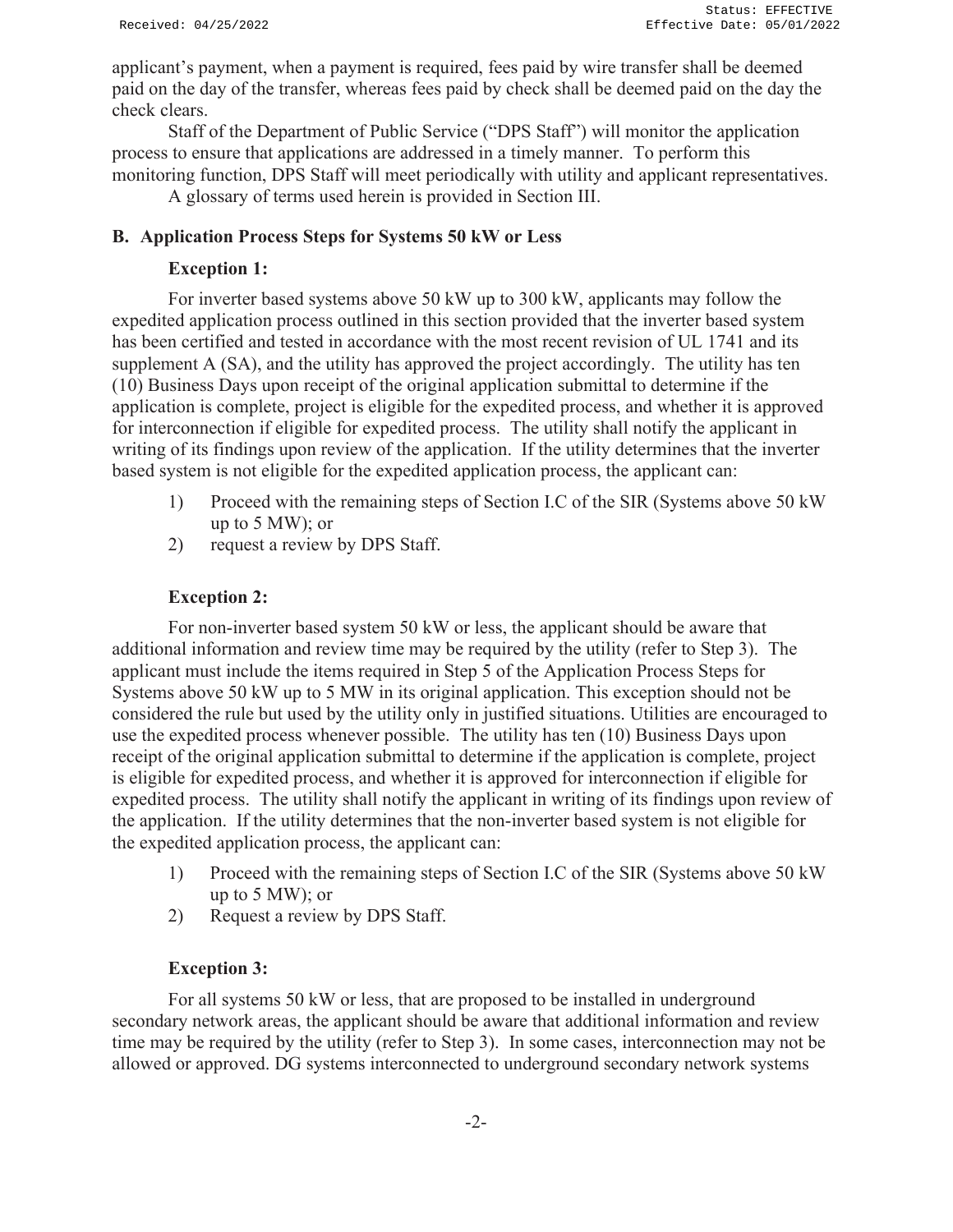can cause unique design issues and overall reliability problems for the utilities. For this reason, additional review and analysis may be needed on a case by case basis. The utility has ten (10) Business Days upon receipt of the original application submittal to determine if the application is complete, project is eligible for the expedited process, and whether it is approved for interconnection if eligible for expedited process. The utility shall notify the applicant in writing of its findings upon review of the application. If the utility determines that the DG system cannot be interconnected, the applicant can request a review by DPS Staff.

#### **STEP 1: Initial Communication from the Potential Applicant**

Communication could range from a general inquiry to a completed application.

## **STEP 2: The Inquiry is Reviewed by the Utility to Determine the Nature of the Project**

Technical staff from the utility may discuss the scope of the interconnection with the potential applicant (either by phone or in person) and provide a copy of the SIR document and any utility specific technical specifications that may apply. A utility representative shall be designated to serve as the single point of contact for the applicant in coordinating the potential applicant's project with the utility.

#### **STEP 3: Potential Applicant Files an Application**

The potential applicant submits an application package in the name of the customer<sup>1</sup> to the utility. No application fee is required of the applicant for systems 50 kW or less. A complete application package will consist of all items detailed in Appendix F. Electronic submission of all documents via the Interconnection Online Application Portal ("IOAP") is required. The utility has ten (10) Business Days upon receipt of the original application submittal to determine if the application is complete, meets the SIR technical requirements in Section II, and/or approved for interconnection if all other requirements are met. The utility shall notify the applicant by email, fax, or other form of written communication. If the application is deemed not complete by the utility, the utility shall provide a detailed explanation of the deficiencies identified and a list of the additional information required from the applicant. Once it has received the required information, the utility shall notify the applicant of the acceptance or rejection of the application within ten (10) Business days. If the applicant fails to submit the additional information to the utility within thirty (30) Business Days following the date of the utility's written notification, the application shall be removed from the queue and no further action on the part of the utility is required.

<sup>1</sup> Per the Community Distributed Generation Program Order (issued July 17, 2015, in Case 15- E-0082), the project sponsor shall submit the interconnection application to the electric utility for approval. The sponsor may be any single entity, including the generation facility developer, an energy service company (ESCO), a municipal entity such as a town or village, a business or not-for-profit corporation, a limited liability company, a partnership, or other form of business or civic association.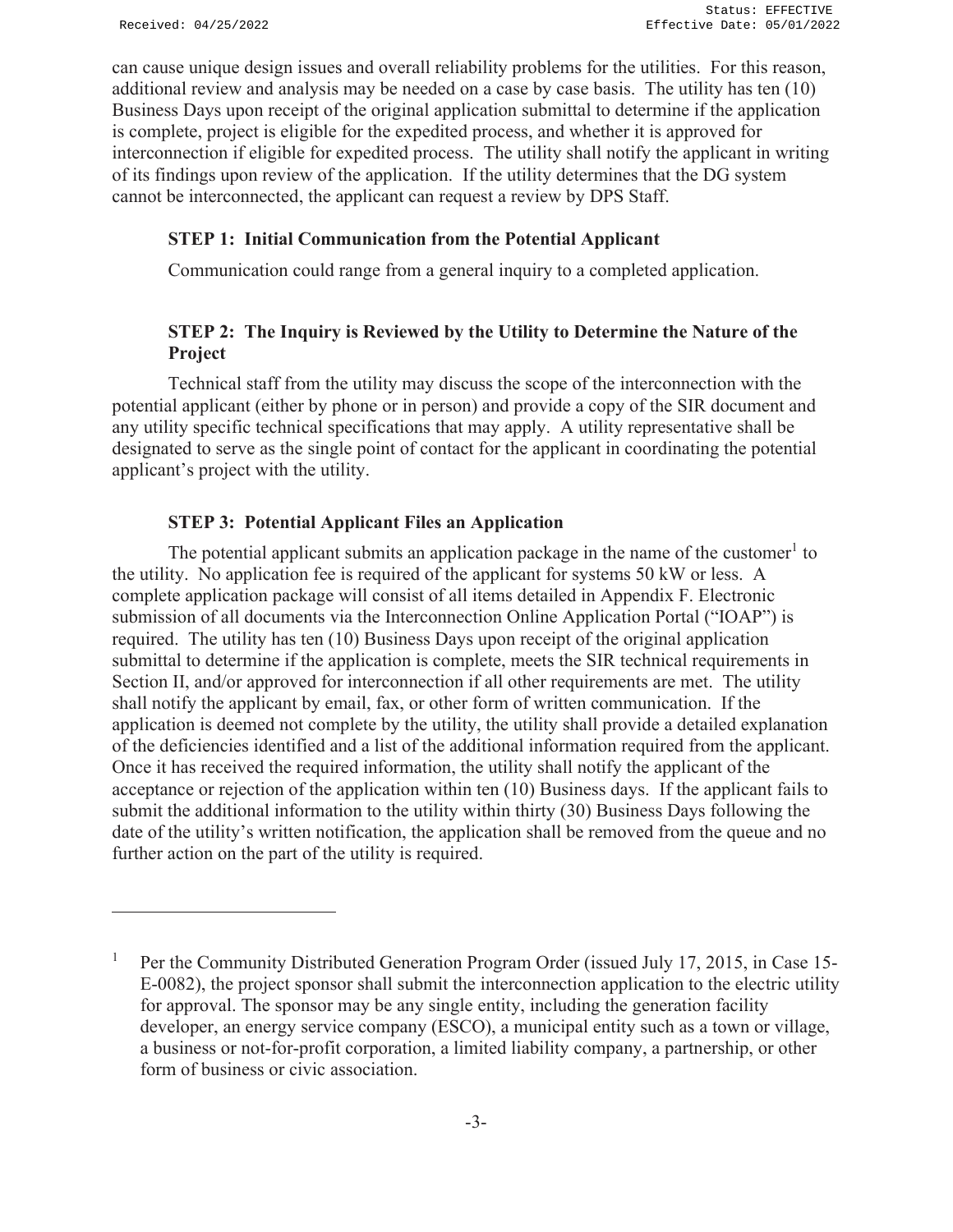The utility's notification of acceptance to the applicant shall include an executed New York State Standardized Interconnection Contract and the applicant may proceed with the proposed installation. The utility shall also indicate in its response to the applicant whether or not it plans to witness the testing and verification process in person.

An application will be placed in each utility's interconnection inventory once it is accepted as complete. If the final acceptance as set out in Step 6 below is not completed within twelve (12) months as a result of applicant inactivity, the utility has the right to notify the applicant by U.S. first class mail with delivery receipt confirmation or via email that the applicant's project will be removed from the utility's interconnection inventory if the applicant does not respond within thirty (30) Business Days of the issue of such notification and provide a project status update and/or justification as to why the project should remain in the utility's interconnection inventory for an additional period of time.

With respect to an applicant proposing to install a system rated 25 kW or less, that is to be net- metered, if the utility determines that it is necessary to install a dedicated transformer(s) or other equipment to protect the safety and adequacy of electric service provided to other customers, the applicant shall be informed of its responsibility for the actual costs for installing the dedicated transformer(s) and other safety equipment. Appendix E sets forth the responsibility each applicant shall have with respect to the actual cost of the dedicated transformer(s) and other safety equipment.

#### **STEP 4: System Installation**

The applicant will install the DG system according to the utility accepted design and the equipment manufacturer's requirements. If there are substantive design variations from the originally accepted system diagram, a revised system diagram (and other drawings for noninverter based systems) shall be submitted by the applicant for the utility's review and acceptance. All inverter based systems will be allowed to interconnect to the utility system for a period not to exceed two hours, for the sole purpose of ensuring proper operation of the installed equipment.

For net metered systems as defined in Section II.A.6, Metering, any modifications related to metering configurations to allow for net energy metering for residential, farm service and non-residential wind electric generating systems shall be completed by the utility within ten (10) Business Days of either notification to the utility that the installation has been completed and inspected, or a request for a verification test, whichever comes first. If the utility requires inspection of the new metering configuration installation, such inspection shall be completed within the ten (10) Business Days allotted for the new meter installation.

### **STEP 5: The Applicant's Facility is Tested in Accordance with the Standardized Interconnection Requirements**

Verification testing will be performed by the applicant in accordance with the written verification test procedure specified in Appendix F. If the utility requested to witness the testing and verification process in person as required in Step 3, the applicant shall provide a written letter of notification to the utility that the system installation is completed, including any applicable inspections and authorization. After receipt of notification, the verification testing will be performed within ten (10) Business Days, at a mutually agreeable time. If the utility has opted not to witness the test, the applicant will send the utility within five (5) Business Days of completion of such tests a written notification certifying that the system has been installed and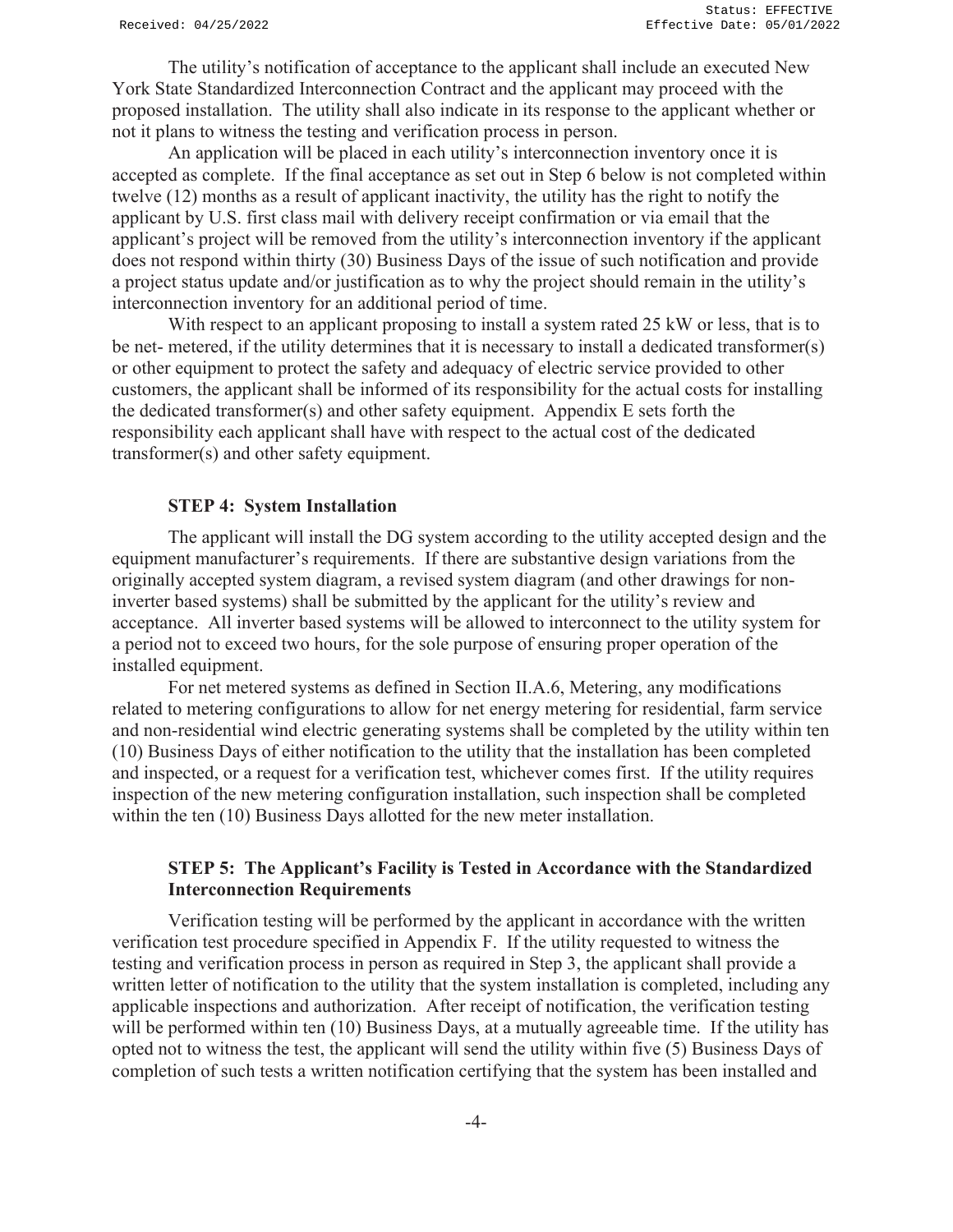tested in compliance with the SIR, the utility-accepted design and the equipment manufacturer's instructions. The applicant's facility will be allowed to commence parallel operation upon satisfactory completion of the tests in Step 5. The applicant must have complied with, and must continue to comply with, all contractual and technical requirements.

## **STEP 6: Final Acceptance**

Within five (5) Business Days of receiving the written notification of successful test completion from Step 5, the utility will issue to the applicant a formal letter of acceptance for interconnection. Within five (5) Business Days of the completion of the on-site verification, the utility will issue to the applicant either a formal letter of acceptance for interconnection or a detailed explanation of the deficiencies in the system.

## **C. Application Process Steps for Systems above 50 kW up to 5 MW**

If, at any point in its review of an application, the utility determines that the project may benefit from or require a Qualifying Upgrade, the procedures of Appendix E shall apply.

For inverter based systems above 50 kW up to 300 kW, certified and tested in accordance with the most recent revision of UL 1741 and its supplement A (SA), applicants and utilities are encouraged, but not required, to use the expedited application process (Section I.B).

**Exception 1:** For all systems 50 kW up to 5 MW that are proposed to be installed in underground secondary network areas, the applicant should be aware that a Coordinated Electric System Interconnection Review (CESIR) may be required by the utility, based on each utility's specific technical requirements and design considerations on a case-by-case basis. In some cases, interconnection may not be allowed or approved. DG systems interconnected to underground secondary network systems can cause unique design issues and overall reliability problems for the utilities. The utility has ten (10) Business Days upon receipt of the original application submittal and payment to determine if the application is complete and whether it is eligible for interconnection. The utility shall notify the applicant in writing of its findings upon review of the application. If the utility determines that the DG system cannot be interconnected or requires additional information be submitted and/or additional review time is needed, the applicant can:

- 1) Work with the utility on an appropriate timeframe and approval schedule agreeable to both parties; or
- 2) request a review by DPS Staff.

## **STEP 1: Initial Communication from the Potential Applicant.**

Communication could range from a general inquiry to a completed application.

## **STEP 2: The Inquiry is Reviewed by the Utility to Determine the Nature of the Project.**

 Technical staff from the utility may discuss the scope of the interconnection with the potential applicant (either by phone or in person) and shall provide a copy of the SIR and any utility specific technical specifications that may apply. A utility representative shall be designated to serve as the single point of contact for the applicant in coordinating the potential applicant's project with the utility. At this time the applicant may also request that a Pre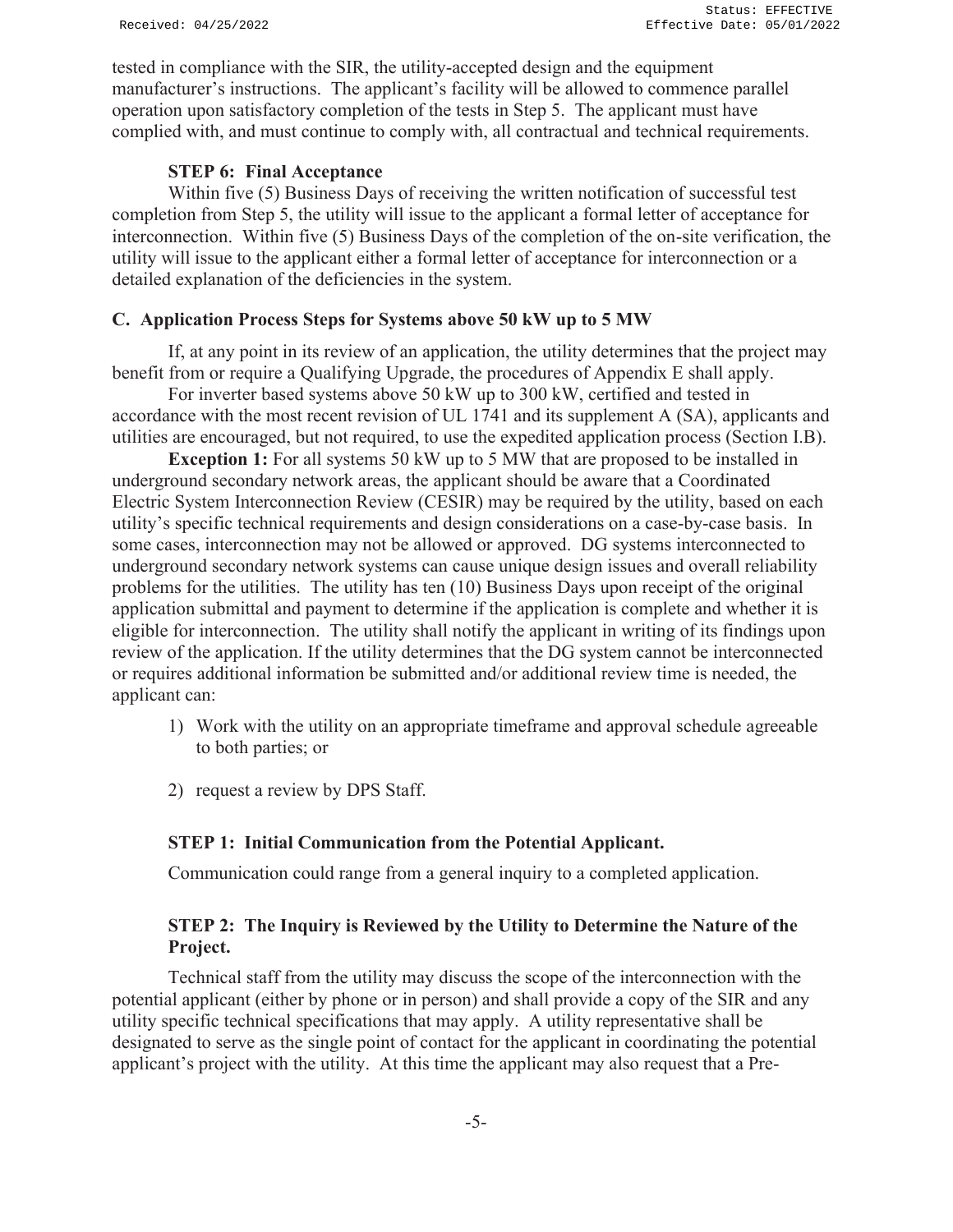Application Report (see Appendix D herein) be provided by the utility. The applicant shall provide a non-refundable fee of \$750 with its request for completion of the Pre-Application Report. The Pre-Application Report shall be provided to the applicant within ten (10) Business Days of receipt of the form and payment of the fee. The Pre-Application Report will be nonbinding and shall only provide the electrical system data and information requested that is readily available to the utility. Should the applicant formally apply to interconnect their proposed DG project within fifteen (15) Business Days of receipt of the utility's Pre-Application Report, the \$750 will be applied towards the application fee in Step 3.

#### **STEP 3: Potential Applicant Files an Application**

 The potential applicant submits an application to the utility in the name of the customer.<sup>2</sup> A complete application package will consist of all items detailed in Appendix F. Electronic submission of all documents via the Interconnection Online Application Portal (IOAP) is required. If a Pre-Application Report has been provided to the customer, and an application is received by the utility within fifteen (15) Business Days of the date of issue of the Pre-Application Report, a \$750 credit will be applied towards the application fee. If an application is received by the utility later than fifteen (15) Business Days from the date of issue of the Pre-Application Report, the \$750 fee will not be applied to the application fee. If the applicant proceeds with the project to completion, the application fee will be applied as a payment to the utility's total cost for interconnection, including the cost of processing the application.

 The utility shall review the application to determine whether it is complete in accordance with Appendix F, and whether any additional information is required from the applicant. The utility shall notify the applicant in writing within ten (10) Business Days following receipt of the application and the application fee. If the application is not complete, the utility shall provide a detailed explanation of the deficiencies and provide a list of additional information needed to the applicant. The utility shall notify the applicant by email, fax, or other form of written communication. The utility review at this stage is limited to the determination of completeness from an administrative perspective and does not mean the application has also received approval from an engineering perspective. The utility may require supplemental materials and information for purposes of performing a CESIR.

 If the applicant fails to submit all items required by Appendix F, or to provide additional information identified by the utility within thirty (30) Business Days following the date of the utility's notification, the application shall be deemed withdrawn and no further action on the part of the utility is required.

A completed application shall be placed in the utility's interconnection queue.

<sup>2</sup> Per the Community Distributed Generation Program Order (issued on July 17, 2015, in Case 15-E-0082), the project sponsor shall submit the interconnection application to the electric utility for approval. The sponsor may be any single entity, including the generation facility developer, an energy service company (ESCO), a municipal entity such as a town or village, a business or not-for-profit corporation, a limited liability company, a partnership, or other form of business or civic association.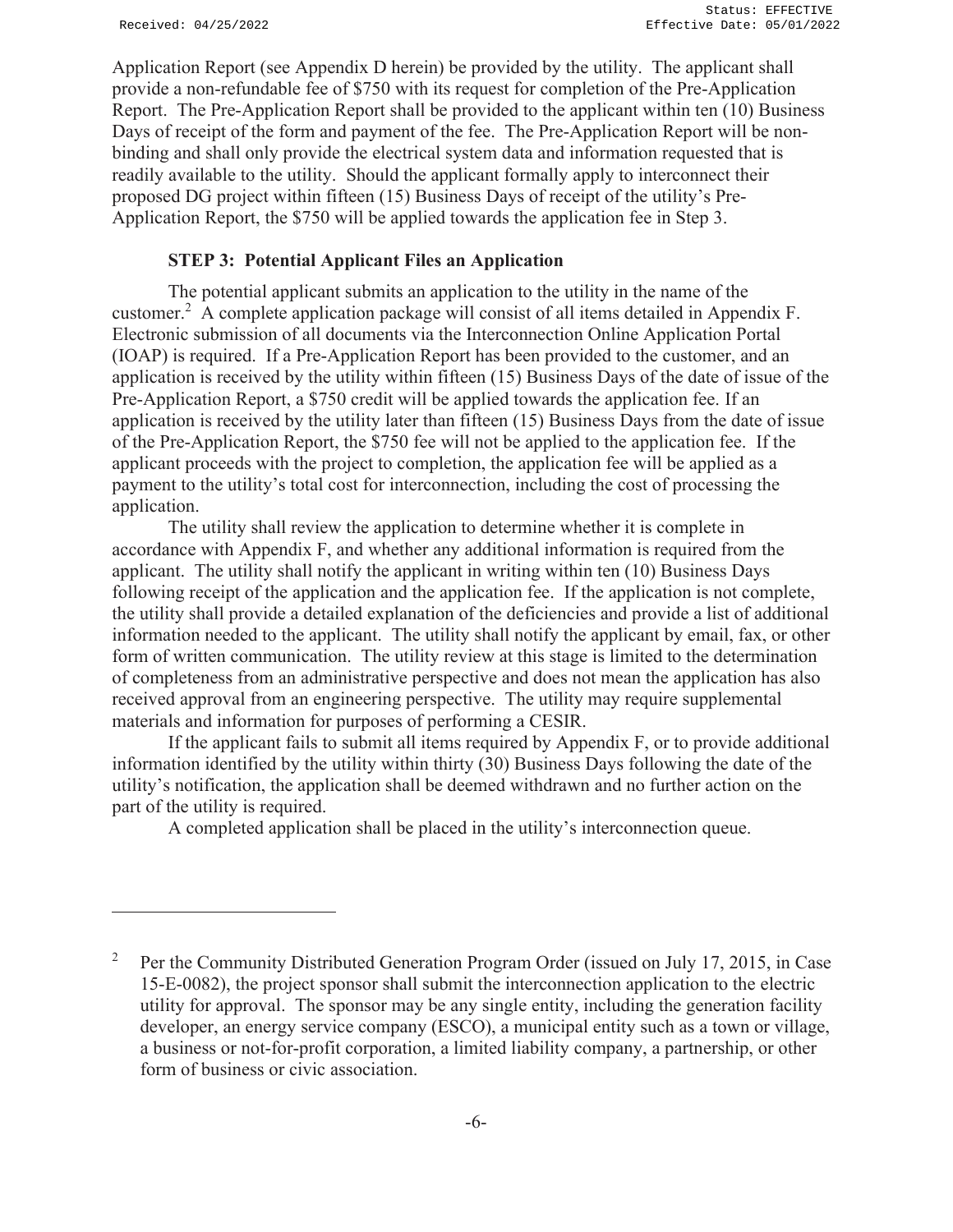If the required documentation is presented in this step, it will allow the utility to move to Step 4 and perform the required reviews and allow the process to proceed as expeditiously as possible.

 The utility will refund any advance payments for services or construction not yet completed should the applicant be removed from the utility's interconnection inventory. If the costs incurred by the utility exceed the advance payments made by the applicant prior to removal from the interconnection inventory, the applicant will receive a bill for any balance due to the utility.

#### **STEP 4: Utility Performs Preliminary / Supplemental Screening Analysis and Develops a Cost Estimate for the Coordinated Electric System Interconnection Review (CESIR) if required**

 The utility shall perform a Preliminary Screening Analysis of the proposed system interconnection utilizing the technical screens A through F detailed in Appendix G. The Preliminary Screening Analysis shall be completed and a written response detailing the results of each screen and the overall outcome of the Preliminary Screening Analysis shall be sent to the applicant within fifteen (15) Business Days of the completion of Step 3. Depending on the results of the Preliminary Screening Analysis and the subsequent choices of the applicant, the following process(es) will apply:

If the Preliminary Screening Analysis finds that the applicant's proposed system passes all of the relevant technical screens (i.e., Screens A through F) and is in compliance with the Interconnection Requirements outlined in Section II, and there are no requirements for Interconnection Facilities or Distribution Upgrades, the utility will return a signed and executed New York State Standardized Interconnection Contract to the applicant. The applicant will sign and return the contract within 15 Business Days after receipt from the utility and proceed with the interconnection process.

If the Preliminary Screening Analysis finds that the applicant's proposed system cannot pass all of the relevant technical screens (i.e., Screens A through F), the utility shall provide the technical reasons, data and analysis supporting the Preliminary Screening Analysis results in writing. The applicant shall notify the utility within ten (10) Business Days following such notification whether to (i) proceed to a Preliminary Screening Analysis results meeting, (ii) proceed to Supplemental Screening Review, (iii) proceed to a full CESIR, or (iv) withdraw the Interconnection Request. If a cost estimate for the CESIR is not provided with the Preliminary Screening Analysis results, the utility shall provide one within five (5) Business Days of a request from the applicant. If the applicant opts to proceed to a full CESIR, the utility shall provide an invoice for the CESIR fee to the applicant within ten (10) Business Days of receipt of the applicant's notification. The applicant shall have ten (10) Business Days from receipt of the invoice to pay the CESIR fee. If the applicant fails to meet either the notification or the payment deadline, the application shall be removed from the queue and no further action on the part of the utility is required.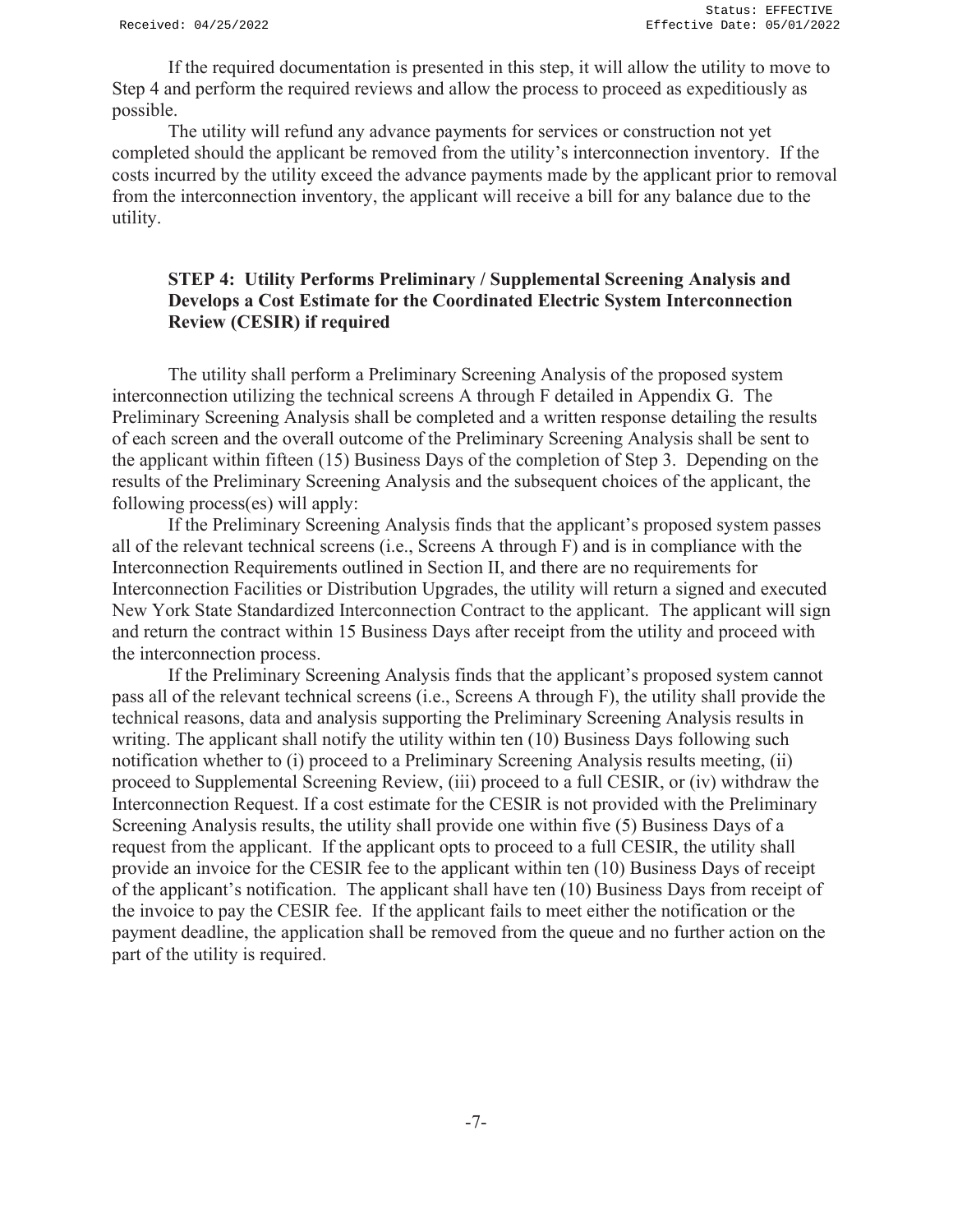i. If the applicant chooses to proceed to a Preliminary Screening Analysis results meeting and modifications that obviate the need for Supplemental Screening Analysis are identified, and the applicant and the utility agree to such modifications, the utility shall return a signed and executed New York State Standardized Interconnection Contract within fifteen (15) Business Days of the Preliminary Screening Analysis results meeting if no Interconnection Facilities or Distribution Upgrades are required. The applicant will sign and return the contract within 15 Business Days after receipt from the utility and proceed with the interconnection process.

If Interconnection Facilities or Distribution Upgrades are required and agreed to, the utility shall provide the applicant with a non-binding cost estimate of any Interconnection Facilities or Distribution Upgrades within fifteen (15) Business Days of the Preliminary Screening Analysis results meeting. The applicant will pay the cost estimate as provided in Section I-D.

If the applicant chooses to proceed to a Preliminary Screening Analysis results meeting and modifications that obviate the need for Supplemental Analysis are not identified and agreed to, the applicant shall notify the utility within ten (10) Business Days of the meeting of their intention to (i) proceed to Supplemental Screening Analysis, (ii) proceed to a full CESIR, or (iii) withdraw the application. If the applicant fails to notify the utility of their decision by this deadline, the application shall be removed from the queue and no further action on the part of the utility is required.

ii. Applicants that elect to proceed to Supplemental Screening Analysis shall provide a nonrefundable fee of \$2,500 with their response; however actual costs up to a maximum of \$5,000 will be billable to the applicant upon reconciliation of utility costs as defined in Step 11 or exit from the interconnection queue. The utility shall complete the Supplemental Screening Analysis within twenty (20) Business Days, absent extraordinary circumstances, following authorization and receipt of the fee. If the Supplemental Screening Analysis finds that the applicant's proposed system passes all of the relevant technical screens (i.e., screens G through I) and is in compliance with the Interconnection Requirements outlined in Section II, then there are no requirements for Interconnection Facilities or Distribution Upgrades. Thus, the utility will return a signed and executed New York State Standardized Interconnection Contract to the applicant within fifteen (15) Business Days of providing the applicant the results of the Supplemental Screening Analysis. The applicant will sign and return the contract within fifteen (15) Business Days after receipt from the utility and proceed with the interconnection process.

If the Supplemental Screening Analysis finds that the applicant's proposed system cannot pass all of the relevant technical screens (i.e., Screens G through I), the utility shall provide the technical reasons, data, and analysis supporting the Supplemental Screening Analysis results in writing. The applicant shall notify the utility within ten (10) Business Days following such notification whether to (i) proceed to a Supplemental Screening Analysis results meeting, (ii) proceed to a full CESIR, or (iii) withdraw the application. If the applicant fails to notify the utility of their decision by this deadline, the application shall be removed from the queue and no further action on the part of the utility is required.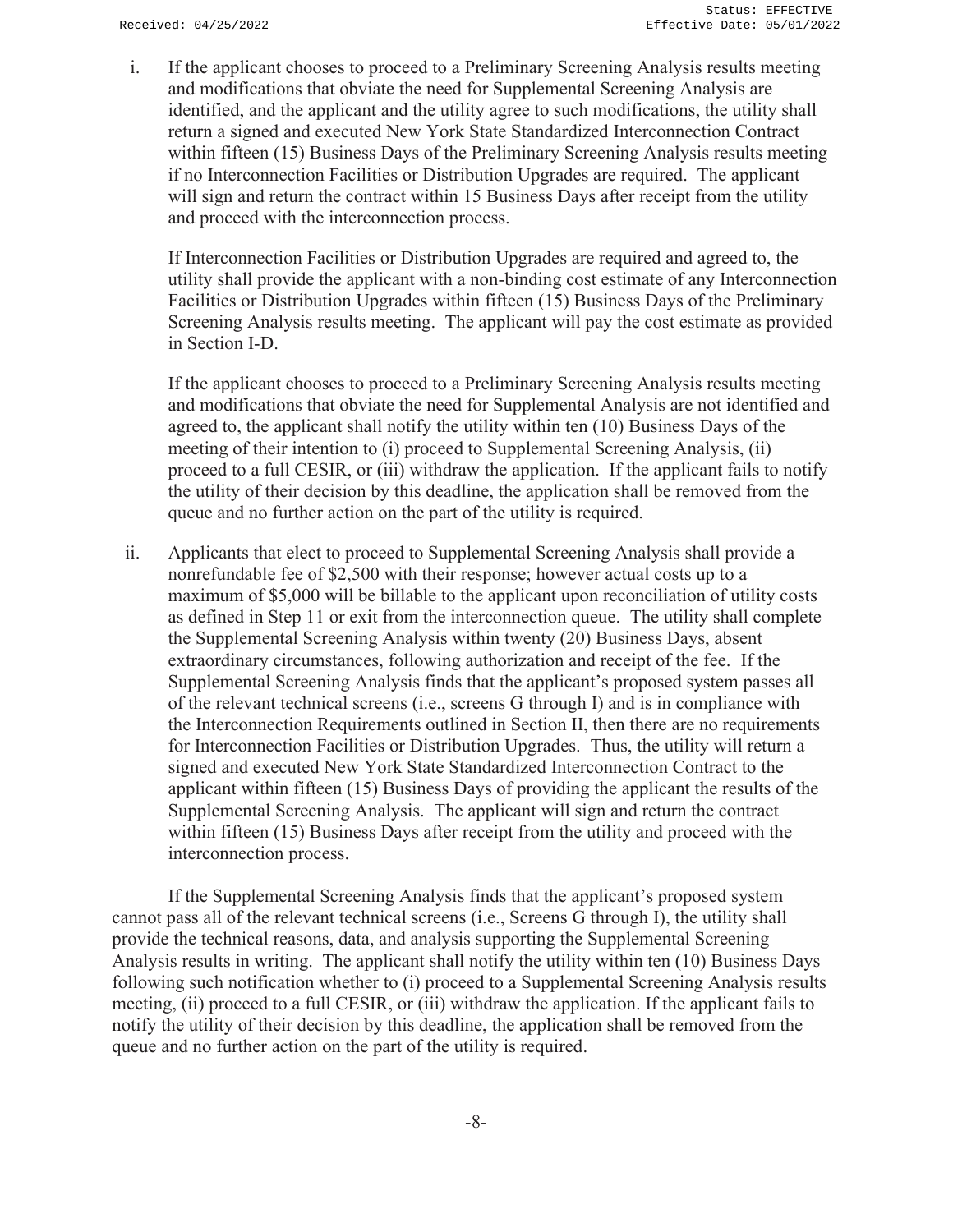i. If the applicant chooses to proceed to a Supplemental Screening Analysis results meeting and modifications that obviate the need for a CESIR are identified, and the applicant and the utility agree to such modifications, the utility shall return a signed and executed New York State Standardized Interconnection Contract within fifteen (15) Business Days of the Supplemental Screening Analysis results meeting if no Interconnection Facilities or Distribution Upgrades are required. The applicant will sign and return the contract within fifteen (15) Business Days after receipt from the utility and proceed with the interconnection process.

If Interconnection Facilities or Distribution Upgrades are required and agreed to, the utility shall provide the applicant with a non-binding cost estimate of any Interconnection Facilities or Distribution Upgrades within fifteen (15) Business Days of the Supplemental Screening Analysis results meeting. The applicant will pay the cost estimate as provided in Section D.

- ii. If the applicant chooses to proceed to a Supplemental Screening Analysis results meeting and modifications that obviate the need for a CESIR are not identified and agreed to, the applicant shall notify the utility, within ten (10) Business Days of the meeting, of their intention to proceed to a full CESIR or withdraw the application. If the applicant fails to notify the utility of their decision by this deadline, the application shall be removed from the queue and no further action on the part of the utility is required.
- iii. If the applicant decides to proceed to a CESIR after the Supplemental Screening Analysis results meeting, or if the applicant chooses at any time in the above process to proceed directly to a CESIR, the utility shall provide a cost estimate for the CESIR, if not already provided with preliminary analysis results, within five (5) Business Days of a request from the applicant. If the applicant opts to proceed to a full CESIR, the utility shall provide an invoice for the CESIR fee to the applicant within ten (10) Business Days of receipt of the applicant's notification. The applicant shall have ten (10) Business Days from receipt of the invoice to pay the fee. If the applicant fails to meet the payment deadline, the application shall be removed from the queue and no further action on the part of the utility is required.

If Interconnection Facilities or Distribution Upgrades are required to interconnect a proposed system that passes the relevant screens, the utility shall provide the applicant with a non-binding cost estimate for the Interconnection Facilities or Distribution Upgrades within fifteen (15) Business Days of the Preliminary or Supplemental Screening Analysis. The applicant will pay the cost estimate as provided in Section D.

#### **STEP 5: Applicant Commits to the Completion of the CESIR**

 Prior to commencement of the CESIR, the applicant shall provide the following information to the utility:

• a complete updated interconnection design package, if there have been any changes to the documents submitted with the application;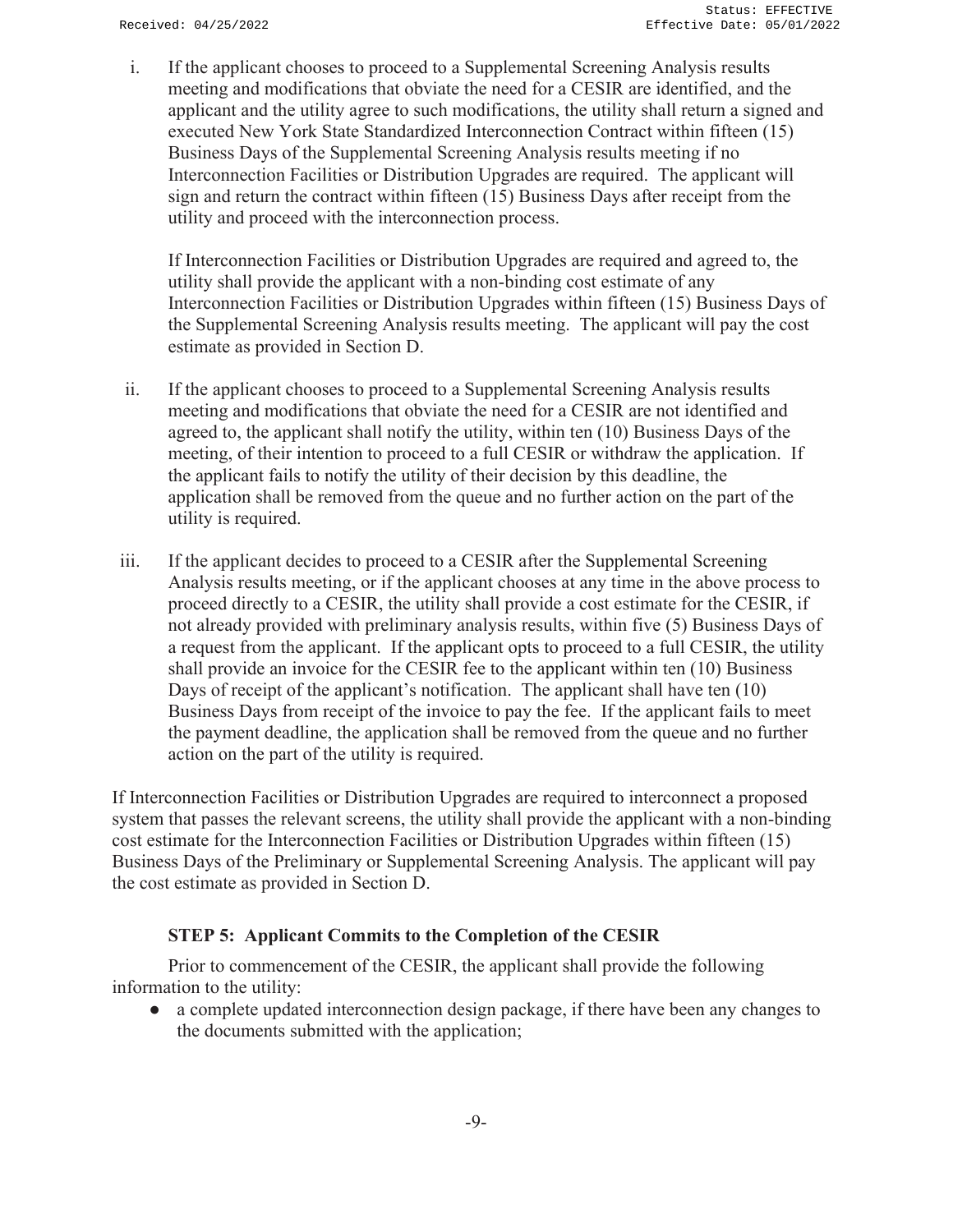- proof of site control by executing the New York State Standard Site Control Certification Form, Appendix J;
- the name, phone number, and agent letter of authorization (if appropriate) of the individual(s) responsible for addressing technical and contractual questions regarding the proposed system;
- if applicable, advance payment of the costs associated with the completion of the CESIR; and
- electrical studies as requested by the utility to demonstrate that the design is within acceptable limits, inclusive and not limited to the following: system fault, relay coordination, flicker, voltage drop, and harmonics. This shall include all relay, communication, and controller set points.

The utility may require a three-line diagram for solar photovoltaic (PV) and BESS designs proposed on three-phase systems, which shall include detailed information on the wiring configuration at the PCC and an exact representation of the existing utility service.

If the utility determines that the detailed interconnection design package provided by the applicant is incomplete or otherwise deficient, the utility shall notify the applicant within ten (10) Business Days and provide a detailed explanation of the deficiencies identified and a list of what is required by the applicant. Unless otherwise notified by the utility, the CESIR review period begins upon confirmed receipt and acceptance of the applicant's interconnection design package and associated fees.

If the applicant fails to provide the utility authorization to proceed, CESIR fee, and information requested within thirty (30) Business Days of the request, the application shall be removed from the queue and no further action on the part of the utility is required.

## **STEP 6: Utility Completes the CESIR**

The CESIR will consist of two parts:

- 1) a detailed review and explanation of the impacts to the utility system associated with the interconnection of the proposed system, and
- 2) a detailed review and explanation of the proposed system's compliance with the applicable criteria set forth below.

A CESIR will be performed by the utility to determine if the proposed generation on the circuit results in any protective coordination, fault current, thermal, voltage, power quality, or equipment stress concerns.

The CESIR shall be completed within sixty (60) Business Days of receipt of the information set forth in Step 5. For systems utilizing type-tested equipment, the time required to complete the CESIR may be reduced. The utility shall complete the CESIR within sixty (60) Business Days, absent extraordinary circumstances, following authorization, receipt of the CESIR fee, and complete information set forth in Step 5. If the applicant fails to provide the utility authorization to proceed, CESIR fee and information requested within thirty (30) Business Days, the interconnection request shall be removed from the queue and no further action on the part of the utility is required.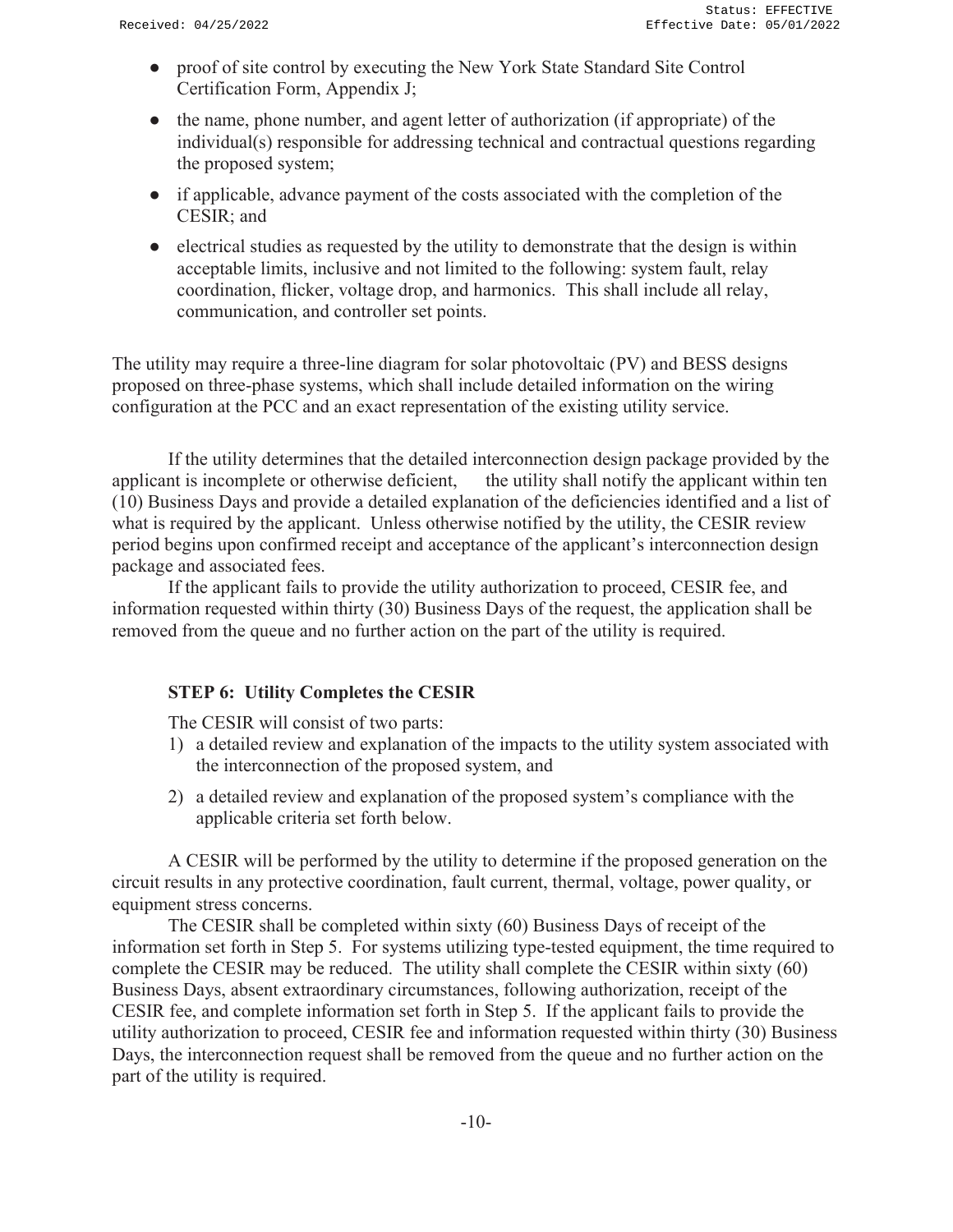The applicant and the utility may agree to allow up to an additional forty (40) Business Days beyond the time specified above for completion of the CESIR, provided that no other application is adversely impacted.

Upon completion of the CESIR, the utility will provide the following, in writing, to the applicant:

- 1. notification of whether the proposed system meets the applicable criteria considered in the CESIR process;
- 2. utility system impacts, if any;
- 3. a description of where the proposed system is not in compliance with these requirements;
- 4. detailed description of reasoning and justification for any system upgrades and associated equipment deemed necessary for interconnection of the project;
- 5. a good faith, detailed estimate of the total cost of completion of the interconnection of the proposed system and/or a statement of cost responsibility for any system upgrades and associated equipment deemed necessary for interconnection of the project, which is valid for sixty (60) Business Days; and
- 6. a Qualifying Upgrade Disclosure, if applicable.

Appendix E sets forth the responsibility each applicant shall have with respect to the actual cost of the system upgrades and equipment necessary for the interconnection of the project. Utility cost estimates provided in the CESIR shall be detailed and broken down by specific equipment requirements, material needs, labor, overhead, and any other categories or efforts incorporated in the estimate. Contingencies associated with the cost estimates shall not exceed 15%.

## **STEP 7: Applicant Commits to Utility Construction of Utility's System Modifications**

The applicant will execute the New York Standardized Interconnection Contract for interconnection and provide the utility with an advance payment of 25% of the utility's estimated costs as identified in Step 6 within the time provided in Section I-D. The utility is not required to procure any equipment or materials associated with the project or begin construction until full payment has been received.

For applications subject to 25% and 75% payment requirements pursuant to Section I-D, the applicant shall provide both an updated three-line diagram and site-specific testing procedures within thirty (30) Business Days of making the 25% payment. For applications that do not require system modifications, a three-line diagram and site-specific testing procedure is required within thirty (30) Business Days after executing the New York State Standardized Interconnection Contract. For applications subject to a single 100% payment requirement under Section I-D, applicants are required to provide a three-line diagram and site-specific testing procedure within thirty (30) Business Days after the 100% payment. Three-line diagrams shall meet utility requirements as specified in Appendix F.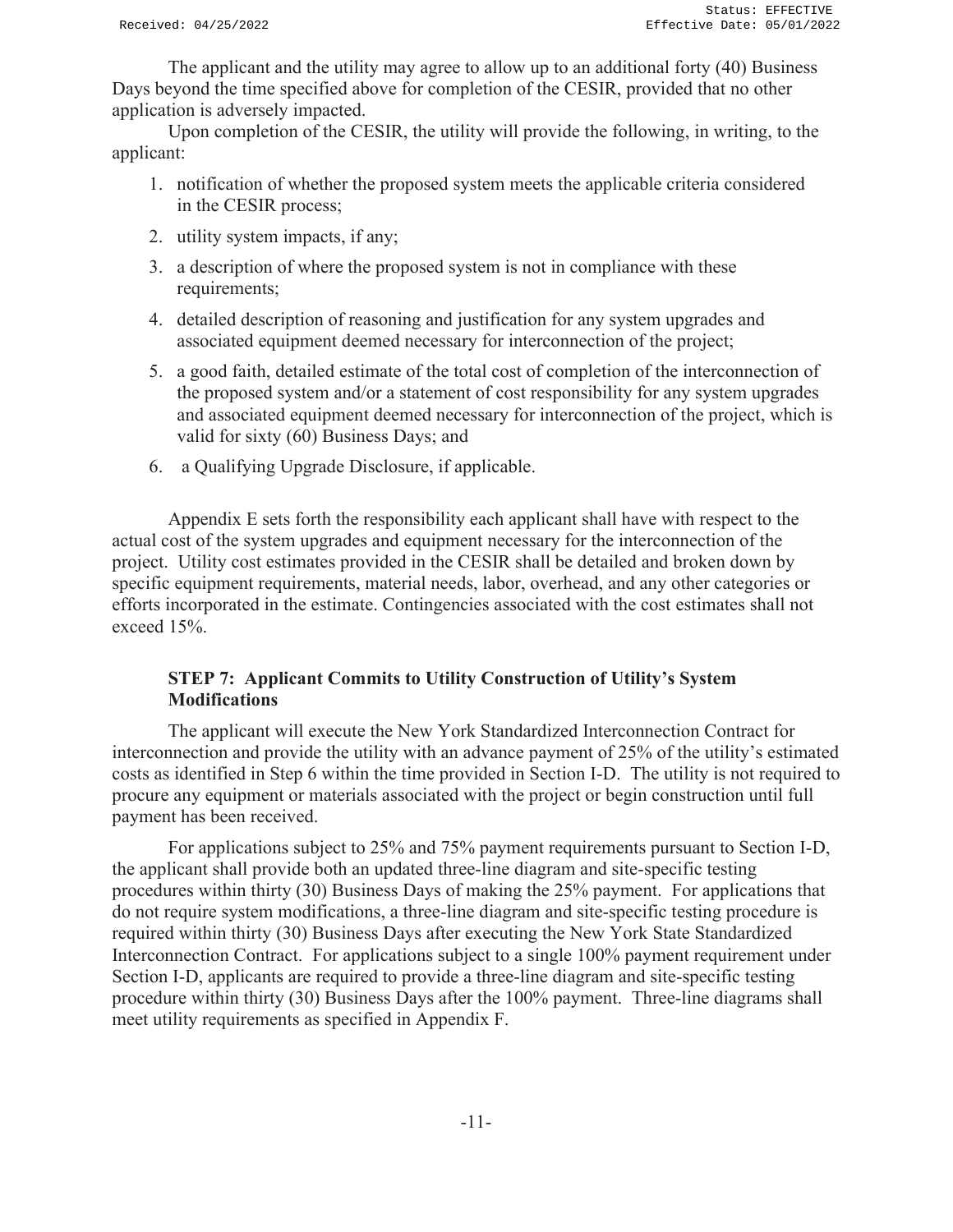#### **STEP 8: Project Construction**

The applicant and the utility shall collaborate to identify an in-service date and develop a project construction schedule (Appendix L). The applicant shall build the facility in accordance with the utility-accepted design and the project schedule. The utility shall commence construction/installation of system modifications in accordance with the project schedule. Utility system modifications will vary in construction time depending on the extent of work and equipment required. The schedule for this work is to be discussed and agreed upon with the applicant in Step 6.

## **STEP 9: The Applicant's Facility is Tested in Accordance with the Standardized Interconnection Requirements**

The verification testing shall be performed by the applicant in accordance with the written test procedure(s) provided by the applicant in Step 7 and any site-specific requirements identified by the utility in Step 6. The final verification testing shall be performed within ten (10) Business Days of notification to the utility by the applicant of complete installation at a mutually agreeable time, and the utility shall be given the opportunity to witness the tests. If the utility opts not to witness the tests, the applicant shall send the utility within five (5) Business Days of completion of such testing a written notification certifying that the system has been installed and tested in compliance with the SIR, the utility accepted design, and the equipment manufacturer's instructions.

#### **STEP 10: Interconnection**

The applicant's facility will be allowed to commence parallel operation upon satisfactory completion of the tests in Step 9. In addition, the applicant must have complied with and must continue to comply with the contractual and technical requirements.

#### **STEP 11: Final Acceptance and Utility Cost Reconciliation**

Except as provided in Appendix E, final project costs shall be reconciled pursuant to this section. If the utility witnessed the verification testing, then, within ten (10) Business Days of the completion of such testing, the utility will issue to the applicant either a formal letter of acceptance for interconnection or a detailed explanation of the deficiencies in the installed DG system, ESS, or Hybrid Project. If the utility did not witness the verification testing, then, within ten (10) Business Days of receiving the written test notification from Step 9, the utility will either issue to the applicant a formal letter of acceptance for interconnection, or will request that the applicant and utility set a date and time to witness operation of the installed DG system, ESS, or Hybrid Project. This witnessed verification testing must be completed within twenty (20) Business Days after being requested. Within ten (10) Business Days of the completion of any such witnessed testing, the utility will issue to the applicant either a formal letter of acceptance for interconnection or a detailed explanation of the deficiencies in the installed DG system, ESS, or Hybrid Project. Within sixty (60) Business Days after issuance of the utility's formal letter of acceptance, or submittal of final as-built drawings to the utility, whichever occurs last, the utility shall prepare and submit to the applicant a final reconciliation statement of its actual costs less any CESIR and construction advance payments made by the applicant. Within twenty (20) Business Days after delivery of the reconciliation statement, the applicant will receive either a bill for any balance due or a reimbursement for overpayment from the utility as determined by the utility's reconciliation. The applicant may contest the reconciliation with the utility. If the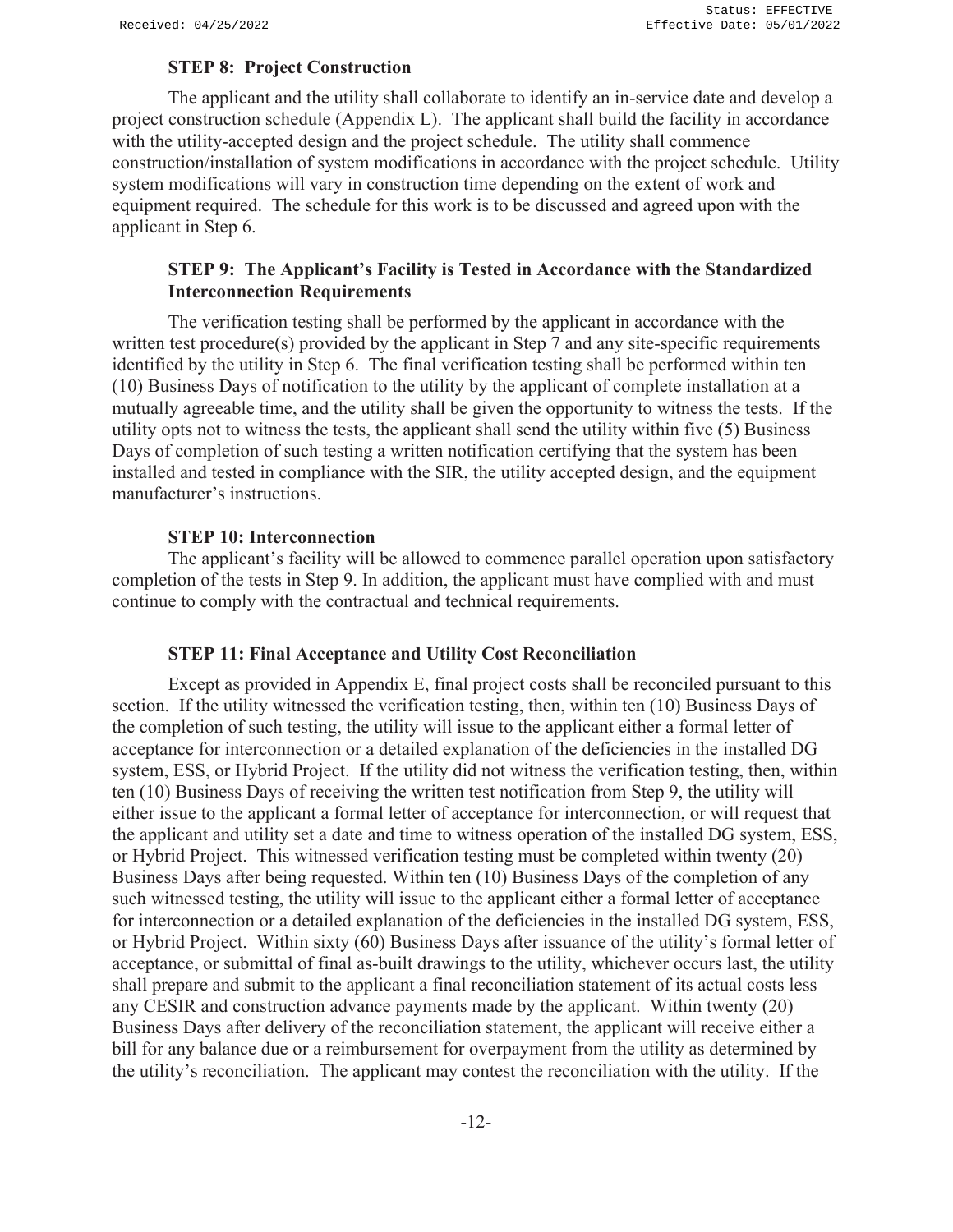utility's final reconciliation invoice states a balance due from the applicant, unless it is challenged by a formal complaint interposed by the applicant, it shall be paid to the utility within thirty (30) Business Days or the utility reserves the right to lock the generating system offline. If the utility's final reconciliation invoice states a reimbursement for overpayment to be paid by the utility, unless the reimbursement amount is challenged by a formal complaint interposed by the applicant, it shall be paid to the applicant within thirty (30) Business Days. If the applicant is not satisfied, a formal complaint may be filed with the Secretary to the Commission.

#### **D. Payment and Construction Milestones**

Applicants are responsible for payment of utility system modification cost estimates in accordance with the following rules and deadlines. All project costs will be subject to the provisions of Appendix E, where applicable.

When the utility's estimated cost is \$10,000 or less, the applicant shall pay the utility 100% of the estimate within ninety (90) Business Days of receiving the cost estimate from the utility. Within fifteen (15) Business Days of receiving the payment, the utility will provide the applicant, via electronic communication, a signed New York State Standardized Interconnection Contract in the form of Appendix A and a written confirmation, on utility letterhead, of the compensation eligibility for which the project has qualified. The applicant will sign and return the contract to the utility within fifteen (15) Business Days. If the applicant does not return the signed contract within this period, the application shall be removed from the utility's interconnection queue, and no further action on the part of the utility is required.

When the estimated cost is greater than \$10,000, the applicant will make an advance payment of 25% of the estimate to the utility within ninety (90) Business Days of receiving the cost estimate. Within fifteen (15) Business Days of receiving the applicant's payment, the utility will provide the applicant, via electronic communication, a receipt for the payment, a signed New York State Standardized Interconnection Contract in the form of Appendix A, and a written confirmation, on utility letterhead, of the compensation eligibility for which the project has qualified. The applicant will sign and return the contract to the utility within fifteen (15) Business Days. The applicant may request an extension of no more than fifteen (15) Business Days to return the contract. If the applicant does not return the signed contract within the time allowed, the application shall be removed from the utility's interconnection queue, and no further action on the part of the utility is required.

Within thirty (30) Business Days of receiving the 25% payment, the utility shall provide an initial construction schedule to the applicant (consistent with Appendix L). The utility shall commence design work in accordance with its published guidance, unless otherwise directed by the applicant.

The applicant will have one hundred and twenty (120) Business Days from when the utility confirms receipt of the 25% payment to pay the remaining 75% to the utility. The utility will provide a receipt to the applicant. Within thirty (30) Business Days of the payment, the utility will provide an updated project construction schedule (consistent with Appendix L).

If the applicant does not make a payment due under this section in the time required, the application shall be removed from the utility's interconnection queue with no further action required of the utility.

If the applicant withdraws or is removed from the interconnection queue at any point after making a payment required under this section, any unspent portions of these payments will be refunded to the applicant consistent with the timelines described in Section I-C, Step 11.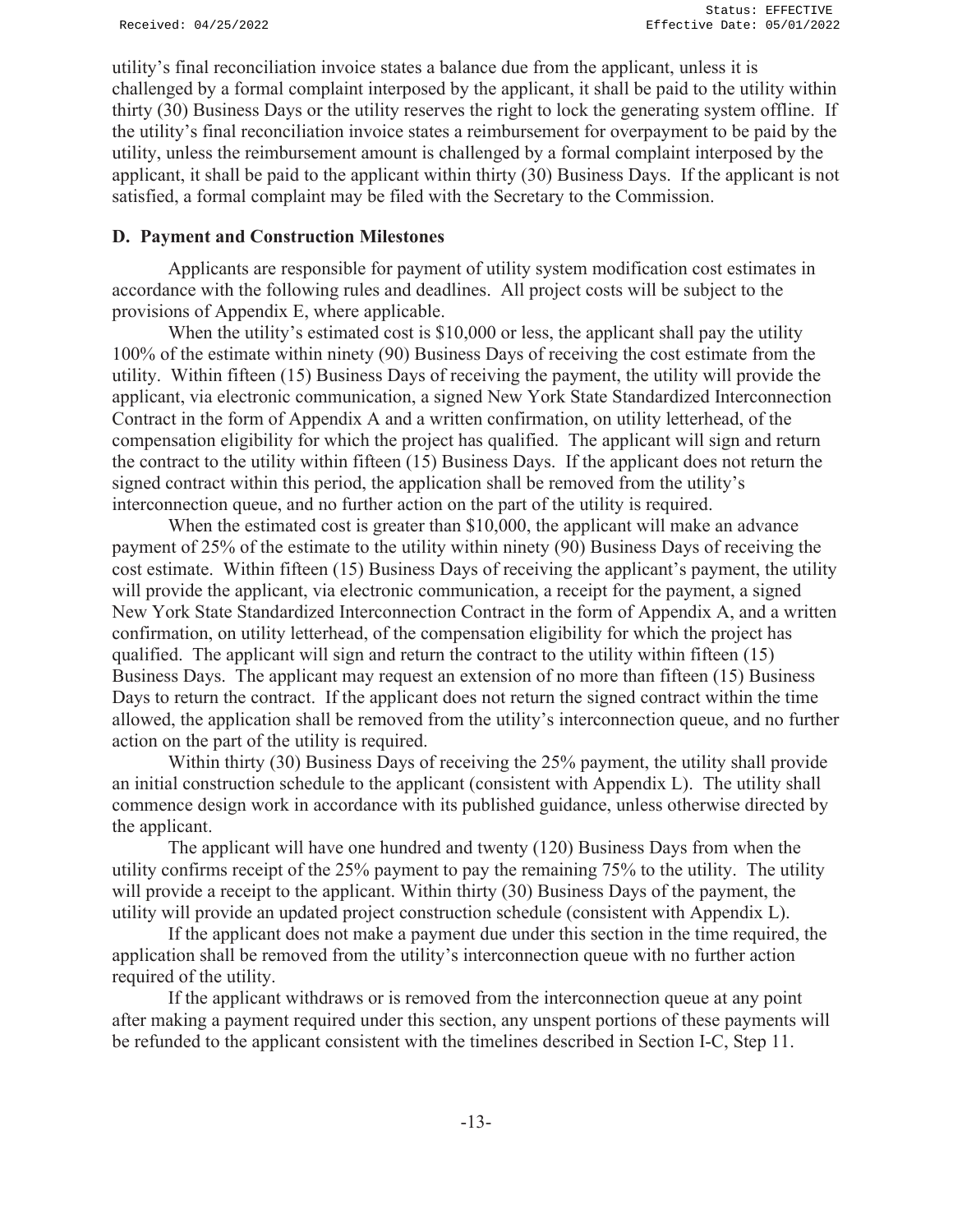If a local permitting moratorium prevents an applicant from meeting the above timelines, the utilities may grant affected project applicants an extension. To be granted an extension of the required timelines, the applicant must submit the New York State Standard Moratorium Attestation Form, Appendix I. Upon the applicant's payment of 25% of expected upgrade costs, if applicant has received its CESIR, returned the executed New York State Standardized Interconnection Contract, and submitted the Attestation Form to the utility, the due date for the remainder of the total upgrade payment shall be adjusted to one hundred and twenty (120) Business Days from the end of the moratorium. If applicable, any unused portion of the 25% payment shall be refunded if the project does not move forward after receiving an extension.

If the final acceptance as set out in Section I-C, Step 11 is not completed within twelve (12) months of the date the applicant returns the executed New York State Standardized Interconnection Contract as a result of applicant inactivity, the utility has the right to notify the applicant by U.S. first class mail with delivery receipt confirmation or via email that the applicant's project will be removed from the utility's interconnection queue if the applicant does not respond within thirty (30) Business Days of the issue of such notification and provide a project status update and/or justification as to why the project should remain in the utility's interconnection inventory for an additional period of time.

#### **E. Application Process for Energy Storage Systems (ESS)**

Except as provided in this Section, the rules in Sections I-B and I-C shall apply to applications to: construct new Hybrid Projects; construct new stand-alone storage; add an ESS to an existing DG facility; and change the operating mode of an existing Hybrid Project or standalone storage facility. Whether an application will be handled under Section I-B or I-C will be determined by the sum of the AC nameplate ratings of all DG facilities and ESS facilities comprising the proposed Hybrid Project.

#### **STEP 1: The Application**

An applicant proposing a Hybrid Project or stand-alone ESS shall complete and submit Appendix K with Appendix F.

The owner of an existing DG facility may apply to add an ESS by submitting a completed Appendix K to the utility at any time.

For all projects involving ESS, the utility shall review the application and respond within the time frames provided in Section I-B or I-C, as applicable.

Following interconnection of a Hybrid Project or a stand-alone ESS, the applicant may apply to the utility to change the operating characteristics of the storage component. To initiate review, the applicant shall submit a completed Appendix K specifying the proposed new operating characteristics to the utility.

#### **STEP 2: Protection and Control Review**

When performing screening analysis and system impact studies associated with ESS, operating characteristics including maximum export and import capacity shall be utilized, except that fault current contribution shall be evaluated based on aggregate AC nameplate rating. The utility's technical review shall determine whether the proposed facility, operating per the characteristics identified in the application (Appendix K), can be safely and reliably interconnected to the utility's distribution system. The applicant shall pay the costs for the utility's review in advance.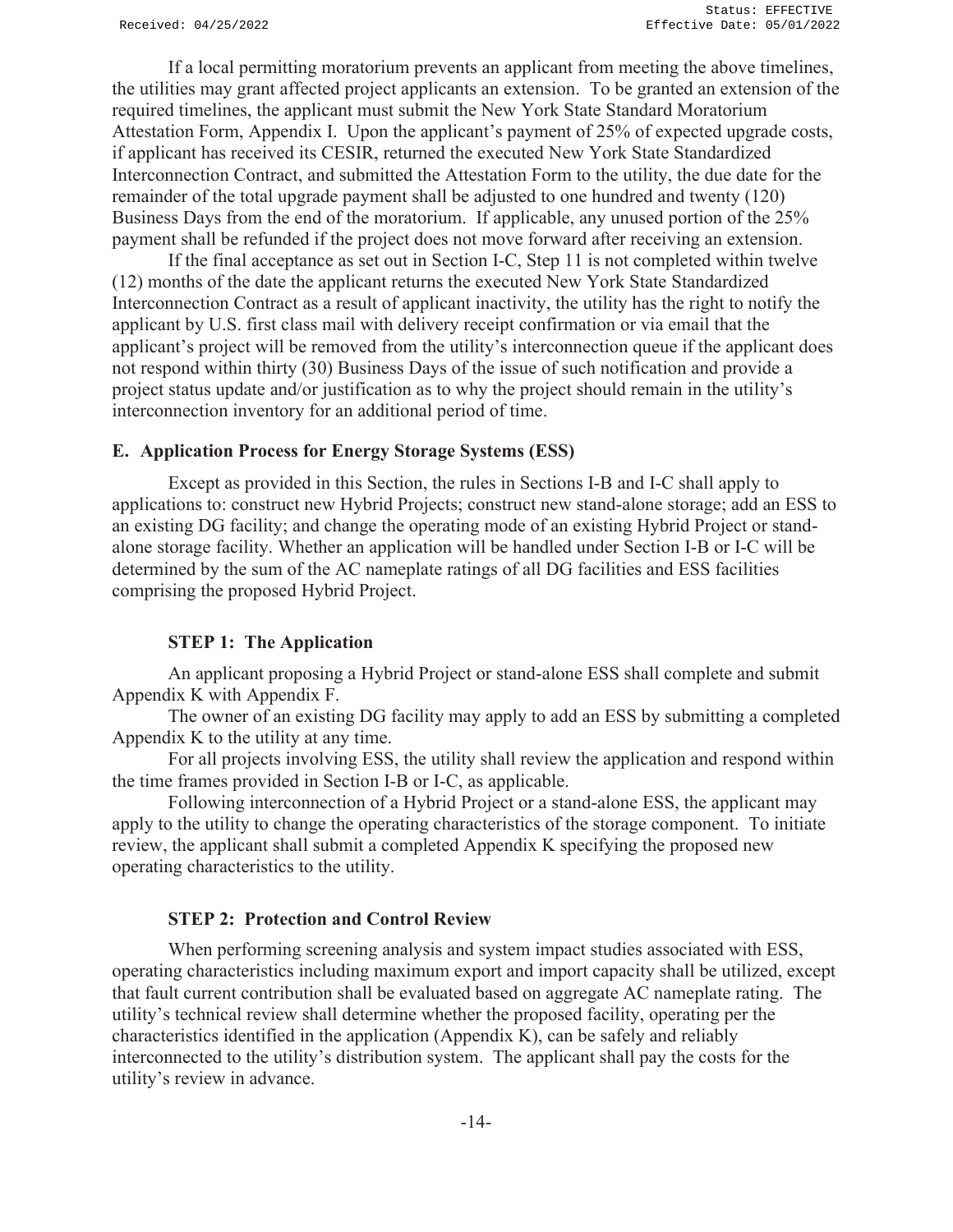Following the completion of Step 3 in Section I.B, or upon passing the Preliminary or Supplemental Screening Analysis in Step 4 in Section I.C, based on the application and proposed operating parameters, the utility will determine if a Protection and Control Review is required. The utility will notify the applicant of this determination. The applicant will have thirty (30) Business Days from the notification to pay the nonrefundable fee for the review, which shall be calculated as \$500 plus \$4/kW capped at \$3,000. The utilities shall have twenty (20) Business Days to perform the review and provide the results to the applicant, including a description of any modifications to the control systems that the utility determines are necessary.

Within ten (10) Business Days of an applicant's request, the utility shall discuss the results of the Protection and Control Review. Following the discussion, the applicant will have twenty (20) Business Days to determine whether or not to accept any required modifications to the control system and take the next step in the process as defined in Section I.B or I.C, as applicable, or to withdraw the application.

For all applications relating to ESS, the utility's written report of its technical review shall include a completed Attachment I, as defined below, specifying the operating parameters studied for the proposed facility. The utility and the applicant shall discuss the listed operating parameters promptly after delivery of the study results to the applicant.

For ESS applications requiring a CESIR, the utility will provide the applicant with any additional testing procedures required in connection with the ESS, using the applicant's load management control systems to limit reverse power. The utility will provide this information with the CESIR results.

#### **STEP 3: Contract and Payment for Utility Construction Costs**

An applicant proposing a Hybrid Project, stand-alone storage, or the addition of ESS to an existing DG facility shall execute the New York State Standardized Interconnection Contract for Systems including Energy Storage, and make payment to the utility for its estimated construction costs within the time required by Section D.

Each contract shall include a completed Attachment I, which shall specify the operating parameters for the interconnected ESS after consultation with the applicant.

An applicant proposing to change the operating characteristics listed in Appendix K for an existing ESS shall sign an amendment to the New York State Standard Interconnection Contract for Facilities including Energy Storage to incorporate the revised Attachment I and make payment for any utility construction costs within the time required by Section I-D.

#### **F. Rules for Combining DG Applications**

Distributed Generation applications that have been determined to be complete and that meet the following criteria may be combined:

- (a) the applications must be sequential in the utility's queue on both the circuit and substation bus, or non-sequential combined applications may proceed with the lower queue position;
- (b) there can be no non-SIR applications in the utility's queue between the applications that propose to aggregate;
- (c) the proposed projects must be located on the same or adjacent parcels;
- (d) both applications must be compensated at the same rate; and
- (e) the size of the combined projects may not exceed an AC nameplate rating of 5 MW.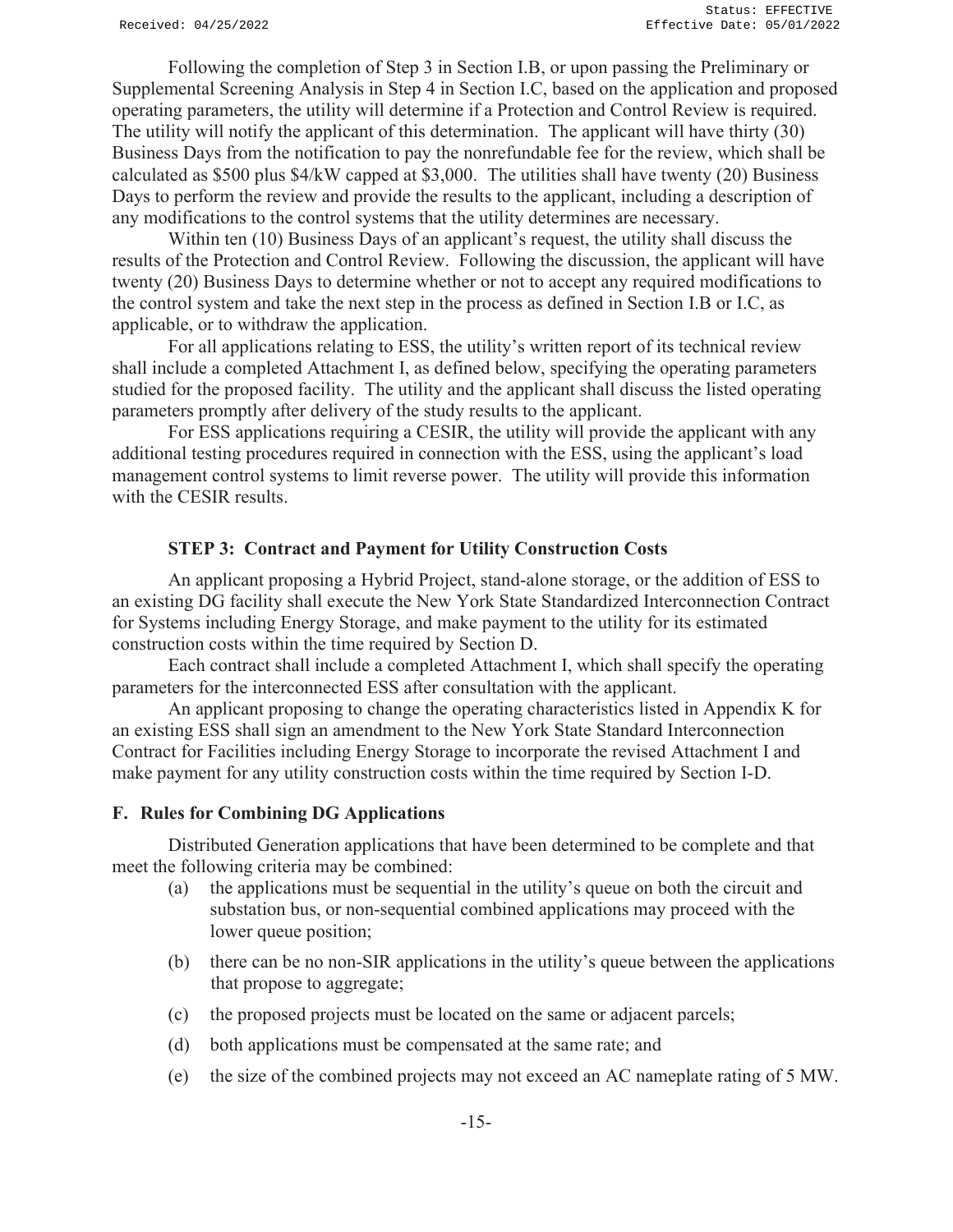If none of the applications has reached the deadline for payment of 25% of the estimated utility construction costs necessary for its interconnection, the applicant(s) may ask the utility to perform a technical review of the applications as a combined project. The applicant(s) shall submit its request in writing to the utility. The utility shall cease any ongoing work on the individual applications and notify the applicant(s) within ten (10) Business Days of any additional information that is needed to perform the requested analysis and of the fee that will be charged. The utility shall apply any unspent study fees related to the individual applications to the charge for the new study. The applicant(s) shall pay the fee and provide the information sought by the utility within ten (10) Business Days of the notification. The construction cost payment due dates for the applications that are proposed to combine will be suspended until a new due date is established pursuant to this Section.

If any of the applications proposed to be combined has made a payment for estimated utility construction costs, the applicant(s) may still submit a request to study them as a combined project as provided above. Any additional payment due dates associated with the applications shall be suspended until a new due date is established. The utility shall cease work on the individual applications and shall cancel any procurements that the applicant(s) agree should be cancelled. The applicant(s) shall bear any cost associated with such cancellations. The utility shall notify the applicant(s) of any information that is needed to perform the requested analysis and of the fee that will be charged for the study within ten (10) Business Days of receiving the request. The applicant(s) shall pay the fee and provide the information sought by the utility within ten (10) Business Days of the notification.

The utility shall have sixty (60) Business Days from receipt of the fee and the project information to perform the technical review of the combined applications. The utility's report of the results shall provide the information specified in Step 6 of Section I-C to the applicant(s). The applicant(s) may:

(1) proceed to construct the combined project;

- (2) resume the interconnection of the separate applications; or
- (3) withdraw one or more of the applications.

If the applicant(s) selects option (1), payment for the full amount of the estimated utility construction costs shall be due sixty (60) Business Days after receipt of the results of the technical review. If the applicant(s) selects either option  $(2)$  or  $(3)$ , full payment of the construction cost associated with the applications that are to continue to interconnect shall be due within the same time period. If the applicant(s) does not meet these deadlines, the applications shall be deemed withdrawn with no further action required by the utility.

#### **G. Interconnection On-Line Application Portal (IOAP)**

Each utility shall maintain an IOAP system to provide applicants a web-based application submittal process. Hard copy, email, and/or mailed in application will no longer be allowed or accepted unless the utility IOAP systems are down for maintenance or failure. The IOAP shall also provide applicants with updated information regarding the status of their SIR application process. The system shall be customer specific and post the real-time status of the SIR process. At a minimum, the following content shall be provided:

- 1. The applicant's name and project/application identification number.
- 2. Description of the project, including at a minimum, the project's type (energy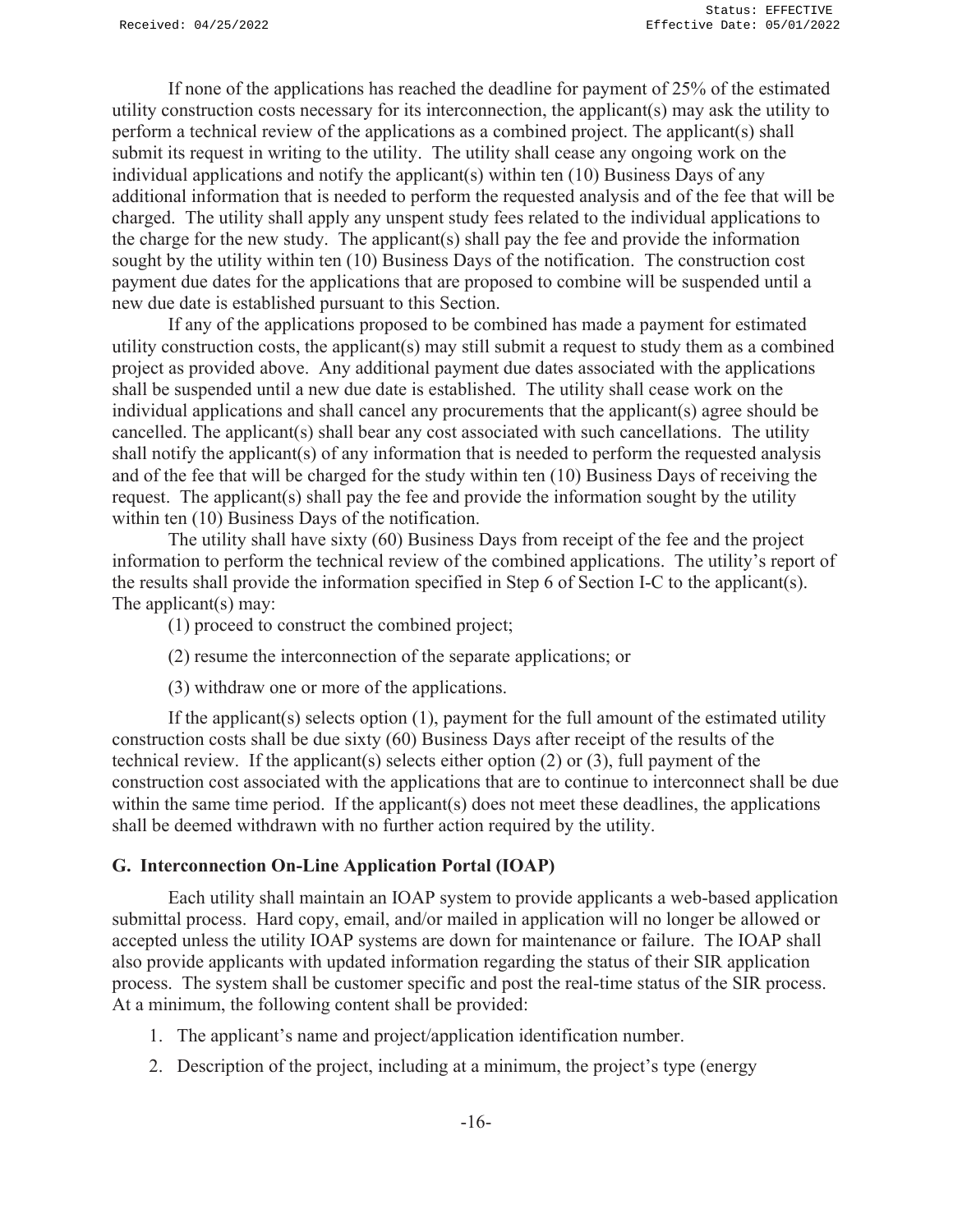source), size, metering, and location.

- 3. SIR project application status, including all the steps completed and to be completed, along with corresponding completion/deadline dates associated with each step.
	- If the next action is to be taken by the utility, the expected date that action will be completed,
	- If the next action is to be taken by the applicant, what exactly is required and a contact for more information.
- 4. Information regarding any outstanding information request made by the utility of the applicant, and
- 5. The status of all amounts paid and/or due to the utility by the applicant.

Access shall be available for the customer and their authorized agent(s), such that both can access the information. The IOAP must be private and secure from unauthorized access. Access to the IOAP shall be easily found on each electric utility's Interconnection / Distributed Generation home web page.

The IOAP application process must be consistent with the latest version of the SIR and include the ability to attach associated documentation or drawings for each project. Electronic signatures shall be accepted and approved for this process.

#### **H. Modifications**

Applicants may propose a Modification at any time by submitting a request to the utility through the utility's on-line application portal and /or via email. Submission of such a request will not suspend any deadlines applicable to the pending application. The utility will review the request to determine whether the proposed Modification is a Material Modification and provide its determination to the applicant within ten (10) Business Days, unless the utility first notifies the applicant that additional information is needed to make the evaluation. In that case, the utility will have ten (10) Business Days from receipt of the additional information to determine whether the proposed Modification is a Material Modification.

A Material Modification to a project will require a new application, a new queue position, and removal of the original application if the applicant elects to move forward with the modification (if not yet interconnected).

The utility reserves the right to make the final determination as to whether a proposed change is a Material Modification.

When making the materiality determination, the utility will consider the DPS Staff posted Guidance Document on DER Material Modifications and will provide the applicant with a written explanation of its finding. At the applicant's request, the utility will meet with the applicant to discuss the materiality determination.

A Modification that is not determined to be material may still require evaluation and acceptance by the utility through the process described below. The applicant is obligated to pay any necessary study costs of the evaluation. The utility will notify the applicant of any additional funding and/or information that may be required to evaluate the Modification within five (5) Business Days of providing the materiality determination. The applicant shall have ten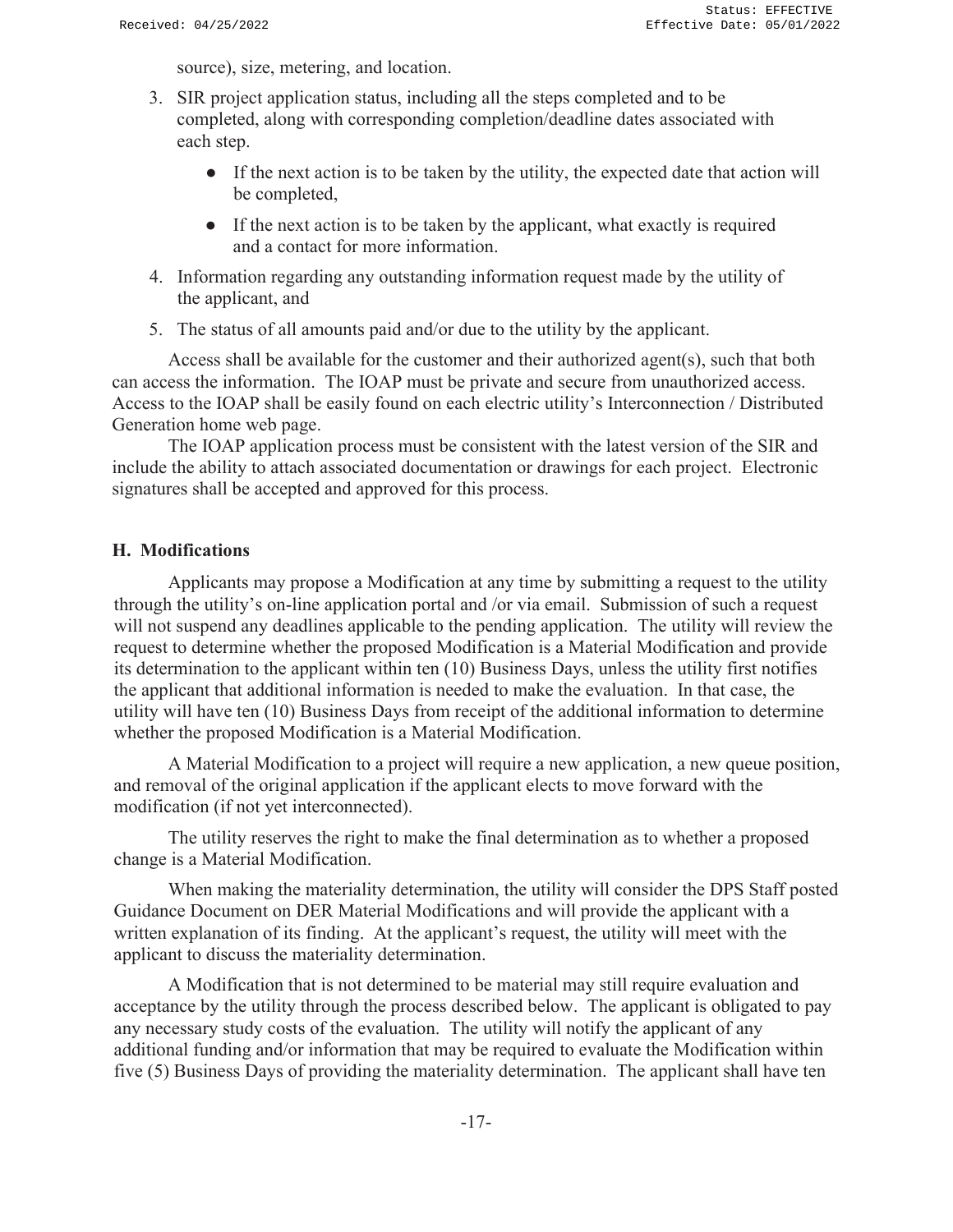(10) Business Days to provide any requested information and pay the associated fees or choose to remain with the original interconnection application with associated uninterrupted timeline.

If the proposed change is not a Material Modification, and is proposed prior to the start of a CESIR, the utility will study the modified project in the CESIR process.

If the proposed change is not a Material Modification and is proposed following the start of a CESIR but no later than forty (40) Business Days after the start date, the utility may have an additional forty (40) Business Days to complete the CESIR incorporating the change.

 If the proposed change is not a Material Modification and is proposed at a later date, or after completion of a CESIR, the change may require further study and will require mutual agreement between the utility and the applicant. The utility retains the right to determine the extent of evaluation necessary but will endeavor to complete any necessary study within a timeframe no longer than a standard CESIR. The applicant will be responsible for any costs related to the change.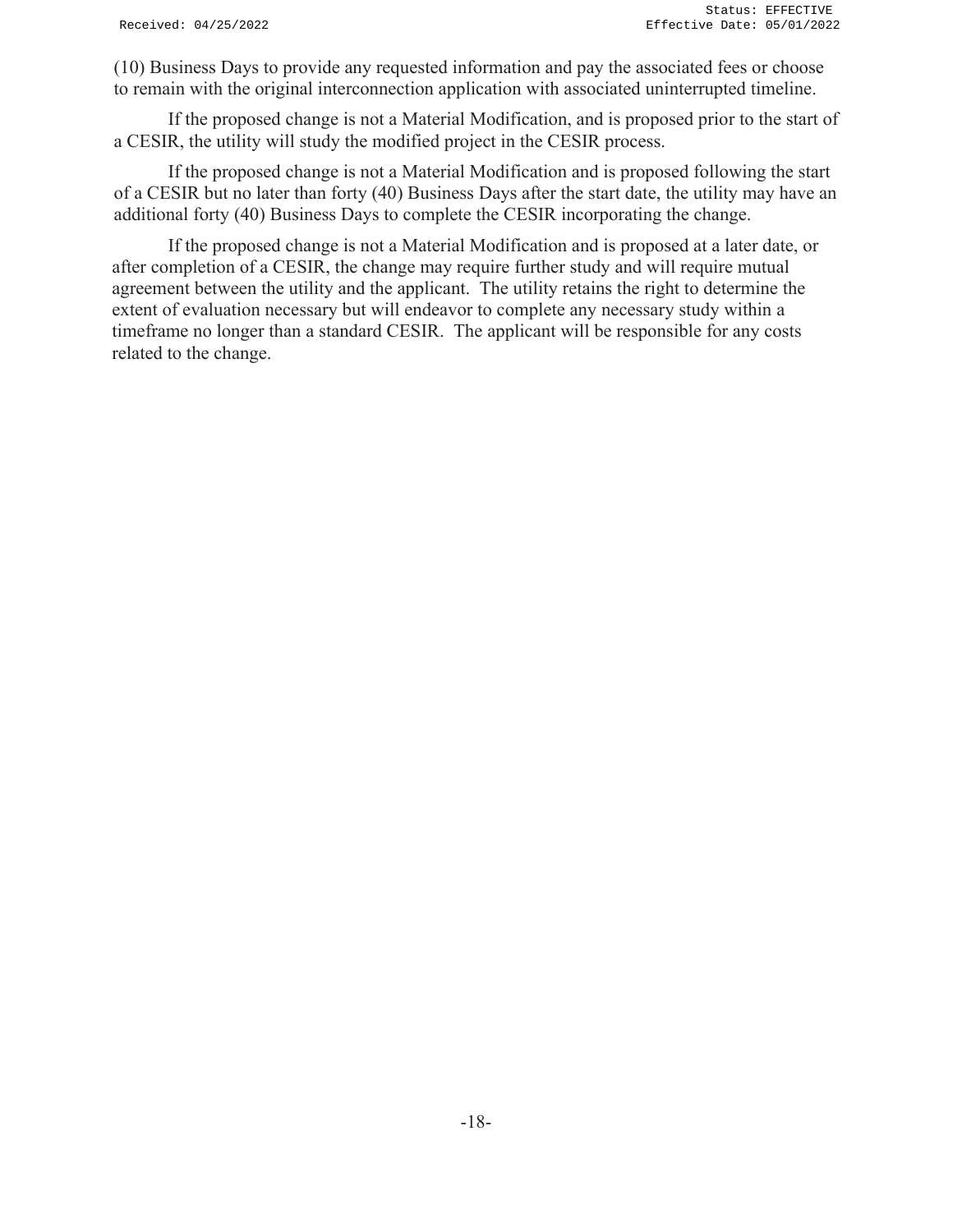## **Section II. Interconnection Requirements**

## **A. Design Requirements**

### **1. Common**

 The generator-owner shall provide appropriate protection and control equipment, including a protective device that utilizes an automatic disconnect device that will disconnect the generation in the event that the portion of the utility system that serves the generator is deenergized for any reason or for a fault in the generator-owner's system. The generator-owner's protection and control equipment shall be capable of automatically disconnecting the generation upon detection of an islanding condition and upon detection of a utility system fault.

 The type and size of the generation facility or energy storage system is based on electrical generator or inverter AC nameplate rating.

 The generator-owner's protection and control scheme shall be designed to ensure that the generation remains in operation when the frequency and voltage of the utility system is within the limits specified by the required operating ranges. Upon request from the utility, the generator-owner shall provide documentation detailing compliance with the requirements set forth in this document.

 The specific design of the protection, control, and grounding schemes will depend on the size and characteristics of the generator-owner's generation, as well the generator-owner's load level, in addition to the characteristics of the particular portion of the utility's system where the generator-owner is interconnecting.

 The generator-owner shall have, as a minimum, an automatic disconnect device(s) sized to meet all applicable local, state, and federal codes and operated by over and under voltage and over and under frequency protection. For three-phase installations, the over and under voltage function should be included for each phase and the over and under frequency protection on at least one phase. All phases of a generator or inverter interface shall disconnect for voltage or frequency trip conditions sensed by the protective devices. Voltage protection shall be wired phase to ground for single phase installations and for applications using wye grounded-wye grounded service transformers.

 The settings below are listed for single-phase and three-phase applications using wye grounded- wye grounded service transformers or wye grounded-wye grounded isolation transformers. For applications using other transformer connections, a site-specific review will be performed by the utility and the revised settings identified in Step 6 of the Application Process.

 The requirements set forth in this document are intended to be consistent with those contained in the most current version of IEEE Std 1547, Standard for Interconnecting Distributed Resources with Electric Power Systems. The requirements in IEEE Std 1547 above and beyond those contained in this document shall be followed and any other Standards included in or referenced to in IEEE Std 1547 shall be adhered to.

#### **Voltage Response**

 The required operating range for the generators shall be from 88% to 110% of nominal voltage magnitude. In addition, the generator shall not cause the system voltage at the PCC to deviate from a range of 95% to 105% of the utility system voltage. For excursions outside these limits the protective device shall automatically initiate a disconnect sequence from the utility system as detailed in the most current version of IEEE Std 1547. Clearing time is defined as the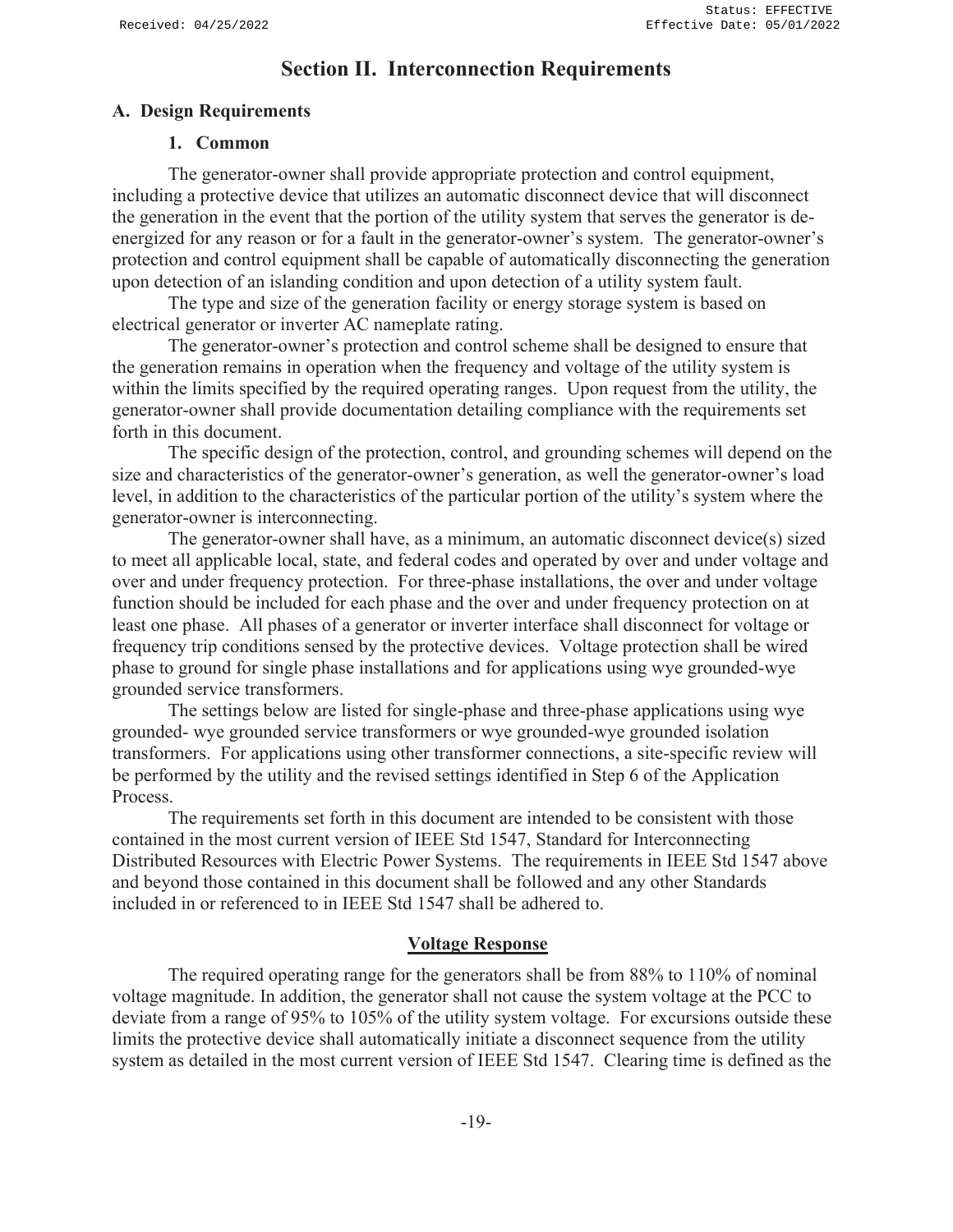time the range is initially exceeded until the generator-owner's equipment ceases to energize the PCC and includes detection and intentional time delay. Other static or dynamic voltage functionalities shall be permitted as agreed upon by the utility and generator-owner.

### **Frequency Response**

 The required operating range for the generators shall be from 59.3 Hz to 60.5 Hz If deemed necessary due to abnormal system conditions the utility may request that the generator operate at frequency ranges below 59.3 Hz in coordination with the load shedding schemes of the utility system. For excursions outside these limits the protective device shall automatically initiate a disconnect sequence from the utility system as detailed in the most current version of IEEE Std 1547. Clearing time is defined as the time the range is initially exceeded until the generator- owner's equipment ceases to energize the PCC and includes detection and intentional time delay. Other static or dynamic frequency functionalities shall be permitted as agreed upon by the utility and generator-owner.

## **Reconnection to the Utility System**

 If the generation facility is disconnected as a result of the operation of a protective device, the generator-owner's equipment shall remain disconnected until the utility's service voltage and frequency have recovered to acceptable voltage and frequency limits as defined in the most current version of IEEE Std 1547 for a minimum of five (5) minutes. Systems greater than 25 kW that do not utilize inverter based interface equipment shall not have automatic recloser capability unless otherwise approved by the utility. If the utility determines that a facility must receive permission to reconnect, then any automatic reclosing functions must be disabled and verified to be disabled during verification testing.

## **2. Synchronous Generators**

 Synchronous generation shall require synchronizing facilities. These shall include automatic synchronizing equipment or manual synchronizing with relay supervision, voltage regulator, and power factor control.

 For all synchronous generators sufficient reactive power capability shall be provided by the generator-owner to withstand normal voltage changes on the utility's system. The generator voltage VAR schedule, voltage regulator, and transformer ratio settings shall be jointly determined by the utility and the generator-owner to ensure proper coordination of voltages and regulator action. Generator-owners shall have synchronous generator reactive power capability to withstand voltage changes up to 5% of the base voltage levels.

 A voltage regulator must be provided and be capable of maintaining the generator voltage under steady state conditions within plus or minus 1.5% of any set point and within an operating range of plus or minus 5% of the rated voltage of the generator.

 Generator-owners shall adopt one of the following grounding methods for synchronous generators interconnected to effectively grounded circuits:

- a. Solid grounding
- b. High- or low-resistance grounding
- c. High- or low-reactance grounding
- d. Ground fault neutralizer grounding

 Synchronous generators shall not be permitted to connect to utility secondary network systems without the acceptance of the utility.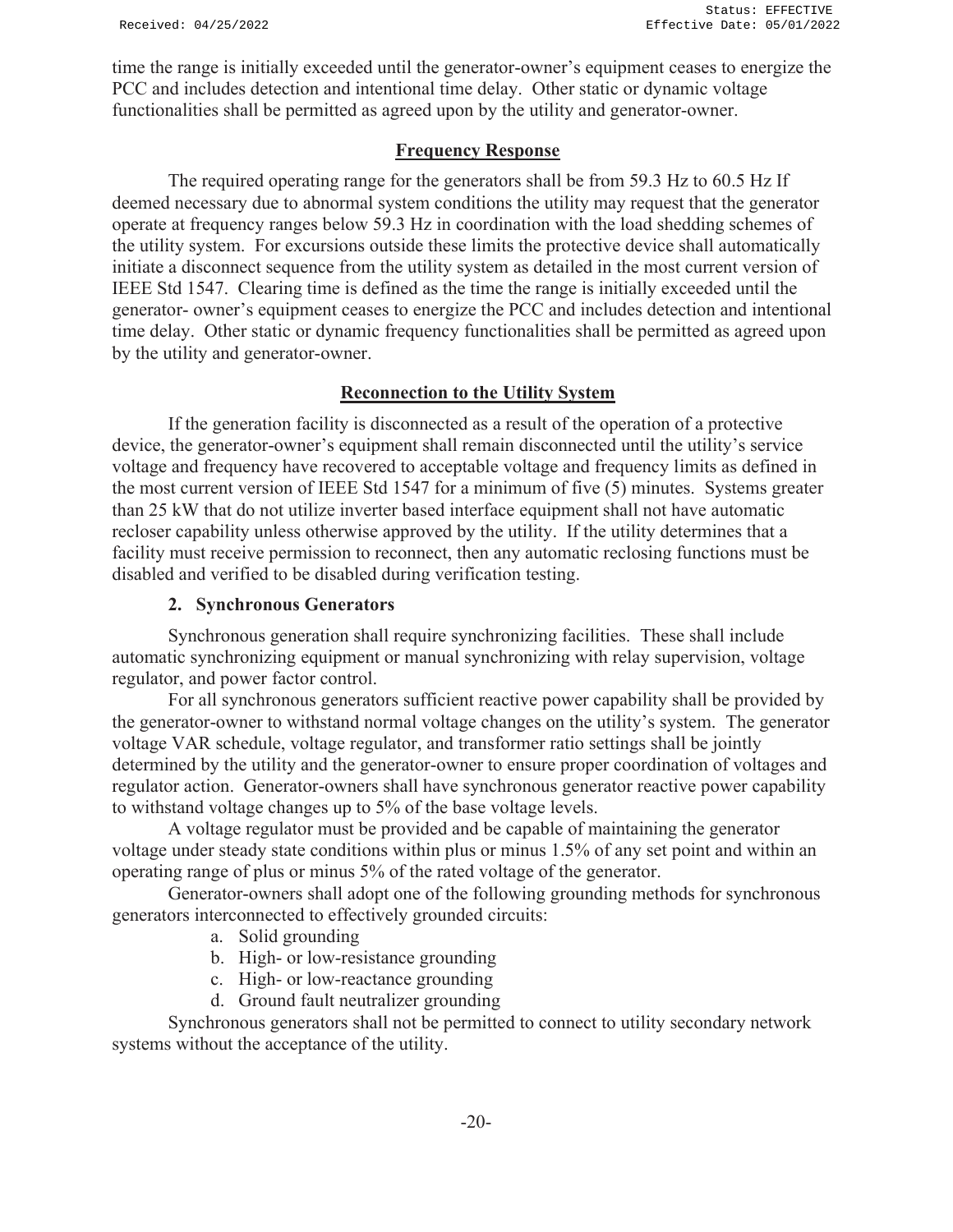## **3. Induction Generators**

 Induction generation may be connected and brought up to synchronous speed (as an induction motor) if it can be demonstrated that the initial voltage drop measured at the PCC is acceptable based on current inrush limits. The same requirements also apply to induction generation connected at or near synchronous speed because a voltage dip is present due to an inrush of magnetizing current. The generator-owner shall submit the expected number of starts per specific time period and maximum starting kVA draw data to the utility.

 Starting or rapid load fluctuations on induction generators can adversely impact the utility's system voltage. Corrective step-switched capacitors or other techniques may be necessary. These measures can, in turn, cause ferro resonance. If these measures are installed on the customer's side of the PCC, the utility will review these measures and may require the customer to install additional equipment.

#### **4. Inverters**

Direct current generation can only be installed in parallel with the utility's system using a synchronous inverter. The design shall be such as to disconnect this synchronous inverter upon a utility system event. Inverters intended to provide local grid support during system events that result in voltage and/or frequency excursions as described in Section II.A.1 shall be provided with the required onboard functionality to allow for the equipment to remain online for the duration of the event.

 It is recommended that equipment be selected from the Department of Public Service "Certified Interconnection Equipment list" maintained on the Commission's website. Interconnected DG systems utilizing equipment not found in such list must meet all functional requirements of the current version of IEEE Std 1547 and be protected by utility grade relays (as defined in these requirements) using settings approved by the utility and verified in the field. The field verification test must demonstrate that the equipment meets the voltage and frequency requirements detailed in this section.

 Synchronization or re-synchronization of an inverter to the utility system shall not result in a voltage deviation that exceeds the requirements contained in Section II.E, Power Quality. Only inverters designed to operate in parallel with the utility system shall be utilized for that purpose.

#### **5. Minimum Protective Function Requirements**

 Protective system requirements for distributed generation facilities result from an assessment of many factors, including but not limited to:

- Type and size of the distributed generation facility
- Voltage level of the interconnection
- Location of the distributed generation facility on the circuit
- Distribution transformer
- Distribution system configuration
- Available fault current
- Load that can remain connected to the distributed generation facility under isolated conditions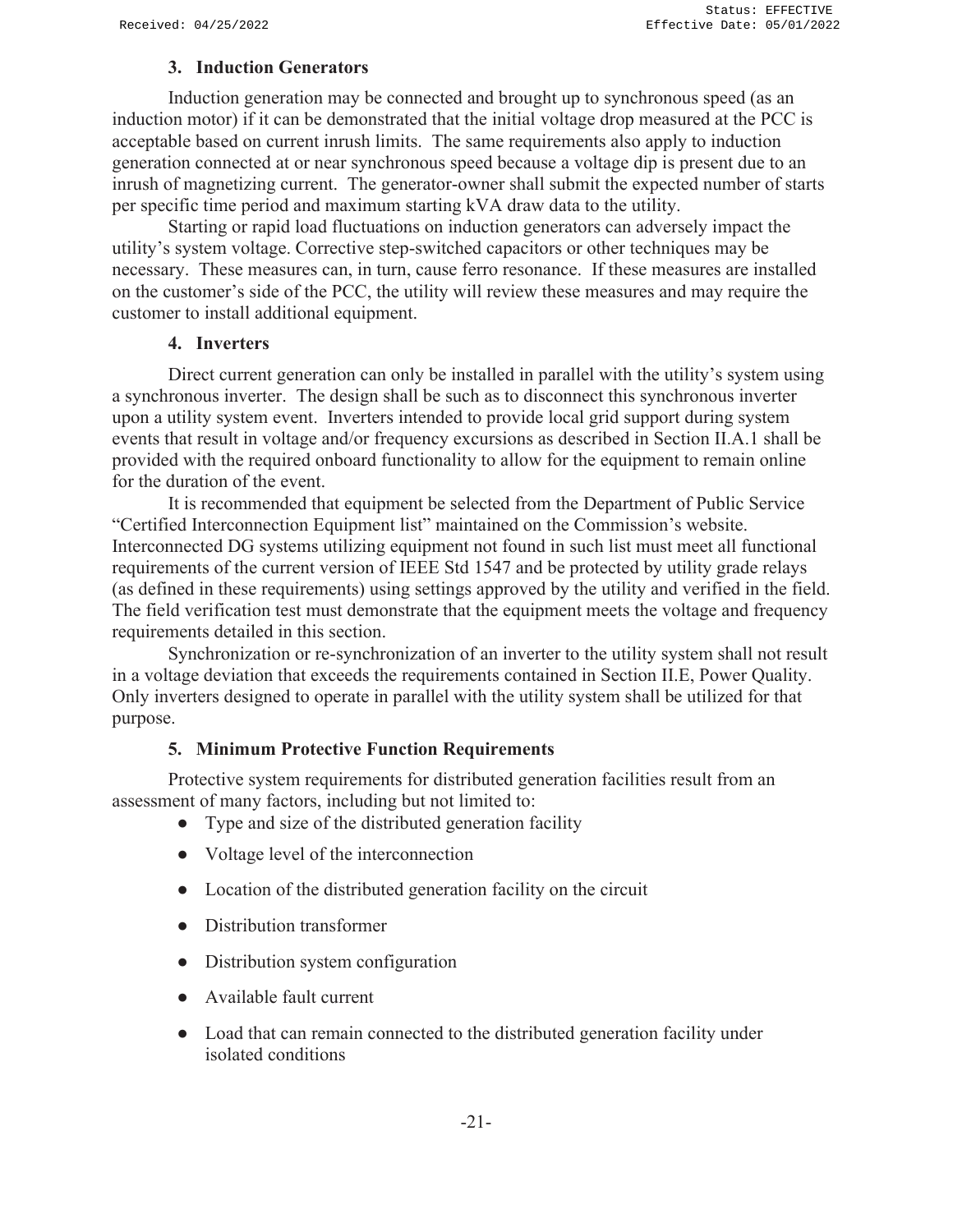● Amount of existing distributed generation on the local distribution system.

 As a result, protection requirements cannot be standardized according to any single criteria. Minimum protective function requirements shall be as detailed in the table below. Function numbers, as detailed in the latest version of ANSI C37.2, are listed with each function. All voltage, frequency, and clearing time set points shall be field adjustable.

| <b>Synchronous Generators</b>    | <b>Induction Generators</b> | <b>Inverters</b>                 |
|----------------------------------|-----------------------------|----------------------------------|
| Over/Under Voltage               | Over/Under Voltage          | Over/Under Voltage               |
| (Function $27/59$ )              | (Function 27/59)            | (Function 27/59)                 |
| Over/Under Frequency             | Over/Under Frequency        | Over/Under Frequency             |
| (Function 81O/81U)               | (Function 81O/81U)          | (Function 81O/81U)               |
| <b>Anti-Islanding Protection</b> | Anti-Islanding Protection   | <b>Anti-Islanding Protection</b> |
| Overcurrent (Function            | Overcurrent (Function       | Overcurrent (Function            |
| 50P/50G/51P/51G)                 | 50P/50G/51P/51G)            | 50P/50G/51P/51G)                 |

 For energy storage systems or distributed generation where net export is limited, Reverse Power (Function 32) shall be required.

 The need for additional protective functions shall be determined by the utility on a caseby-case basis. If the utility determines a need for additional functions, it shall notify the generator-owner in writing of the requirements. The notice shall include a description of the specific aspects of the utility system that necessitate the addition, and an explicit justification for the necessity of the enhanced capability. The utility shall specify and provide settings for those functions that the utility designates as being required to satisfy protection practices. Any protective equipment or setting specified by the utility shall not be changed or modified at any time by the generator- owner without written consent from the utility.

 The generator-owner shall be responsible for ongoing compliance with all applicable local, state, and federal codes and standardized interconnection requirements as they pertain to the interconnection of the generating equipment. Protective devices shall utilize their own current transformers and potential transformers and not share electrical equipment associated with utility revenue metering.

 A failure of the generator-owner's protective devices, including loss of control power, shall open the automatic disconnect device, thus disconnecting the generation from the utility system. A generator-owner's protection equipment shall utilize a non-volatile memory design such that a loss of internal or external control power, including batteries, will not cause a loss of interconnection protection functions or loss of protection set points.

 All interface protection and control equipment shall operate as specified independent of the calendar date.

 For monitoring and control of new DG projects, the most current version of the Monitoring and Control Criteria shall be employed by the utilities to evaluate the need for such equipment. The Monitoring and Control Criteria document was developed and agreed to through a collaborative process as part of the Interconnection Technical Working Group (ITWG). This document can be found on the Department of Public Service website (www.dps.ny.gov) at the Distributed Generation/Interconnections tab under Interconnection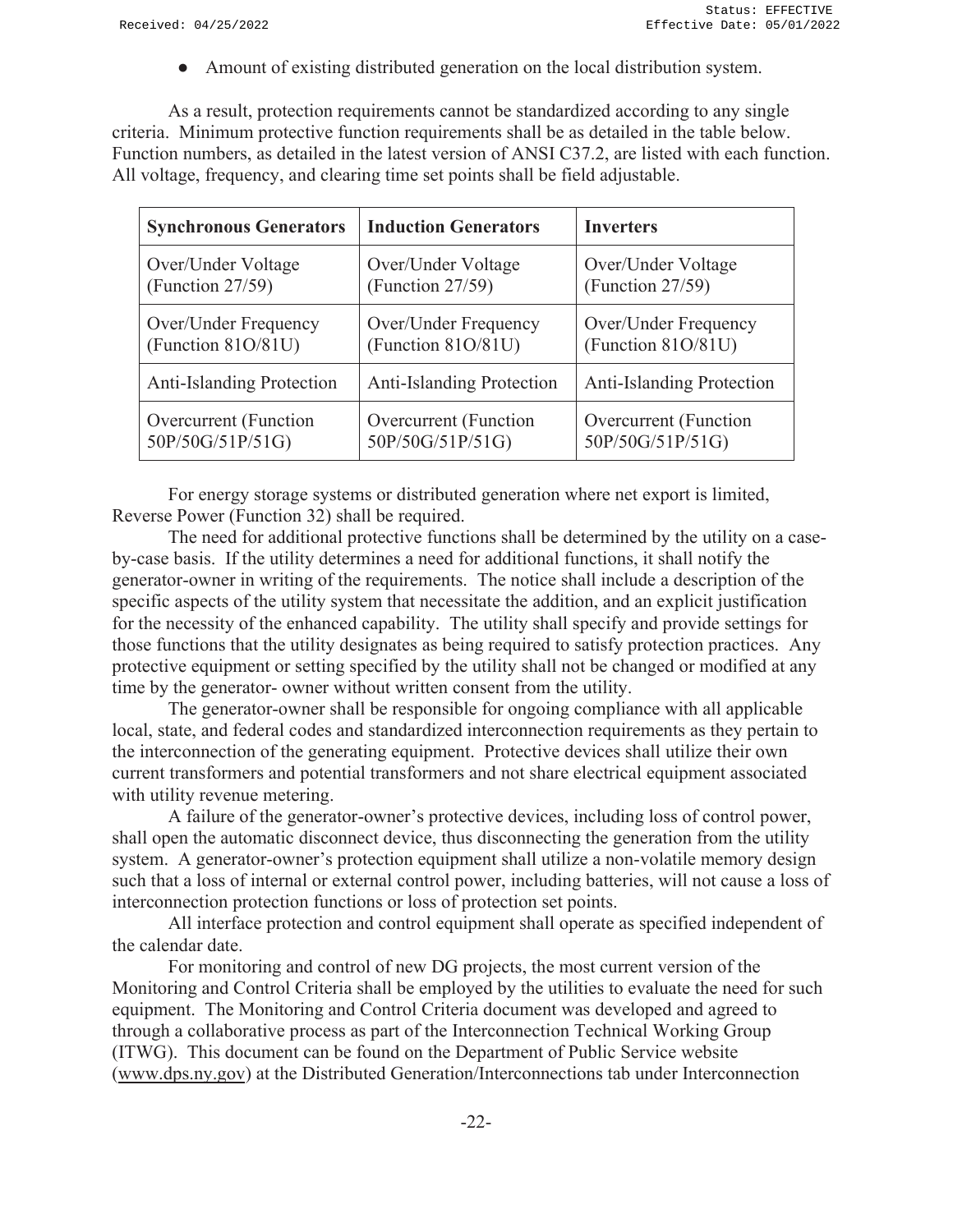Technical Working Group Information. The communications hardware, protocols, and data models must comply with utility standards.

## **6. Metering**

 Metering requirements shall be determined by the configuration of the DER system. New metering or modifications to existing metering will be reviewed on a case-by-case basis and shall be consistent with metering requirements adopted by the Commission.

 Any incremental metering costs are included in interconnection costs that may be required of an applicant.

The following table summarizes the applicable New York Net Metering Rules:

| New York (PSL §66-l) - Net Metering*                    |                    |                            |                      |
|---------------------------------------------------------|--------------------|----------------------------|----------------------|
| <b>Incentive Type:</b>                                  | Net Metering Rules |                            |                      |
| <b>Eligible Renewable/Other</b><br><b>Technologies:</b> | Wind               |                            |                      |
| <b>Applicable Sectors:</b>                              | Residential        | $Non-$<br>Residential      | Farm-Service<br>Wind |
| <b>Limit on System Size:</b>                            | $25$ kW            | Up to $2$<br><b>MW</b>     | 500 kW               |
| <b>Remote Net Metering</b>                              | $No**$             | Yes                        | Yes                  |
| <b>Limit on Overall</b><br>Enrollment:                  |                    | .3% of 2005 Demand per IOU |                      |

\* Refer to specific utility tariff leaves for more detailed rules and regulations applicable to net metering wind electric generating systems.

\*\* Residential customers who own or operate a farm operation as defined by Agriculture and Markets Law §301(11) and locate solar photovoltaic, microhydroelectric, wind, or fuel cells on property owned or leased by the customer are also eligible for remote net metering.

## **B. Operating Requirements**

 The generator-owner shall provide a 24-hour telephone contact. This contact will be used by the utility to arrange access for repairs, inspection, or emergencies. The utility will make such arrangements (except for emergencies) during normal business hours.

 Voltage and frequency trip set point adjustments shall be accessible to service personnel only. Any changes to these settings must be reviewed and approved by the utility.

 The generator-owner shall not supply power to the utility during any outages of the utility system that serves the PCC. The generator-owner's generation may be operated during such outages only with an open tie to the utility. Islanding will not be permitted. The generator-owner shall not energize a de-energized utility circuit for any reason.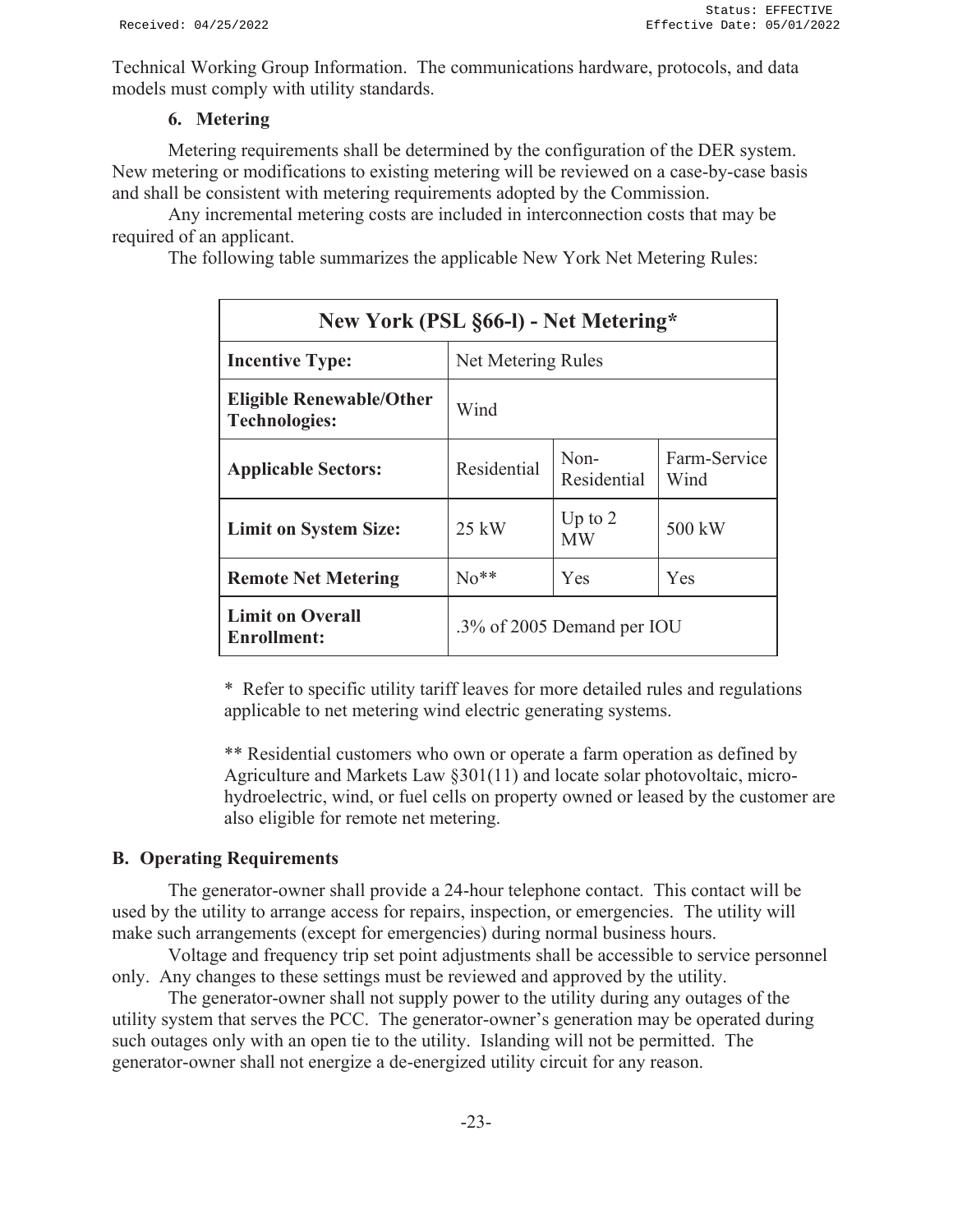Energy storage systems cannot disconnect to self-generate if their operating characteristics require their stored energy to be discharged at that time. All control systems must be password protected from modification by the interconnection customer and property owner following Interconnection.

 The disconnect switch specified for system size larger than 25 kW and non-inverter based systems of 25 kW or less in Section II.D, Disconnect Switch, may be opened by the utility at any time for any of the following reasons:

- a. to eliminate conditions that constitute a potential hazard to utility personnel or the general public;
- b. pre-emergency or emergency conditions on the utility system;
- c. a hazardous condition is revealed by a utility inspection; protective device tampering; or,
- d. parallel operation prior to utility approval to interconnect.

 The disconnect switch may be opened by the utility for the following reasons, after notice to the responsible party has been delivered and a reasonable time to correct (consistent with the conditions) has elapsed:

- a. A generator-owner has failed to make available records of verification tests and maintenance of its protective devices;
- b. A generator-owner's system adversely impacts the operation of utility equipment or equipment belonging to other utility customers; or,
- c. A generator-owner's system is found to adversely affect the quality of service to adjoining customers.

 The utility will provide a name and telephone number so that the generator-owner can obtain information about the utility lock-out.

 The generator-owner shall be allowed to disconnect from the utility without prior notice to self-generate.

 If a generator-owner proposes any modification to the system that has an impact on the interface at the PCC after it has been installed and a contract between the utility and the generator-owner has already been executed, then any such modifications must be reviewed and approved by the utility before the modifications are made.

#### **C. Dedicated Transformer**

 The utility reserves the right to require a power-producing facility to connect to the utility system through a dedicated transformer. The transformer shall either be provided by the connecting utility at the generator-owner's expense, purchased from the utility, or conform to the connecting utility's specifications. The transformer that is part of the normal electrical service connection of a generator-owner's facility may meet this requirement if there are no other customers supplied from it. A dedicated transformer is not required if the installation is designed and coordinated with the utility to protect the utility system and its customers adequately from potential detrimental net effects caused by the operation of the generator.

 If the utility determines a need for a dedicated transformer, it shall notify the generatorowner in writing of the requirements. The notice shall include a description of the specific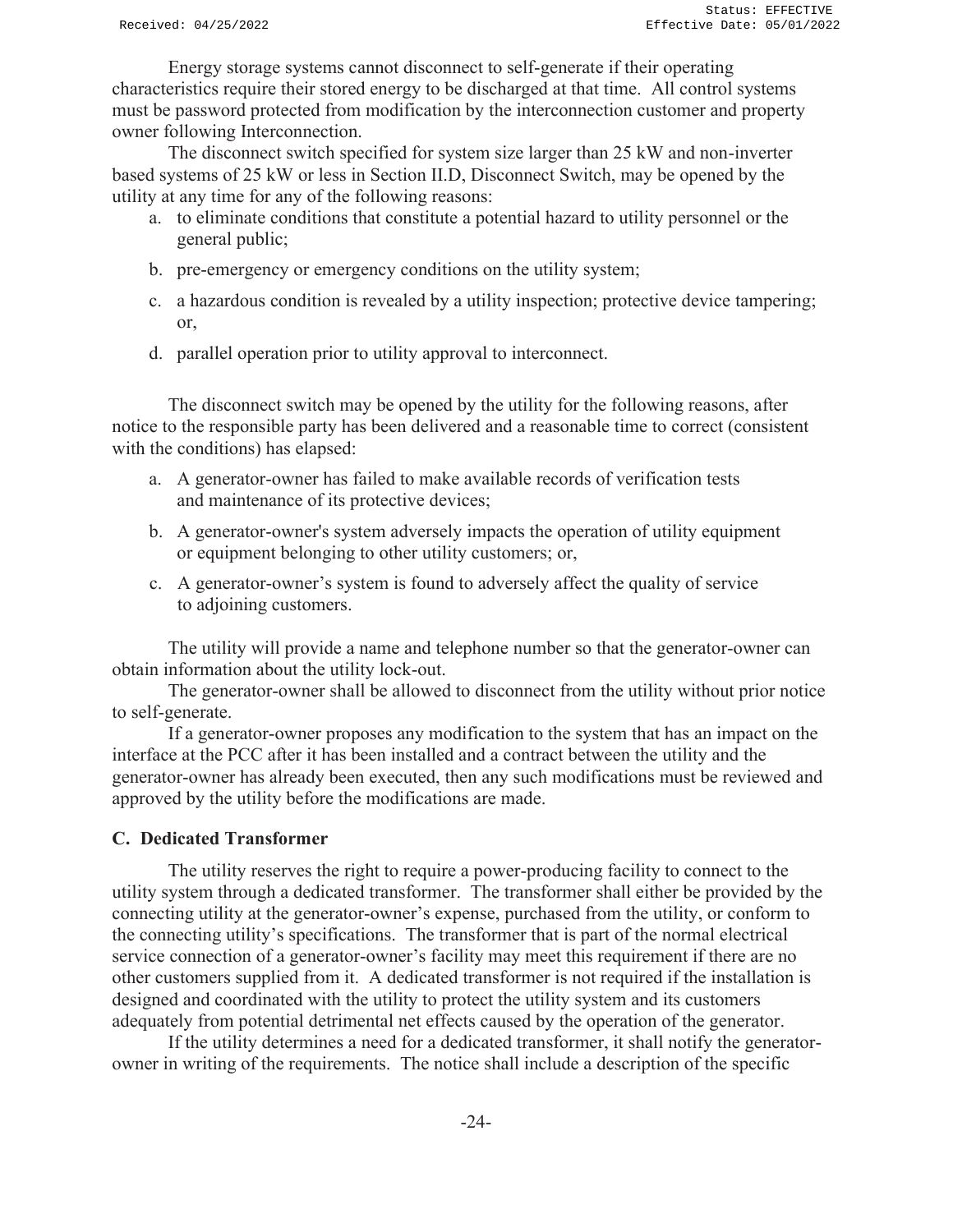aspects of the utility system that necessitate the addition, the conditions under which the dedicated transformer is expected to enhance safety or prevent detrimental effects, and the expected response of a normal, shared transformer installation to such conditions.

## **D. Disconnect Switch**

 Generating equipment with system size larger than 25 kW and non-inverter based systems of 25 kW or less shall be capable of being isolated from the utility system by means of an external, manual, visible, gang-operated, load break disconnecting switch. The disconnect switch shall be installed, owned, and maintained by the customer-generator, and located between the generating equipment and its interconnection point with the utility system.

 The disconnect switch must be rated for the voltage and current requirements of the installation.

 The basic insulation level (BIL) of the disconnect switch shall be such that it will coordinate with that of the utility's equipment. Disconnect devices shall meet applicable requirements of the most current revision of UL, ANSI, and IEEE standards, and shall be installed to meet all applicable local, state, and federal codes. (New York City Building Code may require additional certification.)

 The disconnect switch shall be clearly marked, "Generator Disconnect Switch," with permanent 3/8 inch or larger letters.

 The customer-generator will propose, and the utility will approve, the location of the disconnect switch. The location and nature of the disconnect switch shall be indicated in the immediate proximity of the electric service entrance. The disconnect switch shall be readily accessible for operation and locking by utility personnel in accordance with Section II.B, Operating Requirements. The disconnect switch must be lockable in the open position with a 3/8" shank utility padlock.

 For installations above 600V or with a full load output of greater than 960A, a draw-out type circuit breaker with the provision for padlocking at the draw-out position will not be an acceptable disconnect switch for the purposes of this requirement unless the use of such a circuit breaker is specifically granted by the utility, based on site-specific technical requirements. If the utility grants such use, the generator-owner will be required, upon the utility's request, to provide qualified operating personnel to open the draw-out circuit breaker and ensure isolation of the DG system, with such operation to be witnessed by the utility followed immediately by the utility locking the device to prevent re-energization. In an emergency or outage situation, where there is no access to the draw- out breaker or no qualified personnel, utilities may disconnect the electric service to the premise in order to isolate the DG system.

## **E. Power Quality**

 The requirements for acceptable flicker levels shall be in accordance with the latest version of IEEE Std 1453 Recommended Practice for the Analysis of Fluctuating Installations on Power Systems. Short and long-term perception of flicker shall be within the planning and compatibility levels delineated in this standard. Mitigation measures necessary to comply with these requirements shall at the generator-owner's expense.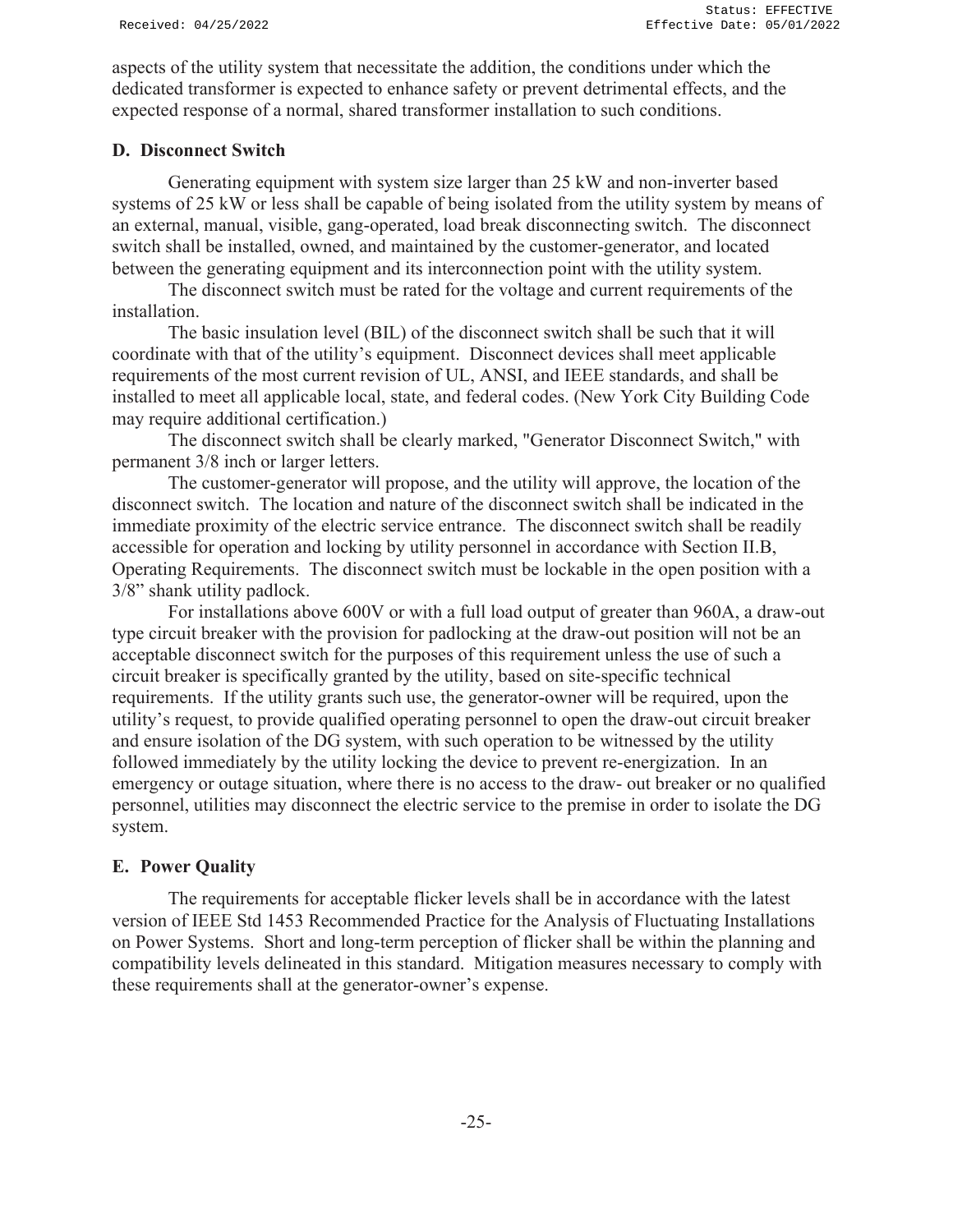#### **F. Power Factor**

 If the average power factor, as measured at the PCC, is less than 0.9 (leading or lagging), the method of power factor correction necessitated by the installation of the generator will be negotiated with the utility as a commercial item. If the average power factor of the generator is proven to be above the minimum of 0.9 (leading or lagging) by the customer and accepted by the utility, that power factor value shall be used for any further utility design calculations and requirements.

 Induction power generators may be provided VAR capacity from the utility system at the generator-owner's expense. The installation of VAR correction equipment by the generatorowner on the generator-owner's side of the PCC must be reviewed and approved by the utility prior to installation.

#### **G. Islanding**

 Systems must be designed and operated so that islanding is not sustained on utility distribution circuits or on substation bus and transmission systems. The requirements listed in this document are designed and intended to prevent islanding. Special protection schemes and system modifications may be necessary based on the capacity of the proposed system and the configuration and existing loading on the subject circuit.

 For inverter based systems, evaluation of the need for special measures to prevent unintentional islanding on radial distribution systems should be based on best practices related to the most current version of the Unintentional Islanding Protection Practice Connected to the Distribution System. This document can be found on the Department of Public Service website (www.dps.ny.gov) at the Distributed Generation/Interconnections tab under Interconnection Technical Working Group Information.

 The need for zero sequence voltage (3V0) and direct transfer trip (DTT) protection schemes shall be evaluated based on minimum loads on the associated feeder and substation bus, including certain fault conditions resulting from system installation to protect for an islanded condition.

#### **H. Equipment Certification**

 In order for the equipment to be acceptable for interconnection to the utility system without additional protective devices, the interface equipment must be equipped with the minimum protective function requirements listed in the table in Section II.A.5 and be tested by a Nationally Recognized Testing Laboratory (NRTL) recognized by the United States Occupational Safety and Health Administration (OSHA) in compliance with the most current revision of UL 1741 and its supplement SA.

 For each interconnection application, documentation including the proposed equipment certification, stating compliance with UL 1741 and its supplement SA by an NRTL, shall be provided by the applicant to the utility. Supporting information from an NRTL website or UL's website stating compliance is acceptable for documentation.

 If an equipment manufacturer, vendor, or any other party desires, documentation indicating compliance as stated above may be submitted to the Department of Public Service for listing under the certified equipment list on the Department of Public Service website (www.dps.ny.gov) at the Distributed Generation/Interconnections tab.

 Certification information for equipment tested and certified to the most current revision of UL 1741 and its supplement SA by a non-NRTL shall be provided by the manufacturer, or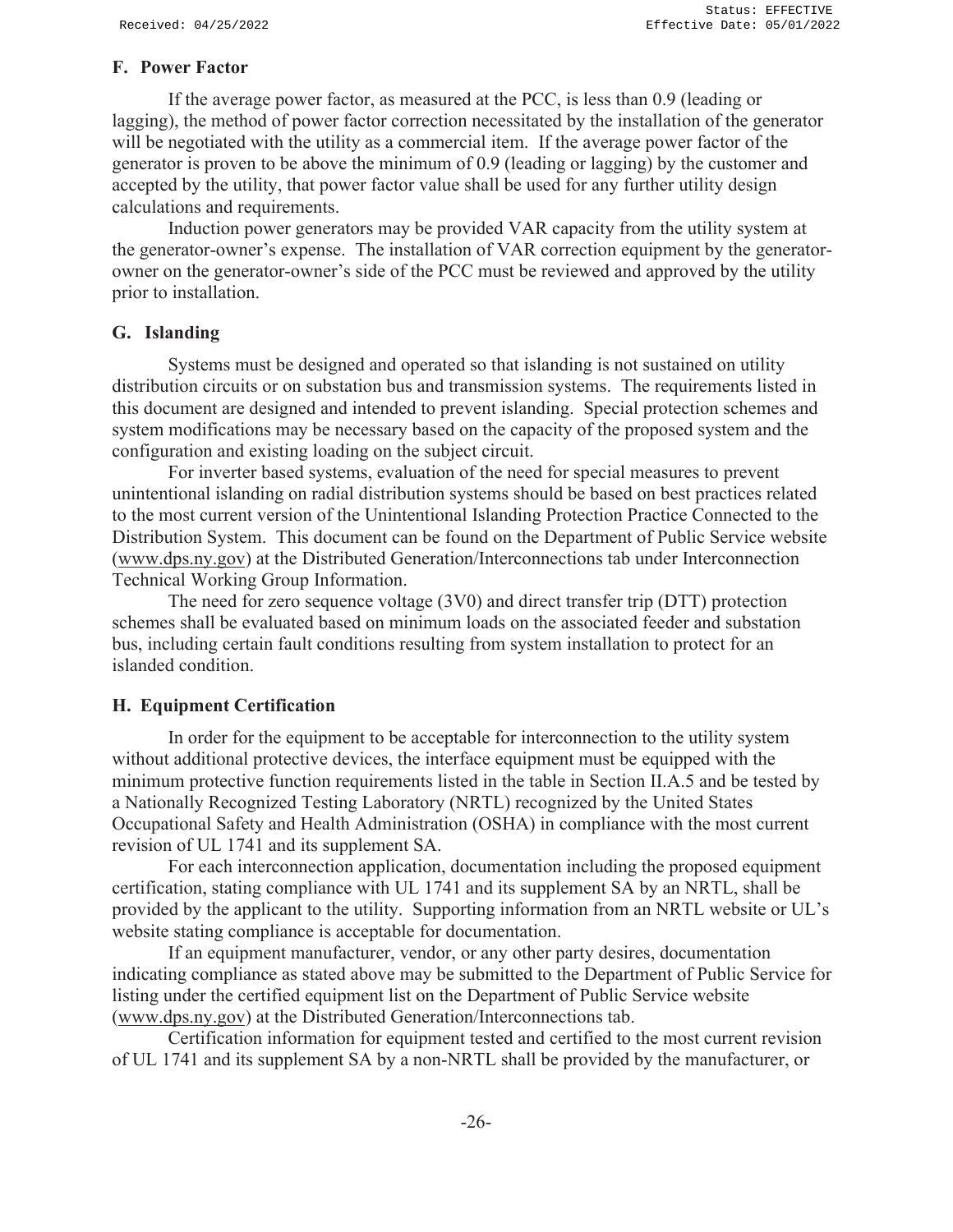vendor, to the contacts listed on the Department of Public Service website for review before final acceptance and posting under the certified equipment list. Utilities are not responsible for reviewing and approving equipment tested and certified by a non-NRTL.

 If equipment is UL 1741 and its supplement SA certified by an NRTL and compliance documentation is submitted to the utility, the utility shall accept such equipment for interconnection in New York State. All equipment certified to the most current revision of UL 1741 and its supplement SA by an NRTL shall be deemed 'certified equipment' even if it does not appear on the Commission's website under the Certified Equipment list.

Utility grade relays need not be certified per the requirements of this section.

For DG systems that are already interconnected with the utility's electrical system and seek to use the New York State Standardized Interconnection Requirements and Application Process in order to qualify for net metering, no DG system will be required to obtain recertification the latest equipment certification standards, as long as the DG system met the equipment certification requirements by the utility in effect at the time of the DG unit's interconnection.

#### **I. Verification Testing**

 All interface equipment must include a verification test procedure as part of the documentation presented to the utility in the course of the interconnection process. Except for the case of small single-phase inverters as discussed later, the verification test must establish that the protection settings meet the SIR requirements. The verification testing may be sitespecific and is performed periodically to assure continued acceptable performance.

 Upon initial parallel operation of a generating system, or any time interface hardware or software is changed, the verification test must be performed. A qualified individual must perform verification testing in accordance with the manufacturer's published test procedure. Qualified individuals include professional engineers, factory-trained and certified technicians, and licensed electricians with experience in testing protective equipment. The utility reserves the right to witness verification testing or require written certification that the testing was successfully performed.

 Verification testing shall be performed at least once every four years. All verification tests prescribed by the manufacturer shall be performed. If wires must be removed to perform certain tests, each wire and each terminal must be clearly and permanently marked. The generator-owner shall maintain verification test reports for inspection by the utility.

 Single-phase inverters and inverter systems rated 25 kW and below shall be verified upon initial parallel operation and once every four years as follows: the generator-owner shall interrupt the utility source and verify that the equipment automatically disconnects and does not reconnect for at least five minutes after the utility source is reconnected. The owner shall maintain a log of these operations for inspection by the connecting utility. Any system that depends upon a battery for trip power shall be checked and logged at least annually for proper voltage. Once every four (4) years the battery must be either replaced or a discharge test performed.

#### **J. Interconnection Inventory**

 The utilities will manage the queue of interconnection applications in their inventories in the order in which they are received and according to the timelines set forth in this document.

 To ensure applications are addressed in a timely manner and monitor the overall interconnection activities, utilities shall submit an SIR inventory of projects monthly to the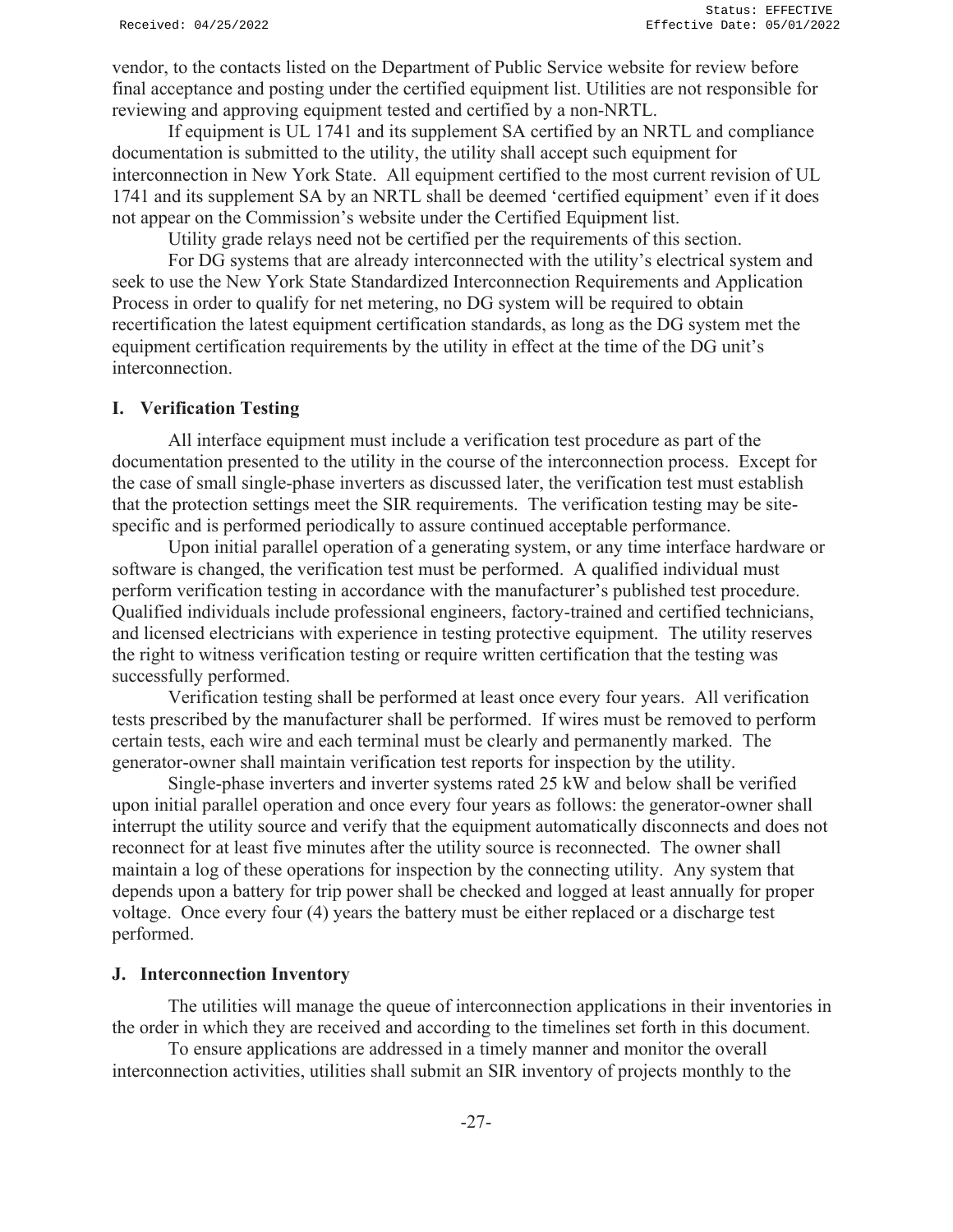Public Service Commission by the 15th day of the following month. Therefore, 12 interconnection inventory submissions shall be provided each year by each of the electric utilities. Utilities shall provide DPS Staff with redacted and unredacted versions of its interconnection inventory, including the current queue, for the associated time period in Excel format. At a minimum, the following information shall be provided in the inventory:

- 1. Utility Name
- 2. Applicant Name
- 3. Developer
- 4. Application No.
- 5. Circuit ID
- 6. Substation
- 7. System Type
- 8. System Capacity
- 9. Metering Configuration
- 10. Protective Equipment
- 11. Application Review Start and End date
- 12. Preliminary Screening Analysis Start and End date
- 13. CESIR Start and End date
- 14. CESIR Costs
- 15. Utility CESIR Costs
- 16. Customer CESIR Costs
- 17. Utility System Upgrade Costs
- 18. Customer System Upgrade Costs
- 19. Verification Testing date
- 20. Final Letter of Acceptance date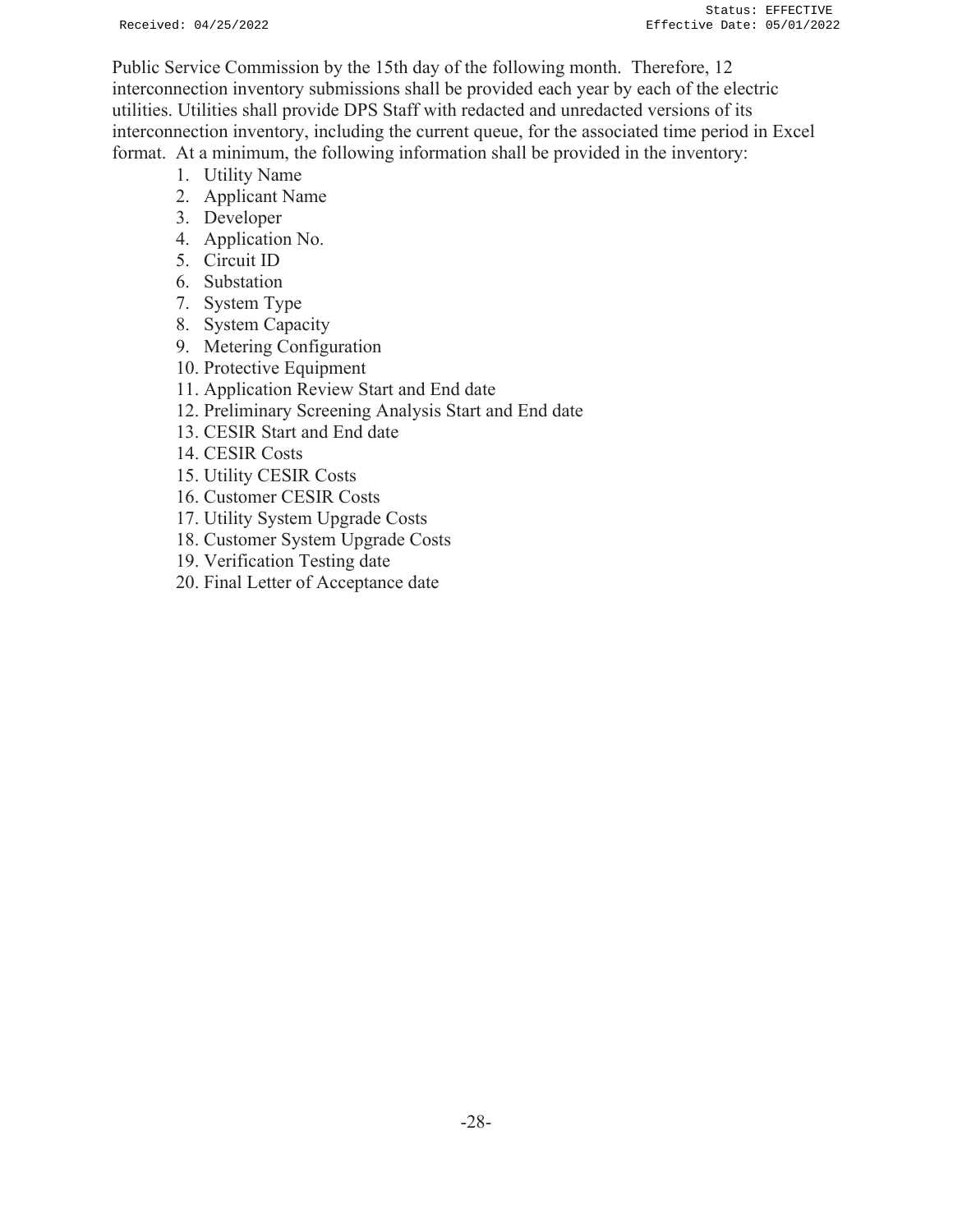# **Section III. Glossary of Terms**

**Automatic Disconnect Device:** An electronic or mechanical switch used to isolate a circuit or piece of equipment from a source of power without the need for human intervention.

**Battery Energy Storage System (BESS):** A commercially-available mechanical, electrical, or electro-chemical means to store and release electrical energy, using battery chemistries for gridscale applications (*e.g*., lithium-ion), and its associated electrical inversion device and control functions that may stand-alone or be paired with a distributed generator at a point of common coupling. BESS's shall comply with all ESS rules and requirements, unless otherwise specifically excepted.

**Business Day:** Monday through Friday, excluding utility holidays.

**Cease to Energize:** Cessation of energy flow capability.

**Coordinated Electric System Interconnection Review (CESIR):** Any studies performed by utilities to ensure that the safety and reliability of the electric grid with respect to the interconnection of distributed generation as discussed in this document.

**Dedicated Transformer:** A transformer installed by the utility to isolate a DG system.

**Developer:** The applicant or the contractor identified in Appendix F as the agent for the customer. A single developer includes all legal entities associated or affiliated with a given company ("Affiliates") where Affiliates means any person controlling, controlled by, or under common control with, any other person; where "control" shall mean the ownership of, with right to vote, 50 percent or more of the outstanding voting securities, equity, membership interests, or equivalent, of such person.

**Direct Transfer Trip:** Remote operation of a circuit breaker by means of a communication channel.

**Disconnect (verb):** To isolate a circuit or equipment from a source of power. If isolation is accomplished with a solid-state device, "Disconnect" shall mean to cease the transfer of power.

**Disconnect Switch:** A mechanical device used for isolating a circuit or equipment from a source of power.

**Distributed Energy Resources (DER):** Energy sources that consist of distributed generation facilities or energy storage systems or any combination thereof.

**Distributed Generation (DG):** Generation facilities supplementing on-site load or noncentralized electric power production facilities interconnected at the distribution side of an electric power system.

**Draw-out Type Circuit Breaker:** Circuit breakers that are disconnected by physically separating, or racking, the breaker assembly away from the switchgear bus.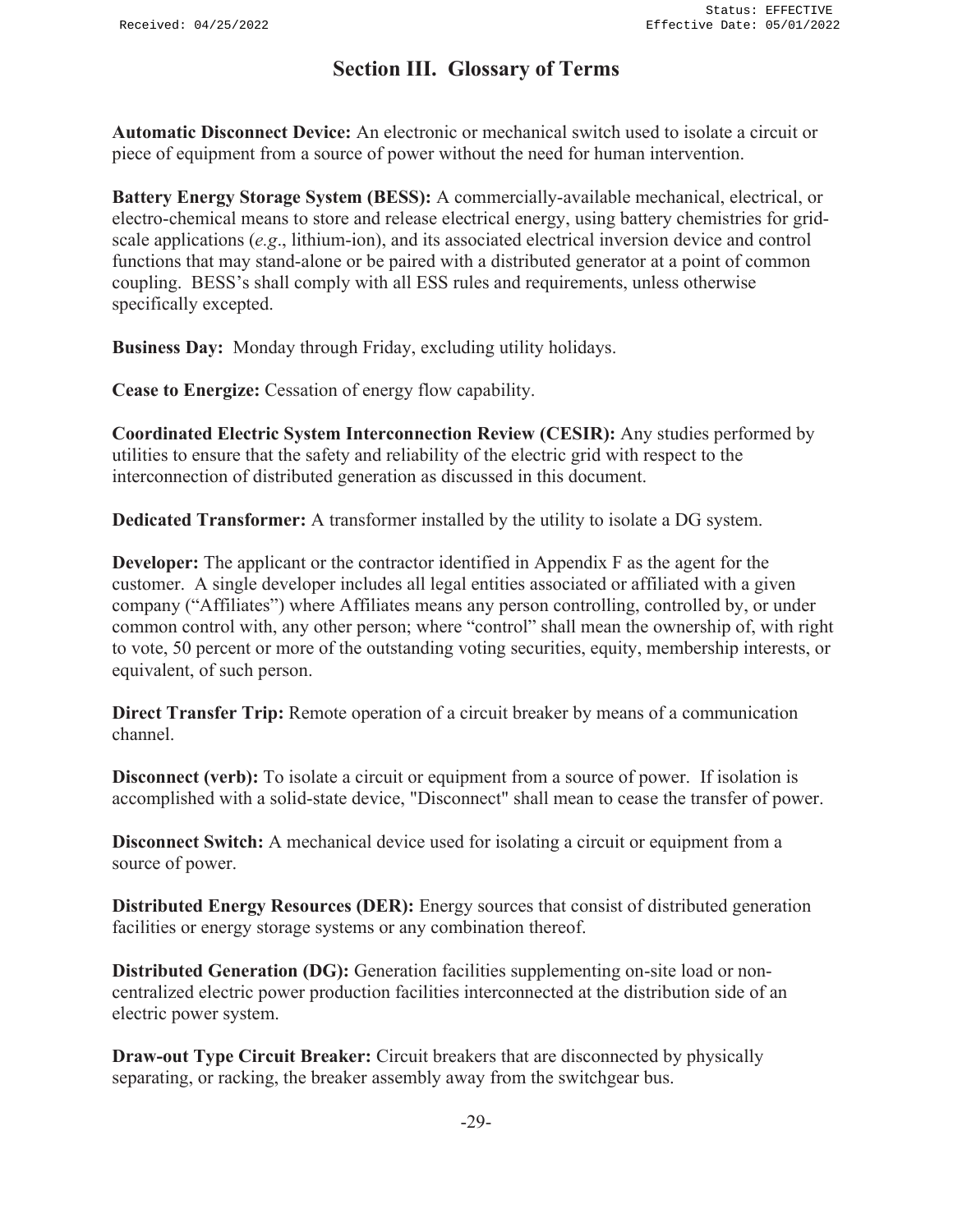**Electric Power System (EPS):** Refers to the electric power system owned, controlled, and/or operated by the utility and used to provide transmission and/or distribution services to its customers.

**Energy Storage System (ESS)**: A commercially-available mechanical, electrical or electrochemical means to store and release electrical energy, and its associated electrical inversion device and control functions that may stand-alone or be paired with a distributed generator at a point of common coupling.

**Generator-Owner:** An applicant to operate on-site power generation equipment in parallel with the utility grid per the requirements of this document.

**Hosting Capacity:** The amount of distributed energy that can be interconnected without requiring electric infrastructure upgrades or adversely affecting power quality or reliability under current configurations.

**Hybrid Project:** A facility that operates, or is planned to operate, as a distributed generator paired with an energy storage system at a point of common coupling.

**Islanding:** A condition in which a portion of the utility system that contains both load and distributed generation is isolated from the remainder of the utility system (Adopted from IEEE Std 929.).

**Material Modification:** A Modification to a facility that may have adverse impacts on subsequently queued applications in the interconnection queue, or any Modification described below (regardless of impact to a queued project):

- 1. A change in the physical location of the DER such that the Property Owner Consent Form or Site Control Certification Form as required by the SIR is no longer valid.
- 2. A change in the PCC to a location on a different line segment or different distribution feeder for projects interconnecting to the utility's radial system, or any change in PCC for projects interconnecting to the utility's network system.
- 3. An increase in the nameplate kVA or kW rating of the originally proposed distributed generation facility or energy storage system of more than 2%.
- 4. An additional distributed generation or energy storage system (other than the 2% increase in nameplate in item 3 above) not disclosed in the original application, where a separate and distinct distributed generation facility or energy storage system already exists behind the same proposed PCC. This would include existing non-disclosed distributed generation or energy storage systems or a request for additional distributed generation or energy storage systems at the project site.

**Maximum Export:** The maximum export capacity of an Energy Storage System to the distribution grid at the PCC communicated by the Applicant and studied as such by the utility per their review of the impacts on the utility system based on the operating characteristic of the Energy Storage System.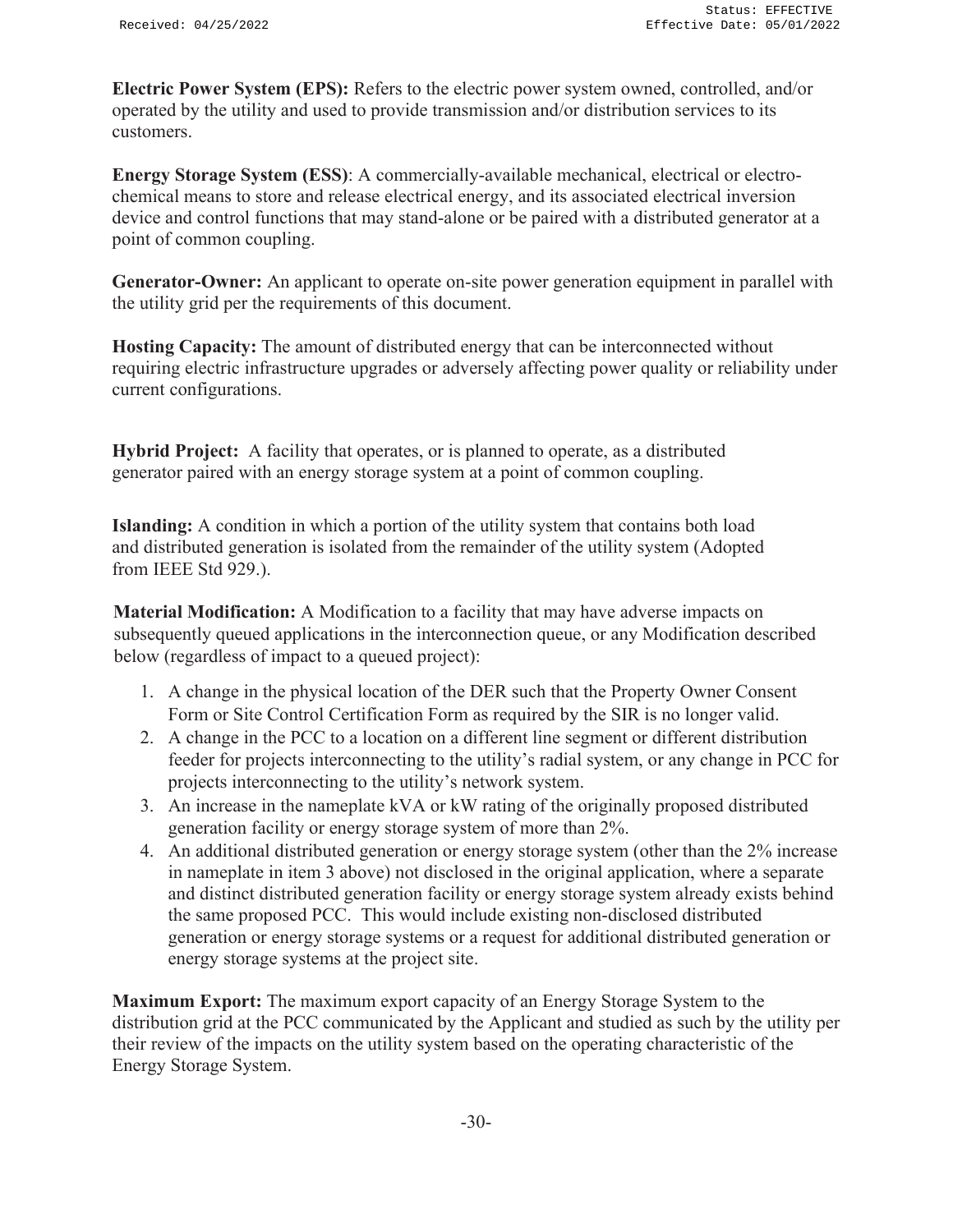**Maximum Import:** The maximum import capacity of an Energy Storage System from the distribution grid at the PCC communicated by the Applicant and studied as such by the utility per their review of the impacts on the utility system based on the operating characteristic of the Energy Storage System.

**Mobilization Threshold:** The minimum percentage of a Qualifying Upgrade cost that must be funded by Participating Projects to trigger the utility to begin the construction process for the Qualifying Upgrade.

**Modification:** A change to the ownership, equipment, equipment ratings, equipment configuration, or operating characteristics\* of the facility, or to schedules\* associated with the facility as described in the application.

\*Modifications that alter operating characteristics or schedules may be deemed material. Please consult with host utility for review and resolution.

**Multi-Value Distribution (MVD):** A transformer bank installation or replacement identified by the utility in its Capital Investment Plan as a Multi-Value Distribution project.

**Network:** A network (also known as an area network) is comprised of multiple, primary feeders supplying network transformers tied together in parallel on the secondary side to provide energy into a low voltage grid.

**Participating Project**: A Triggering Project or a Sharing Project that benefits from and shares costs of a Qualifying Upgrade. A Participating Project must be greater than 50 kW AC nameplate rating in size. Where Participating Projects are projects all proposed by the same developer, within a six-month period, such projects must be greater than 50 kW AC nameplate rating in aggregate.

**Point of Common Coupling (PCC):** The point at which the interconnection between the electric utility and the customer interface occurs. Typically, this is the customer side of the utility revenue meter.

**Preliminary Review:** A review of the generator-owner's proposed system capacity, location on the utility system, system characteristics, and general system regulation to determine if the interconnection is viable.

**Proactive 3V0:** A utility-initiated upgrade where the utility installs 3V0 prior to any applicant payment and collects pro rata payments from interconnecting projects that utilize the upgrade.

**Protective Device:** A device that continuously monitors a designated parameter related to the operation of the generation system that operates if preset limits are exceeded.

**Qualifying Upgrade:** System modifications which result in an increase to the Hosting Capacity of the utility's distribution system beyond that required to interconnect a Triggering Project that can be shared by multiple Distributed Generation/Energy Storage System projects and whose costs are greater than \$250,000.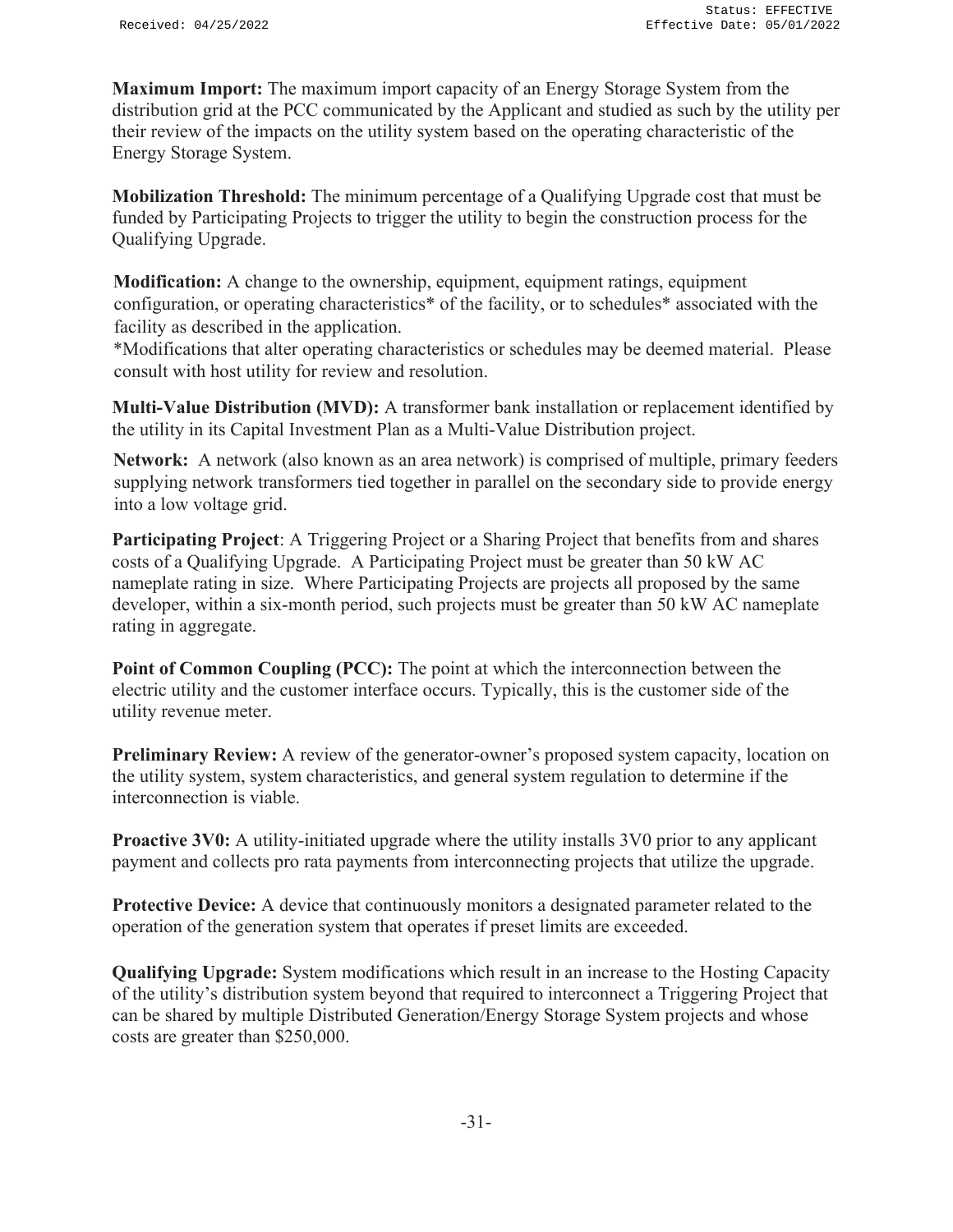**Qualifying Upgrade Disclosure:** An exhibit to the CESIR presenting the use case and specifics of a Qualifying Upgrade, including the technology option(s) considered to address the electric system impacts and total estimated Qualifying Upgrade cost and increase in Hosting Capacity as well as the resulting capacity increase in shared cost expressed in kW.

**Required Operating Range:** The range of magnitudes of the utility system voltage or frequency where the generator-owner's equipment, if operating, is required to remain in operation for the purposes of compliance with UL 1741. Excursions outside these ranges must result in the automatic disconnection of the generation within the prescribed time limits.

**Safety Equipment:** Includes dedicated transformers or equipment and facilities to protect the safety and adequacy of electric service provided to other customers.

**Sharing Project:** A project that benefits from and contributes to the cost of a Qualifying Upgrade holding an interconnection queue position after the Triggering Project.

**Spot Network:** A spot network is a network within a smaller area network where one or more multiple transformers are dedicated to serve a single customer or large energy-consuming facility such as a high-rise building.

**Stand-Alone Storage**: An energy storage system that is solely connected to a point of common coupling and not paired with a distributed generator.

**Triggering Project:** The application in the queue at a given substation or feeder whose proposed interconnection triggers the need for a Qualifying Upgrade.

**Utility Grade Relay:** A relay that is constructed to comply with, as a minimum, the most current version of the following standards for non-nuclear facilities: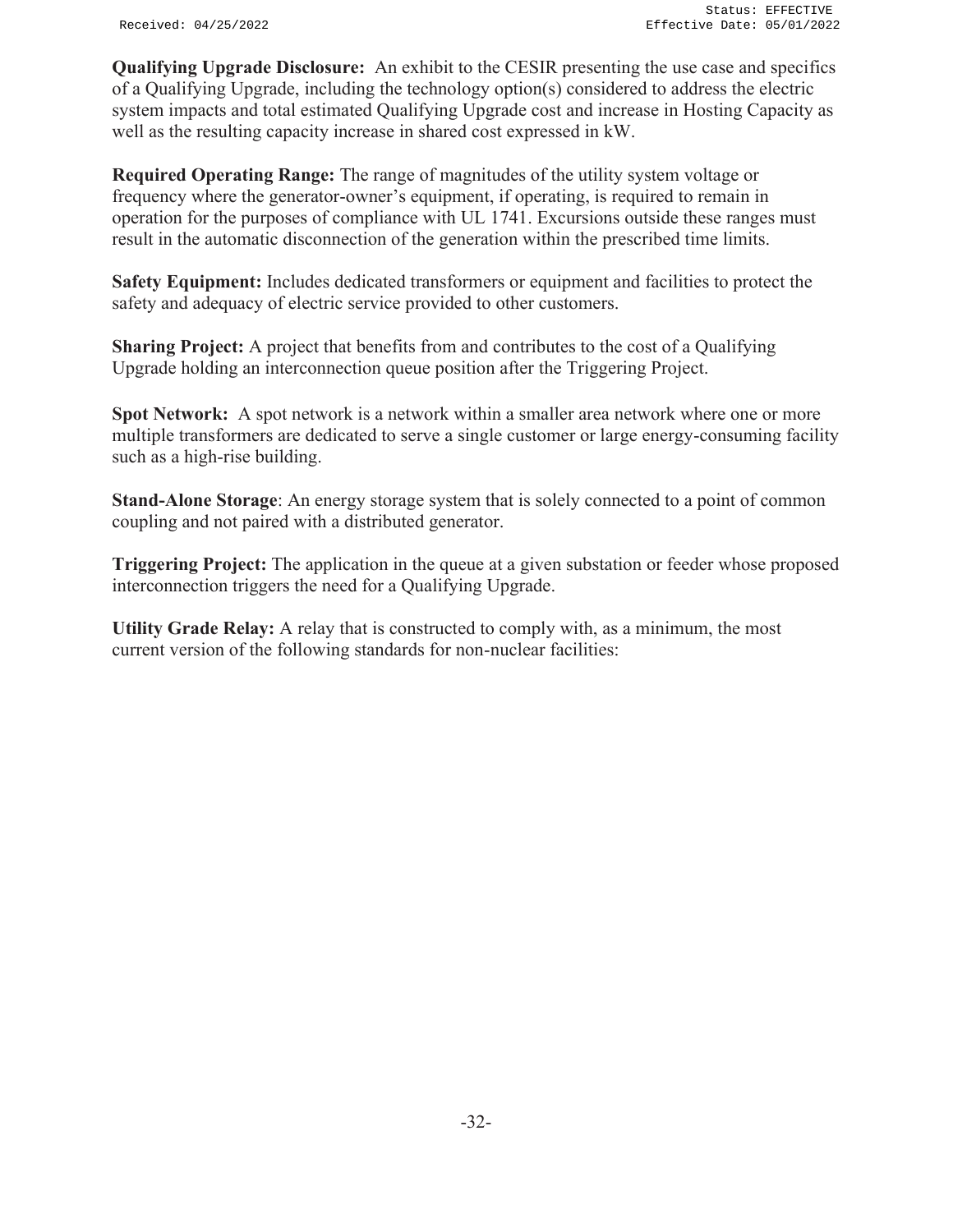| Standard                       | <b>Conditions Covered</b>                                                                                                                                                                                                                                                        |
|--------------------------------|----------------------------------------------------------------------------------------------------------------------------------------------------------------------------------------------------------------------------------------------------------------------------------|
| <b>ANSI/IEEE C37.90</b>        | Usual Service Condition Ratings -<br>Current and Voltage Maximum design for all relay AC<br>and DC auxiliary relays<br>Make and carry ratings for tripping contacts<br>Tripping contacts duty cycle<br>Dielectric tests by manufacturer<br>Dielectric tests by user<br>$\bullet$ |
| ANSI/IEEE C37.90.1             | Surge Withstand Capability (SWC) Fast Transient                                                                                                                                                                                                                                  |
| <b>Test IEEE C37.90.2</b>      | Radio Frequency Interference                                                                                                                                                                                                                                                     |
| ANSI C37.2                     | Electric Power System Device Function                                                                                                                                                                                                                                            |
| Numbers IEC 255-21-1 Vibration |                                                                                                                                                                                                                                                                                  |
| IEC 255-22-2                   | Electrostatic Discharge                                                                                                                                                                                                                                                          |
| IEC 255-5                      | Insulation (Impulse Voltage Withstand)                                                                                                                                                                                                                                           |

**Verification Test:** A test performed upon initial installation and repeated periodically to determine that there is continued acceptable performance.

**Wind, Net Meter, Residential Applicant:** A residential applicant who is proposing to install a wind electric generating system, not to exceed a combined rated capacity of 25 kW, located and used at the applicant's primary residence, per the requirements of New York State Public Service Law §66-1.

**Wind, Net Meter, Non-Residential Applicant:** A non-residential applicant who is proposing to install a wind electric generating system located and used at the applicant's premises, not to exceed 2 MW, pursuant to New York State Public Service Law §66-1.

**Wind, Net Meter, Farm Applicant:** A farm applicant who is proposing to install a wind electric generating system, not to exceed a combined rated capacity of 500 kW, located and used at the applicant's primary residence, per the requirements of New York State Public Service Law §66-l.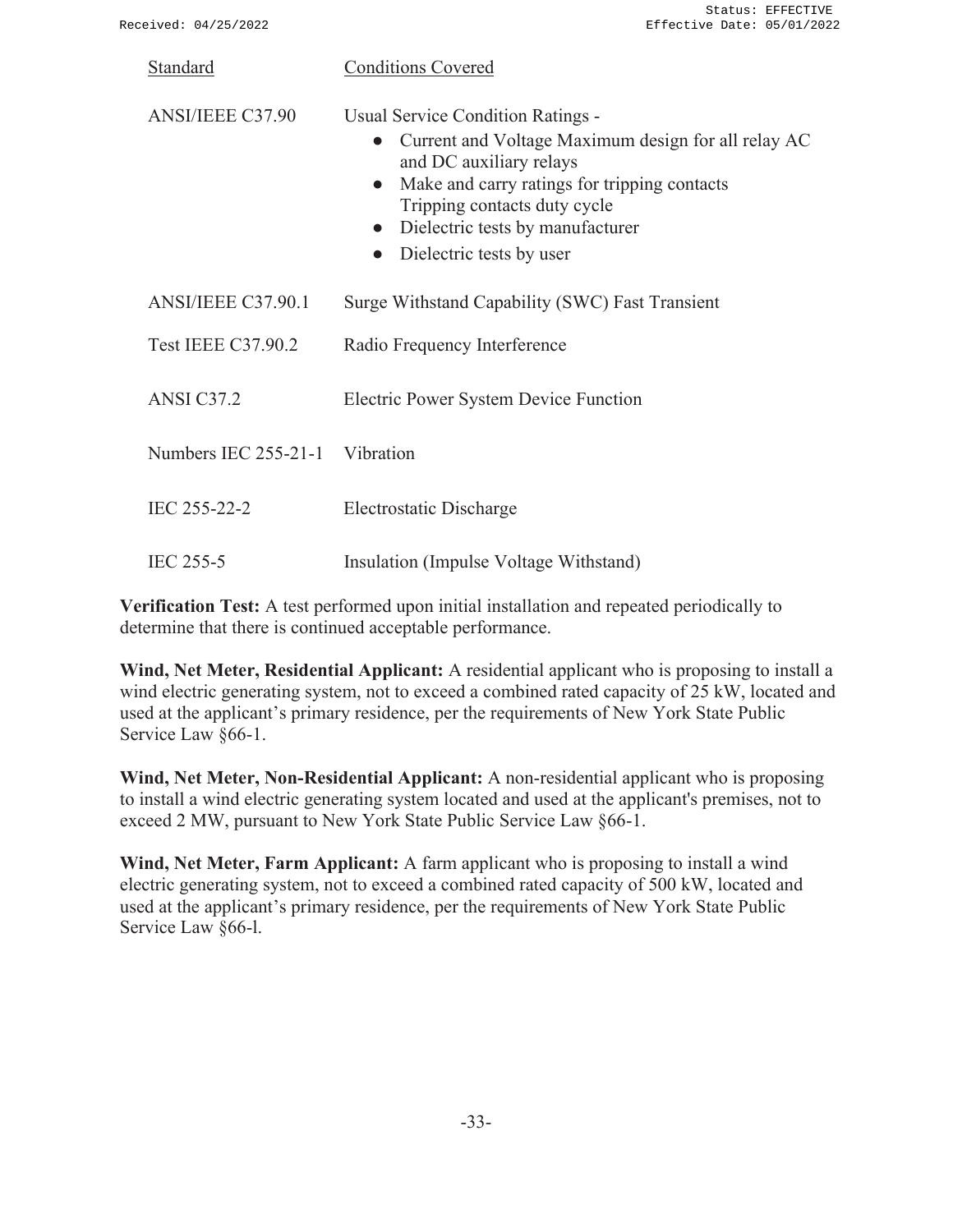# **APPENDIX A -**

# **NEW YORK STATE STANDARDIZED CONTRACT FOR INTERCONNECTION OF NEW DISTRIBUTED GENERATION UNITS AND/OR ENERGY STORAGE SYSTEMS WITH CAPACITY OF 5 MW OR LESS CONNECTED IN PARALLEL WITH UTILITY DISTRIBUTION SYSTEMS**

| <b>Interconnection Customer Information:</b> | <b>Utility Information:</b>    |
|----------------------------------------------|--------------------------------|
| Name:                                        | Name:                          |
| Address:                                     | Address:                       |
| Telephone:                                   | Telephone:                     |
| Fax:                                         | Fax:                           |
| Email:                                       | Email:                         |
| Unit Application/File No.:                   | <b>Utility Account Number:</b> |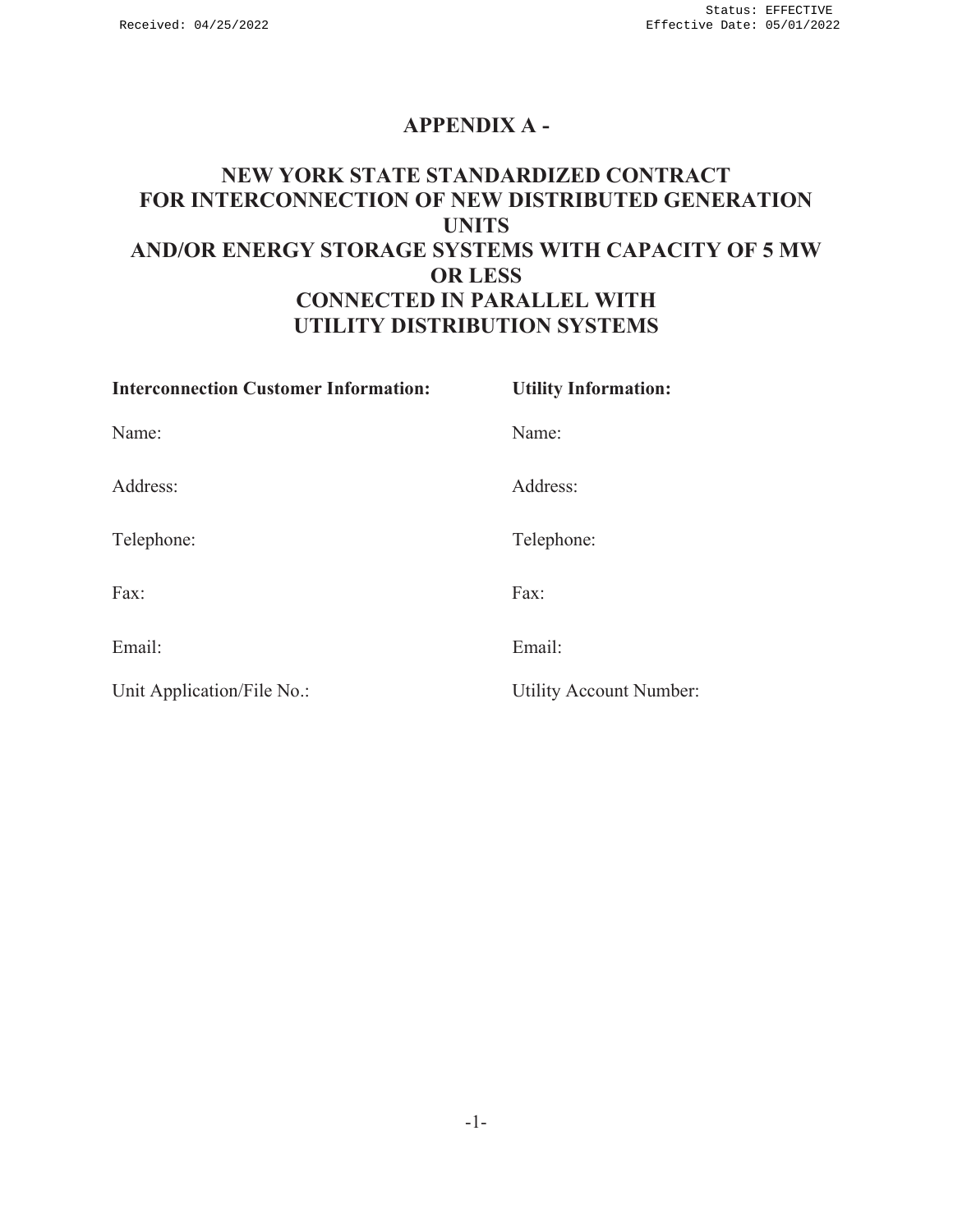#### **DEFINITIONS**

**Delivery Service** means the services the Utility may provide to deliver capacity or energy generated by the Interconnection Customer to a buyer to a delivery point(s), including related ancillary services.

**Energy Storage System (ESS)** means a commercially available mechanical, electrical, or electro-chemical means to store and release electrical energy, and its associated electrical inversion device and control functions that may be stand-alone or paired with a distributed generator at a point of common coupling.

**Interconnection Customer** means the owner of the Unit.

**Interconnection Facilities** means the equipment and facilities on the Utility's system necessary to permit operation of the Unit in parallel with the Utility's system.

**Material Modification** means a Modification to a Unit that may have adverse impacts on the Utility's system, Utility customers, other projects, or applications in the interconnection queue.

**Modification** means a change to the ownership, equipment, equipment ratings, equipment configuration, or operating conditions of the Unit.

**Premises** means the real property where the Unit is located.

**SIR** means the New York State Standardized Interconnection Requirements for new distributed generation units and/or energy storage systems with a nameplate capacity of 5 MW or less connected in parallel with the Utility's distribution system.

**Unit** means the distributed generation, stand-alone ESS, or combined generation and ESS facilities approved by the Utility for operation in parallel with the Utility's system. This Agreement relates only to such Unit, but a new agreement shall not be required if the Interconnection Customer makes physical alterations to the Unit that do not result in an increase in its nameplate generating capacity. The nameplate generating capacity or inverter/converter rating of the Unit shall not exceed 5 MW.

**Utility** means [insert legal name of the interconnecting utility].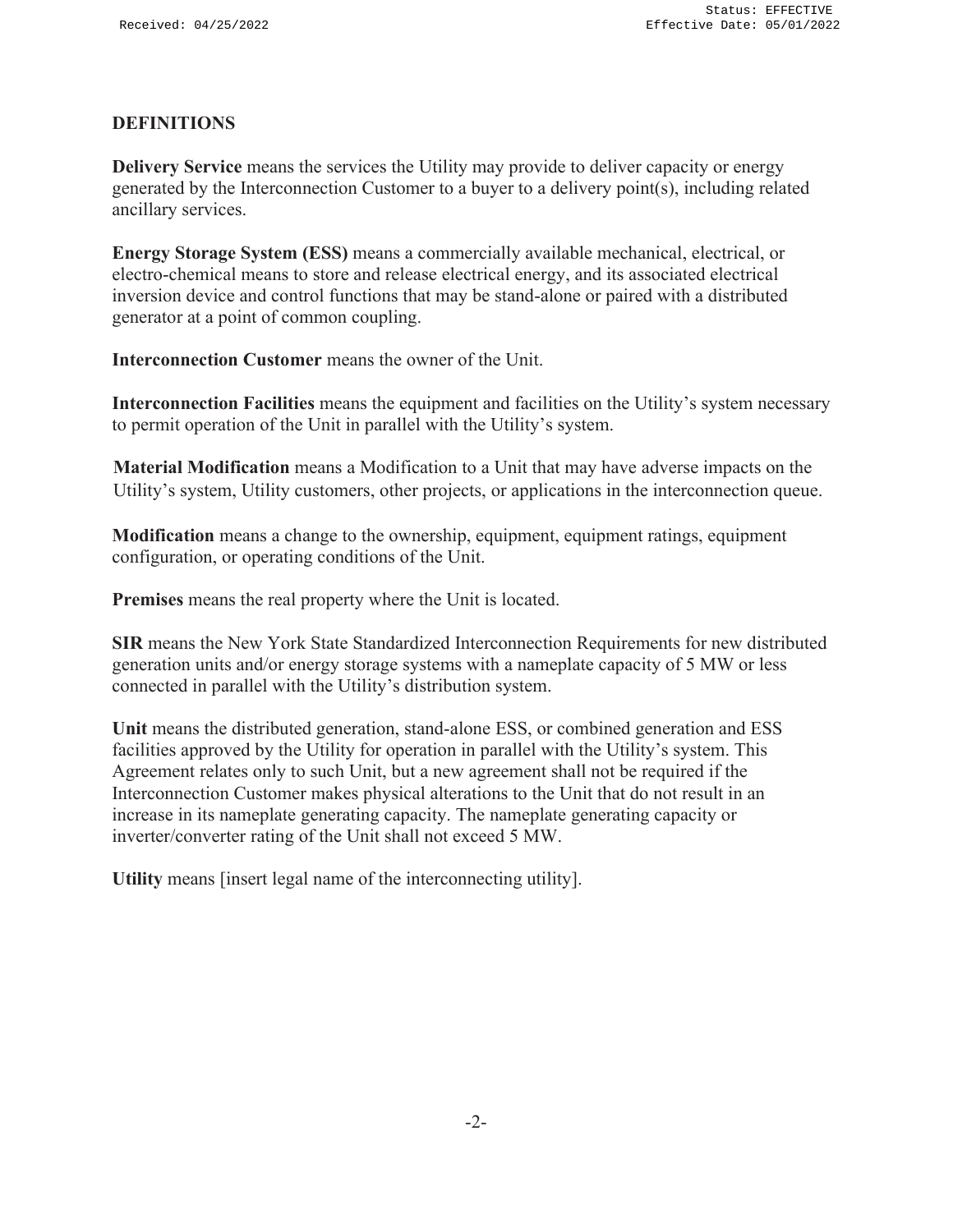### **I. TERM AND TERMINATION**

**1.1 Term:** This Agreement shall become effective when executed by both Parties and shall continue in effect until terminated.

- **1.2 Termination:** This Agreement may be terminated as follows:
	- a. The Interconnection Customer may terminate this Agreement at any time, by giving the Utility sixty (60) days' written notice.
	- b. Failure by the Interconnection Customer to seek final acceptance by the Utility within twelve (12) months after completion of the utility construction process described in the SIR shall automatically terminate this Agreement.
	- c. Either Party may, by giving the other Party at least sixty (60) days' prior written notice, terminate this Agreement in the event that the other Party is in default of any of the material terms and conditions of this Agreement. The terminating Party shall specify in the notice the basis for the termination and shall provide a reasonable opportunity to cure the default.
	- d. The Utility may, by giving the Interconnection Customer at least sixty (60) days' prior written notice, terminate this Agreement for cause. The Interconnection Customer's non-compliance with an upgrade to the SIR, unless the Interconnection Customer's installation is "grandfathered," shall constitute good cause.

**1.3 Disconnection and Survival of Obligations:** Upon termination of this Agreement the Unit will be disconnected from the Utility's electric system. The termination of this Agreement shall not relieve either Party of its liabilities and obligations, owed or continuing at the time of the termination.

**1.4 Suspension:** This Agreement will be suspended during any period in which the Interconnection Customer is not eligible for Delivery Service from the Utility

## **II. SCOPE OF AGREEMENT**

**2.1 Scope of Agreement:** This Agreement relates solely to the conditions under which the Utility and the Interconnection Customer agree that the Unit may be interconnected to and operated in parallel with the Utility's system.

**2.2 Electricity Not Covered:** The Utility shall have no duty under this Agreement to account for, pay for, deliver, or return in kind any electricity produced by the Facility and delivered into the Utility's System unless the system is net metered as described in Public Service Law Section 66-l.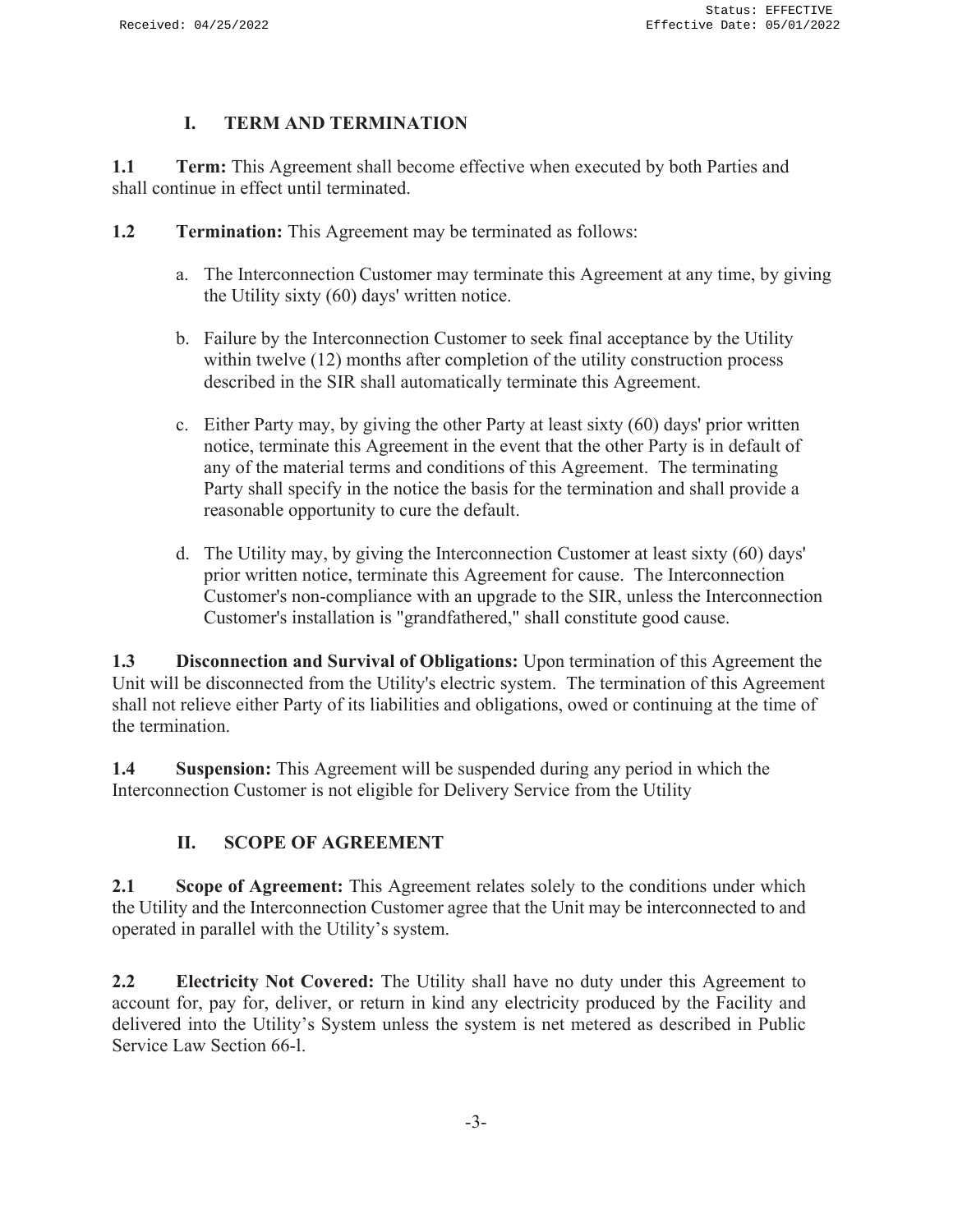### **III. INSTALLATION, OPERATION AND MAINTENANCE OF UNIT**

**3.1 Compliance with SIR:** Subject to the provisions of this Agreement, the Utility shall be required to interconnect the Unit to the Utility's system, for purposes of parallel operation, if the Utility accepts the Unit as in compliance with the SIR. The Interconnection Customer shall have a continuing obligation to maintain and operate the Unit in compliance with the SIR.

**3.2 Observation of the Unit - Construction Phase:** The Utility may, in its discretion and upon reasonable notice, perform reasonable on-site verifications during the construction of the Unit. Whenever the Utility chooses to exercise its right to perform observations herein it shall specify to the Interconnection Customer its reasons for its decision to perform the observation. For purposes of this paragraph and paragraphs 3.3 through 3.5, the term "on-site verification" shall not include testing of the Unit, and verification tests shall not be required except as provided in paragraphs 3.3 and 3.4.

**3.3 Observation of the Unit - Ten-day Period:** The Utility may perform on-site verifications of the Unit and observe the execution of verification testing within a reasonable period of time, not exceeding ten (10) business days after system installation. The Unit will be allowed to commence parallel operation upon satisfactory completion of the verification test. The Interconnection Customer must have complied with and must continue to comply with all contractual and technical requirements.

**3.4 Observation of the Unit - Post-Ten-day Period:** If the Utility does not perform an on-site verification of the Unit and observe the execution of verification testing within the tenday period, the Interconnection Customer will send the Utility within five (5) days of the verification testing a written notification certifying that the Unit has been installed and tested in compliance with the SIR, the utility-accepted design and the equipment manufacturer's instructions. The Interconnection Customer may begin to produce energy upon satisfactory completion of the verification test. After receiving the verification test notification, the Utility will either issue to the Interconnection Customer a formal letter of acceptance for interconnection, or may request that the applicant and utility set a date and time to perform an on-site verification of the Unit and make reasonable inquiries of the Interconnection Customer, but only for purposes of determining whether the verification tests were properly performed. The Interconnection Customer shall not be required to perform the verification tests a second time, unless irregularities appear in the verification test report or there are other objective indications that the tests were not properly performed in the first instance.

**3.5 Observation of the Unit - Operations:** The Utility may perform on-site verification of the operations of the Unit after it commences operations if the Utility has a reasonable basis for doing so based on its responsibility to provide continuous and reliable utility service or as authorized by the provisions of the Utility's Retail Electric Tariff relating to the verification of Interconnection Customer installations generally.

**3.6 Costs of Interconnection Facilities:** During the term of this Agreement, the Utility shall design, construct and install the Interconnection Facilities. The Interconnection Customer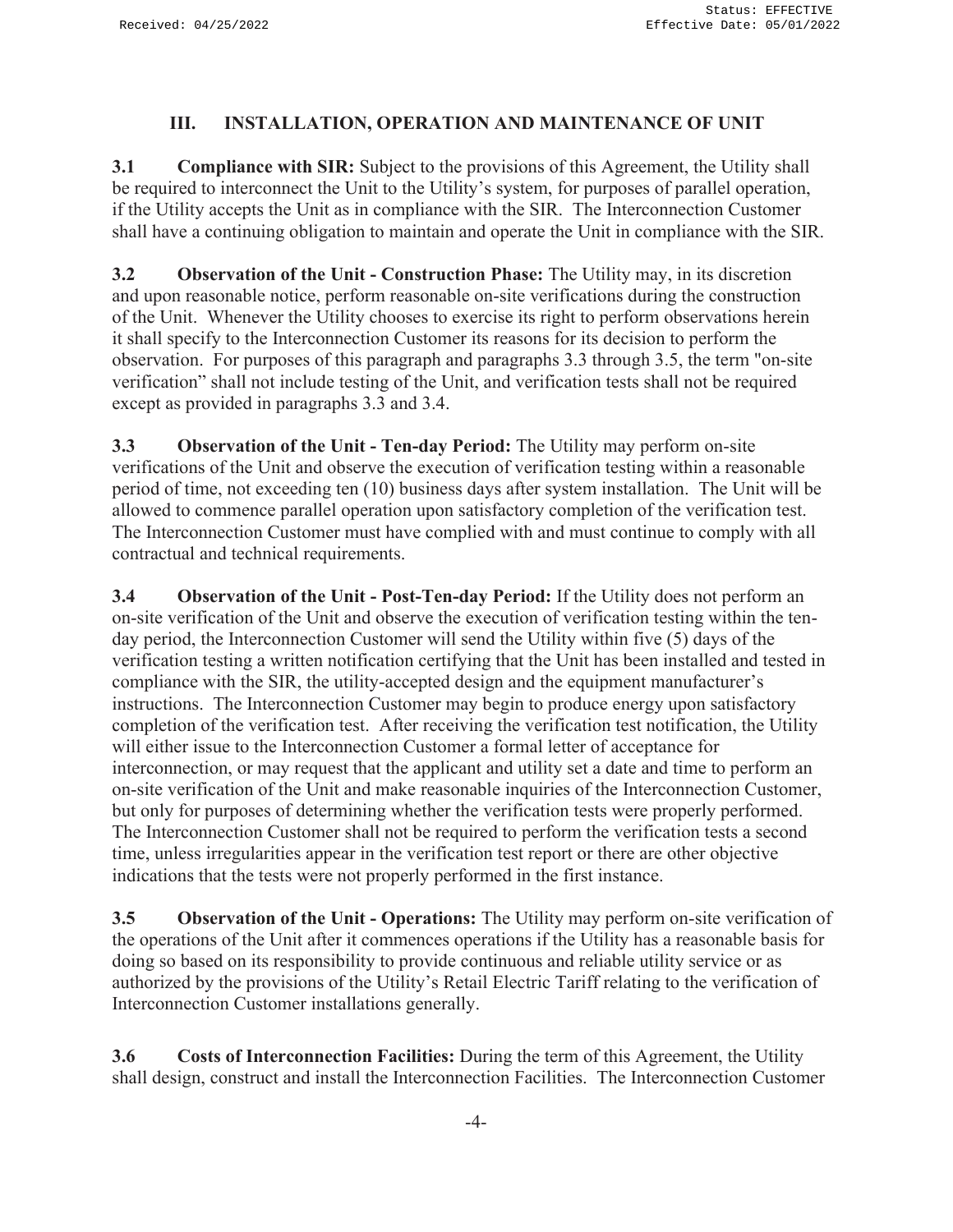shall be responsible for paying the incremental capital cost of such Interconnection Facilities attributable to the Interconnection Customer's Unit. All costs associated with the operation and maintenance of the Dedicated Facilities after the Unit first produces energy shall be the responsibility of the Utility.

**3.7 Modifications to the Unit:** The Interconnection Customer may request a Modification at any time after commencement of parallel operation. The Utility shall evaluate the request and determine whether the proposed change is a Material Modification in accordance with the rules for requesting changes to applications in the SIR. A Material Modification will be studied pursuant to the procedures in the SIR for new applications. In the case of a non-material modification that is accepted by the Utility, the parties will execute an amendment to this Agreement describing the Unit changes that have been approved.

## **IV. DISCONNECTION OF THE UNIT**

**4.1 Emergency Disconnection:** The Utility may disconnect the Unit, without prior notice to the Interconnection Customer (a) to eliminate conditions that constitute a potential hazard to Utility personnel or the general public; (b) if pre-emergency or emergency conditions exist on the Utility system; (c) if a hazardous condition relating to the Unit is observed by a Utility inspection; or (d) if the Interconnection Customer has tampered with any protective device. The Utility shall notify the Interconnection Customer of the emergency if circumstances permit. The Interconnection Customer shall notify the Utility promptly when it becomes aware of an emergency condition that affects the Unit that may reasonably be expected to affect the Utility EPS.

**4.2 Non-Emergency Disconnection Due to Unit Performance:** The Utility may disconnect the Unit, after notice to the responsible party has been provided and a reasonable time to correct, consistent with the conditions, has elapsed, if (a) the Interconnection Customer has failed to make available records of verification tests and maintenance of his protective devices; (b) the Unit system interferes with Utility equipment or equipment belonging to other customers of the Utility; (c) the Unit adversely affects the quality of service of adjoining customers; (d) the ESS does not operate in compliance with the operating parameters and limits described in Attachment 1 to this Agreement.

**4.3 Non-Emergency Disconnection for Utility Work**: The Utility may disconnect the Unit after notice to Interconnection Customer when necessary for routine maintenance, construction, and repairs on the Utility EPS. The Interconnection Customer may request to reconnect its service prior to the completion of the Utility's work. The Utility shall accommodate such requests, provided that the Interconnection Customer shall be responsible for the costs of the Utility's review and any system modifications required to reconnect the Unit ahead of schedule.

**4.4 Disconnection by Interconnection Customer:** The Interconnection Customer may disconnect a Unit with an AC nameplate rating above 300 kW upon 18 hours advance notice to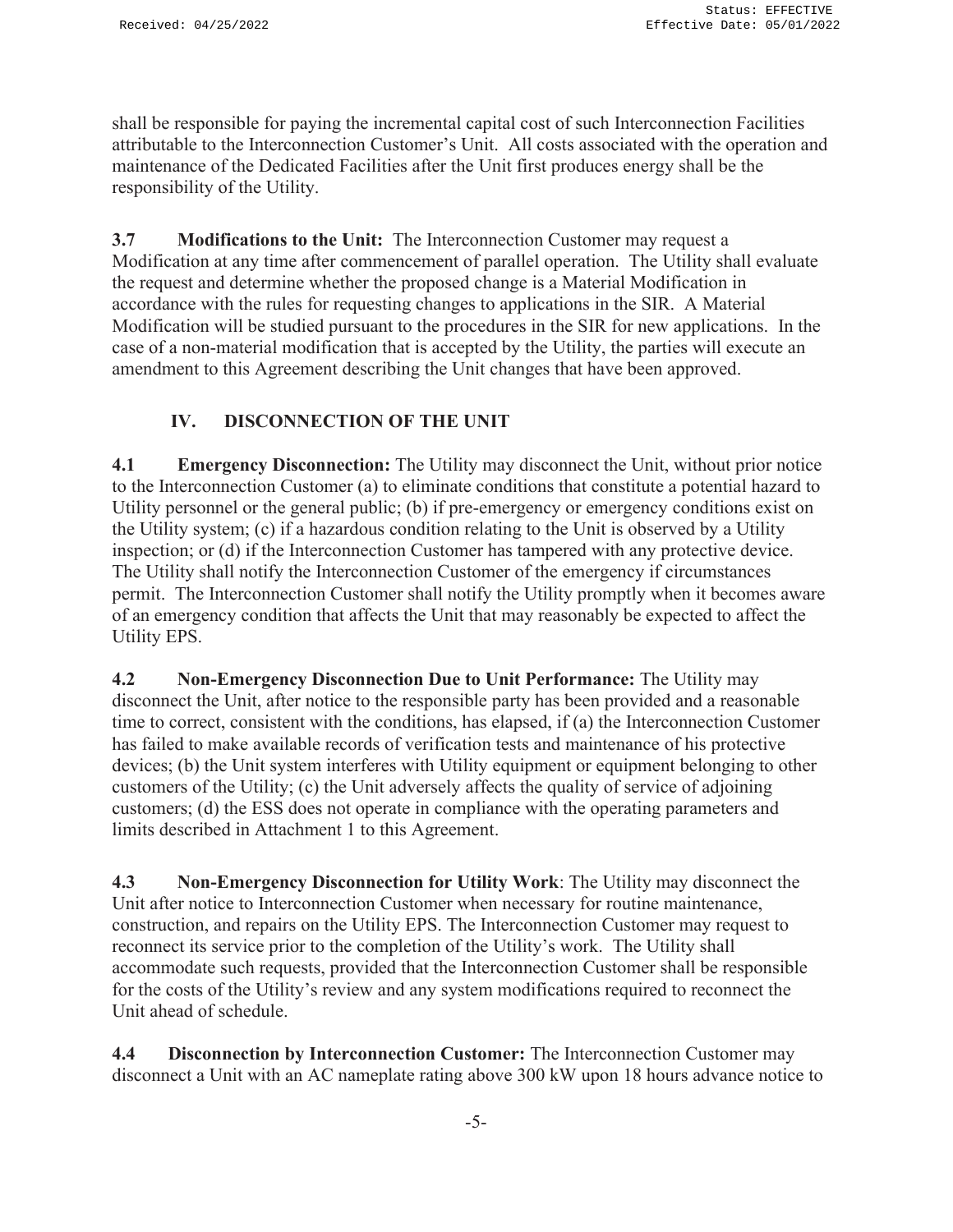the Utility if the planned shutdown will last 8 hours or more. For non-emergency forced outages lasting 8 hours or more, the Interconnection Customer shall notify the Utility within 24 hours of the commencement of the shutdown.

**4.5 Utility Obligation to Cure Adverse Effect:** If, after the Interconnection Customer meets all interconnection requirements, the operations of the Utility are adversely affecting the performance of the Unit or the Customer's premises, the Utility shall immediately take appropriate action to eliminate the adverse effect. If the Utility determines that it needs to upgrade or reconfigure its system, the Interconnection Customer will not be responsible for the cost of new or additional equipment beyond the point of common coupling between the Interconnection Customer and the Utility.

# **V. ACCESS**

**5.1 Access to Premises:** The Utility shall have access to the disconnect switch of the Unit at all times. At reasonable hours and upon reasonable notice consistent with Section III of this Agreement, or at any time without notice in the event of an emergency (as defined in paragraph 4.1), the Utility shall have access to the Premises.

**5.2 Utility and Interconnection Customer Representatives:** The Utility shall designate, and shall provide to the Interconnection Customer, the name and telephone number of a representative or representatives who can be reached at all times to allow the Interconnection Customer to report an emergency and obtain the assistance of the Utility. For the purpose of allowing access to the premises, the Interconnection Customer shall provide the Utility with the name and telephone number of a person who is responsible for providing access to the Premises.

**5.3 Utility Right to Access Utility-Owned Facilities and Equipment:** If necessary for the purposes of this Agreement, the Interconnection Customer shall allow the Utility access to the Utility's equipment and facilities located on the Premises. To the extent that the Interconnection Customer does not own all or any part of the property on which the Utility is required to locate its equipment or facilities to serve the Interconnection Customer under this Agreement, the Interconnection Customer shall secure and provide in favor of the Utility the necessary rights to obtain access to such equipment or facilities, including easements if the circumstances so require.

## **VI. DISPUTE RESOLUTION**

**6.1 Good Faith Resolution of Disputes:** Each Party agrees to attempt to resolve all disputes arising hereunder promptly, equitably and in a good faith manner.

**6.2 Mediation:** If a dispute arises under this Agreement, and if it cannot be resolved by the Parties within ten (10) business days after written notice of the dispute, the parties agree to submit the dispute to mediation by a mutually acceptable mediator, in a mutually convenient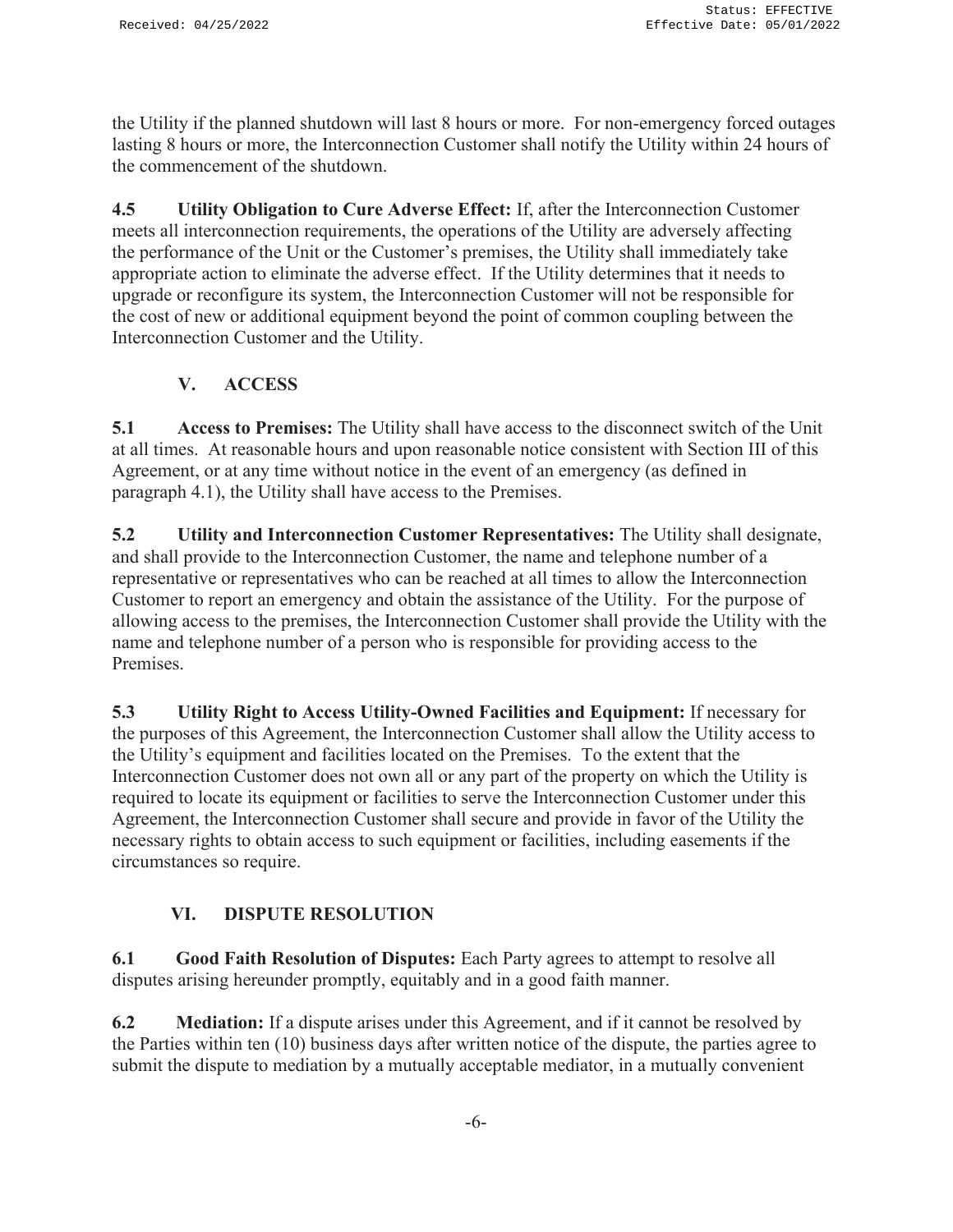location in New York State, in accordance with the then current International Institute for Conflict prevention & Resolution Procedure, or to mediation by a mediator provided by the New York Public Service Commission. The Parties agree to participate in good faith in the mediation for a period of up to 90 days. If the Parties are not successful in resolving their disputes through mediation, then the parties may refer the dispute for resolution to the New York Public Service Commission, which shall maintain continuing jurisdiction over this Agreement.

**6.3 Escrow:** If there are amounts in dispute of more than two thousand dollars (\$2,000), the Interconnection Customer shall either place such disputed amounts into an independent escrow account pending final resolution of the dispute in question, or provide to the Utility an appropriate irrevocable standby letter of credit in lieu thereof.

### **VII. INSURANCE**

**7.1. Commercial General Liability:** The Interconnection Customer shall, at its own expense, procure and maintain throughout the period of this Agreement the following minimum insurance coverage:

- **7.1.1.** Commercial general liability insurance with limits not less than:
	- **7.1.1.1.** Five million dollars (\$5,000,000) for each occurrence and in the aggregate if the AC Nameplate rating of the Interconnection Customer's Facility is greater than five (5) MWAC;
	- **7.1.1.2.** Two million dollars (\$2,000,000) for each occurrence and five million dollars (\$5,000,000) in the aggregate if the AC Nameplate rating of the Interconnection Customer's Facility is greater than one (1) MWAC and less than or equal to five (5) MWAC;
	- **7.1.1.3.** One million dollars (\$1,000,000) for each occurrence and in the aggregate if the AC Nameplate rating of the Interconnection Customer's Facility is greater than or equal to 300 (kWAC) and less than or equal to one (1) MWAC
- **7.1.2.** Any combination of general liability and umbrella/excess liability policy limits can be used to satisfy the limit requirements of Section 7.1.1 (a).
- **7.1.3.** The general liability insurance required to be purchased in Section 7.1 (a) may be purchased for the direct benefit of the Utility and shall respond to third party claims asserted against the Utility (hereinafter known as "Owners Protective Liability"). Should this option be chosen, the requirement of Section 7.3(a) will not apply but the Owners Protective Liability policy will be purchased for the direct benefit of the Utility and the Utility will be designated as the primary and "Named Insured" under the policy.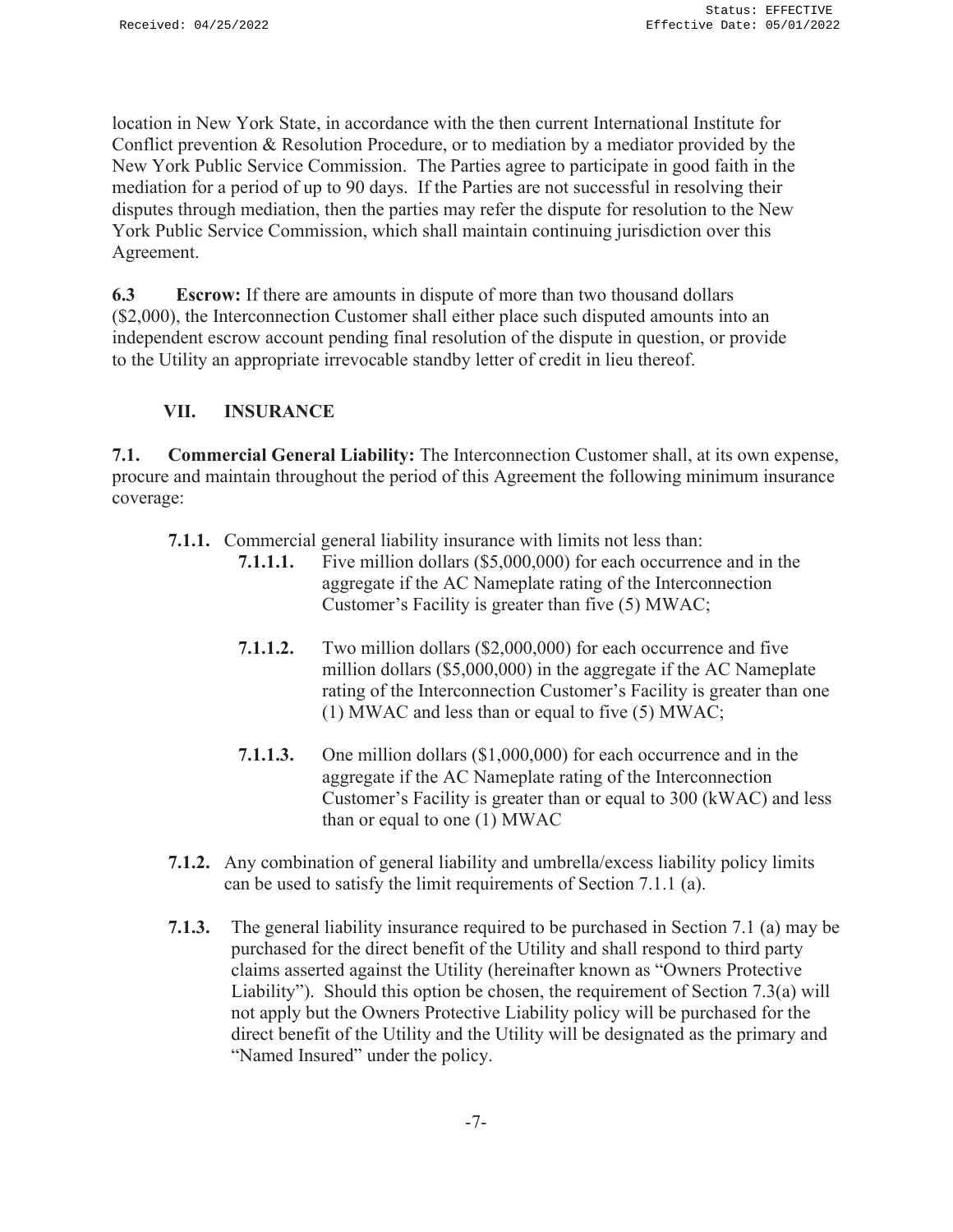**7.2. General Commercial Liability Insurance:** The Interconnection Customer is not required to provide general commercial liability insurance for facilities with an AC nameplate rating of 300 kW or less. Due to the risk of incurring damages however, the New York State Public Service Commission ("Commission") recommends that the Interconnection Customer obtain adequate insurance. The inability of the Utility to require the Interconnection Customer to provide general commercial liability insurance coverage for operation of the Unit is not a waiver of any rights the Utility may have to pursue remedies at law against the Interconnection Customer to recover damages.

**7.3. Insurer Requirements and Endorsements:** All required insurance shall be written by reputable insurers authorized to conduct business in New York. In addition, all general liability insurance shall, (a) include the Utility as an additional insured; (b) contain a severability of interest clause or cross-liability clause; (c) provide that the Utility shall not incur liability to the insurance carrier for payment of premium for such insurance; and (d) provide for thirty (30) calendar days' written notice to the Utility prior to cancellation or termination of such insurance, with the exception of a ten (10) days' notice in the event of premium non-payment; provided that to the extent the Interconnection Customer is satisfying the requirements of subpart (d) of this paragraph by means of a presently existing insurance policy, the Interconnection Customer shall only be required to make good faith efforts to satisfy that requirement and will assume the responsibility for notifying the Utility as required above.

**7.4. Evidence of Insurance:** Evidence of the insurance required shall state that coverage provided is primary and is not in excess to or contributing with any insurance or self-insurance maintained by Interconnecting Customer. Prior to the Utility commencing work on System Modifications, and annually thereafter, the Interconnection Customer shall have its insurer furnish to the Utility certificates of insurance evidencing the insurance coverage required above.

**7.4.1** If coverage is on a claims-made basis, the Interconnection Customer agrees that the policy effective date or retroactive date shall be no later than the effective date of this agreement, be continuously maintained throughout the life of this agreement, and remain in place for a minimum of three (3) years following the termination of this agreement or if policies are terminated will purchase a three-year extended reporting period. Evidence of such coverage will be provided on an annual basis.

**7.4.2** In the event that an Owners Protective Liability policy is provided, the original policy shall be provided to the Utility.

**7.5. Self-Insurance:** If the Interconnection Customer has a self-insurance program established in accordance with commercially acceptable risk management practices, the Interconnection Customer may comply with the following in lieu of the above requirements as reasonably approved by the Utility:

**7.5.1.** The Interconnection Customer shall provide to the Utility, at least thirty (30) calendar days prior to the Date of Initial Operation, evidence of such program to selfinsure to a level of coverage equivalent to that required.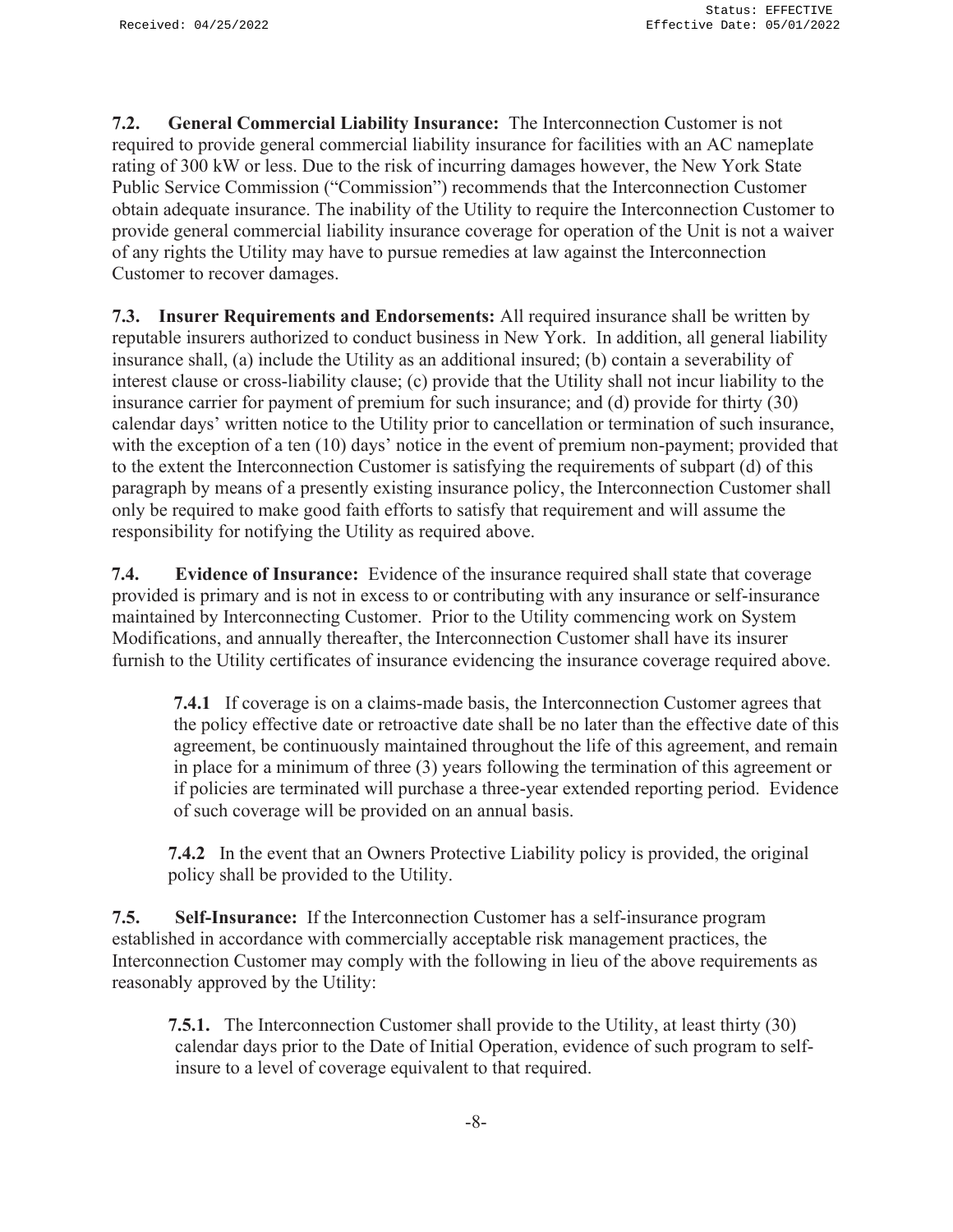**7.5.2.** If the Interconnection Customer ceases to self-insure to the standards required hereunder, or if the Interconnection Customer is unable to provide continuing evidence of the Interconnection Customer's financial ability to self-insure, the Interconnection Customer agrees to promptly obtain the coverage required under Section 7.1.

**7.6. Utility Obligation to Maintain Insurance:** The Utility agrees to maintain general liability insurance or self-insurance consistent with its existing commercial practice. Such insurance or self-insurance shall not exclude coverage for the Utility's liabilities undertaken pursuant to this Agreement.

**7.7. Notification Obligations**: The Parties further agree to notify each other whenever an accident or incident occurs resulting in any injuries or damages that are included within the scope of coverage of such insurance, whether or not such coverage is sought.

# **VIII. LIMITATION OF LIABILITY**

**8.1** Each Party's liability to the other Party for any loss, cost, claim, injury, liability, or expense, including reasonable attorney's fees, relating to or arising from any act or omission in its performance of this Agreement, shall be limited to the amount of direct damage actually incurred. In no event shall either Party be liable to the other Party for any indirect, special, consequential, or punitive damages of any kind whatsoever. Nothing herein is meant to limit the liability of a Party to an unaffiliated third-party claimant.

## **IX. INDEMNITY**

**9.1** This provision protects each Party from liability incurred to third parties arising from actions taken pursuant to the provisions of this Agreement. Liability under this provision is exempt from the general limitations on liability found in Section 7.

**9.2** Each Party (the "Indemnifying Party") shall at all times indemnify, defend, and hold the other Party (the "Indemnified Party") harmless from any and all damages, losses, claims, including claims and actions relating to injury to or death of any person or damage to property, demands, suits, recoveries, costs and expenses, court costs, attorney fees, and all other obligations by or to third parties, to the extent arising out of or resulting from the Indemnifying Party's action or failure to meet its obligations under this Agreement, except in cases of negligence, gross negligence or intentional wrongdoing by the Indemnified Party.

**9.3** If a Party is obligated to indemnify and hold the Indemnified Party harmless under this section, the amount owing to the Indemnified Party shall be the amount of such Indemnified Party's actual loss, as adjudicated by the Indemnifying Party's insurance carrier, net of any insurance or other recovery.

**9.4** Promptly after receipt by an Indemnified Party of any claim or notice of the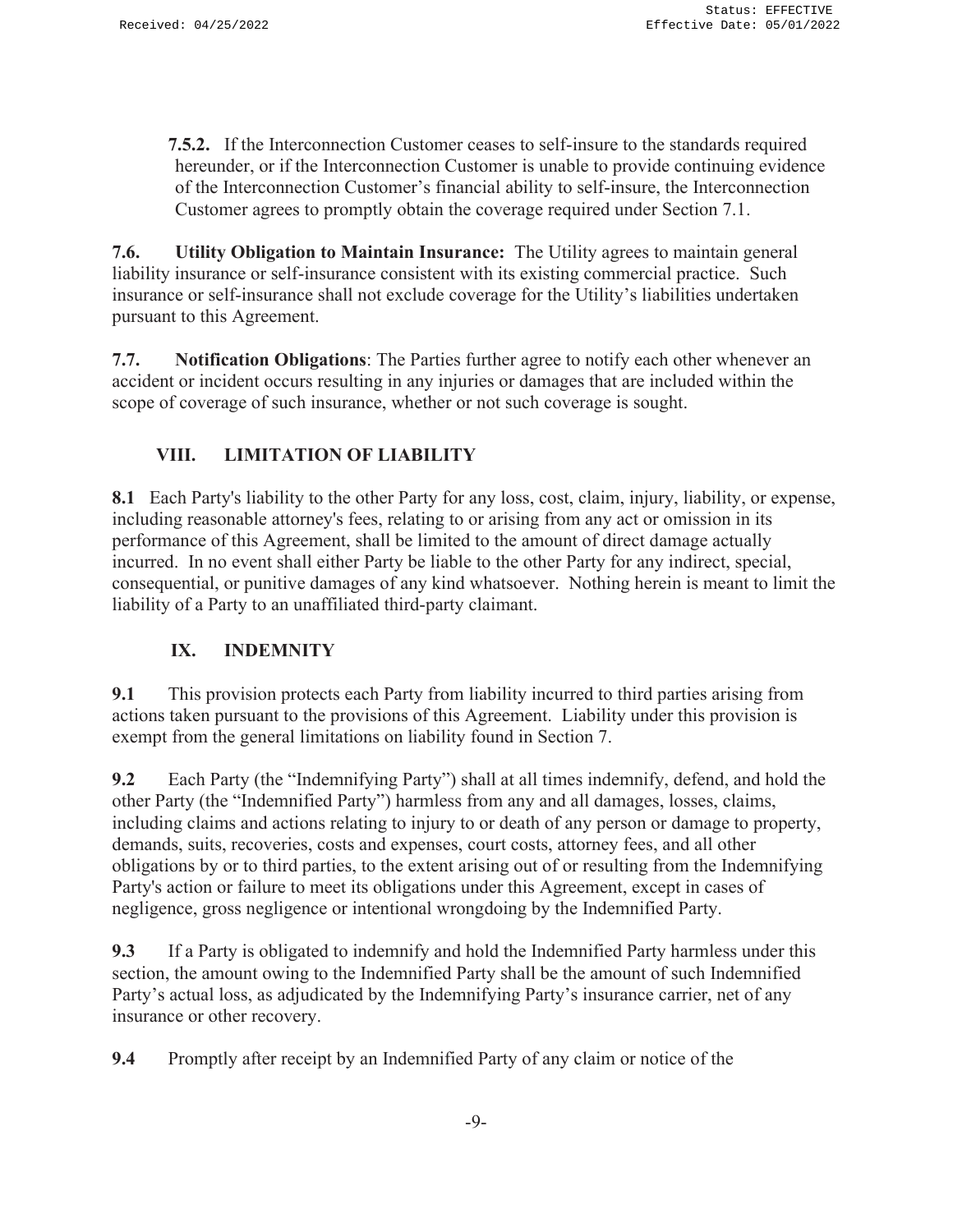commencement of any action or administrative or legal proceeding or investigation as to which the indemnity provided for in this section may apply, the Indemnified Party shall notify the Indemnifying Party of such fact. Any unintentional failure of or delay in such notification shall not affect a Party's indemnification obligation unless such failure or delay is materially prejudicial to the Indemnifying Party.

# **X. CONSEQUENTIAL DAMAGES**

**10.1** Other than as expressly provided for in this Agreement or pursuant to the utility tariff, neither Party shall be liable to the other Party under any provision of this Agreement for any losses, damages, costs, or expenses for any special, indirect, incidental, consequential, or punitive damages, including but not limited to loss of profit or revenue, loss of the use of equipment, cost of capital, cost of temporary equipment or services, whether based in whole or in part in contract, in tort, including negligence, strict liability, or any other theory of liability; provided, however, that damages for which a Party may be liable to the other Party under another agreement will not be considered to be special, indirect, incidental, or consequential damages hereunder.

# **XI. MISCELLANEOUS PROVISIONS**

**11.1 Beneficiaries:** This Agreement is intended solely for the benefit of the Parties hereto, and if a Party is an agent, its principal. Nothing in this Agreement shall be construed to create any duty to, or standard of care with reference to, or any liability to, any other person.

**11.2 Severability:** If any provision or portion of this Agreement shall for any reason be held or adjudged to be invalid or illegal or unenforceable by any court of competent jurisdiction, such portion or provision shall be deemed separate and independent, and the remainder of this Agreement shall remain in full force and effect.

**11.3 Entire Agreement:** This Agreement constitutes the entire Agreement between the Parties and supersedes all prior agreements or understandings, whether verbal or written.

**11.4 Waiver:** No delay or omission in the exercise of any right under this Agreement shall impair any such right or shall be taken, construed or considered as a waiver or relinquishment thereof, but any such right may be exercised from time to time and as often as may be deemed expedient. In the event that any agreement or covenant herein shall be breached and thereafter waived, such waiver shall be limited to the particular breach so waived and shall not be deemed to waive any other breach hereunder.

**11.5 Applicable Law:** This Agreement shall be governed by and construed in accordance with the law of the State of New York.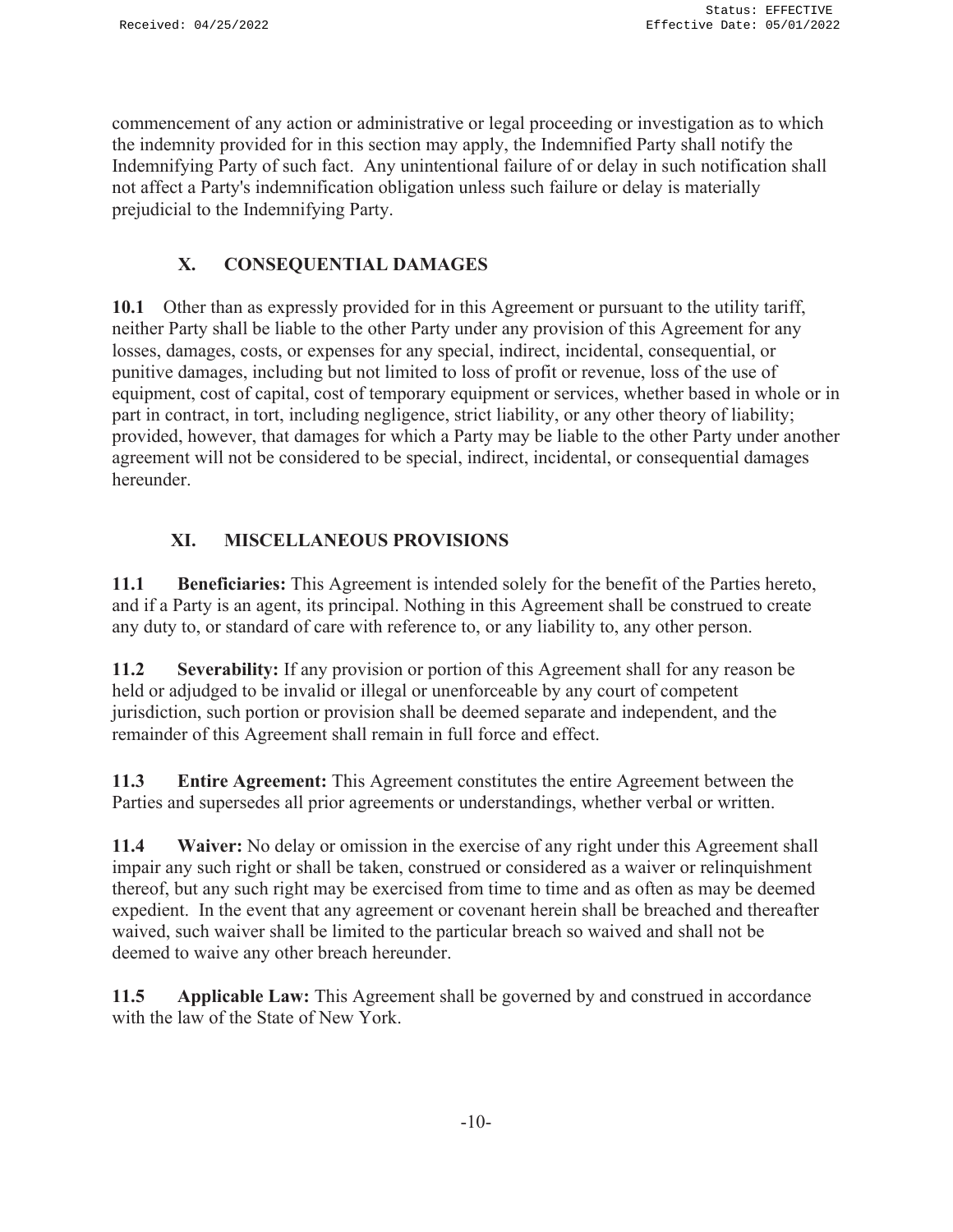**11.6 Amendments:** This Agreement shall not be amended unless the amendment is in writing and signed by the Utility and the Customer.

**11.7 Force Majeure:** For purposes of this Agreement, "Force Majeure Event" means any event: (a) that is beyond the reasonable control of the affected Party; and (b) that the affected Party is unable to prevent or provide against by exercising reasonable diligence, including the following events or circumstances, but only to the extent they satisfy the preceding requirements: acts of war, public disorder, insurrection, or rebellion; floods, hurricanes, earthquakes, lightning, storms, and other natural calamities; explosions or fires; strikes, work stoppages, or labor disputes; embargoes; and sabotage. If a Force Majeure Event prevents a Party from fulfilling any obligations under this Agreement, such Party will promptly notify the other Party in writing, and will keep the other Party informed on a continuing basis of the scope and duration of the Force Majeure Event. The affected Party will specify in reasonable detail the circumstances of the Force Majeure Event, its expected duration, and the steps that the affected Party is taking to mitigate the effects of the event on its performance. The affected Party will be entitled to suspend or modify its performance of obligations under this Agreement, other than the obligation to make payments then due or becoming due under this Agreement, but only to the extent that the effect of the Force Majeure Event cannot be mitigated by the use of reasonable efforts. The affected Party will use reasonable efforts to resume its performance as soon as possible.

**11.8 Assignment to Corporate Party:** At any time during the term, the Interconnection Customer may assign this Agreement to a corporation or other entity with limited liability, provided that the Interconnection Customer obtains the consent of the Utility. Such consent will not be withheld unless the Utility can demonstrate that the corporate entity is not reasonably capable of performing the obligations of the assigning Interconnection Customer under this Agreement.

**11.9 Assignment to Individuals:** At any time during the term, the Interconnection Customer may assign this Agreement to another person, other than a corporation or other entity with limited liability, provided that the assignee is the owner, lessee, or is otherwise responsible for the Unit.

**11.10 Permits and Approvals:** Interconnection Customer shall obtain all environmental and other permits lawfully required by governmental authorities prior to the construction and for the operation of the Unit during the term of this Agreement.

**11.11 Limitation of Liability:** Neither by inspection, if any, or non-rejection, nor in any other way, does the Utility give any warranty, express or implied, as to the adequacy, safety, or other characteristics of any structures, equipment, wires, appliances or devices owned, installed or maintained by the Interconnection Customer or leased by the Interconnection Customer from third parties, including without limitation the Unit and any structures, equipment, wires, appliances or devices appurtenant thereto.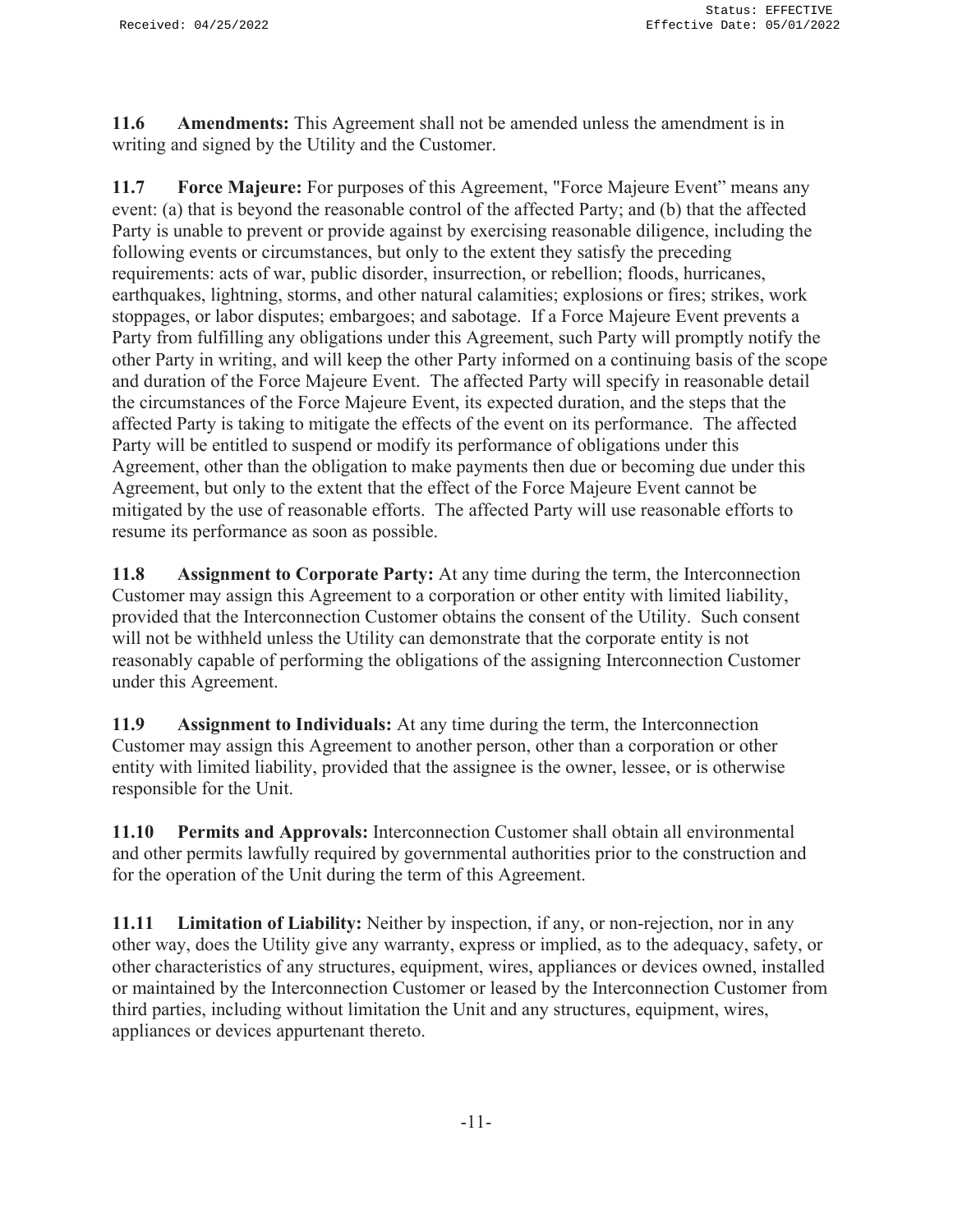# **ACCEPTED AND AGREED:**

**Interconnection Customer** 

**Signature:** 

**Printed Name:** 

**Title:** 

**Date:** 

**Utility Signature:** 

**Printed Name:** 

**Title:** 

**Date:**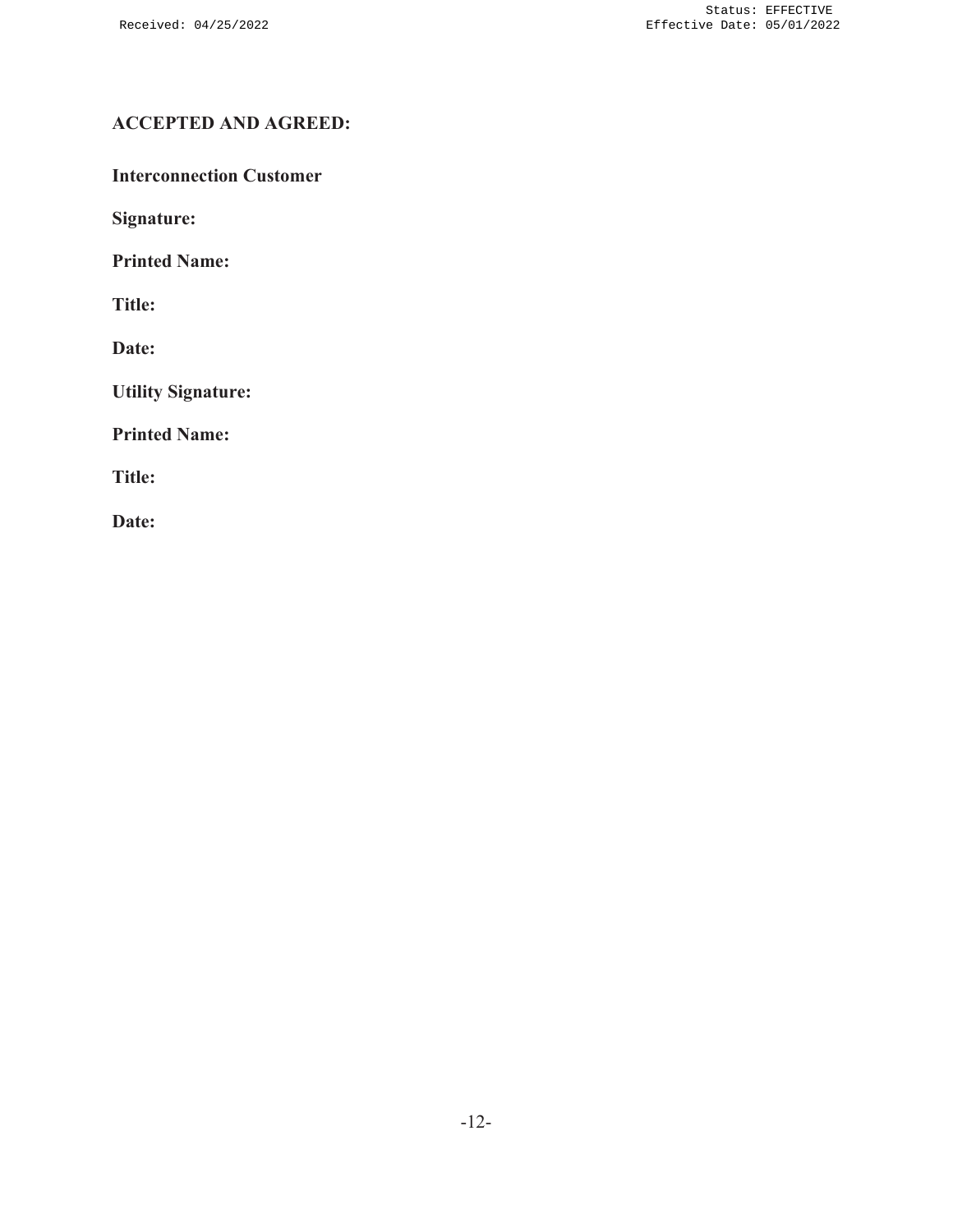# **ATTACHMENT 1**

### **ENERGY STORAGE SYSTEMS DESCRIPTION OF OPERATING PARAMETERS AND LIMITS**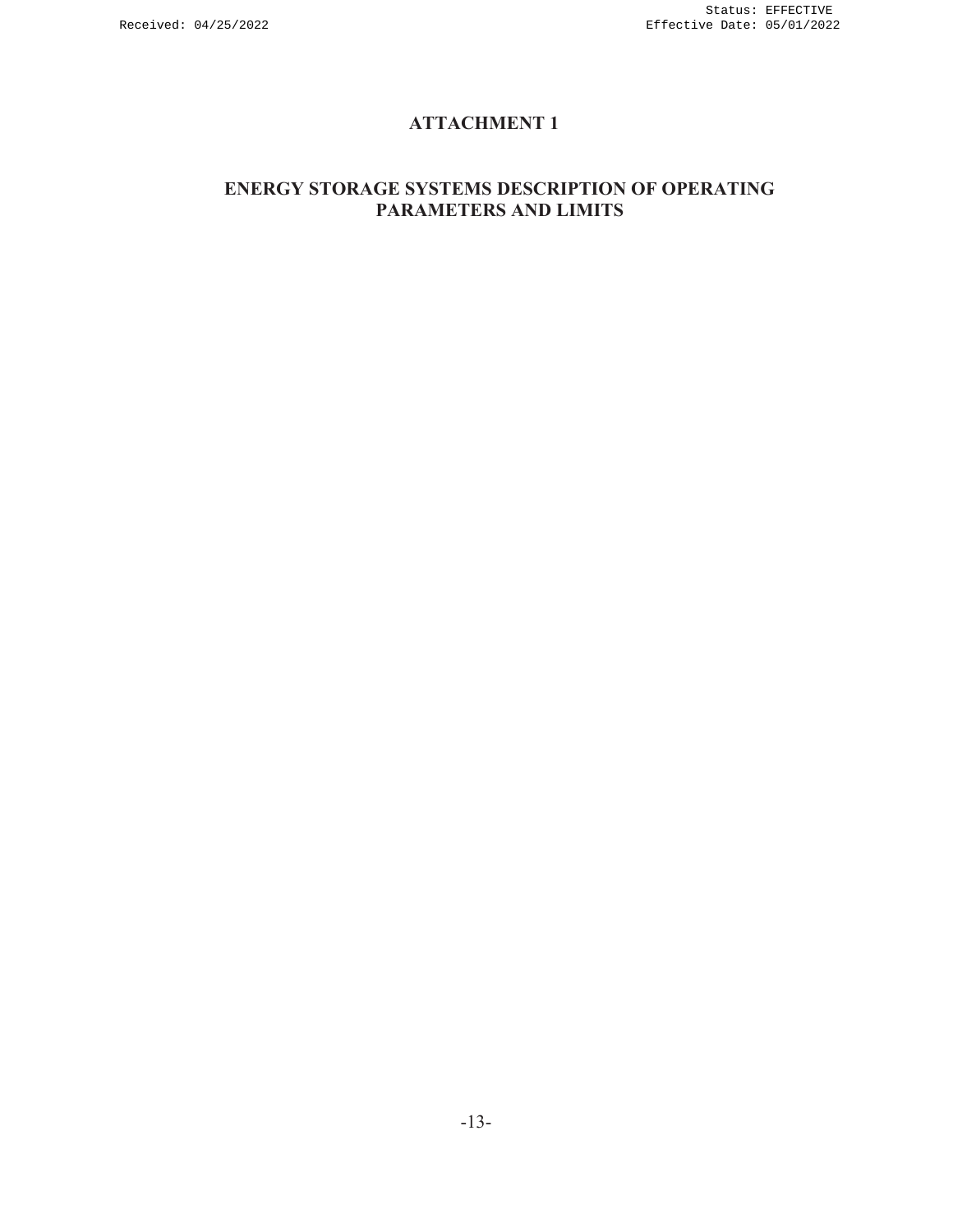# **APPENDIX A-1 – FOR USE WITH FEDERAL AGENCIES**

### **NEW YORK STATE STANDARDIZED CONTRACT FOR INTERCONNECTION OF NEW DISTRIBUTED GENERATION UNITS AND/OR ENERGY STORAGE SYSTEMS WITH CAPACITY OF 5 MW OR LESS CONNECTED IN PARALLEL WITH UTILITY DISTRIBUTION SYSTEMS**

| <b>Interconnection Customer Information:</b> | <b>Utility Information:</b>    |
|----------------------------------------------|--------------------------------|
| Name:                                        | Name:                          |
| Address:                                     | Address:                       |
| Telephone:                                   | Telephone:                     |
| Fax:                                         | Fax:                           |
| Email:                                       | Email:                         |
| Unit Application/File No.:                   | <b>Utility Account Number:</b> |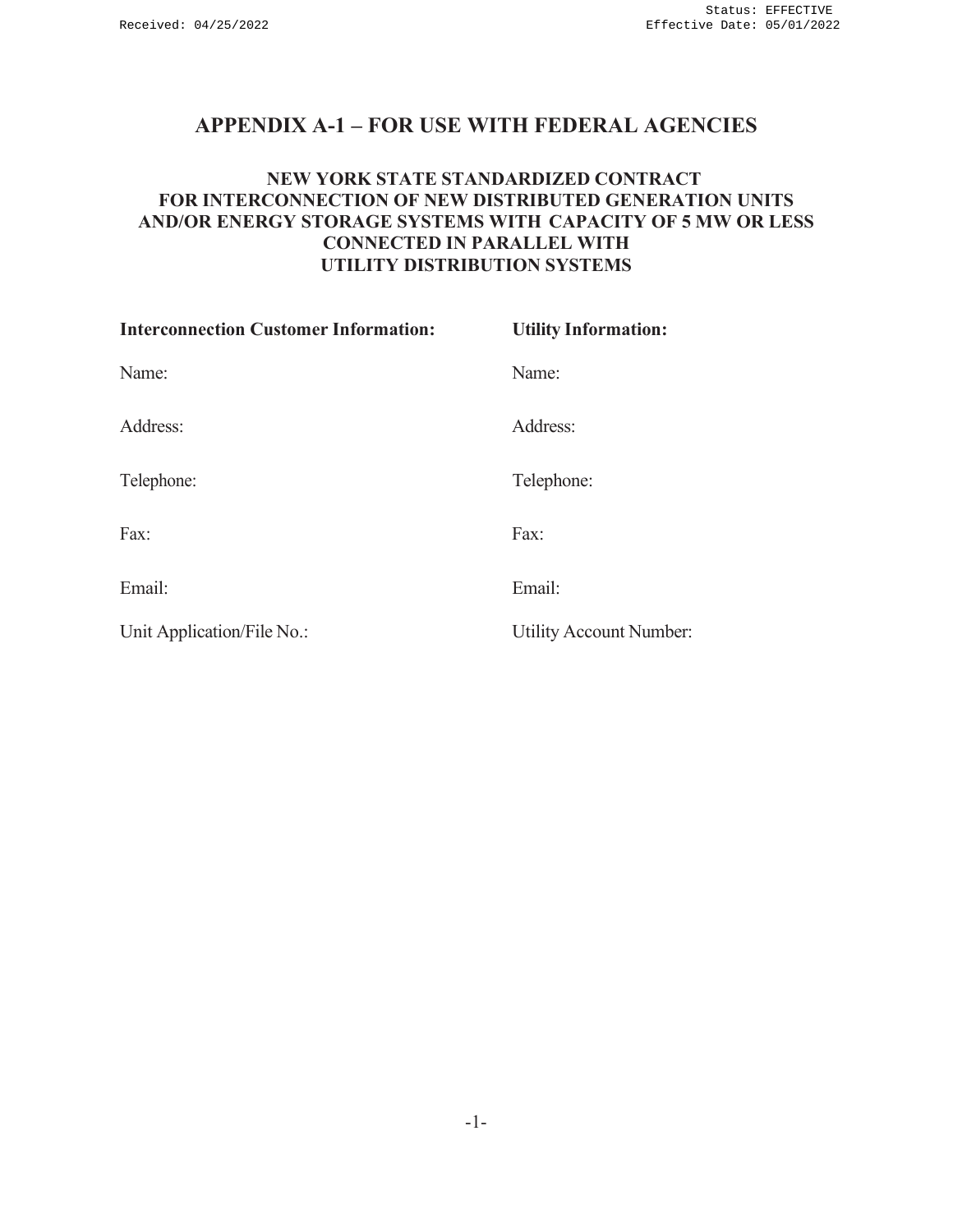### **DEFINITIONS**

**Delivery Service** means the services the Utility may provide to deliver capacity or energy generated by the Interconnection Customer to a buyer to a delivery point(s), including related ancillary services.

**Energy Storage System (ESS)** means a commercially available mechanical, electrical, or electro-chemical means to store and release electrical energy, and its associated electrical inversion device and control functions that may be stand-alone or paired with a distributed generator at a point of common coupling.

**Interconnection Customer** means that the owner of the Unit is a Federal agency, defined by the Federal Claims Act, 28 U.S.C. 2671 et seq., to include the executive departments, the judicial and legislative branches, the military departments, independent establishments of the United States, and corporations primarily acting as instrumentalities or agencies of the United States, but does not include any contractor with the United States (U.S.).

**Interconnection Facilities** means the equipment and facilities on the Utility's system necessary to permit operation of the Unit in parallel with the Utility's system.

**Material Modification** means a Modification to a Unit that may have adverse impacts on the Utility's system, Utility customers, other projects, or applications in the interconnection queue.

**Modification** means a change to the ownership, equipment, equipment ratings, equipment configuration, or operating conditions of the Unit.

**Premises** means the real property where the Unit is located.

**SIR** means the New York State Standardized Interconnection Requirements for new distributed generation units with a nameplate capacity of 5 MW or less connected in parallel with the Utility's distribution system.

**Unit** means the distributed generation, stand-alone ESS, or combined generation and ESS facilities approved by the Utility for operation in parallel with the Utility's system. This Agreement relates only to such Unit, but a new agreement shall not be required if the Interconnection Customer makes physical alterations to the Unit that do not result in an increase in its nameplate generating capacity. The nameplate generating capacity or inverter/converter rating of the Unit shall not exceed 5 MW.

**Utility** means [insert legal name of the interconnecting utility].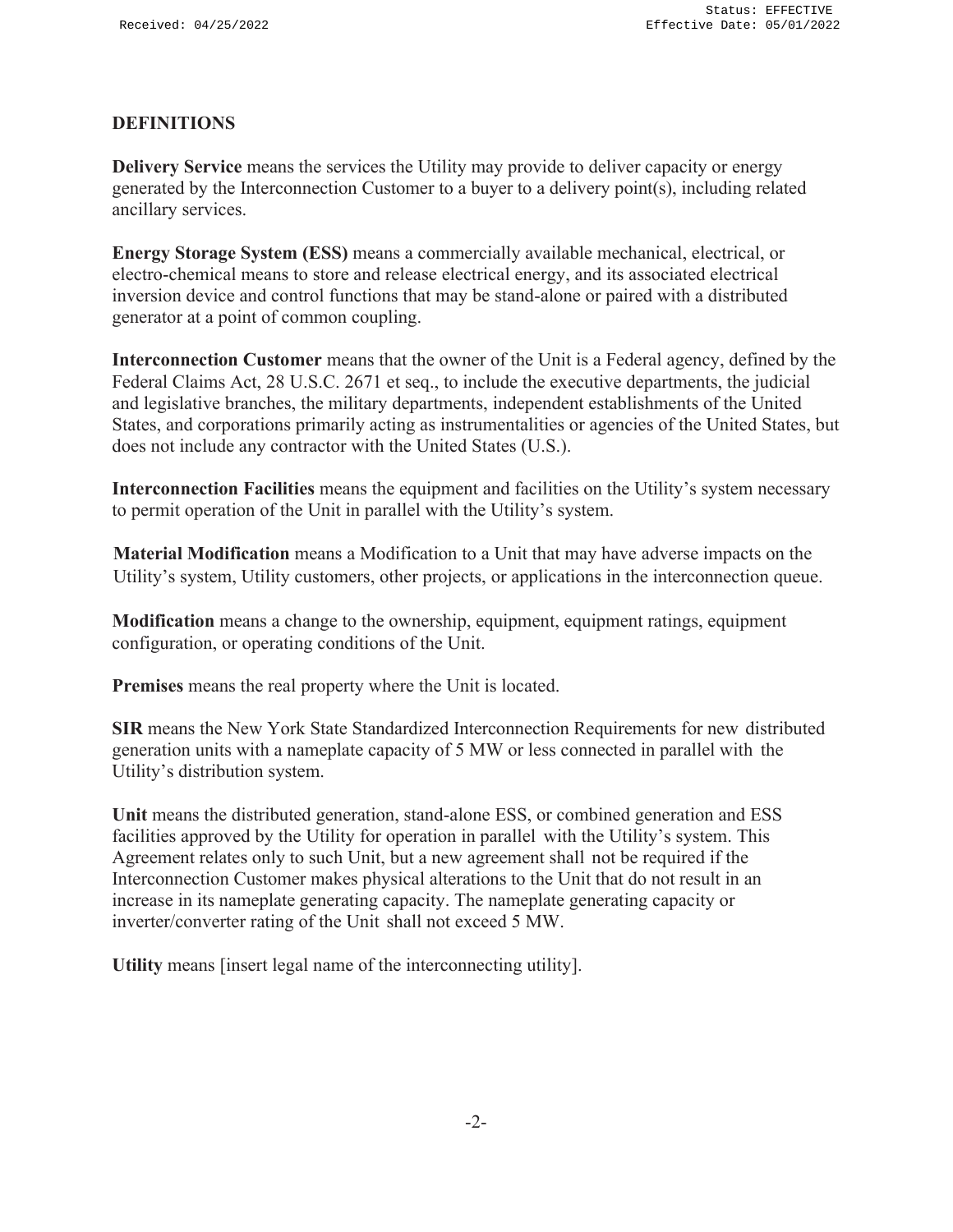### **I. TERM AND TERMINATION**

**1.1 Term:** This Agreement shall become effective when executed by both Parties and shall continue in effect until terminated.

- **1.2 Termination:** This Agreement may be terminated as follows:
	- a. The Interconnection Customer may terminate this Agreement at any time, by giving the Utility sixty (60) days' written notice.
	- b. Failure by the Interconnection Customer to seek final acceptance by the Utility within twelve (12) months after completion of the utility construction process described in the SIR shall automatically terminate this Agreement.
	- c. Either Party may, by giving the other Party at least sixty (60) days' prior written notice, terminate this Agreement in the event that the other Party is in default of any of the material terms and conditions of this Agreement. The terminating Party shall specify in the notice the basis for the termination and shall provide a reasonable opportunity to cure the default.
	- d. The Utility may, by giving the Interconnection Customer at least sixty (60) days' prior written notice, terminate this Agreement for cause. The Interconnection Customer's non-compliance with an upgrade to the SIR, unless the Interconnection Customer's installation is "grandfathered," shall constitute good cause.

**1.3 Disconnection and Survival of Obligations:** Upon termination of this Agreement the Unit will be disconnected from the Utility's electric system. The termination of this Agreement shall not relieve either Party of its liabilities and obligations, owed or continuing at the time of the termination.

**1.4 Suspension:** This Agreement will be suspended during any period in which the Interconnection Customer is not eligible for Delivery Service from the Utility

## **II. SCOPE OF AGREEMENT**

**2.1 Scope of Agreement:** This Agreement relates solely to the conditions under which the Utility and the Interconnection Customer agree that the Unit may be interconnected to and operated in parallel with the Utility's system.

### **III. Electricity Not Covered**

The Utility shall have no duty under this Agreement to account for, pay for, deliver, or return in kind any electricity produced by the Facility and delivered into the Utility's System unless the system is net metered as described in Public Service Law Section 66-l.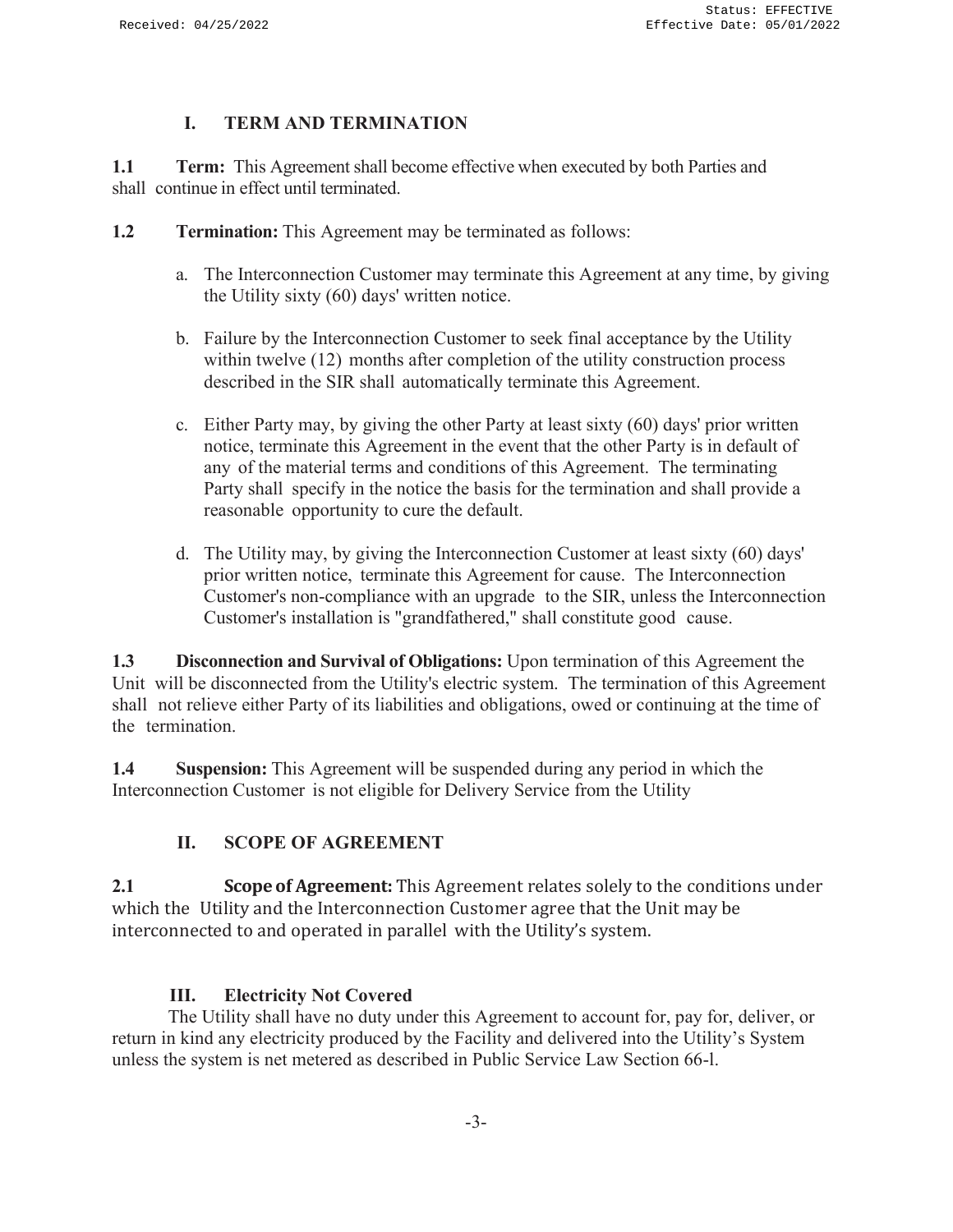### **IV. INSTALLATION, OPERATION AND MAINTENANCE OF UNIT**

**3.1 Compliance with SIR:** Subject to the provisions of this Agreement, the Utility shall be required to interconnect the Unit to the Utility's system, for purposes of parallel operation, if the Utility accepts the Unit as in compliance with the SIR. The Interconnection Customer shall have a continuing obligation to maintain and operate the Unit in compliance with the SIR.

**3.2 Observation of the Unit - Construction Phase:** The Utility may, in its discretion and upon reasonable notice, perform reasonable on-site verifications during the construction of the Unit. Whenever the Utility chooses to exercise its right to perform observations herein it shall specify to the Interconnection Customer its reasons for its decision to perform the observation. For purposes of this paragraph and paragraphs 3.3 through 3.5, the term "onsite verification" shall not include testing of the Unit, and verification tests shall not be required except as provided in paragraphs

**3.3 Observation of the Unit - Ten-day Period:** The Utility may perform on-site verifications of the Unit and observe the execution of verification testing within a reasonable period of time, not exceeding ten (10) business days after system installation. The Unit will be allowed to commence parallel operation upon satisfactory completion of the verification test. The Interconnection Customer must have complied with and must continue to comply with all contractual and technical requirements.

**3.4 Observation of the Unit - Post-Ten-day Period:** If the Utility does not perform an onsite verification of the Unit and observe the execution of verification testing within the ten-day period, the Interconnection Customer will send the Utility within five (5) days of the verification testing a written notification certifying that the Unit has been installed and tested in compliance with the SIR, the utility-accepted design and the equipment manufacturer's instructions. The Interconnection Customer may begin to produce energy upon satisfactory completion of the verification test. After receiving the verification test notification, the Utility will either issue to the Interconnection Customer a formal letter of acceptance for interconnection, or may request that the applicant and utility set a date and time to perform an on-site verification of the Unit and make reasonable inquiries of the Interconnection Customer, but only for purposes of determining whether the verification tests were properly performed. The Interconnection Customer shall not be required to perform the verification tests a second time, unless irregularities appear in the verification test report or there are other objective indications that the tests were not properly performed in the first instance.

**3.5 Observation of the Unit - Operations:** The Utility may perform on-site verification of the operations of the Unit after it commences operations if the Utility has a reasonable basis for doing so based on its responsibility to provide continuous and reliable utility service or as authorized by the provisions of the Utility's Retail Electric Tariff relating to the verification of Interconnection Customer installations generally.

**3.6 Costs of Interconnection Facilities:** During the term of this Agreement, the Utility shall design, construct and install the Interconnection Facilities. The Interconnection Customer shall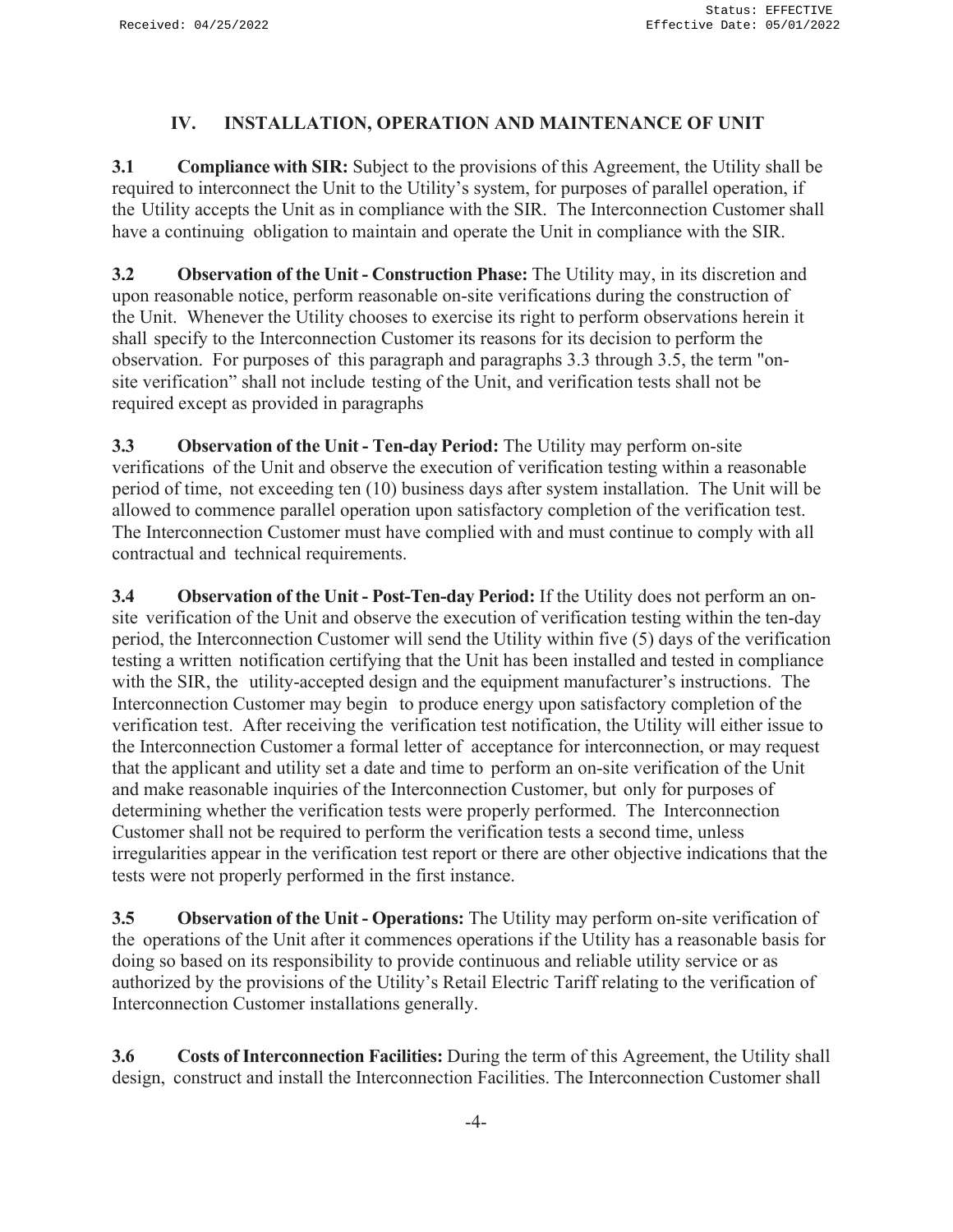be responsible for paying the incremental capital cost of such Interconnection Facilities attributable to the Interconnection Customer's Unit. All costs associated with the operation and maintenance of the Dedicated Facilities after the Unit first produces energy shall be the responsibility of the Utility.

**3.7 Modifications to the Unit:** The Interconnection Customer may request a Modification at any time after commencement of parallel operation. The Utility shall evaluate the request and determine whether the proposed change is a Material Modification in accordance with the rules for requesting changes to applications in the SIR. A Material Modification will be studied pursuant to the procedures in the SIR for new applications. In the case of a non-material modification that is accepted by the Utility, the parties will execute an amendment to this Agreement describing the Unit changes that have been approved.

# **V. DISCONNECTION OF THE UNIT**

**4.1 Emergency Disconnection:** The Utility may disconnect the Unit, without prior notice to the Interconnection Customer (a) to eliminate conditions that constitute a potential hazard to Utility personnel or the general public; (b) if pre-emergency or emergency conditions exist on the Utility system; (c) if a hazardous condition relating to the Unit is observed by a Utility inspection; or (d) if the Interconnection Customer has tampered with any protective device. The Utility shall notify the Interconnection Customer of the emergency if circumstances permit. The Interconnection Customer shall notify the Utility promptly when it becomes aware of an emergency condition that affects the Unit that may reasonably be expected to affect the Utility EPS.

**4.2 Non-Emergency Disconnection Due to Unit Performance:** The Utility may disconnect the Unit, after notice to the responsible party has been provided and a reasonable time to correct, consistent with the conditions, has elapsed, if (a) the Interconnection Customer has failed to make available records of verification tests and maintenance of his protective devices; (b) the Unit system interferes with Utility equipment or equipment belonging to other customers of the Utility; (c) the Unit adversely affects the quality of service of adjoining customers; (d) the ESS does not operate in compliance with the operating parameters and limits described in Attachment 1 to this Agreement.

**4.3 Non-Emergency Disconnection for Utility Work**: The Utility may disconnect the Unit after notice to Interconnection Customer when necessary for routine maintenance, construction, and repairs on the Utility EPS. The Interconnection Customer may request to reconnect its service prior to the completion of the Utility's work. The Utility shall accommodate such requests, provided that the Interconnection Customer shall be responsible for the costs of the Utility's review and any system modifications required to reconnect the Unit ahead of schedule.

**4.4 Disconnection by Interconnection Customer:** The Interconnection Customer may disconnect a Unit with an AC nameplate rating above 300 kW upon 18 hours advance notice to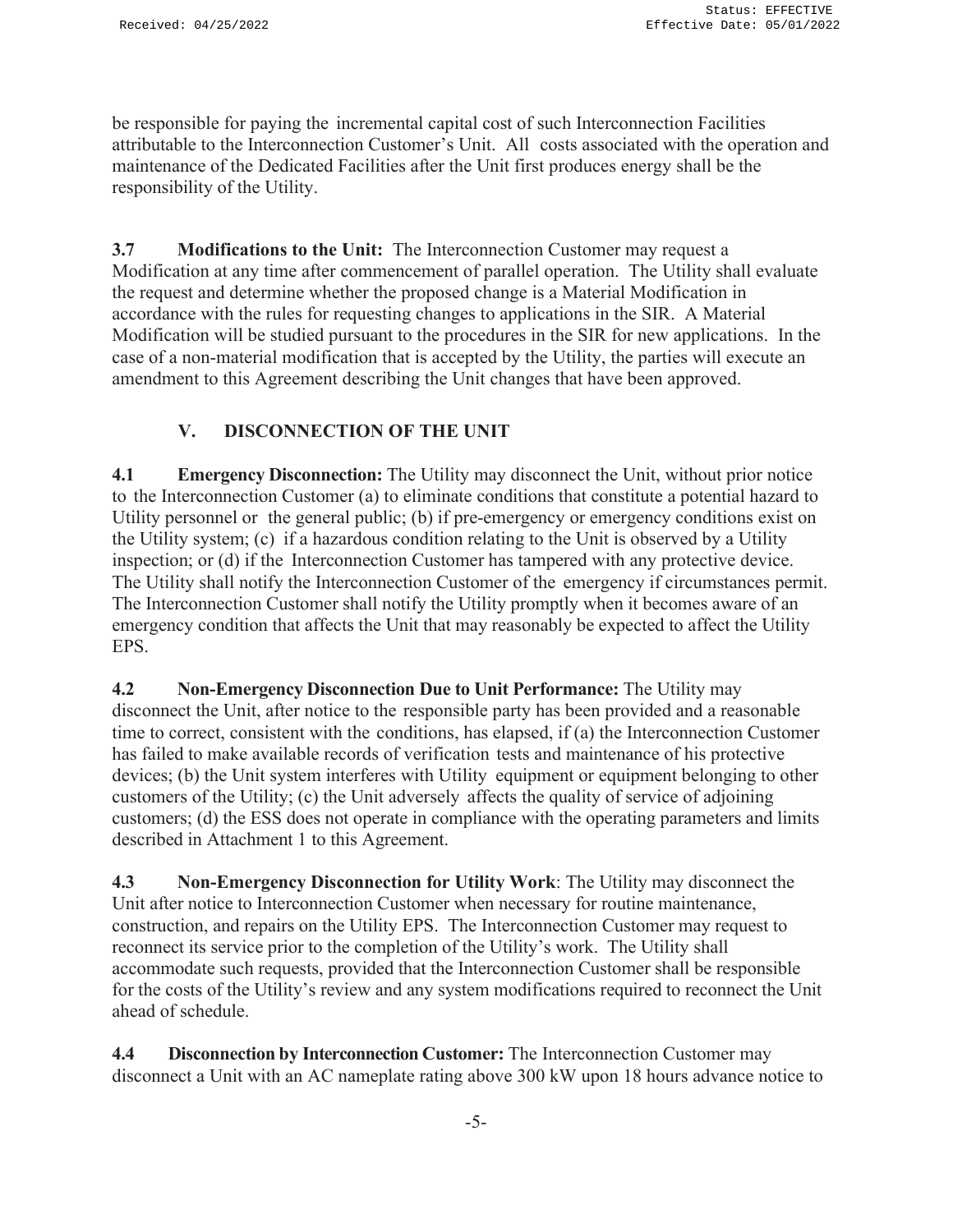the Utility if the planned shutdown will last 8 hours or more. For non-emergency forced outages lasting 8 hours or more, the Interconnection Customer shall notify the Utility within 24 hours of the commencement of the shutdown

**4.5 Utility Obligation to Cure Adverse Effect:** If, after the Interconnection Customer meets all interconnection requirements, the operations of the Utility are adversely affecting the performance of the Unit or the Customer's premises, the Utility shall immediately take appropriate action to eliminate the adverse effect. If the Utility determines that it needs to upgrade or reconfigure its system, the Interconnection Customer will not be responsible for the cost of new or additional equipment beyond the point of common coupling between the Interconnection Customer and the Utility.

# **VI. ACCESS**

**5.1 Access to Premises:** The Utility shall have access to the disconnect switch of the Unit at all times. At reasonable hours and upon reasonable notice consistent with Section III of this Agreement, or at any time without notice in the event of an emergency (as defined in paragraph 4.1), the Utility shall have access to the Premises.

**5.2 Utility and Interconnection Customer Representatives:** The Utility shall designate, and shall provide to the Interconnection Customer, the name and telephone number of a representative or representatives who can be reached at all times to allow the Interconnection Customer to report an emergency and obtain the assistance of the Utility. For the purpose of allowing access to the premises, the Interconnection Customer shall provide the Utility with the name and telephone number of a person who is responsible for providing access to the Premises.

**5.3 Utility Right to Access Utility-Owned Facilities and Equipment:** If necessary for the purposes of this Agreement, the Interconnection Customer shall allow the Utility access to the Utility's equipment and facilities located on the Premises. To the extent that the Interconnection Customer does not own all or any part of the property on which the Utility is required to locate its equipment or facilities to serve the Interconnection Customer under this Agreement, the Interconnection Customer shall secure and provide in favor of the Utility the necessary rights to obtain access to such equipment or facilities, including easements if the circumstances so require.

## **VII. DISPUTE RESOLUTION**

**6.1 Good Faith Resolution of Disputes:** Each Party agrees to attempt to resolve all disputes arising hereunder promptly, equitably and in a good faith manner.

**6.2 Mediation:** If a dispute arises under this Agreement, and if it cannot be resolved by the Parties within ten (10) business days after written notice of the dispute, the parties agree to submit the dispute to mediation by a mutually acceptable mediator, in a mutually convenient location in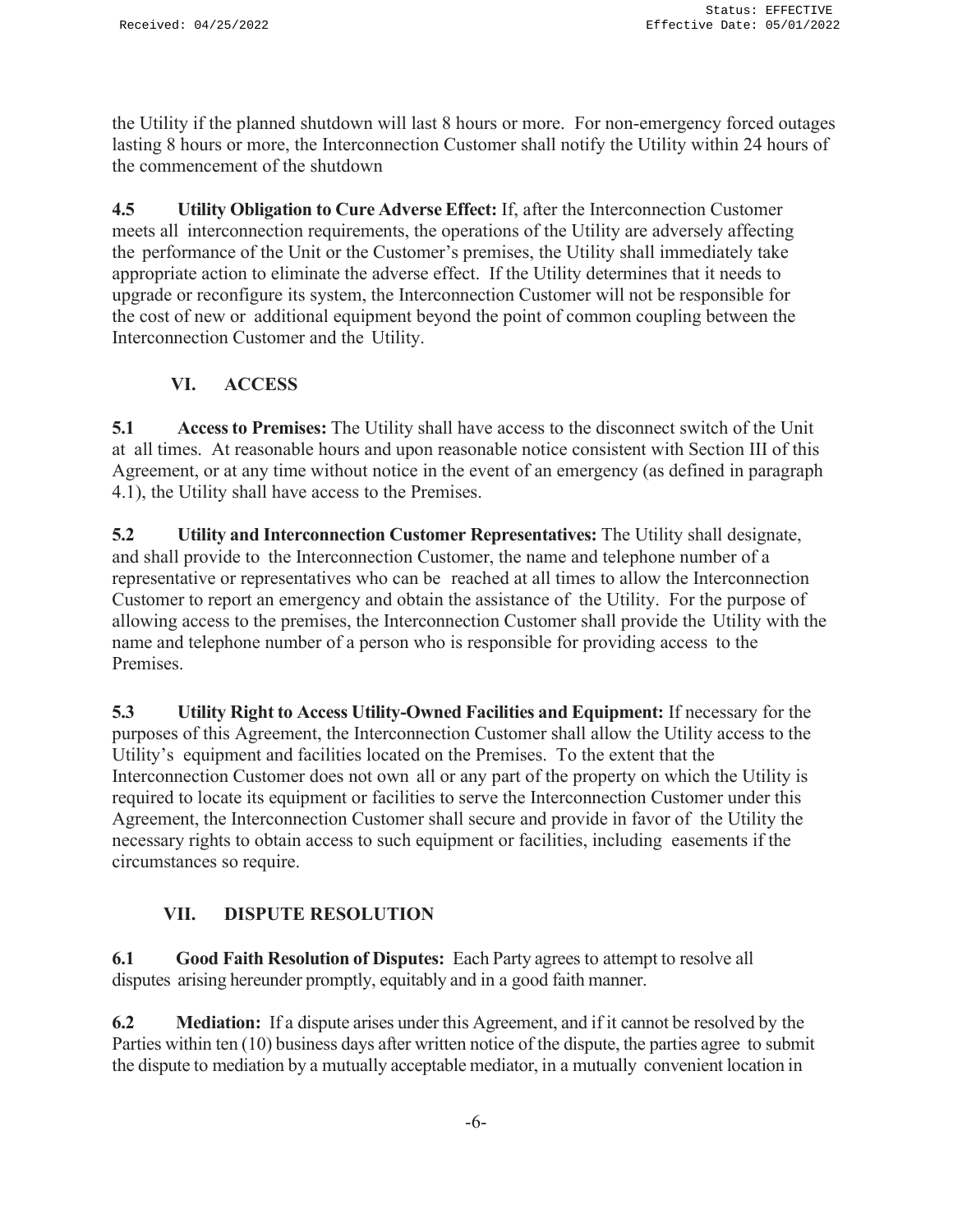New York State, in accordance with the then current International Institute for Conflict prevention & Resolution Procedure, or to mediation by a mediator provided by the New York Public Service Commission. The Parties agree to participate in good faith in the mediation for a period of up to 90 days. If the Parties are not successful in resolving their disputes through mediation, then the parties may refer the dispute for resolution to the New York Public Service Commission, which shall maintain continuing jurisdiction over this Agreement.

**6.3 Escrow:** If there are amounts in dispute of more than two thousand dollars (\$2,000), the Interconnection Customer shall, within 30 working days of written request from the Utility and subject to the availability of appropriations, provide the Utility with a Letter of Assurance confirming that the Interconnection Customer (a U.S. Federal Agency) has adequate funds available under the full faith and credit of the United States to cover the potential costs of the dispute, if it is resolved in the Utility's favor.

## **VIII. INSURANCE**

**7.1 Self-Insurance:** The Interconnection Customer is self-insured as an agency of the United States of America pursuant to the Federal Tort Claims Act, 28 U.S.C. 2671 *et seq*.

**7.2 Utility Obligation to Maintain Insurance:** The Utility agrees to maintain general liability insurance or self-insurance consistent with its existing commercial practice. Such insurance or self-insurance shall not exclude coverage for the Utility's liabilities undertaken pursuant to this Agreement.

**7.3 Notification Obligations**: The Parties further agree to notify each other whenever an accident or incident occurs resulting in any injuries or damages that are included within the scope of coverage of such insurance, whether or not such coverage is sought.

## **IX. LIMITATION OF LIABILITY**

**8.1** Each Party's liability to the other Party for any loss, cost, claim, injury, liability, or expense, including reasonable attorney's fees, relating to or arising from any act or omission in its performance of this Agreement, shall be limited to the amount of direct damage actually incurred. In no event shall either Party be liable to the other Party for any indirect, special, consequential, or punitive damages of any kind whatsoever. Nothing herein is meant to limit the liability of a Party to an unaffiliated third-party claimant. The liability, if any, of the Interconnection Customer for injury or loss of property, or personal injury or death shall be governed exclusively by the provisions of the Federal Tort Claims Act, 28 U.S.C. 2671, *et seq*.

### **X. INDEMNITY**

The liability, if any, of the Interconnection Customer for injury or loss of property, or personal injury or death shall be governed exclusively by the provisions of the Federal Tort Claims Act, 28 U.S.C. 1346(b).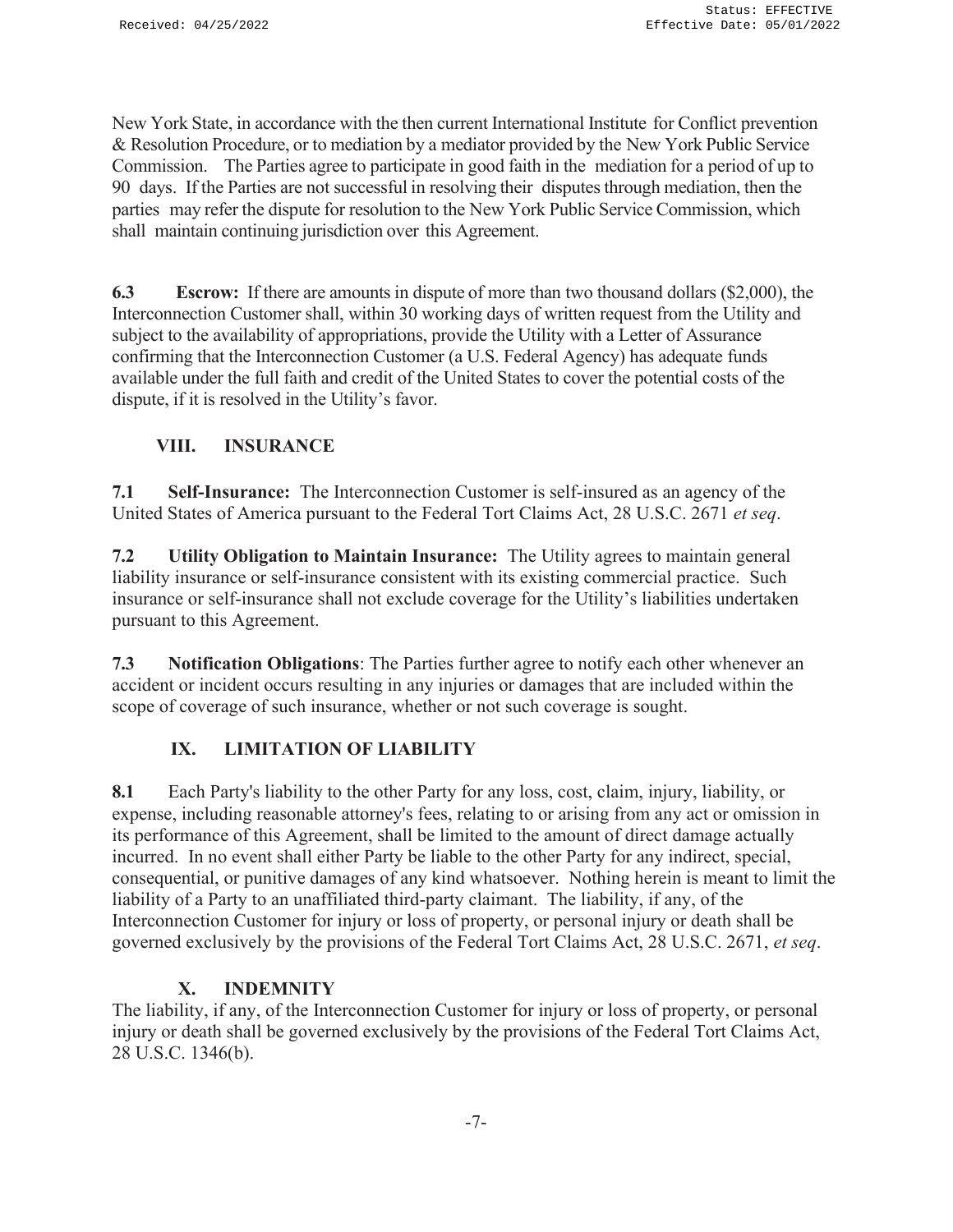- a. Each Party (the "Indemnifying Party") shall at all times indemnify, defend, and hold the other Party (the "Indemnified Party") harmless from any and all damages, losses, claims, including claims and actions relating to injury to or death of any person or damage to property, demands, suits, recoveries, costs and expenses, court costs, attorney fees, and all other obligations by or to third parties, to the extent arising out of or resulting from the Indemnifying Party's action or failure to meet its obligations under this Agreement, except in cases of negligence, gross negligence or intentional wrongdoing by the Indemnified Party.
- b. If a Party is obligated to indemnify and hold the Indemnified Party harmless under this section, the amount owing to the Indemnified Party shall be the amount of such Indemnified Party's actual loss, as adjudicated by the Indemnifying Party's insurance carrier, net of any insurance or other recovery.
- c. Promptly after receipt by an Indemnified Party of any claim or notice of the commencement of any action or administrative or legal proceeding or investigation as to which the indemnity provided for in this section may apply, the Indemnified Party shall notify the Indemnifying Party of such fact. Any unintentional failure of or delay in such notification shall not affect a Party's indemnification obligation unless such failure or delay is materially prejudicial to the Indemnifying Party.

### **XI. CONSEQUENTIAL DAMAGES**

Other than as expressly provided for in this Agreement or pursuant to the utility tariff, neither Party shall be liable to the other Party under any provision of this Agreement for any losses, damages, costs, or expenses for any special, indirect, incidental, consequential, or punitive damages, including but not limited to loss of profit or revenue, loss of the use of equipment, cost of capital, cost of temporary equipment or services, whether based in whole or in part in contract, in tort, including negligence, strict liability, or any other theory of liability; provided, however, that damages for which a Party may be liable to the other Party under another agreement will not be considered to be special, indirect, incidental, or consequential damages hereunder.

### **XII. MISCELLANEOUS PROVISIONS**

**11.1 Beneficiaries:** This Agreement is intended solely for the benefit of the Parties hereto, and if a Party is an agent, its principal. Nothing in this Agreement shall be construed to create any duty to, or standard of care with reference to, or any liability to, any other person.

**11.2 Severability:** If any provision or portion of this Agreement shall for any reason be held or adjudged to be invalid or illegal or unenforceable by any court of competent jurisdiction, such portion or provision shall be deemed separate and independent, and the remainder of this Agreement shall remain in full force and effect.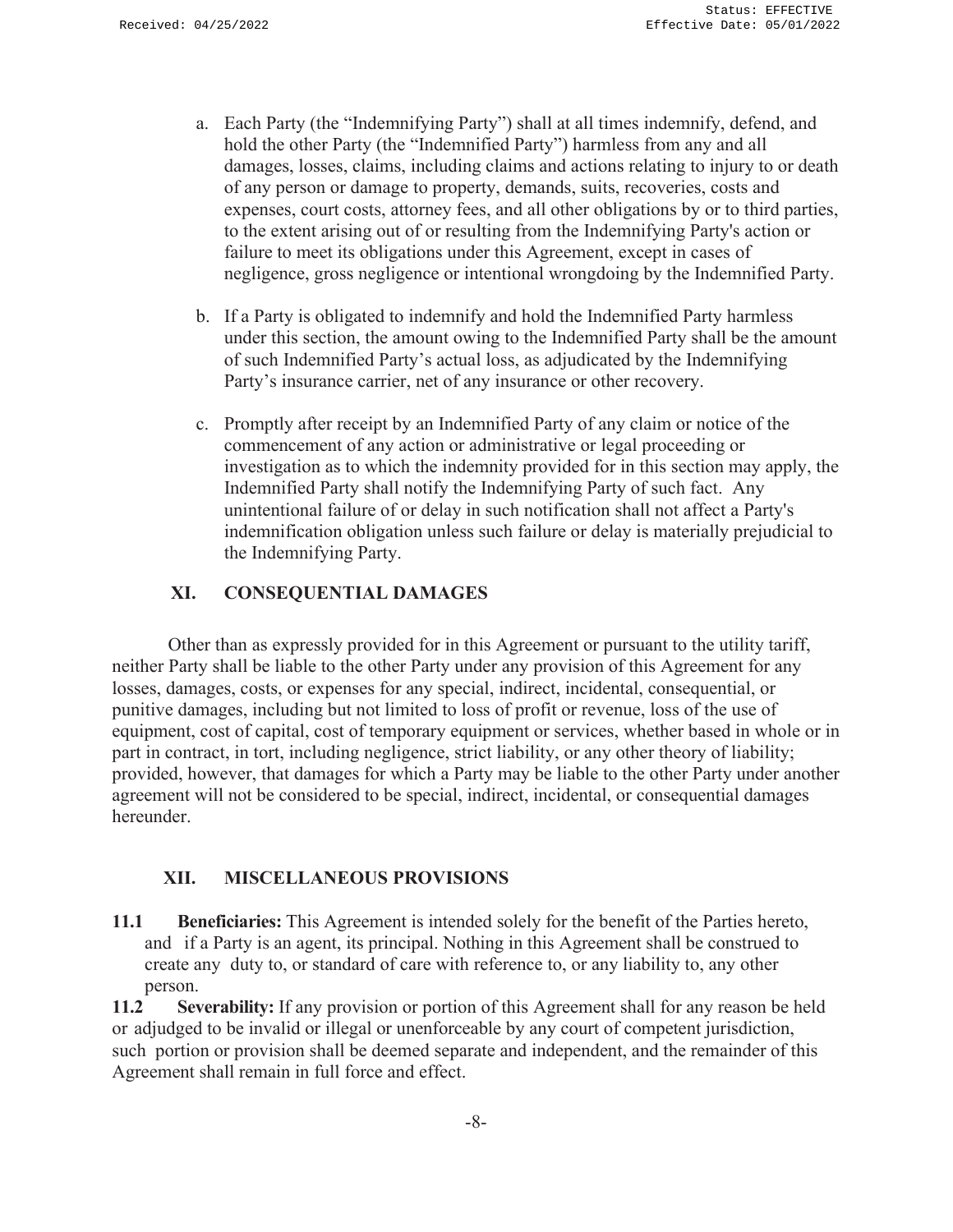**11.3 Entire Agreement:** This Agreement constitutes the entire Agreement between the Parties and supersedes all prior agreements or understandings, whether verbal or written.

**11.4 Waiver:** No delay or omission in the exercise of any right under this Agreement shall impair any such right or shall be taken, construed or considered as a waiver or relinquishment thereof, but any such right may be exercised from time to time and as often as may be deemed expedient. In the event that any agreement or covenant herein shall be breached and thereafter waived, such waiver shall be limited to the particular breach so waived and shall not be deemed to waive any other breach hereunder.

**11.5 Applicable Law:** This Agreement shall be governed by the laws of the United States of America and, to the extent that there is no applicable or controlling federal law, the laws of the State of New York, without regard to conflicts of law principles.

**11.6 Amendments:** This Agreement shall not be amended unless the amendment is in writing and signed by the Utility and the Customer.

**11.7 Force Majeure:** For purposes of this Agreement, "Force Majeure Event" means any event: (a) that is beyond the reasonable control of the affected Party; and (b) that the affected Party is unable to prevent or provide against by exercising reasonable diligence, including the following events or circumstances, but only to the extent they satisfy the preceding requirements: acts of war, public disorder, insurrection, or rebellion; floods, hurricanes, earthquakes, lightning, storms, and other natural calamities; explosions or fires; strikes, work stoppages, or labor disputes; embargoes; and sabotage. If a Force Majeure Event prevents a Party from fulfilling any obligations under this Agreement, such Party will promptly notify the other Party in writing, and will keep the other Party informed on a continuing basis of the scope and duration of the Force Majeure Event. The affected Party will specify in reasonable detail the circumstances of the Force Majeure Event, its expected duration, and the steps that the affected Party is taking to mitigate the effects of the event on its performance. The affected Party will be entitled to suspend or modify its performance of obligations under this Agreement, other than the obligation to make payments then due or becoming due under this Agreement, but only to the extent that the effect of the Force Majeure Event cannot be mitigated by the use of reasonable efforts. The affected Party will use reasonable efforts to resume its performance as soon as possible.

**11.8 Assignment to Corporate Party:** At any time during the term, the Interconnection Customer may assign this Agreement to a corporation or other entity with limited liability, provided that the Interconnection Customer obtains the consent of the Utility. Such consent will not be withheld unless the Utility can demonstrate that the corporate entity is not reasonably capable of performing the obligations of the assigning Interconnection Customer under this Agreement.

**11.9 Assignment to Individuals:** At any time during the term, the Interconnection Customer may assign this Agreement to another person, other than a corporation or other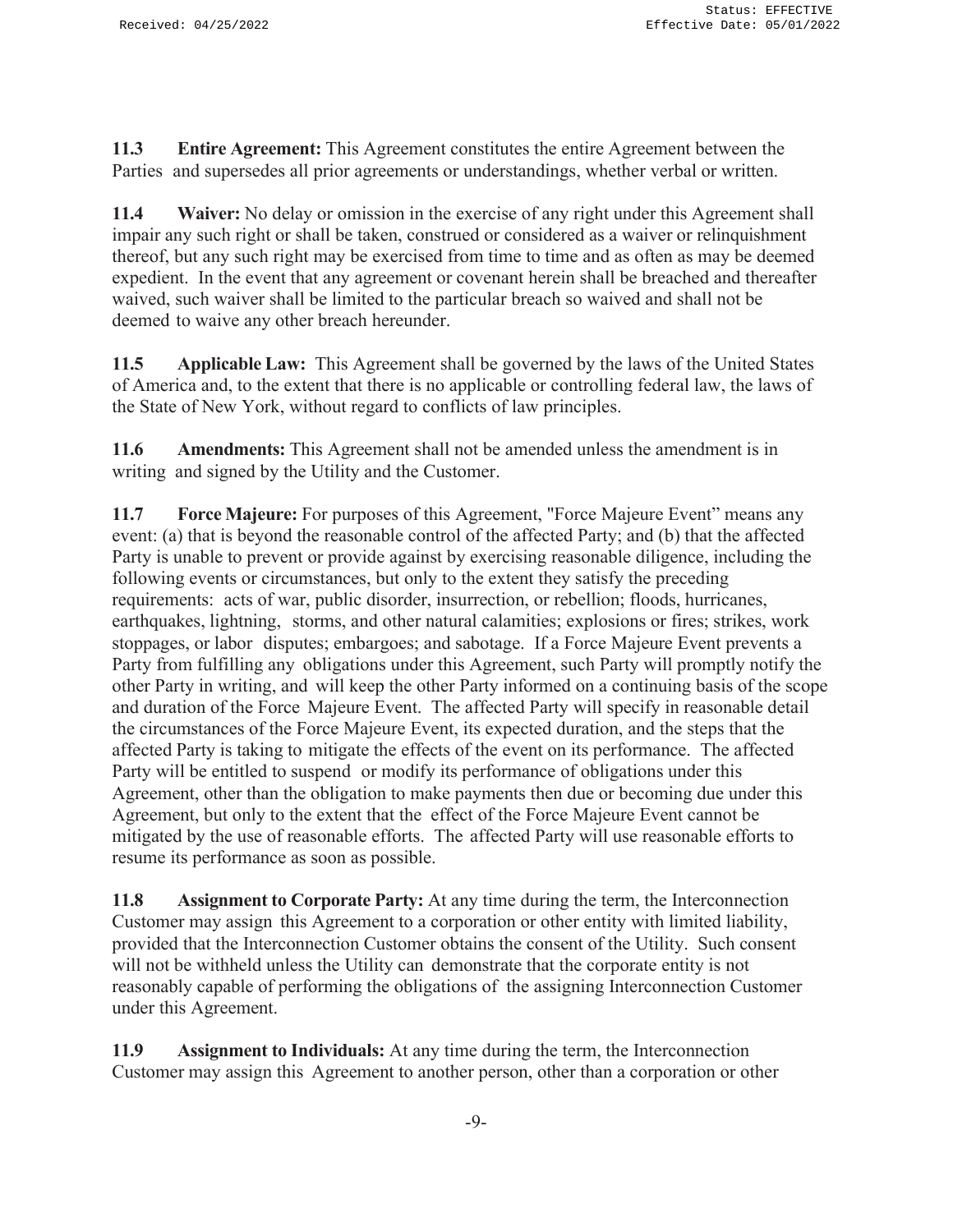entity with limited liability, provided that the assignee is the owner, lessee, or is otherwise responsible for the Unit.

**11.10 Permits and Approvals:** Interconnection Customer shall obtain all environmental and other permits lawfully required by governmental authorities prior to the construction and for the operation of the Unit during the term of this Agreement.

**Limitation of Liability:** Neither by inspection, if any, or non-rejection, nor in any other way, does the Utility give any warranty, express or implied, as to the adequacy, safety, or other characteristics of any structures, equipment, wires, appliances or devices owned, installed or maintained by the Interconnection Customer or leased by the Interconnection Customer from third parties, including without limitation the Unit and any structures, equipment, wires, appliances or devices appurtenant thereto. The liability, if any, of the Interconnection Customer for injury or loss of property, or personal injury or death shall be governed exclusively by the provisions of the Federal Tort Claims Act, 28 U.S.C. 2671, *et seq*.

### **ACCEPTED AND AGREED:**

| <b>Interconnection Customer</b> |  |
|---------------------------------|--|
|---------------------------------|--|

**Signature:** 

**Printed Name:**

**Title: Date:**

**Utility Signature:** 

**Printed Name: Title:**

**Date:**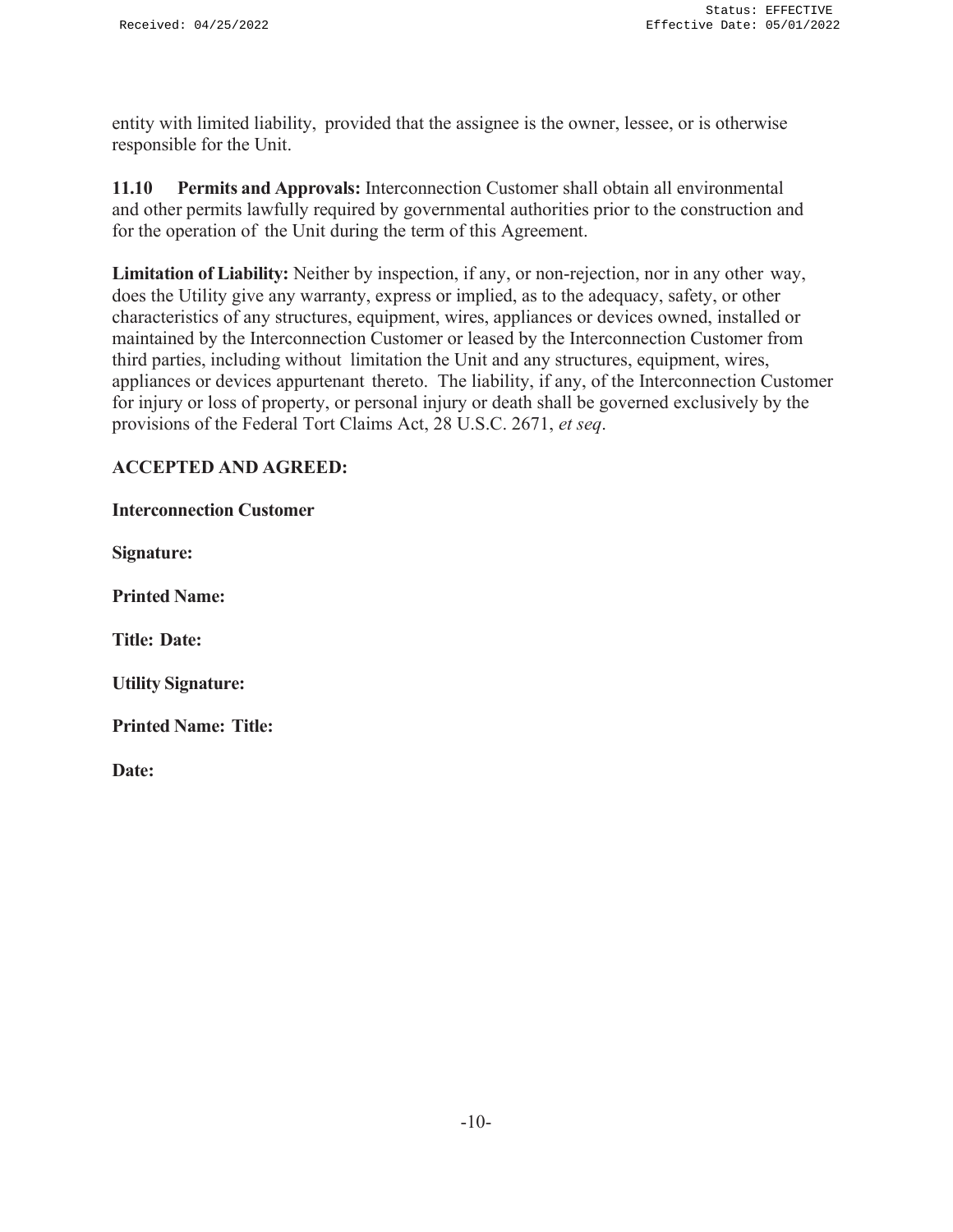# **ATTACHMENT 1**

### **ENERGY STORAGE SYSTEMS DESCRIPTION OF OPERATING PARAMETERS AND LIMITS**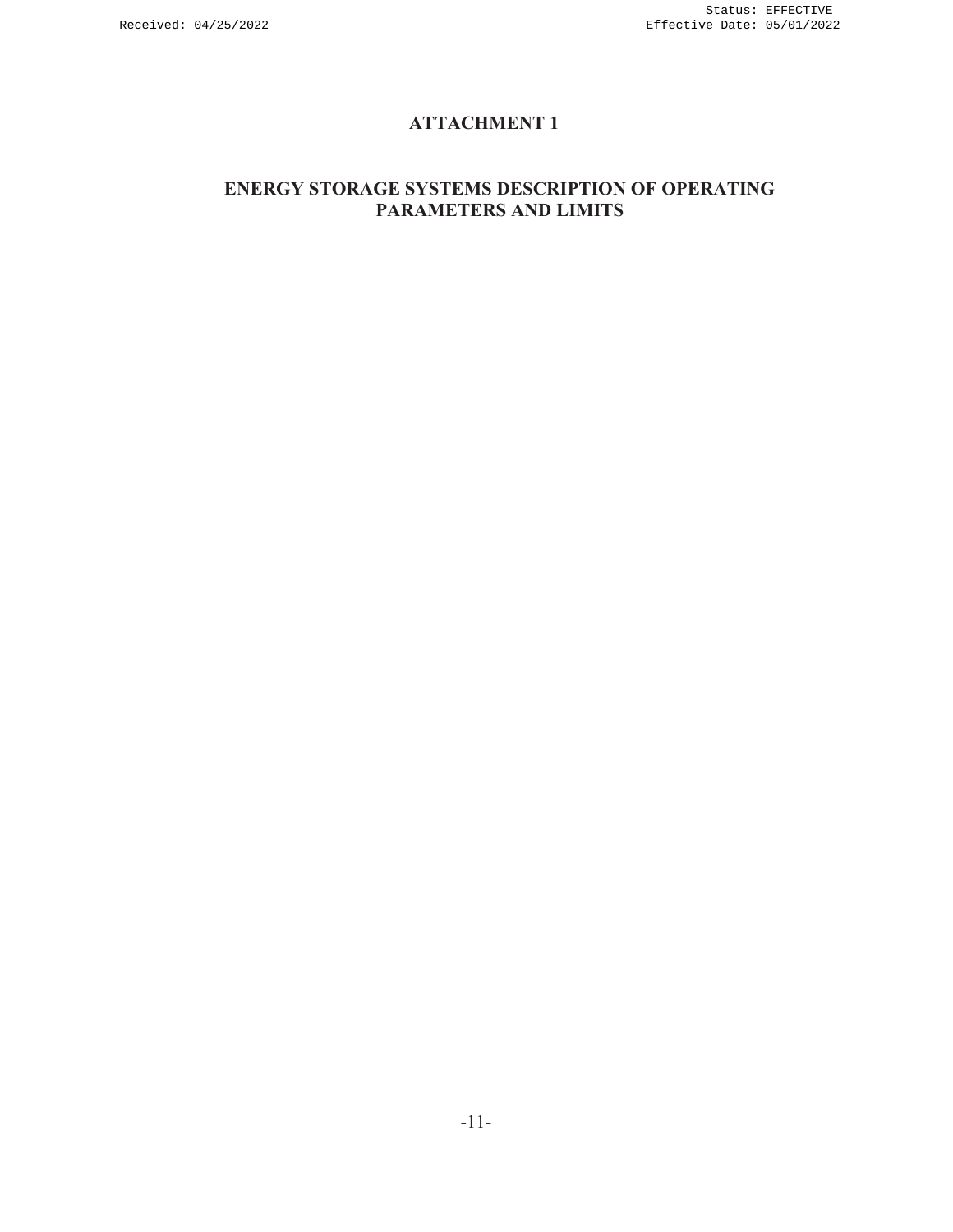# **APPENDIX B -**

# **NEW YORK STATE STANDARDIZED APPLICATION FOR INTERCONNECTION OF INVERTER BASED PARALLEL GENERATION EQUIPMENT TO THE ELECTRIC SYSTEM OF**

#### **Utility:**

#### **Customer:**

| Name:                                     | Phone: ( )         |  |
|-------------------------------------------|--------------------|--|
| Address:                                  | Fax: $($           |  |
|                                           | Email:             |  |
|                                           | Municipality:      |  |
| Utility Account No.:                      | Utility Meter No.: |  |
| Agent (if any):                           |                    |  |
| Name:                                     | Phone: $($         |  |
| Address:                                  | Fax: $($ )         |  |
|                                           | Email:             |  |
| <b>Consulting Engineer or Contractor:</b> |                    |  |
| Name:                                     | Phone: ( )         |  |
| Address:                                  | Fax: $($           |  |
|                                           | Email:             |  |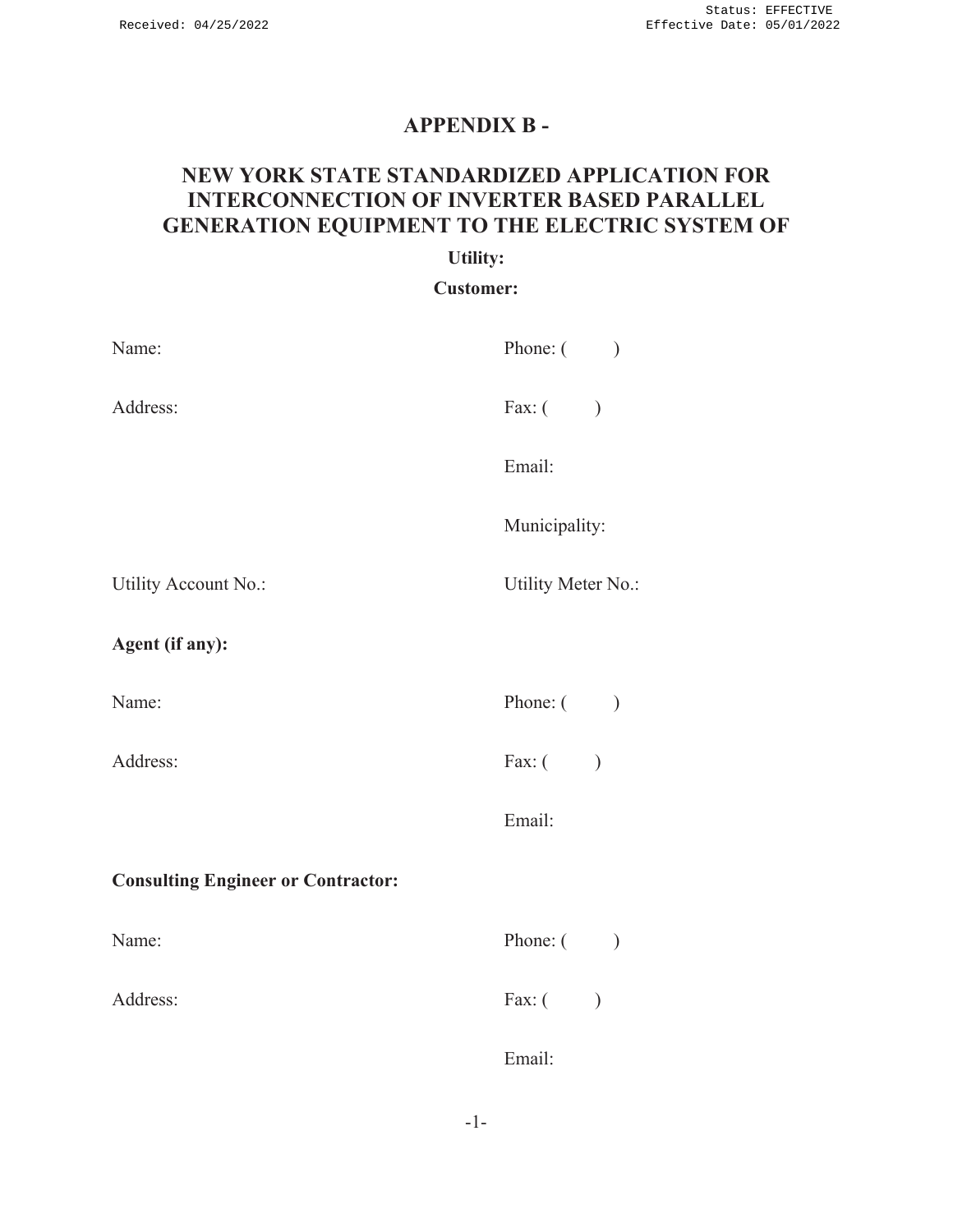# **Existing Electric Service:**

Capacity: \_\_\_\_\_\_\_\_ Amperes

Voltage: Volts

Service Character: ( ) Single Phase ( ) Three Phase

### **Location of Protective Interface Equipment on Property:**

(*Include address if different from customer address.*)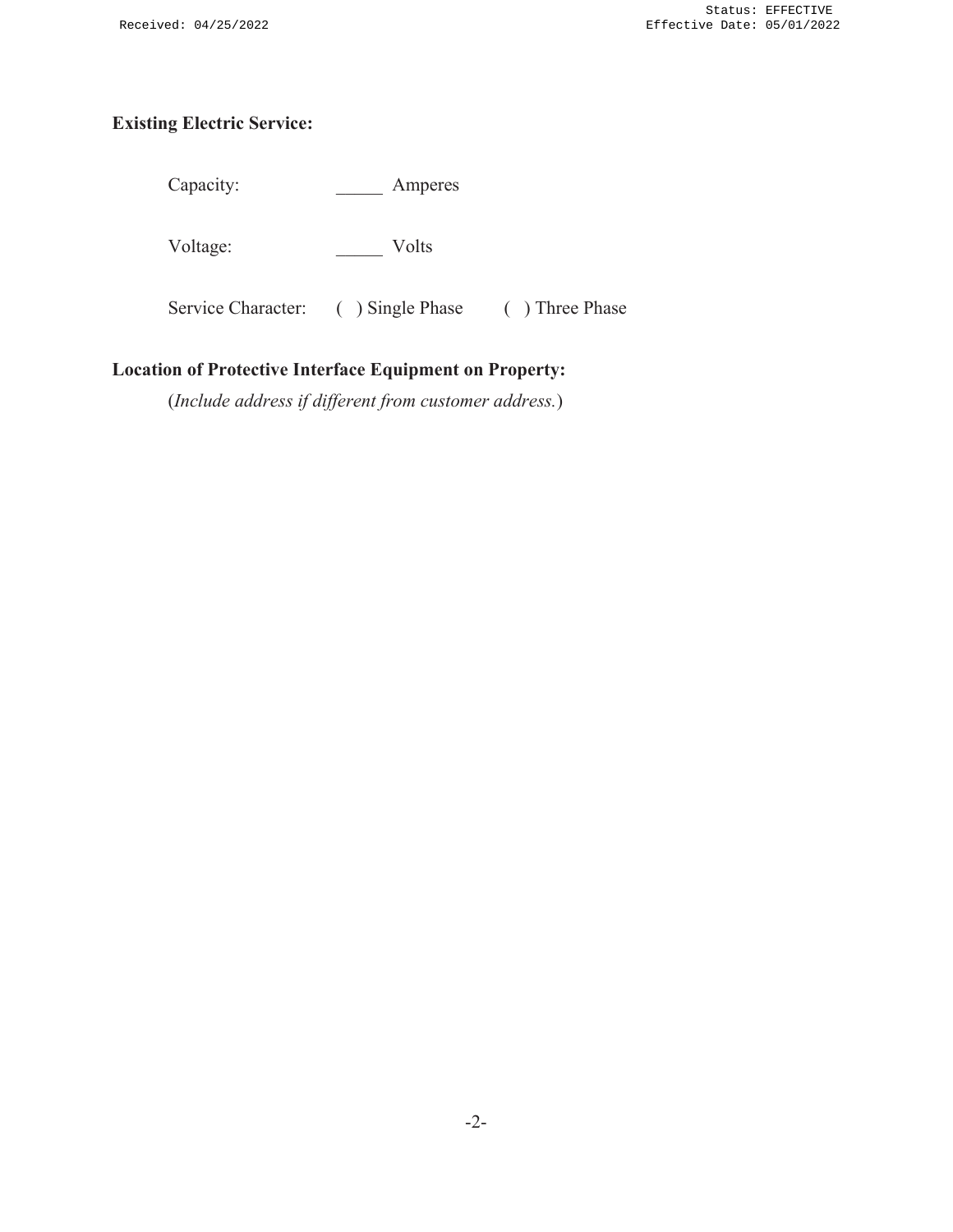#### **Energy Producing Inverter Information:**

Total AC Nameplate Rating of All Inverters:

Inverter

Inverter or System Tested to UL 1741 (most current version):

( ) Yes ( ) No *If no, attach product literature.* 

Model:

Quantity:

Rating per inverter:  $kW$ 

| Type: () Forced Commutated | ( ) Line Commutated |
|----------------------------|---------------------|
| () Utility Interactive     | ( ) Stand Alone     |

Rated Output: Amperes Volts

Ramp Rate:

Method of Grounding: ( ) Grounded ( ) Ungrounded

Quantity of Inverters:

*If there is more than one inverter of different types of manufacturers, please provide information on a separate sheet.* 

If applicable:

Step Up Transformer Winding Configuration:

( ) Wye-Wye ( ) Wye-Delta ( ) Delta-Wye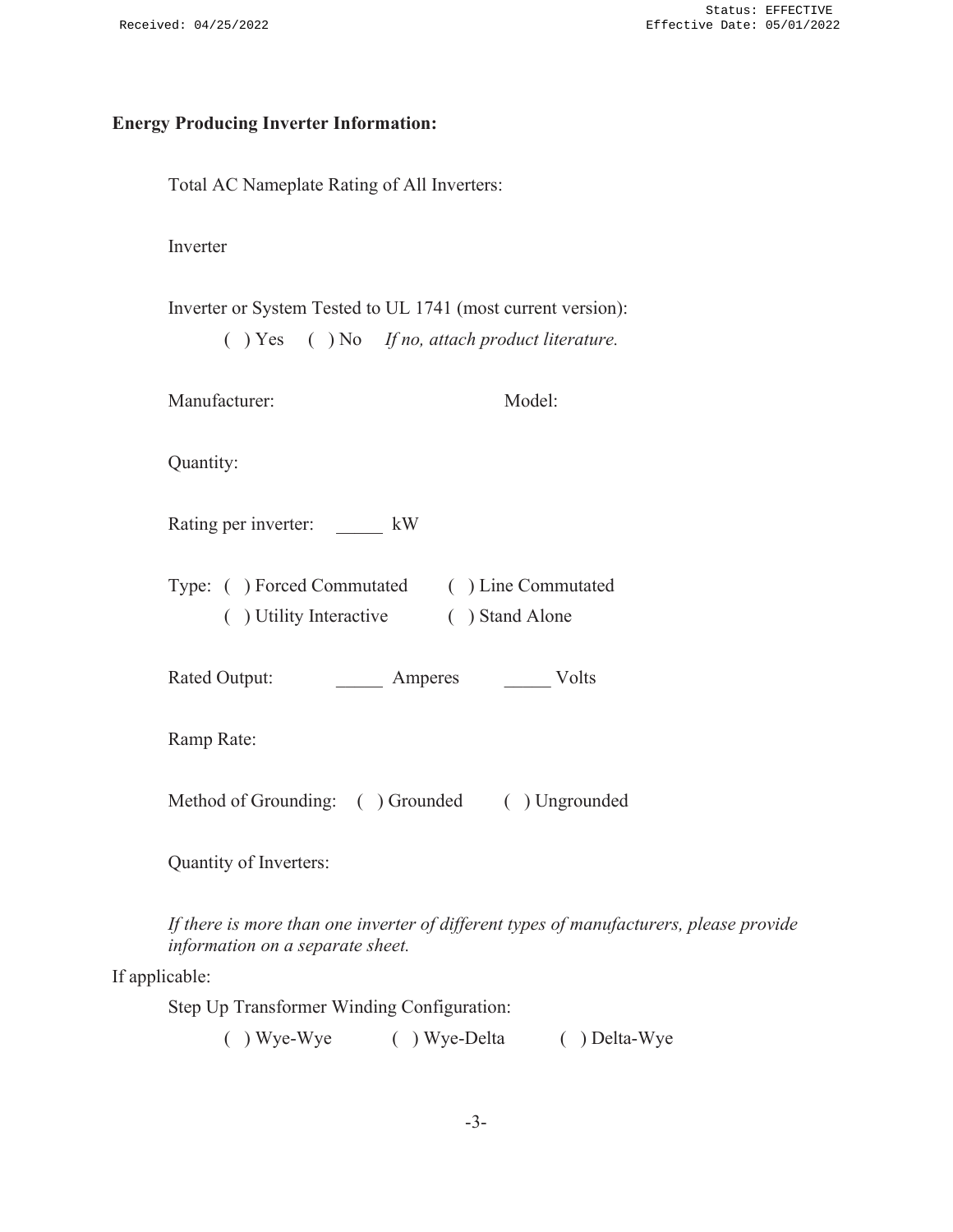Other existing DG such as emergency generators, other renewable technologies, microturbines, hydro, fuel cells, battery storage, etc:

( ) Yes ( ) No

*If yes, provide information about existing generation on separate sheet and include detail on single-line diagram.* 

**Signature:** 

CUSTOMER/AGENT SIGNATURE TITLE DATE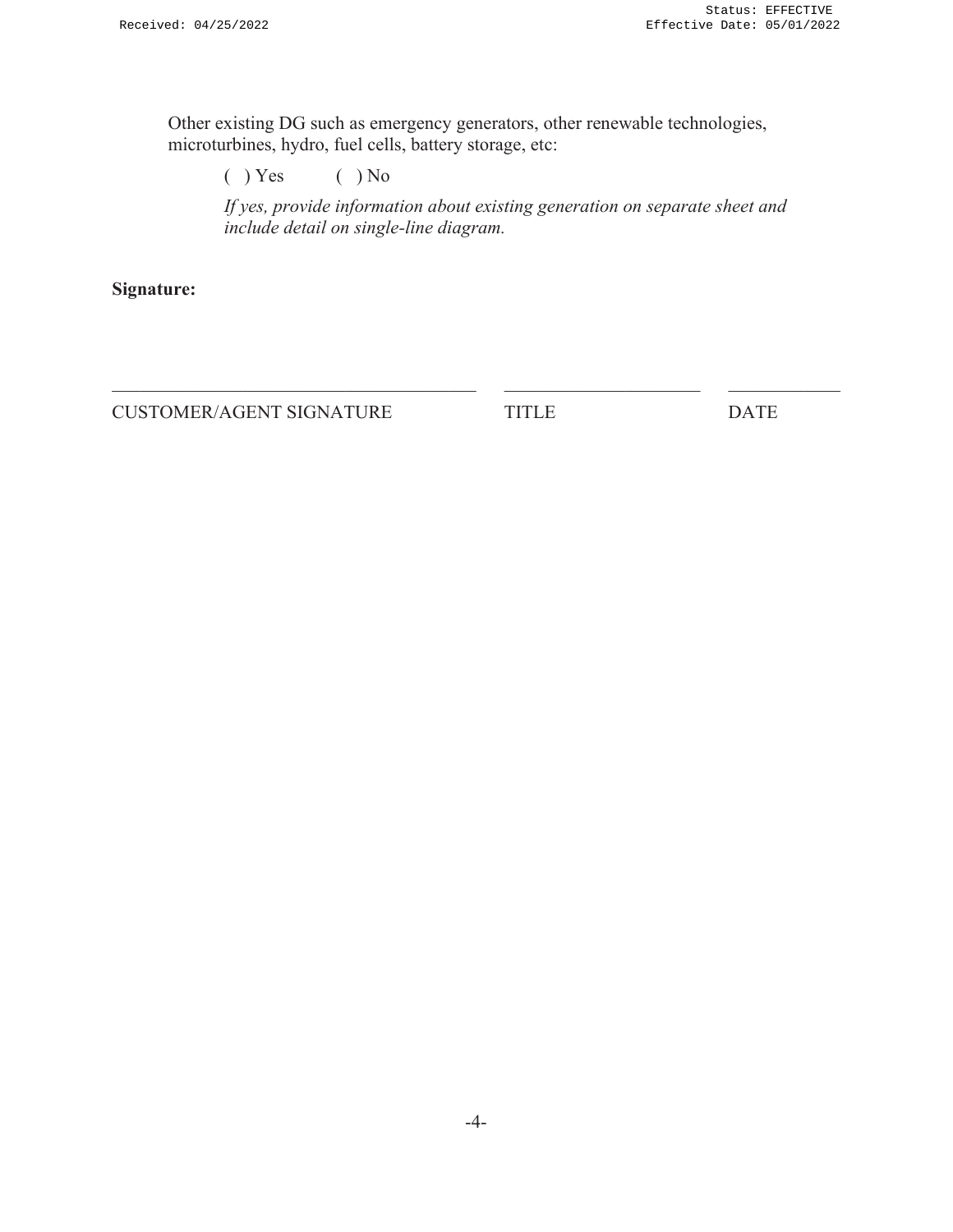# **APPENDIX C -**

# **NEW YORK STATE STANDARDIZED APPLICATION FOR INTERCONNECTION OF NON-INVERTER BASED PARALLEL GENERATION EQUIPMENT TO THE ELECTRIC SYSTEM OF**

| <b>Utility:</b>                           |                           |
|-------------------------------------------|---------------------------|
| <b>Customer:</b>                          |                           |
| Name:                                     | Phone: $($ )              |
| Address:                                  | Fax: $($                  |
|                                           | Email:                    |
|                                           | Municipality:             |
| Utility Account No.:                      | Utility Meter No.:        |
| Agent (if any):                           |                           |
| Name:                                     | Phone: $($                |
| Address:                                  | Fax: $($                  |
|                                           | Email:                    |
| <b>Consulting Engineer or Contractor:</b> |                           |
| Name:                                     | Phone: $($ )              |
| Address:                                  | Fax: $($<br>$\mathcal{E}$ |
|                                           | Email:                    |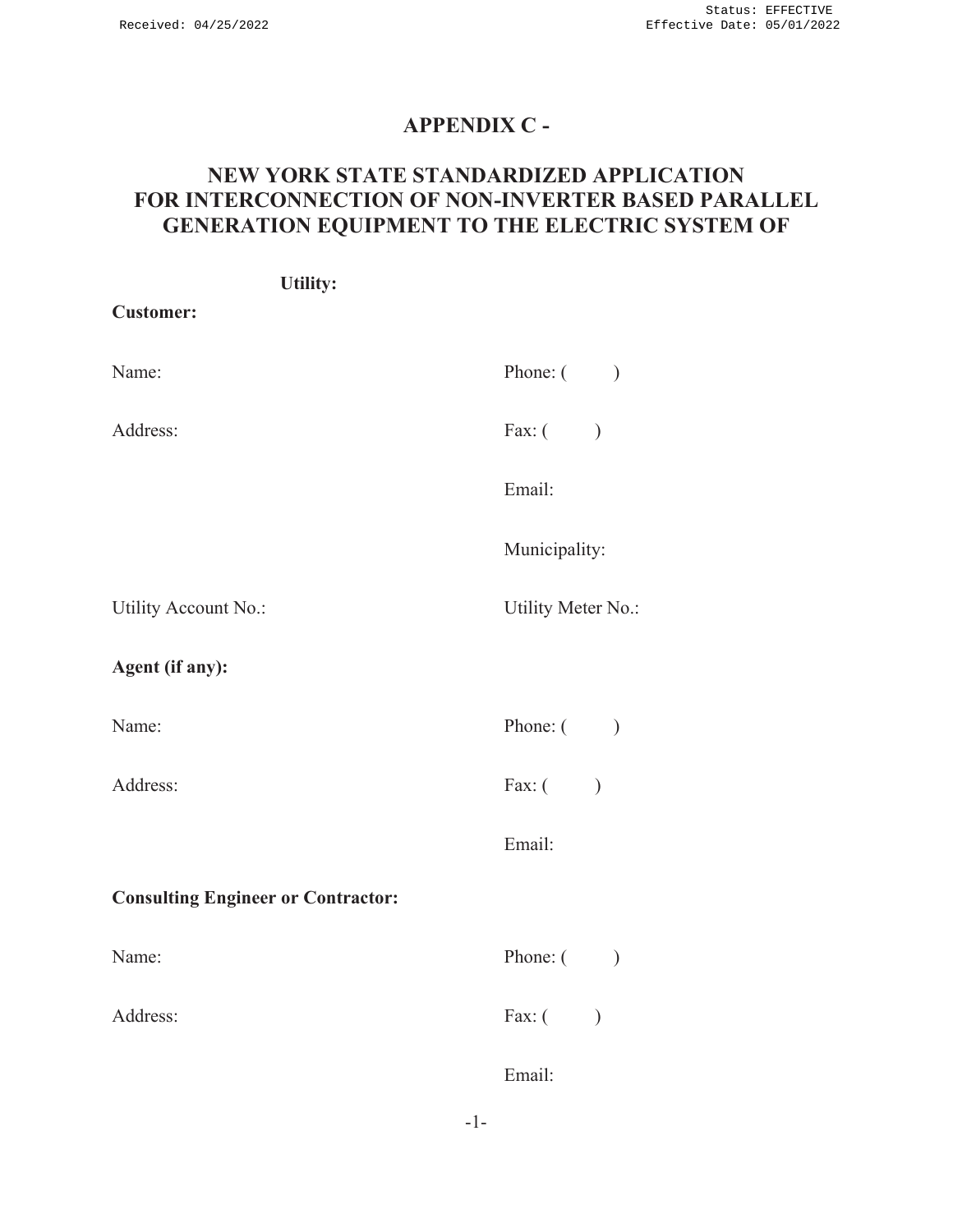#### **Estimated In-Service Date:**

#### **Existing Electric Service:**

Capacity: Amperes

Voltage: \_\_\_\_\_ Volts

Service Character: ( ) Single Phase ( ) Three Phase

Secondary 3 Phase Transformer Connection: ( )Wye ( )Delta

#### **Location of Protective Interface Equipment on Property:**

(*Include address if different from customer address.*)

#### **Energy Producing Generator Unit Information:**

Manufacturer:

Model No.: Version No.:

( ) Synchronous ( ) Induction ( ) Other

Rating:  $kW$  Rating:  $kVA$ 

Rated Output: \_\_\_\_\_ VA Rated Voltage: \_\_\_\_ Volts

Rated Frequency: <br> Hz Rated Speed: RPM

Efficiency:  $\frac{\%}{\%}$  Power Factor:  $\frac{\%}{\%}$ 

Rated Current: \_\_\_\_\_\_ Amps Locked Rotor Current: \_\_\_\_\_ Amps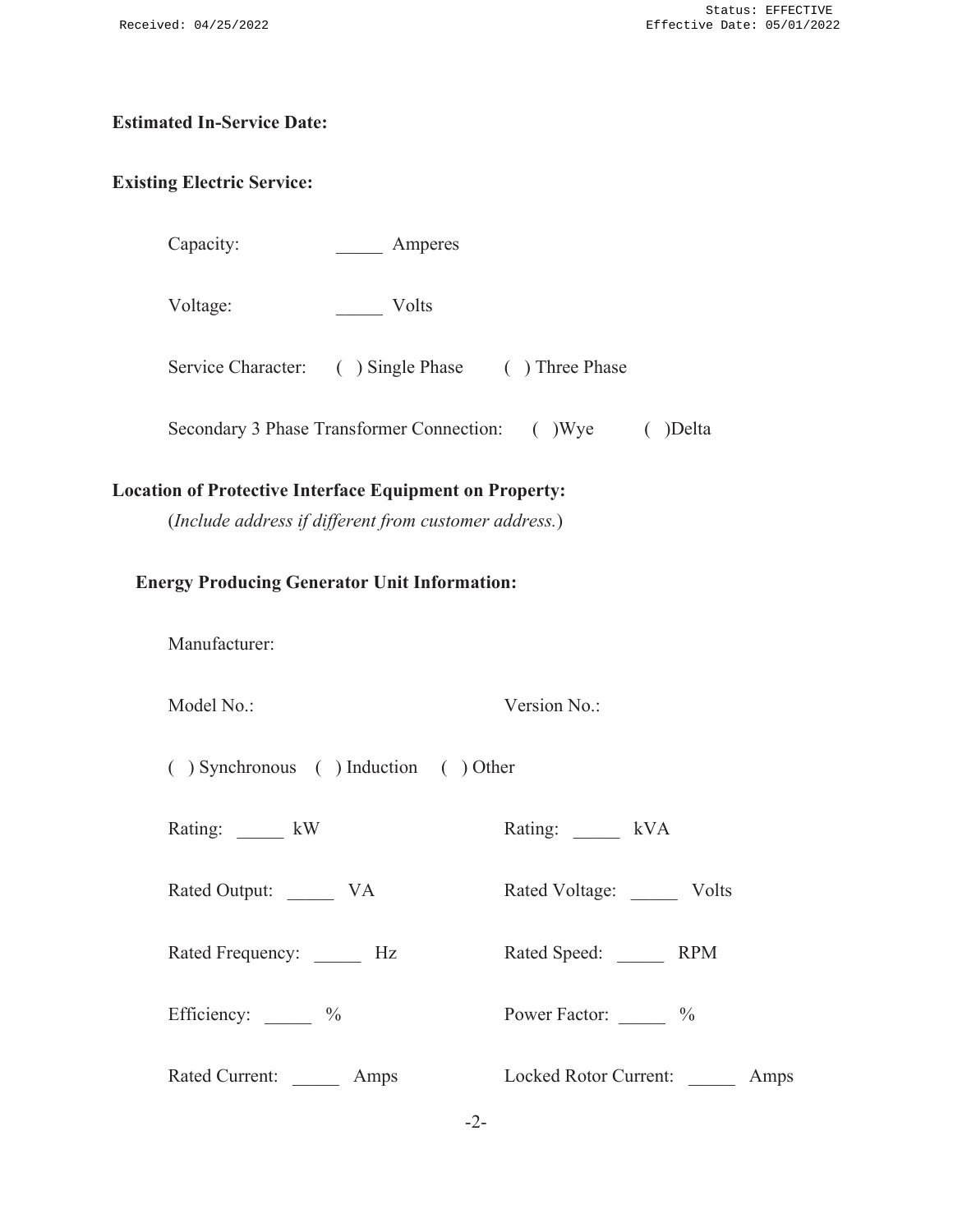Synchronous Speed: RPM Winding Connection:

Min. Operating Freq./Time:

Generator Connection: ( ) Delta ( ) Wye ( ) Wye Grounded

Three-Line Diagram attached: ( ) Yes

Verification Test Plan attached: ( ) Yes

If applicable, Certification to UL 1741 attached: ( ) Yes

#### **For Synchronous Machines:**

Submit copies of the Saturation Curve and the Vee Curve

( ) Salient ( ) Non-Salient

Torque: lb-ft Rated RPM:

Field Amperes: at rated generator voltage and current

and  $\%$  PF over-excited

Type of Exciter:

Output Power of Exciter:

Type of Voltage Regulator:

Direct-axis Synchronous Reactance  $(X_d)$ : ohms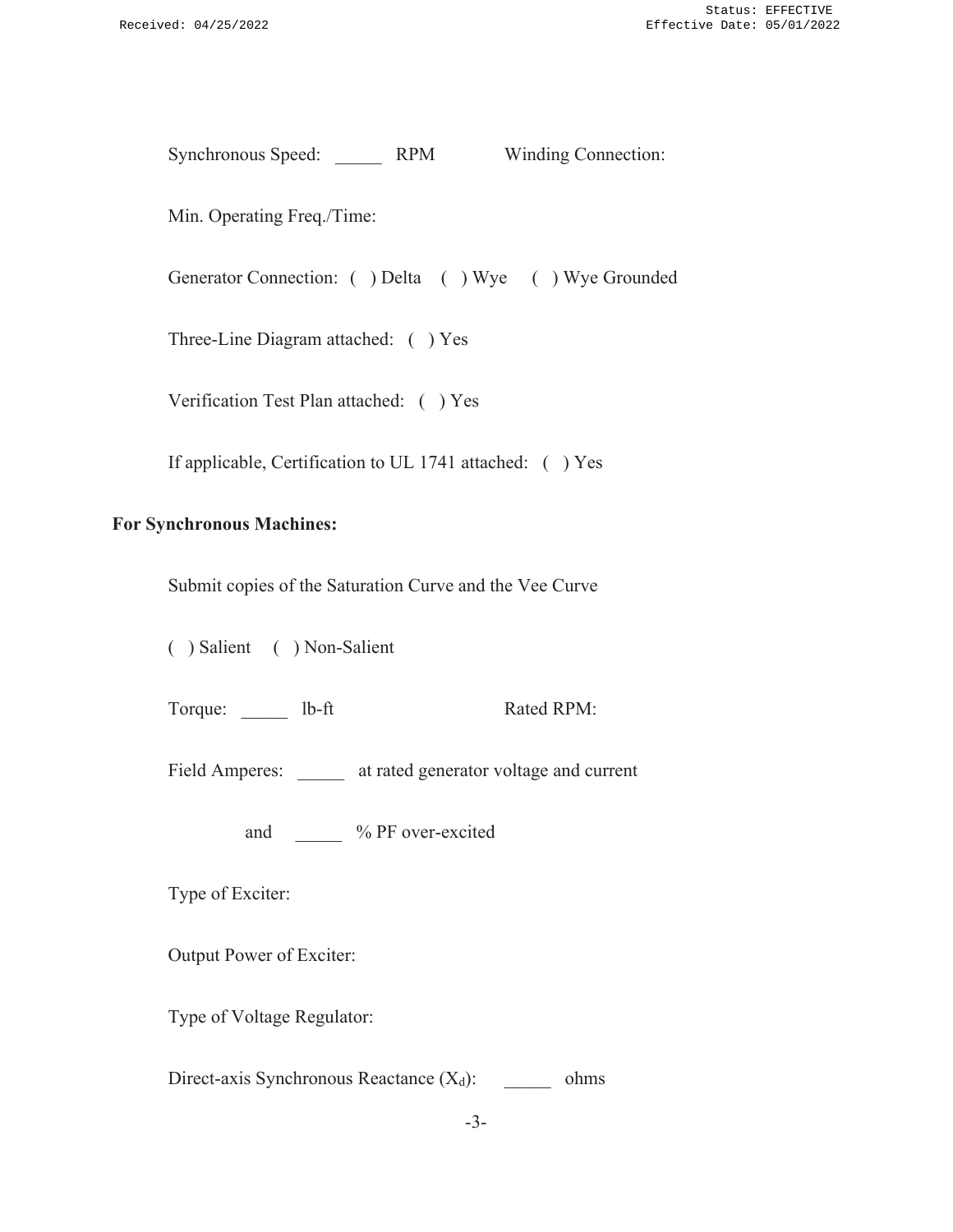Direct-axis Transient Reactance (X'<sub>d</sub>): \_\_\_\_\_\_\_ ohms

Direct-axis Sub-transient Reactance (X"d): \_\_\_\_\_\_ ohms

### **For Induction Machines:**

| Rotor Resistance $(R_r)$ : $\_\_\_\_\_$ ohms Exciting Current: $\_\_\_\_\_\_\_\_\$ |                        | Amps |
|------------------------------------------------------------------------------------|------------------------|------|
| Rotor Reactance $(X_r)$ : $\underline{\hspace{1cm}}$ ohms Reactive Power Required: |                        |      |
| Magnetizing Reactance $(X_m)$ : _______ ohms, ________ VARs (No Load)              |                        |      |
| Stator Resistance $(R_s)$ :                                                        | ohms, VARs (Full Load) |      |
| Stator Reactance $(X_s)$ : $\qquad \qquad \qquad$ ohms                             |                        |      |
| Short Circuit Reactance $(X''_d)$ : _______ ohms,                                  |                        |      |
| Phases: ( ) Single Phase ( ) Three Phase                                           |                        |      |
| Frame Size:                                                                        | Design Letter:         |      |
| Temp. Rise: _______ °C                                                             |                        |      |
| Step Up Transformer Winding Configuration:<br>() Wye-Wye () Wye-Delta () Delta-Wye |                        |      |
| Signature:                                                                         |                        |      |

CUSTOMER/AGENT SIGNATURE TITLE DATE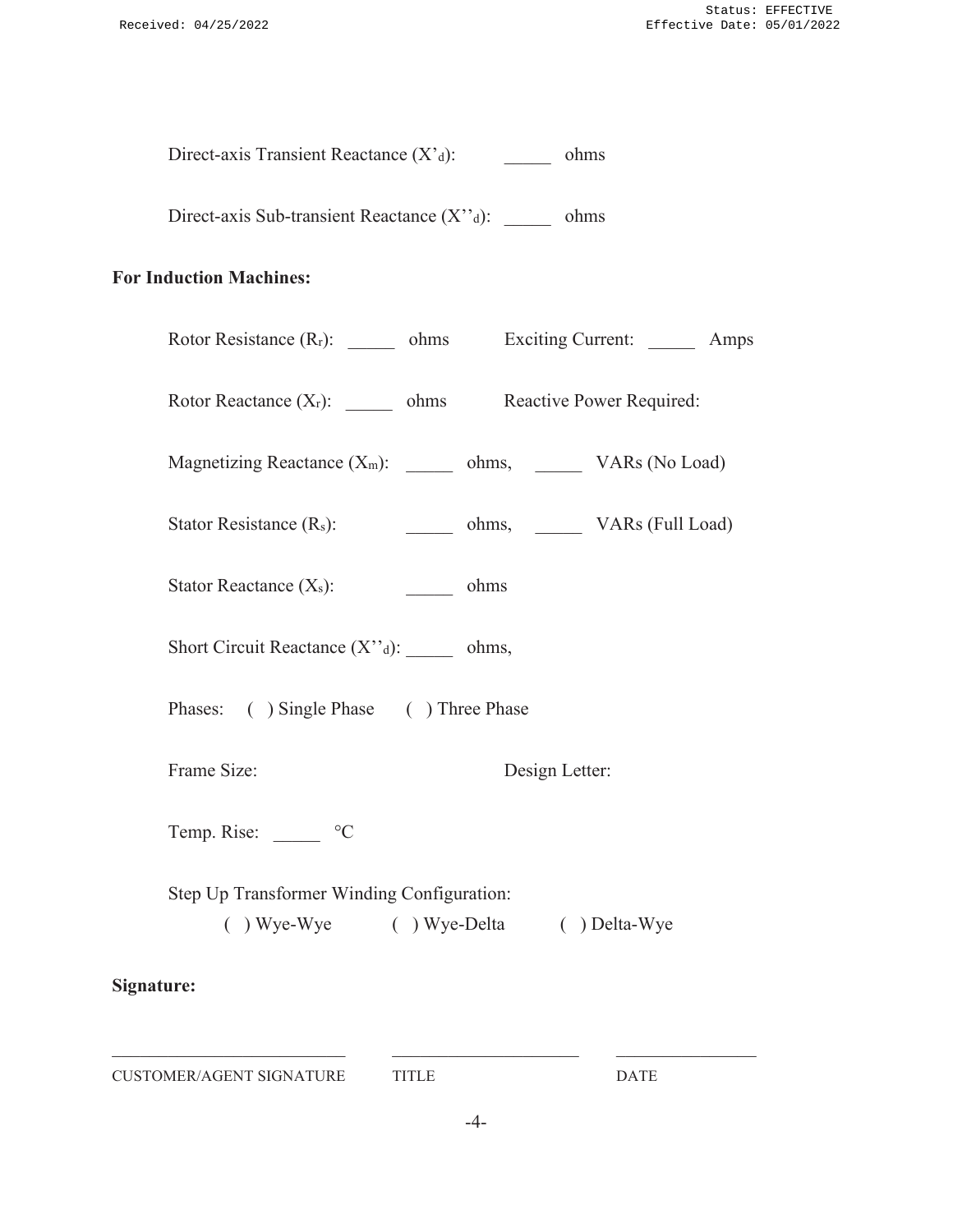# **APPENDIX D -**

# **PRE-APPLICATION REPORT FOR THE CONNECTION OF PARALLEL GENERATION EQUIPMENT TO THE UTILITY DISTRIBUTION SYSTEM**

| Utility:                                                                      |  |  |
|-------------------------------------------------------------------------------|--|--|
| DG Project Information: (Provided to Utility by Applicant)                    |  |  |
| Customer name                                                                 |  |  |
| Location of Project: (Address and/or GPS Coordinates)                         |  |  |
| DG technology type                                                            |  |  |
| DG fuel source / configuration                                                |  |  |
| Proposed project size in kW (AC)                                              |  |  |
| Date of Pre-Application Request                                               |  |  |
| Pre-Application Report: (Provided to Applicant by Utility – 10 Business Days) |  |  |
| Date of Pre-Application Report Delivery                                       |  |  |
| Operating voltage of closest distribution line                                |  |  |
| Phasing at site                                                               |  |  |
| Approximate distance to 3-Phase (if only 1 or 2 phases nearby)                |  |  |
| Circuit capacity (MW)                                                         |  |  |
| Fault current availability, if readily obtained                               |  |  |
| Circuit peak load for the previous calendar year                              |  |  |
| Circuit minimum load for the previous calendar year                           |  |  |
| Approximate distance (miles) between serving substation and project site      |  |  |
| Number of substation banks                                                    |  |  |
| Total substation bank capacity (MW)                                           |  |  |
| Total substation peak load (MW)                                               |  |  |
| Aggregate existing distributed generation on the circuit (kW)                 |  |  |
| Aggregate queued distributed generation on the circuit (kW)                   |  |  |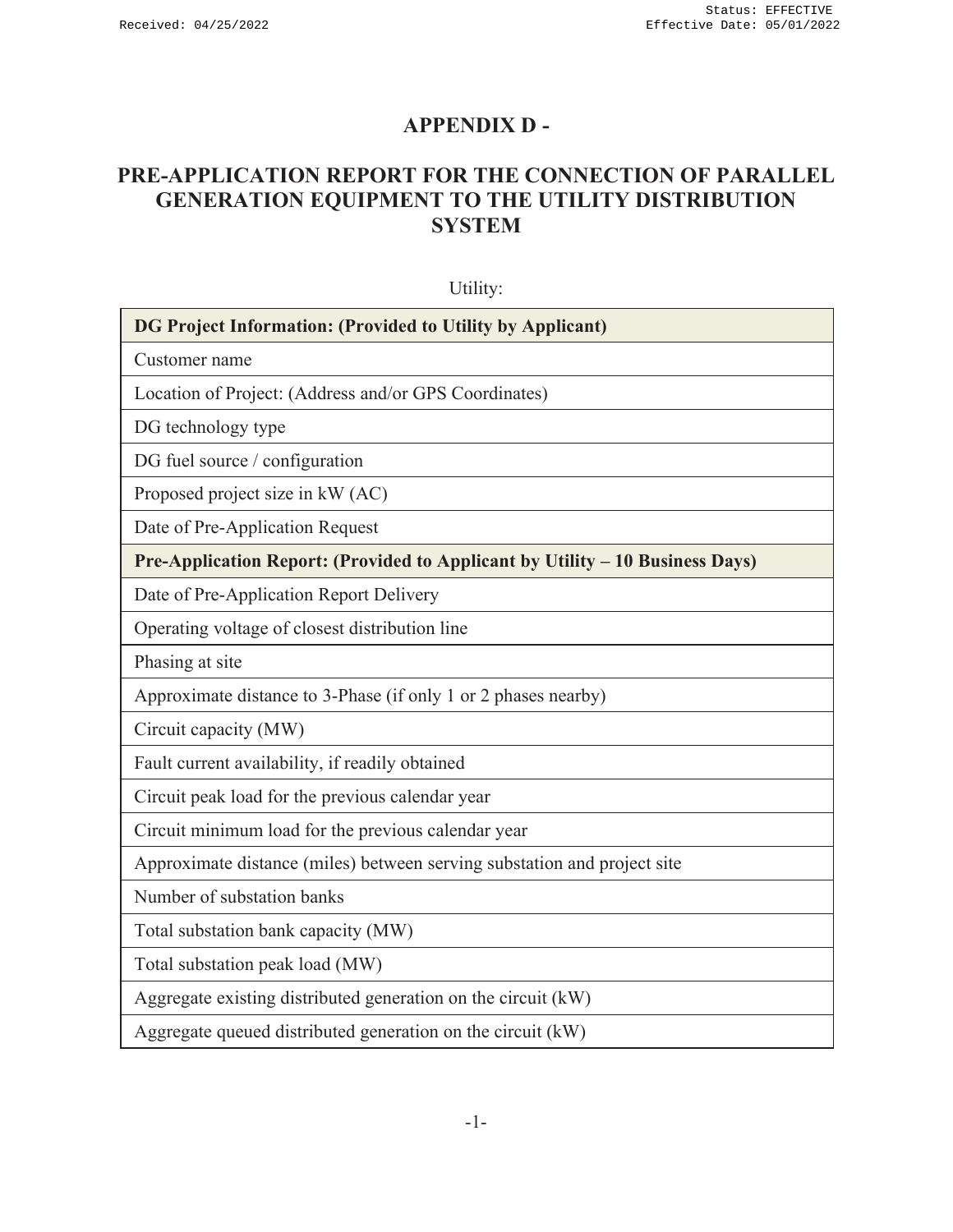## **APPENDIX E -**

# **COST SHARING FOR SYSTEM MODIFICATIONS & COST RESPONSIBILITY FOR DEDICATED TRANSFORMER(S) AND OTHER SAFETY EQUIPMENT FOR NET METERED CUSTOMERS**

| Generator Type              | <b>Generator Size</b>                       | <b>Equipment Cost</b><br>to Residential<br>Net Metered<br>Customers | Equipment Cost to Non-<br><b>Residential Net Metered</b><br>Customers**** |
|-----------------------------|---------------------------------------------|---------------------------------------------------------------------|---------------------------------------------------------------------------|
| Micro-CHP                   | Less than or equal to 10<br>kW              | \$350 maximum                                                       | N/A                                                                       |
| Fuel Cell                   | Less than or equal to 10<br>kW              | \$350 maximum                                                       | As determined by Utility*                                                 |
| Fuel Cell****               | Over $10 \text{ kW}$ up to $2 \text{ MW}$   | N/A                                                                 | As determined by Utility*                                                 |
| Solar                       | Less than or equal to 25<br>kW              | \$350 maximum                                                       | \$350 maximum                                                             |
| Solar****                   | Over 25 kW up to 2 MW                       | N/A                                                                 | As determined by Utility*                                                 |
| Micro-<br>hydroelectric     | Less than or equal to 25<br>kW              | \$350 maximum                                                       | As determined by Utility*                                                 |
| Micro-<br>hydroelectric**** | Over 25 kW up to 2 MW                       | N/A                                                                 | As determined by Utility*                                                 |
| Wind **                     | Less than or equal to 25<br>kW              | \$750 maximum                                                       | \$750 maximum                                                             |
| Wind****                    | Over 25 kW up to 2 MW                       | N/A                                                                 | As determined by Utility*                                                 |
| Farm Wind ***               | Over $25 \text{ kW}$ up to $500 \text{ kW}$ | N/A                                                                 | \$5,000 maximum***                                                        |
| Farm Waste ***              | Up to 2 MW                                  | N/A                                                                 | \$5,000 maximum***                                                        |

\* Subject to review by the Commission at the request of the Customer. Such costs can include the total costs for upgrades to ensure the adequacy of the distribution system which would not have been necessary but for the interconnection of the net metered DG resource (as per PSL §66 $l(3)(c)(iii)$ ).

\*\* Residential and Non-Residential Wind Customers with a total rated capacity up to 25 kW, Farm Wind may be required to also pay for feeder line upgrades that would not be required but for the interconnection of the net metered DG resource. Residential and Non-Residential Wind, and Farm Wind Customers are responsible for all feeder line upgrade costs if the total nameplate rating of the generating equipment exceeds 20% of the rated capacity of the feeder line (as per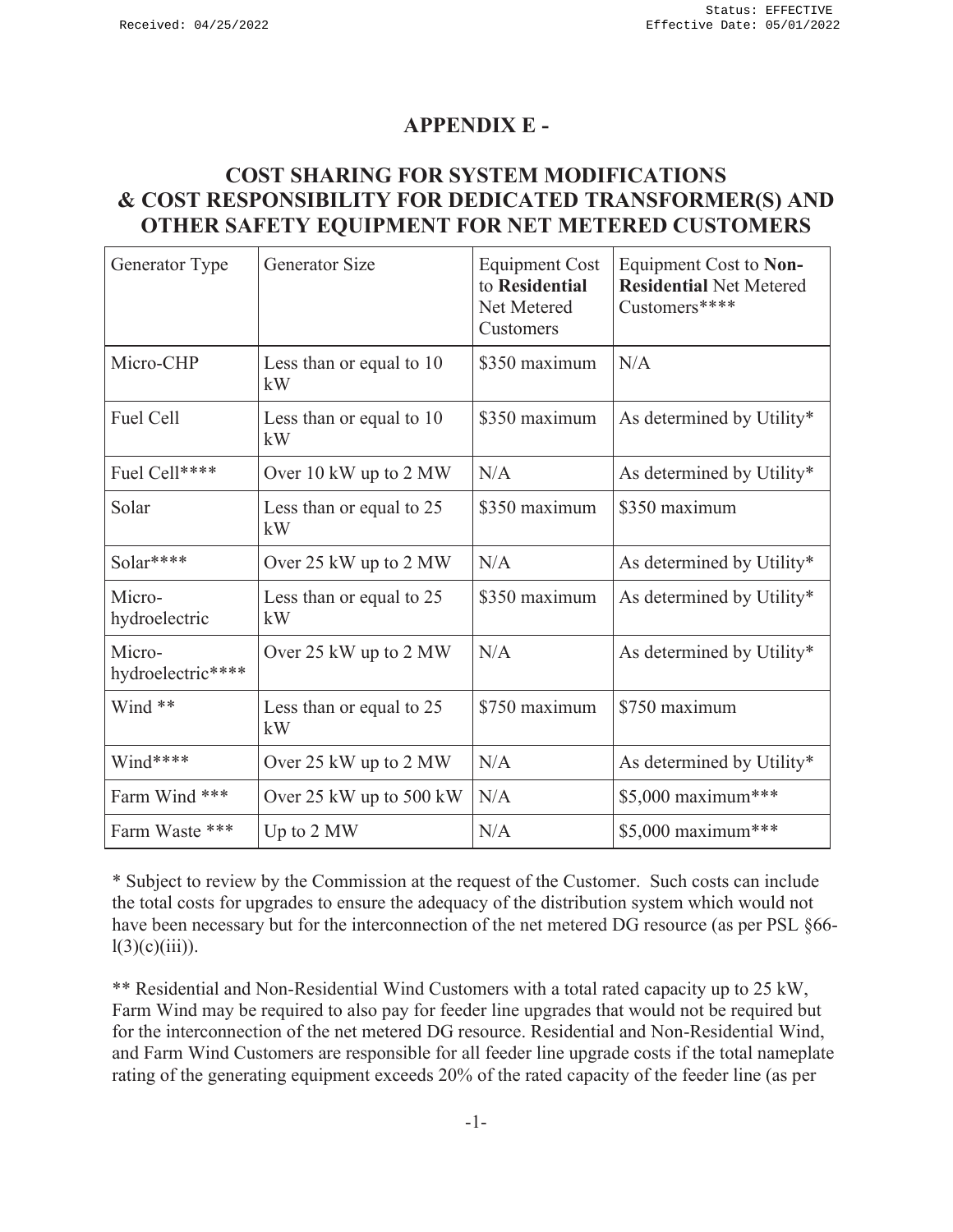PSL  $§66-1(5)(c)(ii)$ ). Farm Wind Customers are responsible for 50% of feeder line upgrade costs if the total nameplate rating of the generating equipment does not exceed 20% of the rated capacity of the feeder line (as per PSL §66-l(2)).

\*\*\* For Farm Wind projects with a total nameplate rating of the generation equipment that does not exceed 20% of the rated capacity of the local feeder line to which the project will connect, that portion of the CESIR costs related to transformers or other equipment installed at the customer's site is included in the \$5,000 limitation; however, the customer is also responsible for 50% of the CESIR costs related to feeder line upgrades. Farm Wind projects with a total nameplate rating of the generation equipment that does exceed 20% of the rated capacity of the local feeder line to which the project will connect, CESIR costs related to transformers or other equipment installed at the customer's site is included in the \$5,000 limitation; however, Farm Wind customers are responsible for the CESIR costs related to feeder line upgrades.

\*\*\*\* The first project triggering an eligible upgrade will initially bear 100% of the cost, while subsequent projects benefitting from those upgrades will reimburse the first project developer. The share of the costs paid by subsequent developers shall be calculated by the utility as the ratio of the total upgrade cost to the total AC watts the upgrade serves. If a third project uses the upgrade, the utility will perform a new calculation based on the new number of total watts served; the third project will pay its share and the utility will divide the third project's contribution among the first two projects. Sharing continues according to this formula until the capacity of the upgrade is used up or the net costs to the participating projects falls to \$100,000 or lower, whichever comes first. The utilities shall administer the allocation process and track the payments among contributing projects. The utilities are authorized to collect a \$750 fee from applicants for processing each reimbursement. The Equipment Upgrade Cost Sharing Requirement is limited in several ways. First, cost sharing only applies to substation 3V0 protection, substation transformer upgrades, and other substation-level shared upgrades. Second, only those upgrades that cost in excess of \$250,000 are subject to sharing. Third, projects below 200 kW AC in size are not required to participate.

#### **Cost Sharing for Qualifying Upgrades**

The cost-sharing provisions herein apply to two categories of system modifications: Utility-Initiated Upgrades and Market-Initiated Upgrades, as defined below, both which utilize a pro rata approach whereby the applicant pays only for the specific distribution hosting capacity assigned to its project for these types of system modifications. A pro rata approach consists of taking the estimated cost of an upgrade and dividing that cost by the total increased Hosting Capacity created by the upgrade, thereby creating a dollar per kW cost which will then be multiplied by an individual project's AC nameplate rating in kW to determine the applicant's pro rata cost share. The rules specified in Section I. Application Process will continue to govern applicants' cost obligations with respect to all other system modifications.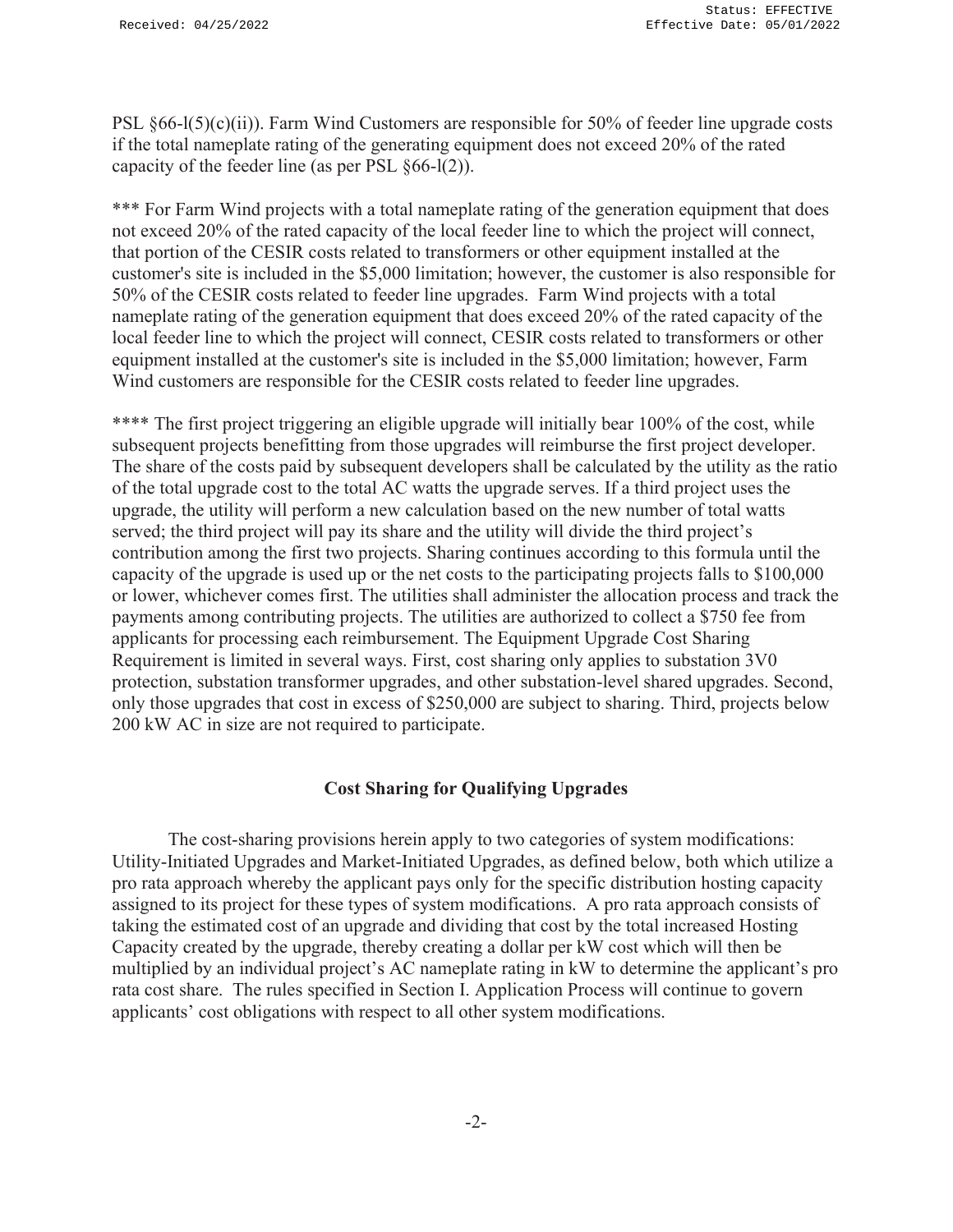#### **1. Utility-Initiated Upgrades**

The category of Utility-Initiated Upgrades consists of substation transformer bank (bank) installations or replacements and proactive zero sequence voltage (3V0) installations. Each utility shall identify its proposed Utility-Initiated Upgrades in its annual Capital Investment Plan (CIP). Each year, when the CIP is filed with the Commission, the utility will publish a link to the CIP on its system data portal and a list of those substations included in the CIP that are eligible for cost sharing hereunder as Utility-Initiated Upgrades where the utility plans to complete engineering within the next twenty-four (24) months. The utility will describe the scope of the upgrade to be performed at each such substation by providing planned design/construction schedules and funding estimates required to accommodate additional DG/ESS interconnections. After the established application deadline as defined below, the utility shall determine a pro rata cost per kW for the upgrade at each relevant substation.

#### **A. Bank Upgrades (Proposed Multi-value Distribution Projects)**

In the course of its planning process, at the time when the utility identifies the need to install or replace a bank due to asset condition, reliability, safety, resiliency, or capacity requirements, the utility shall consider options for designing the new bank equipment to create greater DG/ESS Hosting Capacity than the baseline installation would create. If the bank can be upgraded to increase Hosting Capacity while solving a pre-existing asset condition, reliability, safety, resiliency, or capacity issue, and if there is market interest that indicates DG/ESS growth above the capacity of the baseline equipment, the utility will identify the enhanced installation or replacement in the next published CIP as a Multi-value Distribution ("MVD") project. The utility will fund the cost of the baseline project. Participating Projects will fund the difference between the baseline and the MVD project cost.

If the utility determines, in its sole discretion, that there is sufficient time in the CIP project schedule (where "sufficient time" is baseline project specific and includes baseline projects where final design and engineering is not complete and prior to procurement) to allow additional DG/ESS developers to submit interconnection applications, the utility will publish a deadline for such applications on its system data portal with the link to the CIP. The utility notice will describe the baseline installation to be performed and the corresponding design/construction plan for the proposed baseline project. Within thirty (30) Business Days after the application deadline, the utility will calculate a cost per  $kW<sup>1</sup>$  for the upgrade for each project with an approved application to participate in the MVD Project Study and will provide that information and an invoice for MVD Project Study costs to each applicant. Applicants will have 10 Business Days to pay their share of the study costs; applicants who make this payment on time will be considered Participating Projects. Once Participating Projects commit to participate in the MVD Project Study, which requires the payment of their respective MVD Project Study cost share, Participating Projects will also be subject to CESIR payment timelines for project specific non-shared costs as per Section I-D. The utility will start the MVD Project Study and Participating Project CESIRs once the MVD Project Study and CESIR payments are received. If Participating Projects do not meet payment timelines and are withdrawn from queue,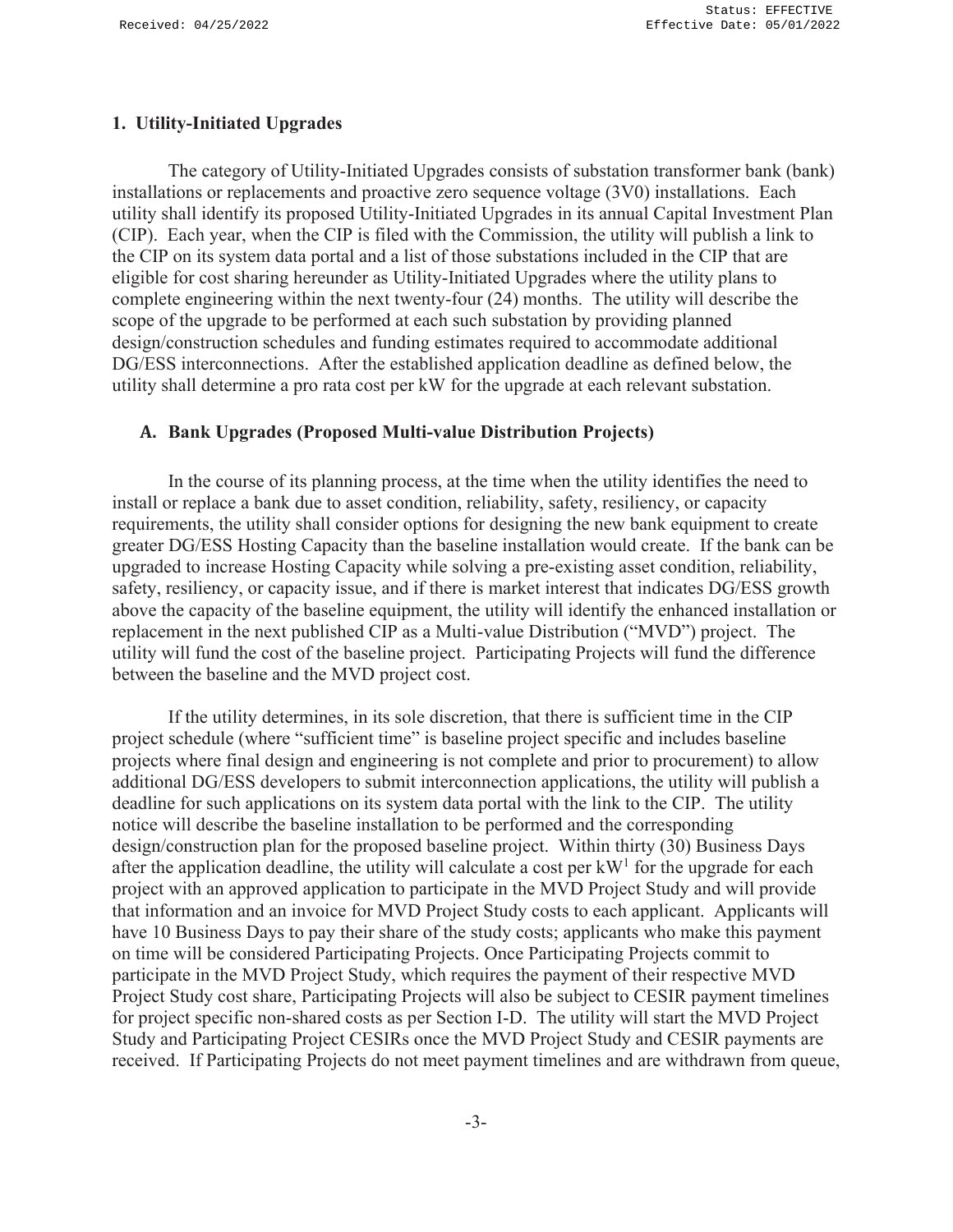the pro rata cost per kW remains the same for remaining Participating Projects, and the Utility will have discretion on whether enough is collected to justify proceeding with the MVD project. The utility will have one hundred (100) Business Days to complete both the MVD Project Study and each Participating Project's CESIR.

The MVD Project Study result will include an indication of the incremental project equipment, Hosting Capacity enabled, preliminary milestone schedule, and revised cost per kW required to interconnect Participating Projects as part of the proposed MVD project. If the MVD Project Study indicates that the aggregate Participating Project capacity exceeds the capacity of the MVD project, the capacity will be assigned by interconnection queue position. After the MVD Project Study results are provided to the Participating Projects, for those Participating Projects where the MVD Study confirms available increased Hosting Capacity, a non-refundable full MVD Qualifying Upgrade payment for the shared costs of proceeding with the MVD project will be due within ninety (90) Business Days from each of the Participating Projects that want to proceed. If projects are withdrawn from the queue such that additional Participating Projects in queue can now benefit from Hosting Capacity created by the Qualifying Upgrade, the utility will send invoices to additional Participating Projects where the MVD project can now meet their Hosting Capacity needs. Applicants who receive an invoice under this provision shall pay the invoice within 30 Business Days or be withdrawn from the queue.

Based on the number of DG/ESS applicants that pay the non-refundable MVD Qualifying Upgrade payment and the CIP project schedule, the utility will have the discretion to move ahead with the MVD project. If the utility determines it will not proceed with the MVD project, it will provide notice of its decision and rationale to Participating Projects within fifteen (15) Business Days of receipt of the MVD Qualifying Upgrade payment and will refund those payments via the utility cost reconciliation process per Section 1-C. No MVD Qualifying Upgrade payments will be refunded to Participating Projects that are withdrawn from the queue after making such payments until/unless a subsequent project(s) take their place by making MVD Qualifying Payments that equal or exceed the MVD Qualifying Payments received from those withdrawing Participating Projects.

#### **B. Proactive 3V0 Upgrades**

The CIP will identify substations at which the utility plans to install 3V0 upgrades. Following the utility's filing of the CIP, additional applicants may apply for interconnection at the identified substations. The utility will accept applications at a substation designated for a 3V0 upgrade up to the maximum capacity available at the site for reliable and safe operation. The utility will have the discretion to proceed where 3V0 upgrades are feasible. Payments will be due in accordance with CESIR payment timelines as per Section 1-D.

### **2. Market-Initiated Upgrades**

This section addresses cost-sharing for Qualifying Upgrades identified in the course of the interconnection application process.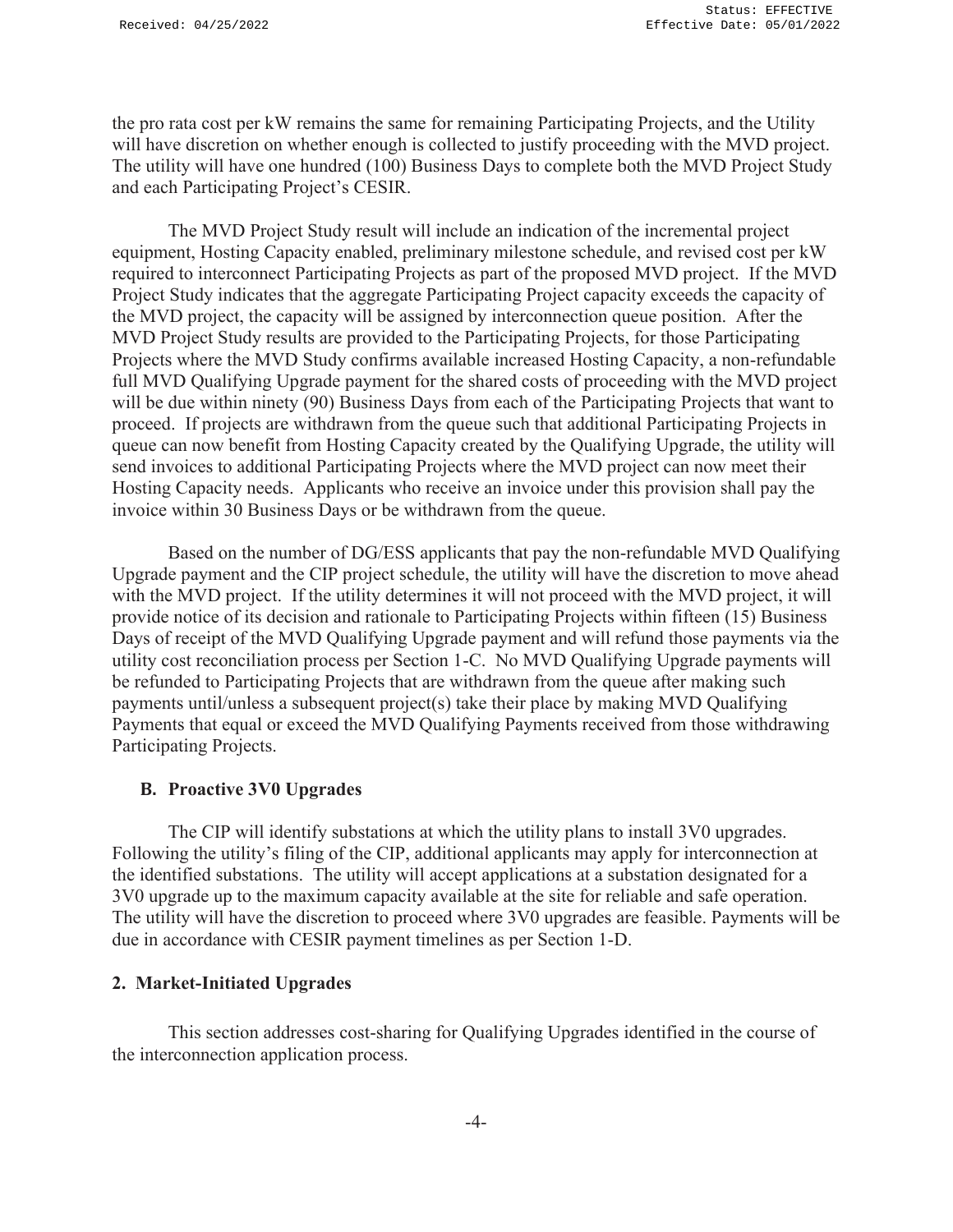#### **A. Process for Market-Initiated Upgrades**

Whenever the utility determines that a substation Qualifying Upgrade is required to interconnect a Triggering Project, the utility will promptly discuss its finding with the applicant. If the applicant decides to continue with the application, then in addition to the CESIR process outlined in Section I-C, the utility will proceed with a more detailed study to develop a cost estimate and initial construction schedule for the Qualifying Upgrade. The utility will determine the Qualifying Upgrade Cost and the net increase in Hosting Capacity that would result from the construction of that modification. The utility shall have up to forty (40) Business Days to conduct the additional study to assess the Qualifying Upgrade and complete the CESIR. The utility will present the Qualifying Upgrade use case and supporting details in the Qualifying Upgrade Disclosure, which will include the following items:

- 1. The technology option(s) considered to address the electric system impacts;
- 2. The Qualifying Upgrade selected by the utility;
- 3. The estimated Qualifying Upgrade Cost and increase in Hosting Capacity;
- 4. The estimated Capacity Increase Shared Cost (per kW AC); and
- 5. A Preliminary Milestone schedule for the Qualifying Upgrade.

The utility will also publish the Qualifying Upgrade Disclosure with the next monthly update to the utility's system data portal after the CESIR is delivered to the Triggering Project applicant.

The CESIR will assign the Triggering Project and any Sharing Project its Qualifying Upgrade Charge. Each applicant shall pay the Qualifying Upgrade Charge ninety (90) Business Days following the CESIR delivery, and 25% of the project specific costs in accordance with the requirements of Section 1-D. No Qualifying Upgrade Charge payments will be refunded to Participating Projects that are withdrawn from the queue after making the such payments until/unless a subsequent project(s) take their place by making Qualifying Upgrade Charge payments that equal or exceed the Qualifying Upgrade Charge payments made by the withdrawing Participating Projects.

For Qualifying Upgrades that are distribution/sub-transmission line and underground secondary network upgrades,<sup>2</sup> the utility shall charge the Triggering Project the full cost estimate for the Qualifying Upgrade as established in the CESIR. Payments shall be made in accordance with the requirements of Section I-D. At the time the Triggering Project applicant makes its first payment, the utility shall designate the upgrade as a "DG/ESS Encumbered Line." Construction of the upgrade shall begin once the utility has received full payment of the cost estimate. Any Sharing Project(s) above 50 kW AC that later proceeds to CESIR will be charged its pro rata share of the Qualifying Upgrade. The utility will calculate the pro rata share based on the capacity of the DG/ESS project and footage used. After five years from the first project interconnection, or when the Triggering Project's contribution after reimbursement becomes less than \$100,000, whichever occurs first, the line will no longer be considered a "DG/ESS Encumbered Line." No payments shall be refunded to a Sharing Project(s) after making full payment until a subsequent project(s) takes their place by making their full payment.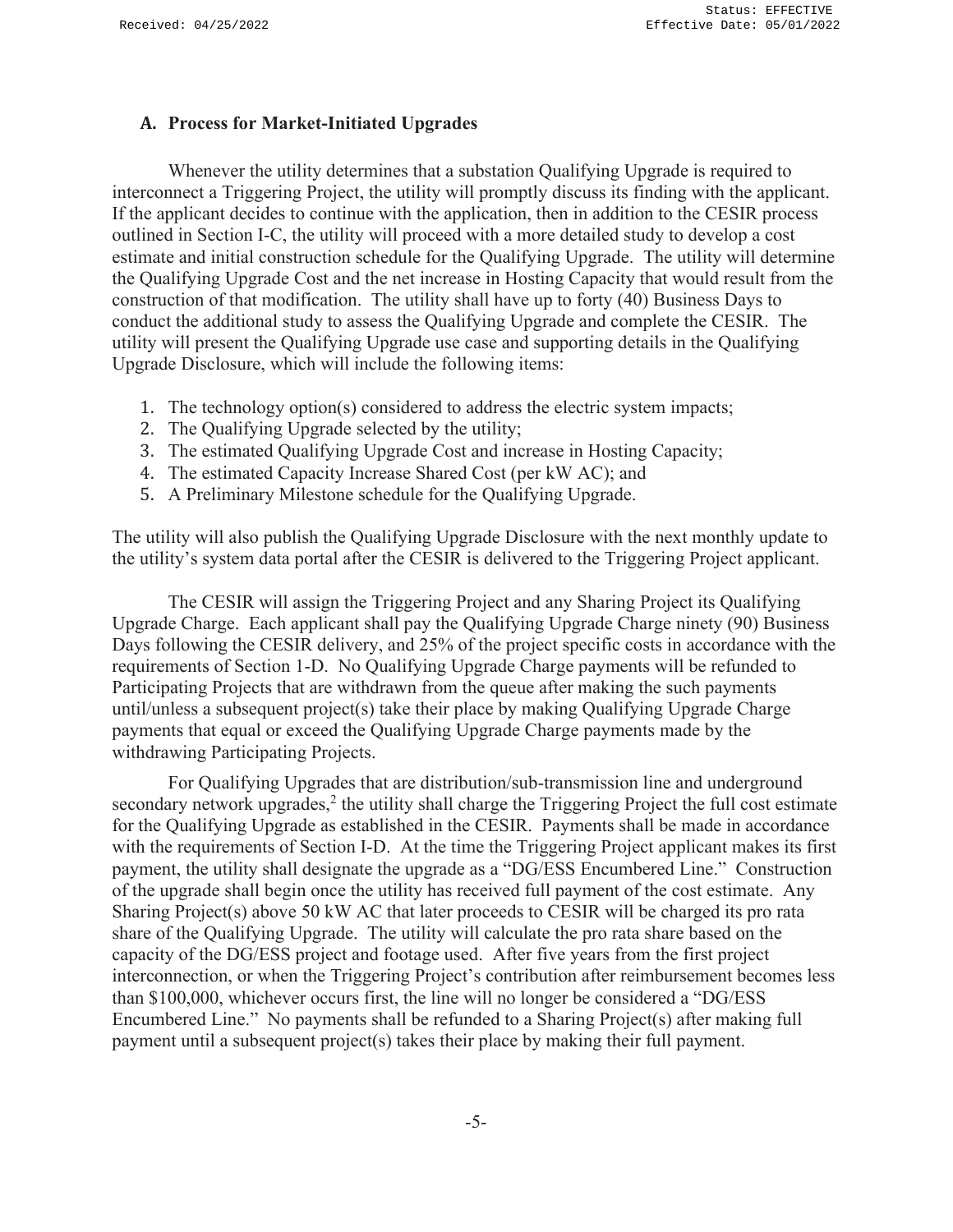### **B**. **Project Profiles to Be Considered in Site Selection and Eligible for the Market-Initiated DG/ESS Upgrade Mechanism**

Participating Projects must be greater than 50 kW AC nameplate rating in size, or Participating Projects proposed by the same developer, within a six-month period, must be greater than 50 kW AC nameplate rating in aggregate.

The table below, "Market-Initiated Cost Sharing 2.0 Mechanisms", provides a breakdown of Triggering and Sharing project cost responsibilities, Mobilization Threshold, and Refundability/Reconciliation of the various Market-Initiated Qualifying Upgrade mechanisms.

| Market-<br><b>Initiated</b><br>Qualifying<br><b>Upgrade</b>                                              |                                             | <b>CESIR Cost</b><br><b>Responsibility</b>                  | <b>Mobilization</b><br><b>Threshold</b>                                                     | <b>Refundability and Reconciliation</b>                                                                                                                                                                                                                                                                                                                                                                                                                                                         |
|----------------------------------------------------------------------------------------------------------|---------------------------------------------|-------------------------------------------------------------|---------------------------------------------------------------------------------------------|-------------------------------------------------------------------------------------------------------------------------------------------------------------------------------------------------------------------------------------------------------------------------------------------------------------------------------------------------------------------------------------------------------------------------------------------------------------------------------------------------|
|                                                                                                          | Triggering<br>Project                       | <b>Sharing</b><br>Project                                   |                                                                                             |                                                                                                                                                                                                                                                                                                                                                                                                                                                                                                 |
| Distribution and<br>Sub-<br>Transmission<br>Lines and<br>Underground<br>Secondary<br>Network<br>Upgrades | $100\%$ of<br>Qualifying<br>Upgrade<br>Cost | Pro-Rata<br>Share based<br>on kW<br>Capacity and<br>Footage | Upon payment<br>of 100% of<br>Qualifying<br><b>Upgrade Cost</b><br>by Triggering<br>Project | Qualifying Upgrade Costs are non-<br>refundable for the Triggering<br>Project until a Sharing Project<br>provides payment such that the<br>utility has receipt of 100% of<br>Qualifying Upgrade Cost.<br>Upon receipt of additional<br>payments by Sharing Projects the<br>utility shall reconcile with the<br>Triggering Project based on a<br>calculated estimated pro-rata share.<br>Remaining reconciliation for<br>Qualifying Upgrade Cost to occur<br>pursuant to Section I-C of the SIR. |
| Transformer<br>Bank                                                                                      | Pro-Rata<br>Share of                        | Pro-Rata<br>Share of                                        | Upon payment<br>of $75%$ of                                                                 |                                                                                                                                                                                                                                                                                                                                                                                                                                                                                                 |

# **Market-Initiated Cost Sharing 2.0 Mechanisms**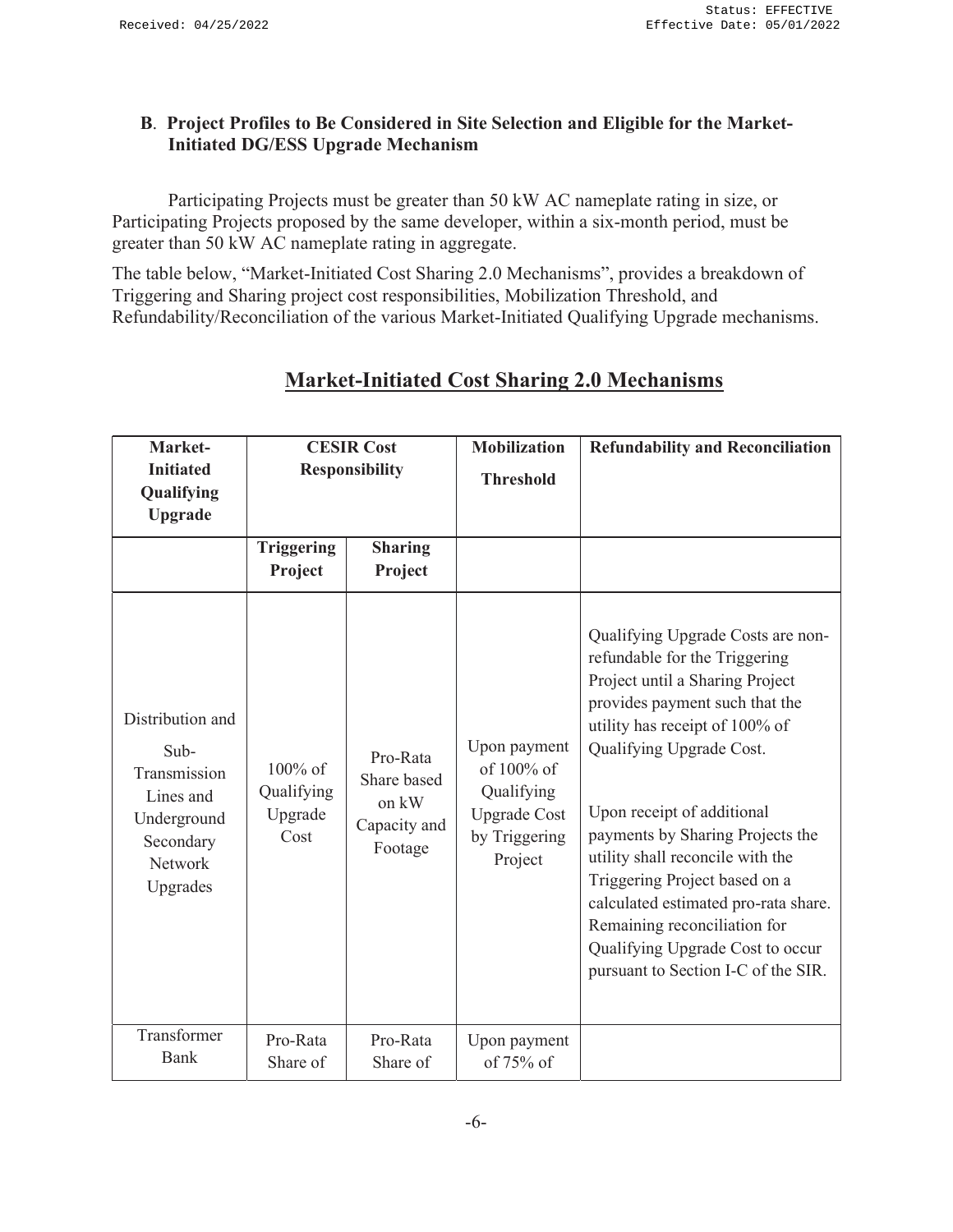|                                            | Qualifying<br>Upgrade<br>Cost based<br>on kW<br>Capacity                         | Qualifying<br>Upgrade<br>Cost based<br>on kW<br>Capacity                         | Qualifying<br><b>Upgrade Cost</b><br>by Triggering<br>Project and<br>Sharing<br>Project(s)                                 | Qualifying Upgrade Costs are non-<br>refundable until another Sharing<br>Project provides payment such that<br>the utility has received payments<br>equal to the pro-rata share of the<br>Qualifying Upgrade.                                                                      |
|--------------------------------------------|----------------------------------------------------------------------------------|----------------------------------------------------------------------------------|----------------------------------------------------------------------------------------------------------------------------|------------------------------------------------------------------------------------------------------------------------------------------------------------------------------------------------------------------------------------------------------------------------------------|
|                                            |                                                                                  |                                                                                  |                                                                                                                            | Remaining reconciliation for<br>Qualifying Upgrade Cost to occur<br>pursuant to Section I-C of the SIR.                                                                                                                                                                            |
| Other Qualifying<br>Substation<br>Upgrades | Pro-Rata<br>Share of<br>Qualifying<br>Upgrade<br>Cost based<br>on kW<br>Capacity | Pro-Rata<br>Share of<br>Qualifying<br>Upgrade<br>Cost based<br>on kW<br>Capacity | Upon payment<br>of $25\%$ of<br>Qualifying<br><b>Upgrade Cost</b><br>by Triggering<br>Project and<br>Sharing<br>Project(s) | Qualifying Upgrade Costs are non-<br>refundable until another Sharing<br>Project provides payment such that<br>the utility has received payments<br>equal to the pro-rata share of the<br>Qualifying Upgrade.<br>Remaining reconciliation for<br>Qualifying Upgrade Costs to occur |
|                                            |                                                                                  |                                                                                  |                                                                                                                            | pursuant to Section I-C of the SIR.                                                                                                                                                                                                                                                |

### **C. Utility Mobilization Thresholds**

The utility shall proceed to construct a Qualifying Upgrade, other than a distribution/subtransmission line upgrade or underground secondary network upgrade, once it has collected sufficient funds from the Triggering and Sharing Project(s) in accordance with the following:

- 1. For all substation upgrades other than a transformer installation/upgrade, the utility shall proceed once Participating Project payments total at least 25% of the estimated Qualifying Upgrade Cost.
- 2. For a substation transformer installation/upgrade and associated work, construction shall begin once payments made by Participating Projects equal at least 75% of the estimated Qualifying Upgrade Cost. If the 75% threshold is not collected within twelve (12) months of an applicant paying its full construction contribution, then the applicant may request a refund, which the utility shall process within sixty (60) Business Days of the request.
- 3. If Triggering Project and Sharing Project(s) Hosting Capacity needs are below the minimum subscription threshold, the Triggering Project, or the Triggering Project and any Sharing Project(s), may agree to fund shares beyond their capacity needs so that the minimum subscription threshold criterion is met.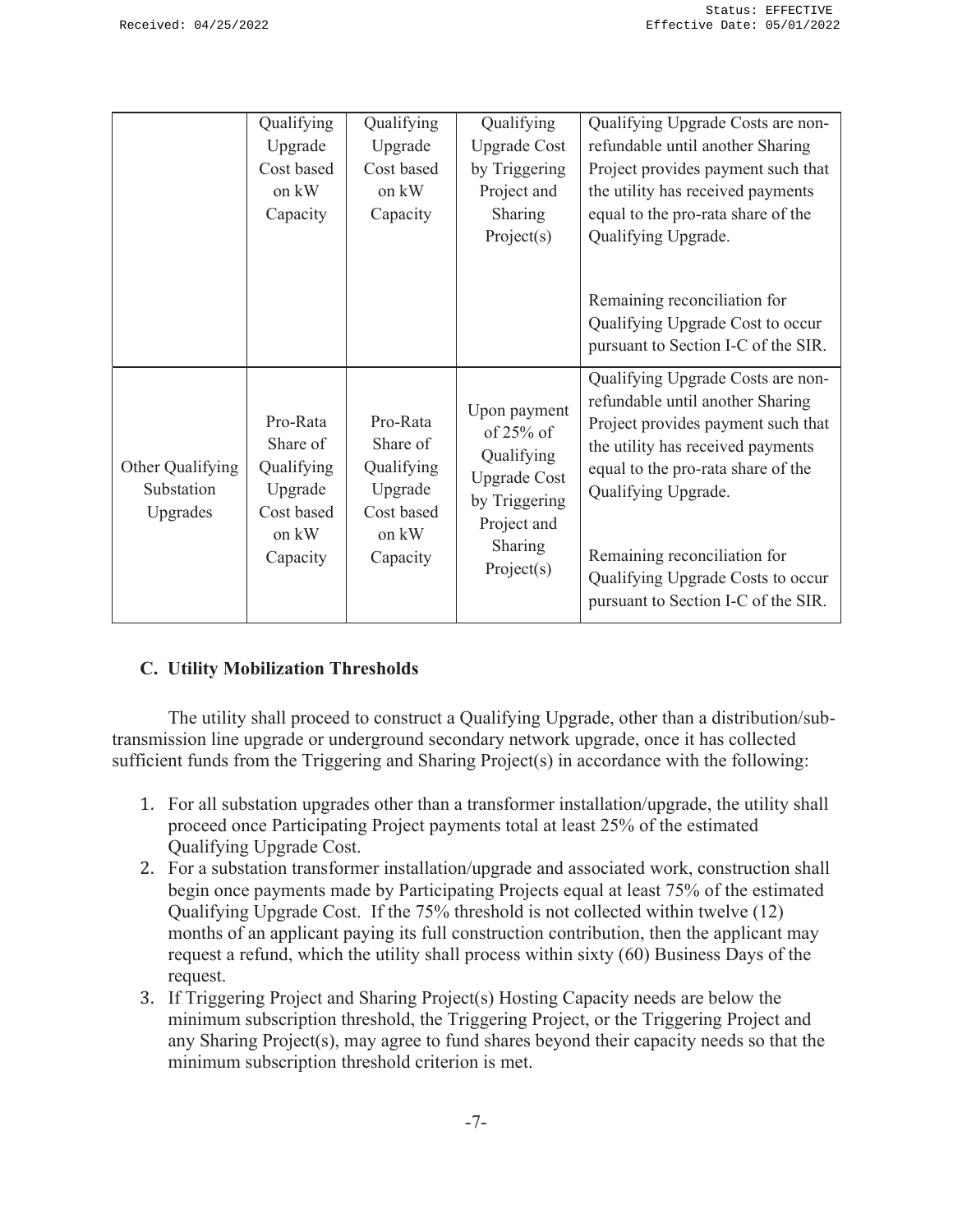4. To mitigate the risk to utility customers, unrecovered costs shall be capped at 2% of a utility's distribution/sub-transmission electric capital investment budget per fiscal year, after which any Qualifying Upgrades would require full (100%) funding from Triggering Projects and Sharing Projects prior to utility mobilization for such projects' construction work.

#### **3. Capital Project Queues**

The utility will create a Capital Project Queue at the substation or feeder level for each Utility-Initiated Upgrade and Market-Initiated Upgrade identified under these rules where utility construction will take longer than twenty-four (24) months. The utility will note on its Hosting Capacity map that the station/feeder is impacted by the Capital Project Queue due to future work.

Applications pending at the time a Capital Project Queue is created will be placed into the queue if the applicant consents. New applications will be placed into a Capital Project Queue following the Preliminary Screening Analysis. The payment timelines in Section 1-D will be suspended for applications assigned to a Capital Project Queue, except as provided otherwise in this Section.

When the upgrade for a given substation is within eighteen (18) months of the expected completion date, applications will be removed from in the Capital Project Queue and will advance through the remaining SIR steps based on their original application completion date. Any project that was placed in the Capital Project Queue after the CESIR was complete will need to go through the CESIR process again due to potential changes to the utility's electric power system, unless the utility determines that a restudy is not needed.

#### **4. Unsubscribed Capacity**

Utilities will continue to collect contributions from Participating Projects up to five (5) years after a Qualifying Upgrade is placed in service, or all available Hosting Capacity from a Qualifying Upgrade is used, whichever occurs first.

If the Triggering Project and initial Sharing Project(s) have met the minimum threshold to begin the upgrade, but the available Hosting Capacity has not been completely filled and thus utility customers contribute to the unassigned costs (either through the establishment of a deferred regulatory asset or in base rates), then any additional Sharing Projects that use available Hosting Capacity up to five (5) years after the upgraded asset is placed in service will be required to fund their pro rata share prior to interconnection, and utility customers shall receive the benefit provided by those additional Sharing Project(s). At the time additional Sharing Project(s) provide contributions for Qualifying Upgrades under this scenario, the following utility customer protections shall apply:

i. For Qualifying Upgrades that are in service but NOT included in base rates, the utility shall cease deferring the return on, and return of, investment associated with contributions from subsequent Sharing Projects. Additionally, the Qualifying Upgrade is to be excluded from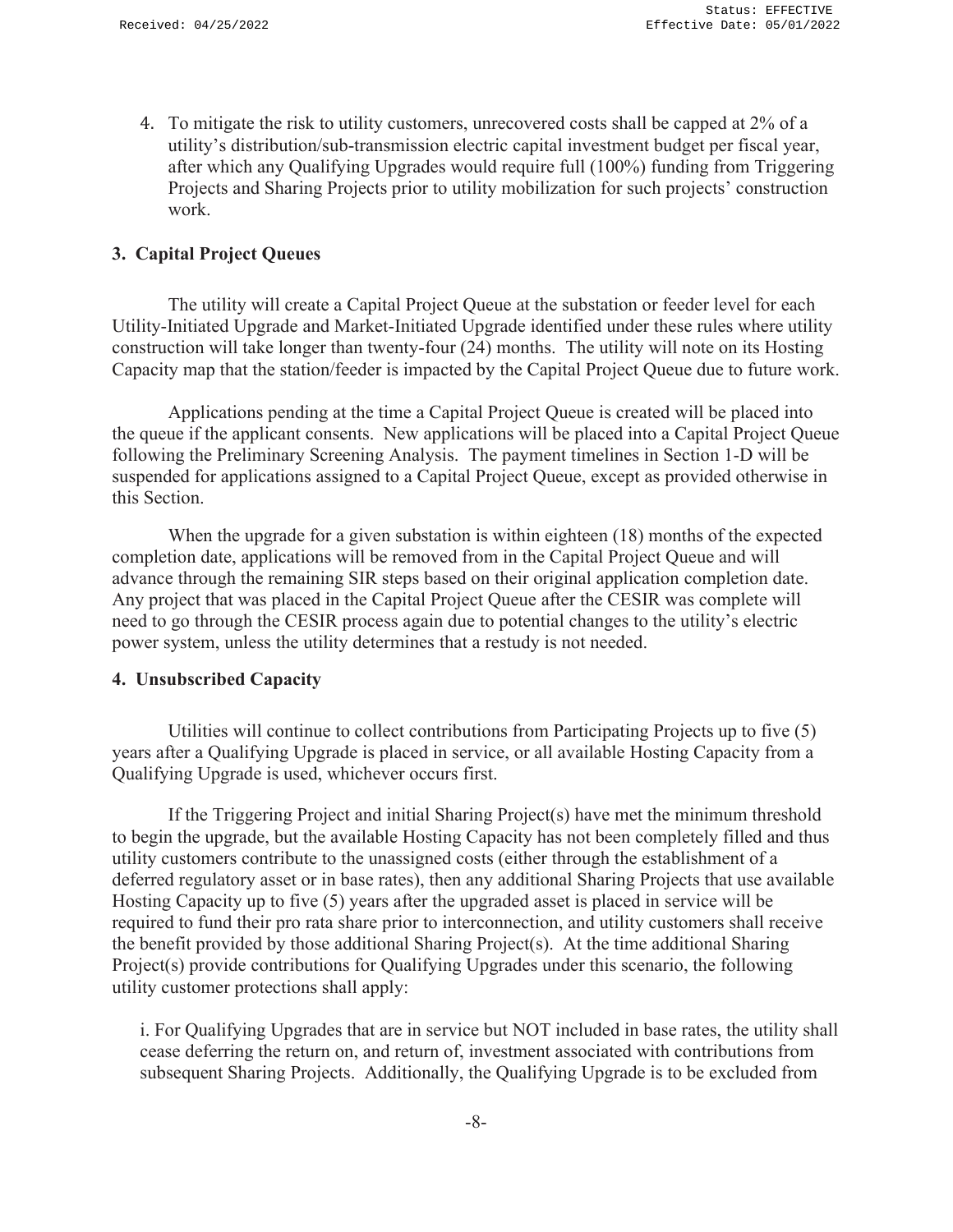the utility's net plant, or capital expenditure, tracking mechanism until it is included in base rates.

ii. For Qualifying Upgrades that are in service AND included in base rates, the utility is required to reduce plant in service by the funds provided by additional Sharing Project(s). The utility's net plant, or capital expenditure, tracking mechanism will provide utility customers with the benefit of funds received from the additional Sharing Project(s).

 If the additional Hosting Capacity needs of the Triggering Project and initial Sharing Project(s) are below the minimum subscription threshold, and the Triggering Project and initial Sharing Project(s) (if any), agree to fund shares beyond their capacity needs so that the minimum subscription threshold criterion is met, then the Triggering Project and initial Sharing Project(s) have provided contributions in excess of the Capacity Increase Shared Cost rate multiplied by their respective Hosting Capacity. Under this scenario the cost of unsubscribed capacity is being borne by the Triggering Project, previously paid Sharing Project(s) (if any), and utility customers.

Additional Sharing Projects that connect to the upgraded station/feeder will be required to contribute such that the Triggering Project, initial Sharing Project(s) (if any), and additional Sharing Projects have provided funding at an equal dollar per kW of Hosting Capacity. Triggering Projects and previously paid Participating Projects are to be provided refunds (from the utility) as a result of the additional contribution of Sharing Project(s). Refunds shall be provided to the Triggering Project and previously paid Sharing Project(s) until the Participating Projects have provided funding at a level that is equivalent to their Capacity Increase Shared Cost multiplied by their respective Hosting Capacity level. If additional Sharing Projects provide funding, the utility customer protections described in Scenario 1 (sections i and ii) shall apply.

#### **5. Cost Reimbursement**

The Utility will reimburse Participating Projects for the costs of Qualifying Upgrades in advance of the final project cost reconciliation process established in section 1.C, Step 11 of the SIR, as provided in this section. These reimbursements will be based on the cost estimates provided by the utility.

For upgrades involving the DG Encumbered Line mechanism, Triggering Projects and previously paid Sharing Projects shall be reimbursed by the utility when later Sharing Projects make their full payments, with contributions to be calculated based on project size and footage utilized. Once the Triggering Project and Sharing Project(s) have paid 100% of their respective payments, the utility will reimburse Sharing Projects' estimated costs to the Triggering Project within sixty (60) Business Days. When the final utility costs for all participating projects on a DG Encumbered Line are known, both the Triggering Project and any Sharing Projects will be billed or refunded by the utility as provided in the SIR.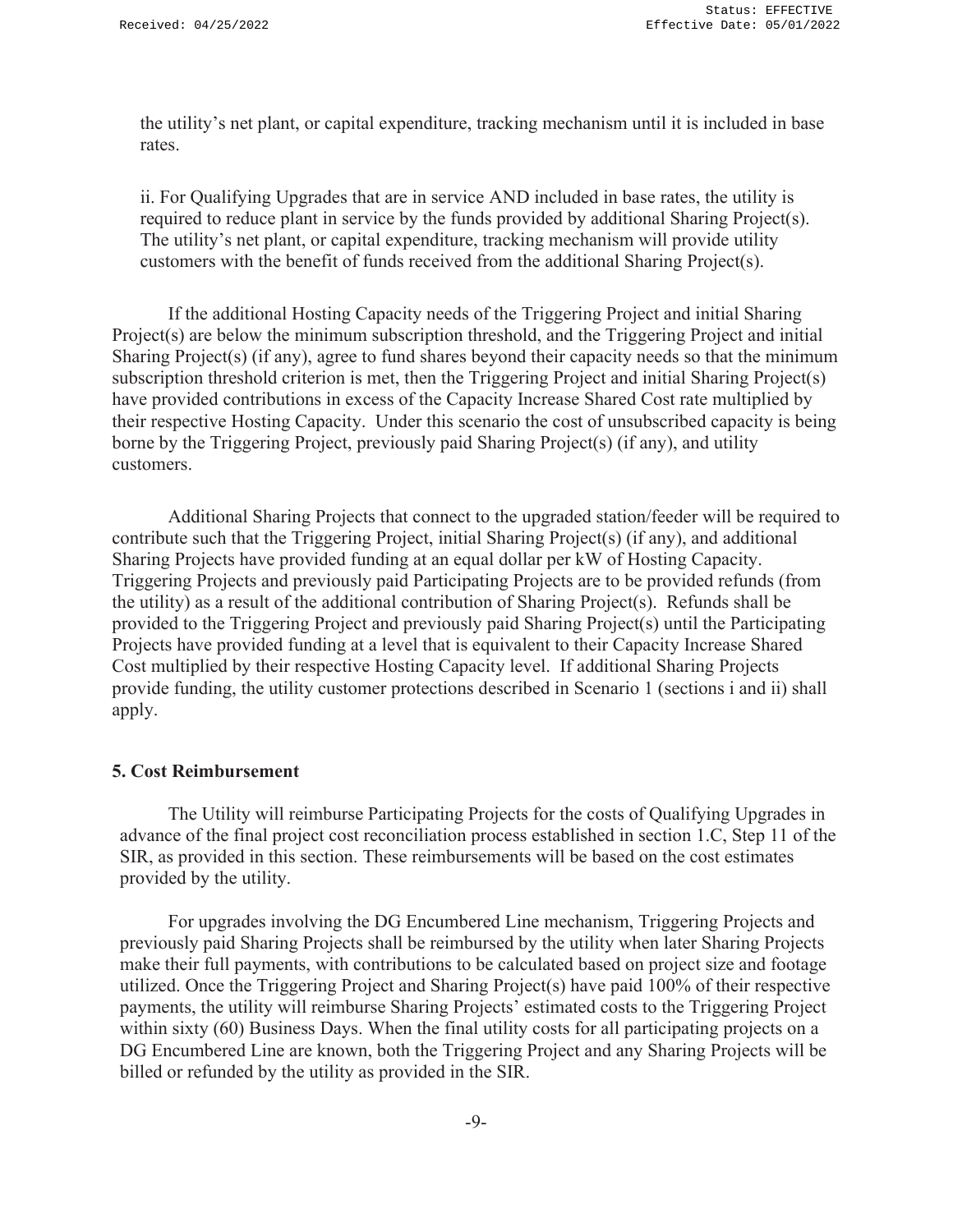When any Triggering Project or Sharing Projects pay more than their pro rate cost shares in order to reach a mobilization threshold, as provided in section D.3 above, payments from additional Sharing Projects received after the mobilization threshold is reached will be first applied to the Triggering Project and initial Sharing Project(s) that paid more than their pro rata cost share, until the Triggering Project and Sharing Projects' contributions are equal to the pro rata share of each project based on capacity needs. When the final costs are known, the Triggering Project and Sharing Projects will be billed or refunded based on the actual costs per the SIR. Applications held in the interim queues pursuant to the Commission's March 21, 20121 Order Directing Interim Modifications to the New York State Standardized Interconnection Requirements that pay the full cost of a Qualifying Upgrade shall treated as Triggering Projects and shall be reimbursed in accordance with the rules stated in the preceding paragraph.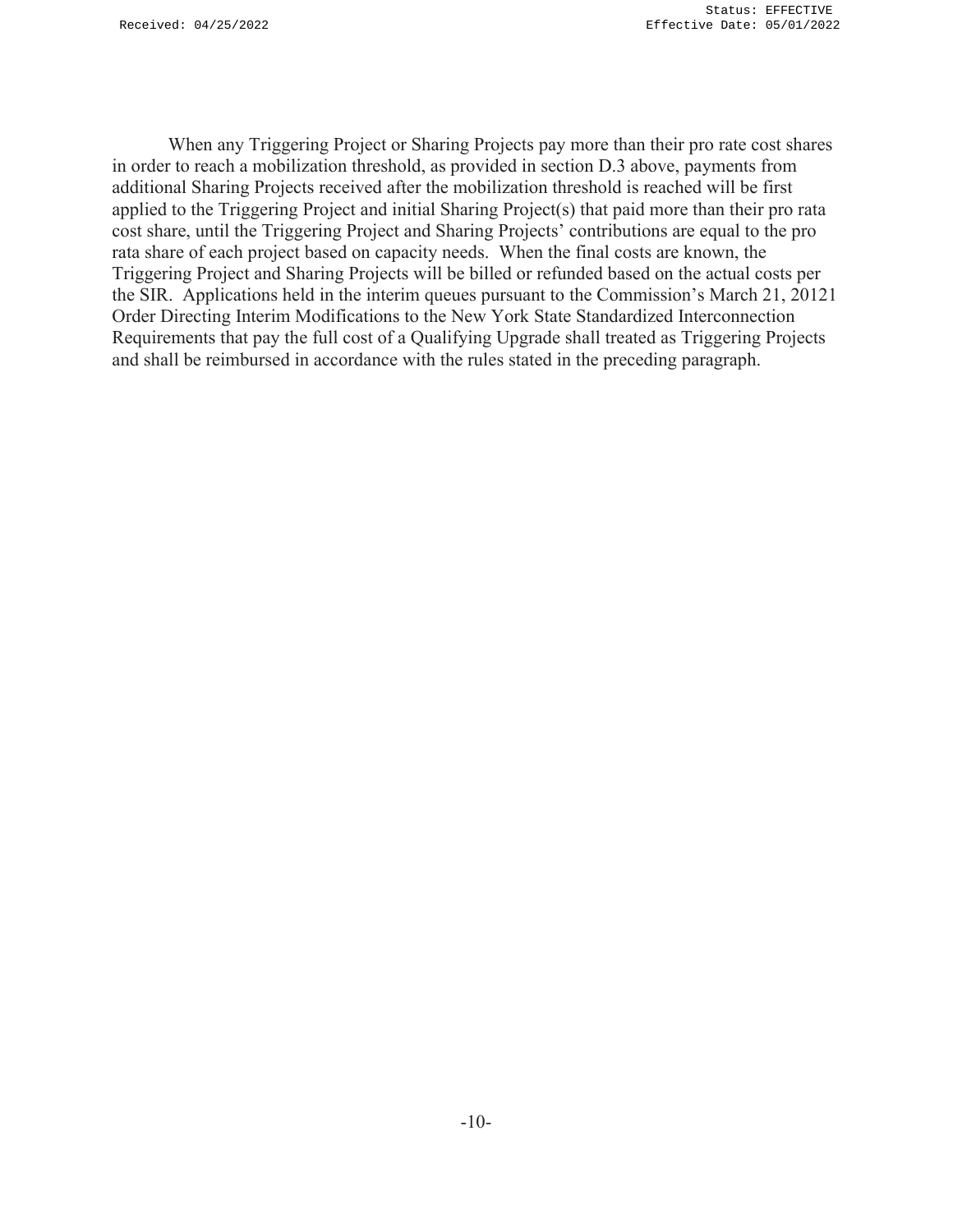# **APPENDIX F -**

# **APPLICATION PACKAGE CHECKLIST**

| Completed standard application form                                                                                                                                                                                                                                                                                                                                                                                                                                                                                              |           |
|----------------------------------------------------------------------------------------------------------------------------------------------------------------------------------------------------------------------------------------------------------------------------------------------------------------------------------------------------------------------------------------------------------------------------------------------------------------------------------------------------------------------------------|-----------|
| New York State Standardized Acknowledgement of Property Owner Consent Form<br>- For Systems above 50 kW up to 5 MW Only - Refer to Appendix H for form                                                                                                                                                                                                                                                                                                                                                                           | $\sqrt{}$ |
| For residential systems rated 50 kW and below, a signed copy of the standard<br>contract                                                                                                                                                                                                                                                                                                                                                                                                                                         | $\sqrt{}$ |
| Letter of authorization, signed by the Customer, to provide for the contractor to act<br>as the customer's agent, if necessary                                                                                                                                                                                                                                                                                                                                                                                                   | $\sqrt{}$ |
| If requesting a new service, a site plan drawing with the proposed interconnection<br>point identified by a Google Earth, Bing Maps, or similar satellite image. The<br>drawings shall show all electrical components proposed for the installation and<br>their connections to the existing on-site electrical system from that point to the<br>PCC, and shall be clearly marked to distinguish between new and existing<br>equipment. For those projects on existing services, account and meter numbers<br>shall be provided. | V         |
| Description / Narrative of the project and site proposed. If multiple DG systems are<br>being proposed at the same site/location, this information needs to be identified and<br>explained in detail.                                                                                                                                                                                                                                                                                                                            | $\sqrt{}$ |
| DG technology type                                                                                                                                                                                                                                                                                                                                                                                                                                                                                                               | $\sqrt{}$ |
| DG fuel source / configuration                                                                                                                                                                                                                                                                                                                                                                                                                                                                                                   | $\sqrt{}$ |
| Proposed project size in AC kW                                                                                                                                                                                                                                                                                                                                                                                                                                                                                                   | $\sqrt{}$ |
| Project is net metered, remote, or community net metered                                                                                                                                                                                                                                                                                                                                                                                                                                                                         | $\sqrt{}$ |
| Copy of the certificate of compliance referencing UL 1741. If proposing power-<br>limited equipment, provide additional generic letter by manufacturer detailing<br>output range in which inverter model(s) were tested and certified to UL 1741.                                                                                                                                                                                                                                                                                | V         |
| Copy of the manufacturer's product data sheet for the interface equipment. For<br>custom equipment (e.g., transformer, disconnect, or recloser), copy of the<br>manufacturer's product brochure.                                                                                                                                                                                                                                                                                                                                 |           |
| For systems 50 kW or less, provide a copy of manufacturer's verification test<br>procedures.                                                                                                                                                                                                                                                                                                                                                                                                                                     |           |
| For solar PV and BESS applications $-$ a single-line drawing that meets the<br>requirements of this Appendix. For all other types of applications – a three-line<br>diagram that meets the requirements of this Appendix.                                                                                                                                                                                                                                                                                                        |           |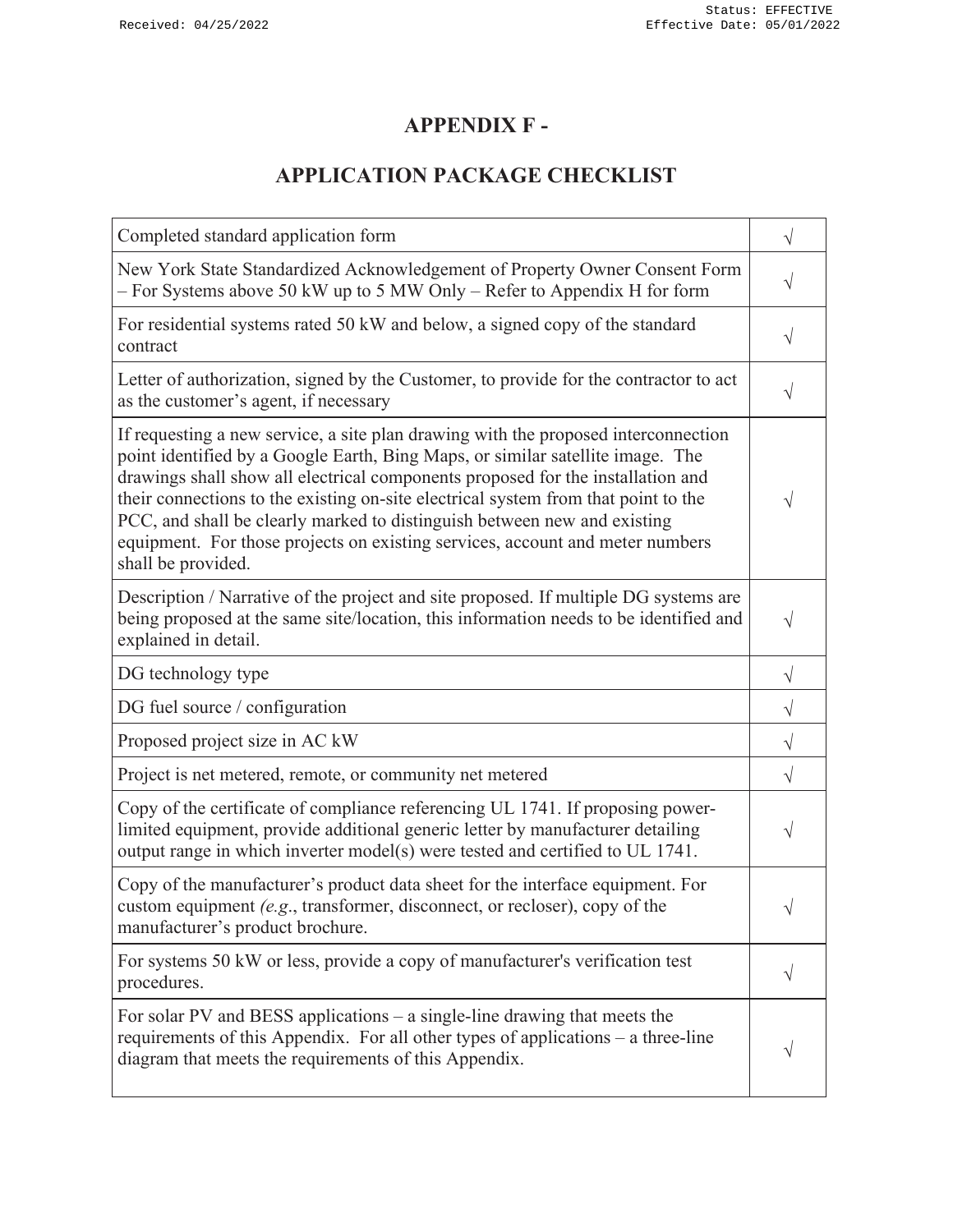Single-line and three-line diagrams must include the following:

- 1. Number, individual ratings, connection configurations, and type of all major electrical components such as generating units, step-up transformers, auxiliary transformers, grounding transformers, neutral reactors, and switches/disconnects of the proposed interconnection, including the required protection devices (instrument transformer configuration and polarity if applicable) and circuit breakers.
- 2. Proposed inverter protection settings (and relay equipment settings if applicable).
- 3. Proposed generator step-up transformer MVA ratings, impedances, tap settings, neutral connections, winding configurations, and voltage ratings.
- 4. For those systems proposed to be interconnected at a system voltage of 1,000 volts or greater, the drawings shall be sealed by a NYS licensed Professional Engineer.
- 5. Control system designs, phase sequencing, differential relay settings, ground connections, and metering transformer connections.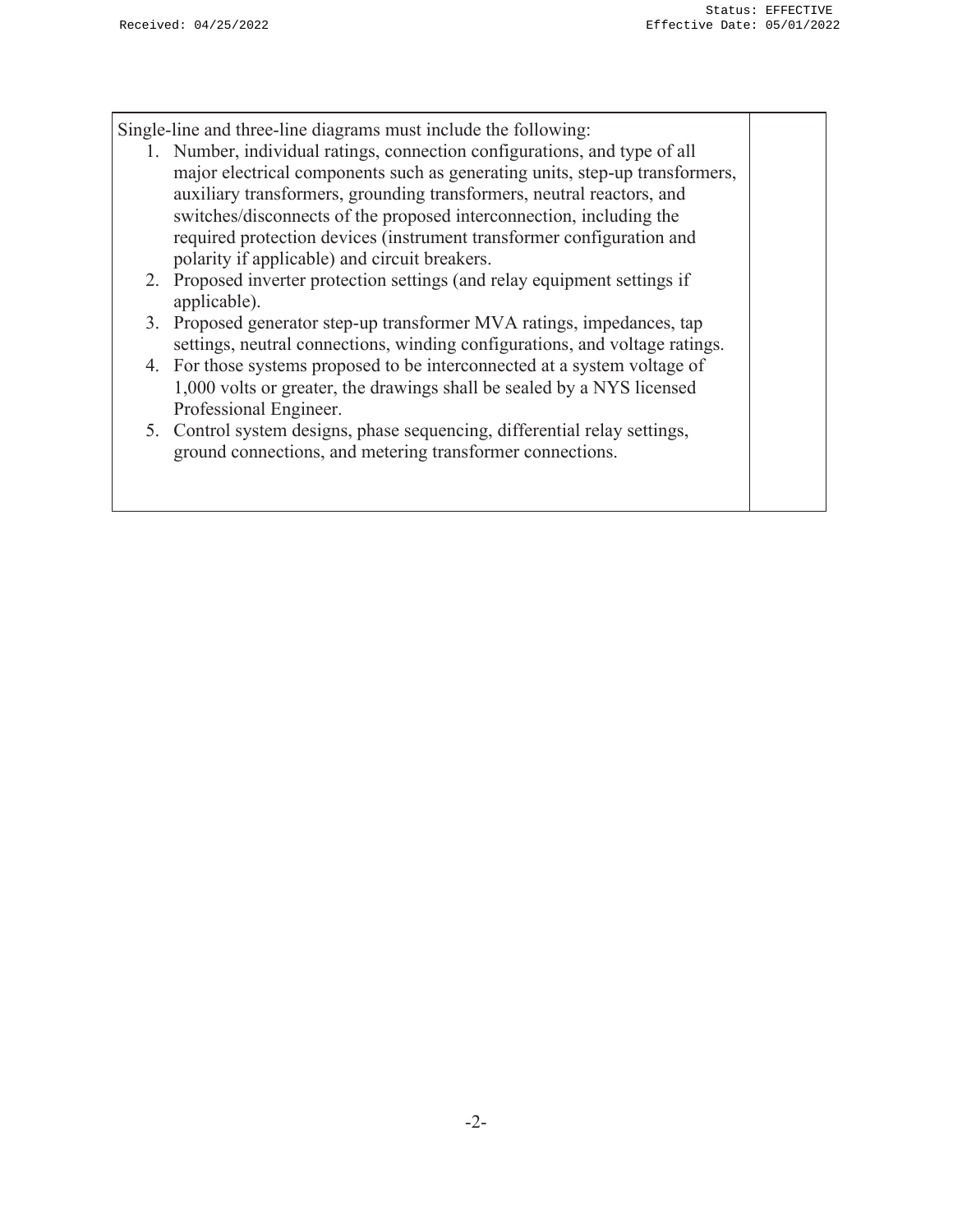## **APPENDIX G -**

# **APPLICATION SCREENING**

## **PRELIMINARY SCREENING**

All Preliminary Screens shall be completed by the utility and results shall be provided to the applicant in accordance with Section C, Step 4.

### **Screen A: Is the PCC on a Networked Secondary System?**

Does the proposed system connect to a secondary network system?

- Yes (Proceed to Screen B, then complete Screens 1 through 3)
- $\bullet$  No (Proceed to Screen B, then complete Screens C through F)

### **Screen B: Is Certified Equipment Used?**

Does the applicant propose to use equipment that has been listed to meet UL 1741 (Inverters, Converters and Charge Controllers for Use in Independent Power Systems) and for inverterbased equipment, UL 1741 and its supplement SA, by a nationally recognized testing laboratory?

- $\bullet$  Yes (Pass Screen)
- $\bullet$  No (Fail Screen)

### *Screen 1: Are the existing service, transformer, and network protector(s) adequate?*

- $\bullet$  Yes (Pass Screen)
- $\bullet$  No (Fail Screen)

Are the existing service, transformer (*i.e*., transformer closest to PCC), and network protector(s) adequate to interconnect the aggregate and proposed DER capacity (inclusive of this proposed project)?

- Yes (Pass Screen)
- No (Fail Screen)

### *Screen 2: Is the proposed DG system compatible with the utility grid?*

2(a) Identify the equipment type (inverter, synchronous, induction, or hybrid) and capacity (kW).

2(b) Can the network protector(s) accommodate reverse power?

- If answer to Items  $2(a)$  and  $2(b)$  Pass (Pass Screen)
- If answer to Item  $2(a)$  or  $2(b)$  Fails (Fail Screen)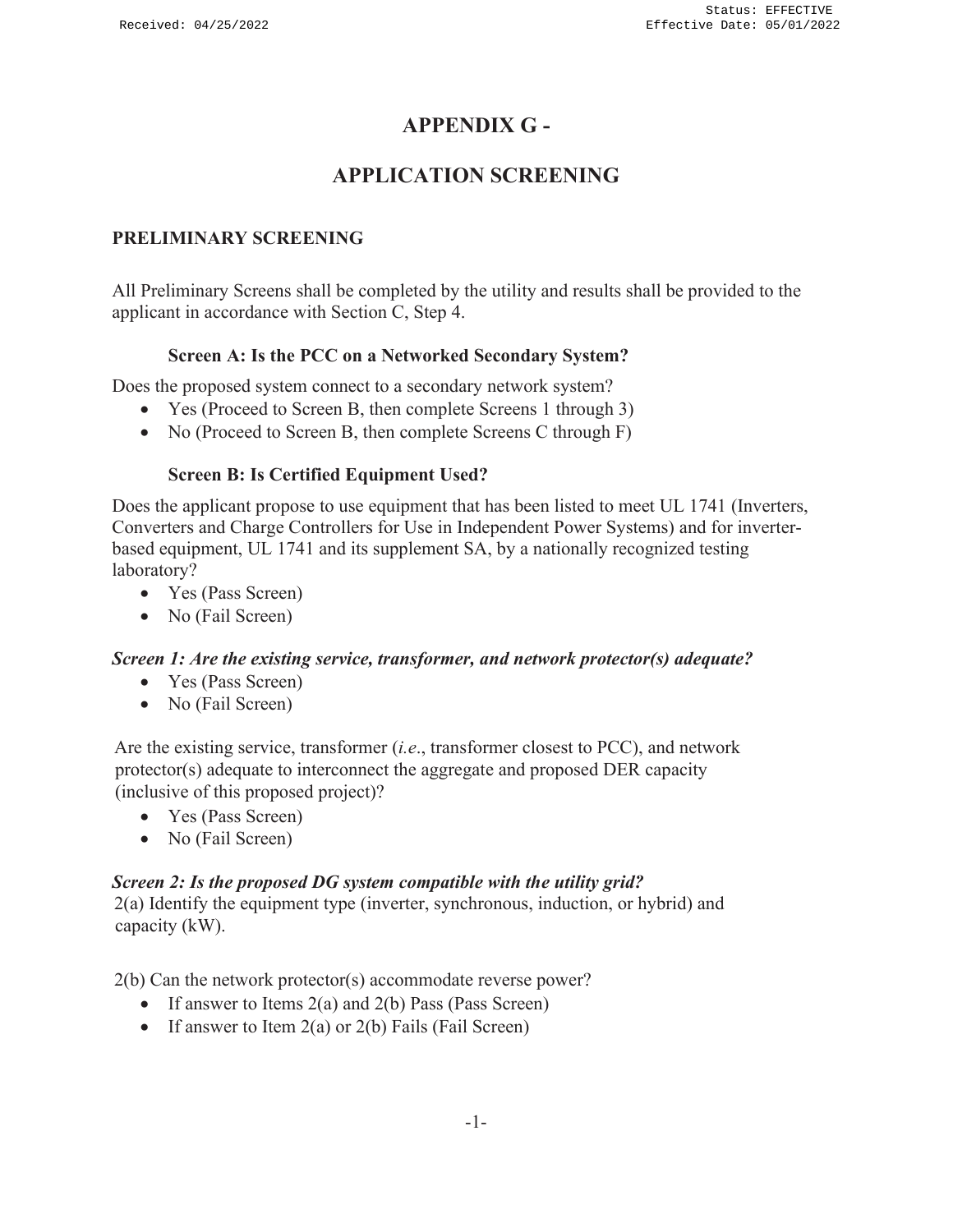#### *Screen 3: Simplified Penetration Test*

3(a) Is the aggregate interconnected and proposed DER capacity (including this proposed project) less than 15% of the minimum load of the network?

3(b) Is the sum of the aggregate interconnected and proposed DER capacity (inclusive of this proposed project) in the local network less than 50% of the minimum load on the transformer(s) in this area?

- If answer to Items  $3(a)$  and  $3(b)$  is Yes (Pass Screen)
- If answer to Item  $3(a)$  or  $3(b)$  is No (Fail Screen)

#### **Screen C: Is the Electric Power System (EPS) Rating Exceeded?**

Does the maximum aggregated generation or loading capacity connected to an EPS (existing and approved prior to application) exceed any EPS ratings (modified per established utility practice)?

- Yes (Fail Screen)
- $\bullet$  No (Pass Screen)

#### **Screen D: Is the Line and Grounding Configuration Compatible with the Interconnection Type?**

1. Identify primary distribution line configuration that will serve the distributed generation or energy storage. Based on the DER interconnection and using the table below, determine compatibility with the electric power service, including, phase balance, line and grounding configuration. The following table shall be used to determine risk for ineffective grounding

| <b>Primary distribution line</b><br>configuration                                                        | <b>Type of DER connection to</b><br>primary | Result/Criteria                                                                                                         |
|----------------------------------------------------------------------------------------------------------|---------------------------------------------|-------------------------------------------------------------------------------------------------------------------------|
| Three-phase, three-wire                                                                                  | Any type                                    | Pass                                                                                                                    |
| Three-phase, four-wire $> 5$<br>kV                                                                       | Single-phase line-to-neutral                | Pass                                                                                                                    |
| All Three-phase, four-wire<br>(For any line that has sections)<br>or mixed three-wire and four-<br>wire) | All others                                  | Fail. To pass aggregate DER<br>AC nameplate rating must be<br>less than or equal to $10\%$ of<br>line-section peak load |

- 2. Based on aggregate DER on the feeder, is phase balancing maintained within utility limits?
	- If items  $1 \& 2$  pass, (Pass Screen)
	- $\bullet$  If items 1 or 2 fail, (Fail Screen)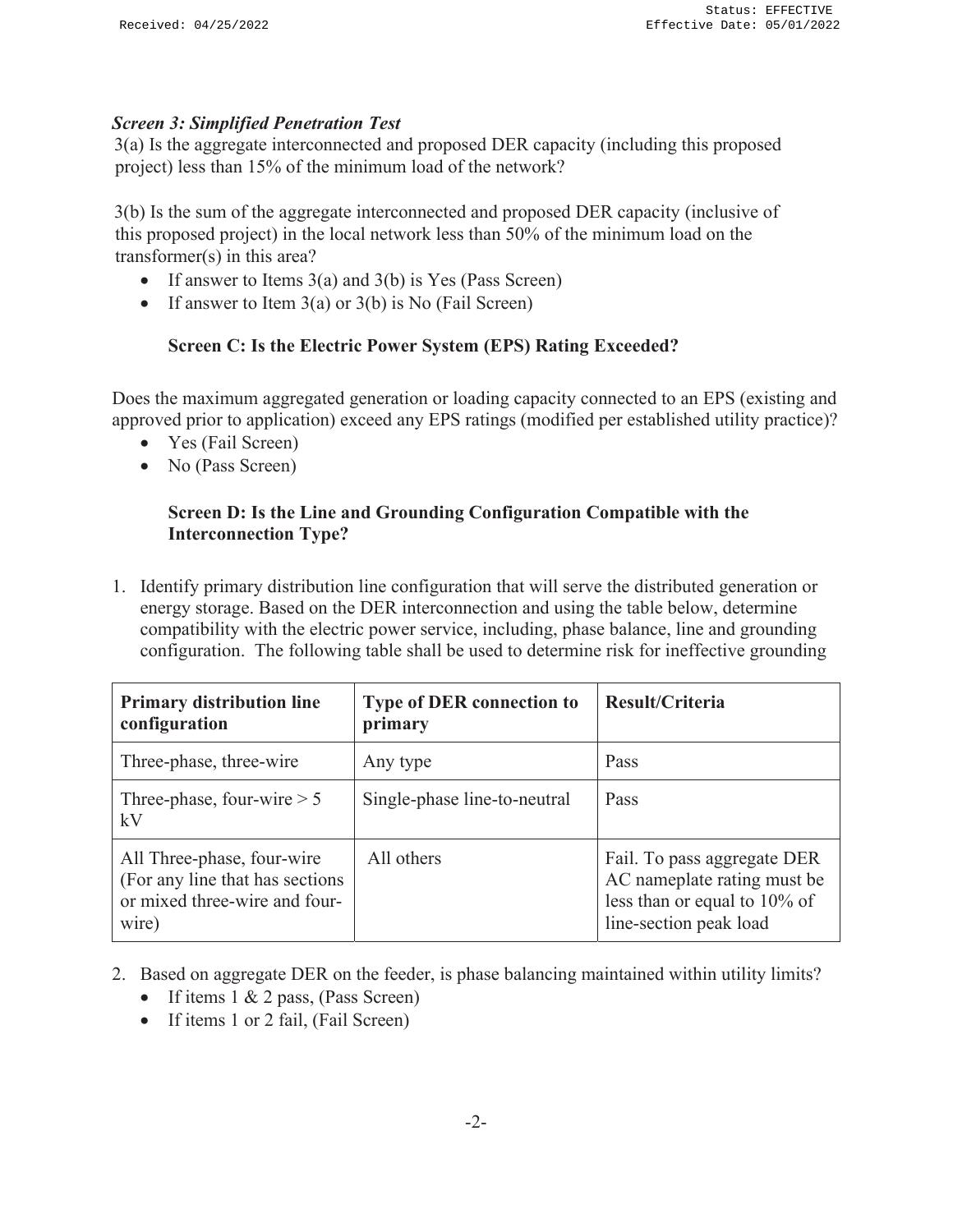#### **Screen E: Simplified Penetration Test**

If the aggregate DER capacity on any medium voltage line section (existing and approved prior to application) is less than 15% of the annual peak load for all line sections bounded by automatic sectionalizing devices upstream of the DER?

- $\bullet$  Yes (Pass Screen)
- $\bullet$  No (Fail Screen)

#### **Screen F: Is Feeder Capacity Adequate for Individual and Aggregate DER?**

- 1. Is the feeder available short circuit capacity at the medium voltage PCC, divided by the rating of the individual DER, greater than 25?
- 2. Is the feeder available short circuit capacity at the substation divided by the capacity all aggregate DER on the feeder, greater than 25?
	- If items  $1 \& 2$  pass, (Pass Screen)
	- If items 1 or 2 fail, (Fail Screen)

### **SUPPLEMENTAL SCREENING ANALYSIS**

All Supplemental Screens (G-I) shall be completed by the utility and results shall be provided to the applicant in accordance with Section C, Step 4.

#### **Screen G: Supplemental Penetration Test**

Where 12 months of line section minimum load data are available, can be calculated, can be estimated from existing data, or determined from a power flow model, is the aggregate DER capacity on the Line Section less than 100% of the minimum load for all line sections bounded by automatic sectionalizing devices upstream of the DER? Note the calculation of minimum load should consider both generation and charging modes of DER when energy storage is involved. Both generation and load limits need to be considered.

#### **Screen H: Voltage Flicker Test**

Can it be determined that the voltage fluctuation is within acceptable limits as defined by IEEE 1453?

1. Voltage flicker emission generated by each fluctuating installation (Pst) should be calculated using the following formula:

$$
\Delta V = \left(\frac{d}{d_{P_{st=1}}}\right) \times F \le 0.35 \text{ and } d = \left(\frac{R_L \times \Delta P + X_L \times \Delta Q}{V^2}\right)
$$
  
When:  $\frac{X_L}{R_L} < 5$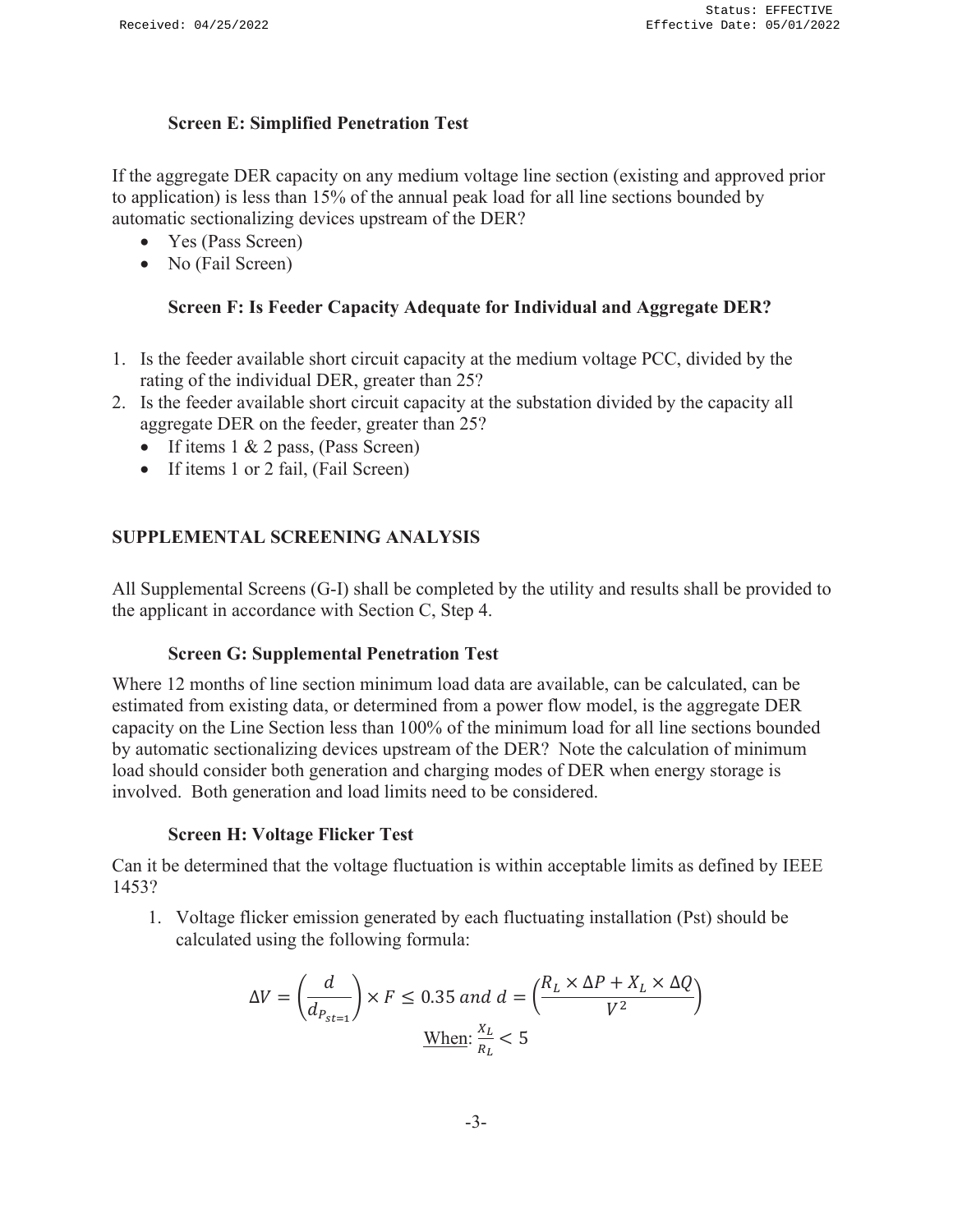OR

$$
\Delta V = \left(\frac{d}{d_{P_{st=1}}}\right) \times F \le 0.35 \text{ and } d = \left(\frac{\Delta V}{V}\right) \approx \frac{\Delta S}{S}
$$
  
When:  $\frac{X_L}{R_L} \ge 5$ 

Whereby:

*PV Plant Variability* = 
$$
\left(\frac{F}{d_{P_{st=1}}}\right)
$$
 =  $\frac{0.2}{2.56\%}$  = 7.8

#### *Explanation of Variables & Acronyms*

*d = the relative voltage change caused by the DER at the PCC dpst = 1 (curve value) is the relative voltage change that yields a Pst value of unity when voltage fluctuations are rectangular Pst = the short-term flicker emission limit for the customer installation (typically based on 10-minute time frame) XL = the line reactance in ohms RL = the line resistance in ohms Isc = the maximum available 3-phase fault current at the PCC in amperes Ssc = the maximum available fault apparent power at the PCC ΔS = the change in apparent power in volt amperes ΔP = the change in real power in watts of the DG ΔQ = the change in reactive power in vars of the DG*  $V =$  the nominal line to line voltage *ΔV = the change in voltage at the PCC*  $F =$  the shape factor related to the shape of the expected voltage fluctuation

- 2. Can it be determined within the Supplemental Review that aggregate DER does not cause voltage excursion outside of ANSI C84.1 Range A?
- 3. Can it be determined that an aggregate DER generation change of 75% of nameplate does not result in a voltage change of greater than half the bandwidth of any voltage regulating device on the associated feeder?

A Pst greater than 0.35 as calculated in Step 1 or no to the determination in Steps 2 and 3 constitutes failure of this screen.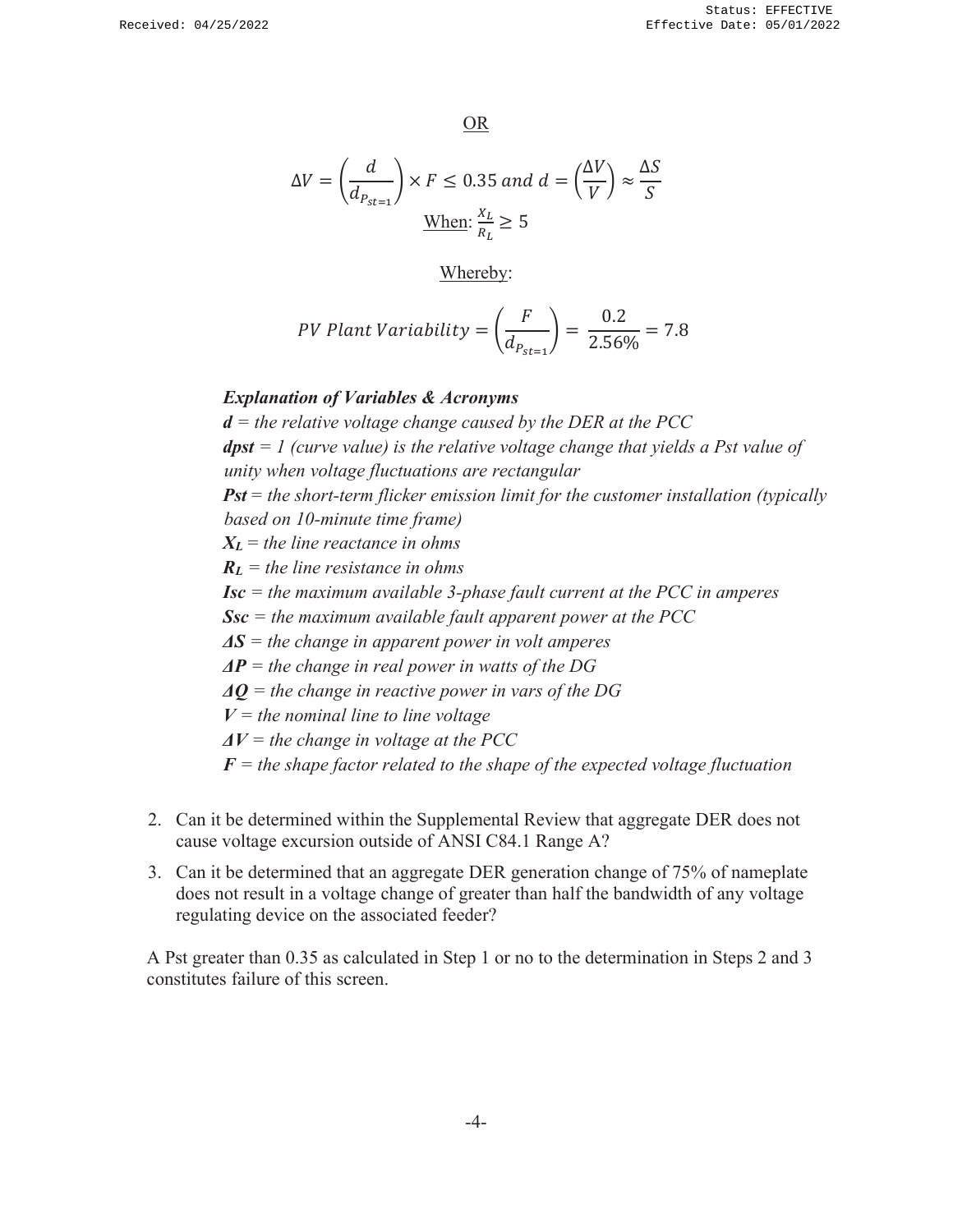#### **Screen I: Operating Limits, Protection Adequacy and Coordination Evaluation**

- 1. Review anti-islanding protection requirements based on the most recent version of the JU Unintentional Islanding Protection Practice and identify utility and DER system upgrades, if required.
- 2. Review DER system configuration to determine if design and operation meets utility's effective grounding and ground source contribution requirements.
- 3. Identify equipment where fault current exceeds 90% of its short circuit current interrupting capability.
- 4. Identify any additional concerns related to utility and DER protection adequacy and protection, including but not limited to: protective device coordination and coverage, load rejection overvoltage, and 3V0 protection (where applicable).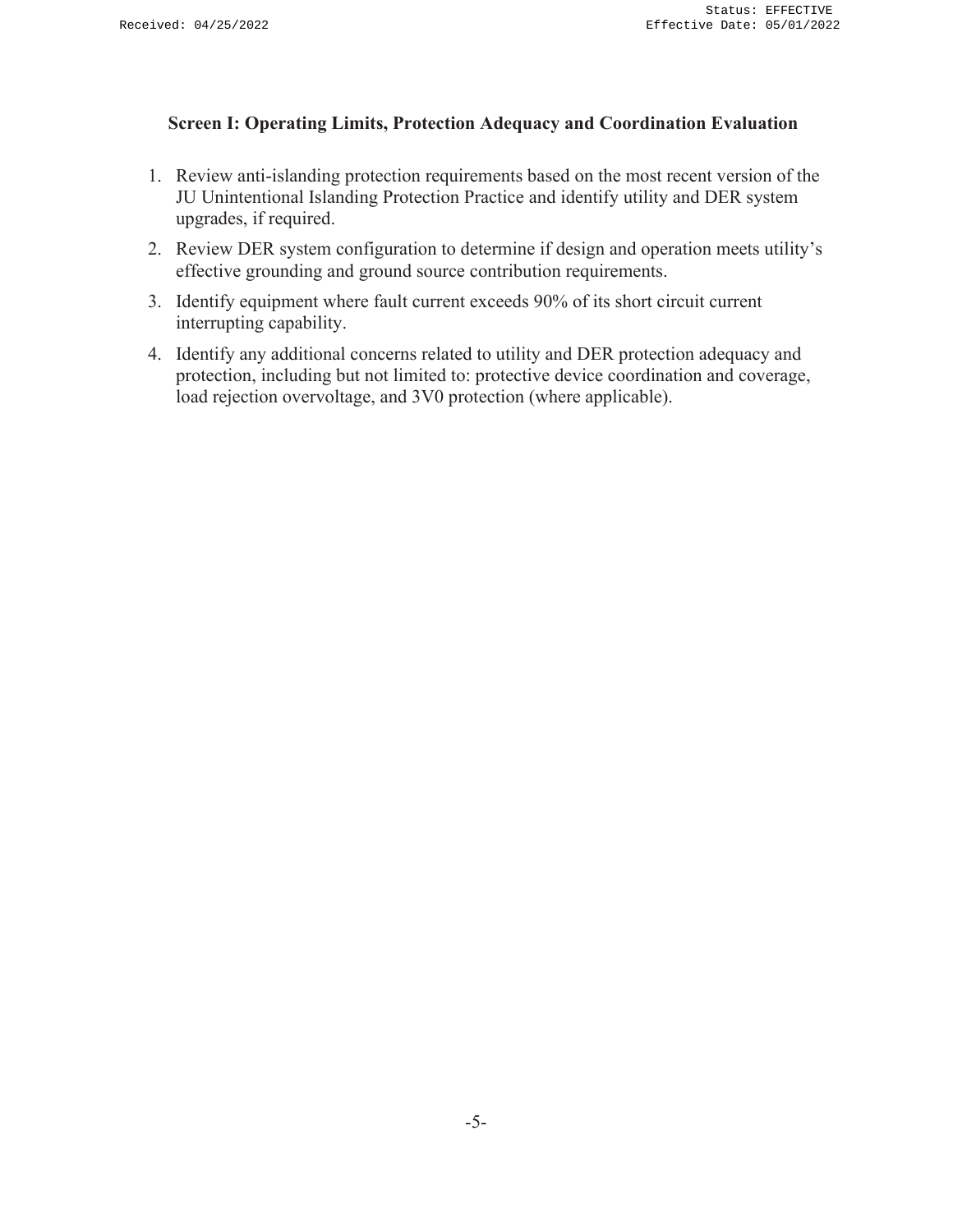## **APPENDIX H -**

## **New York State Standardized Acknowledgment of Property Owner Consent Form**

| <b>Interconnecting Utility:</b>               |  |
|-----------------------------------------------|--|
| <b>Utility Project Number (if available):</b> |  |

(Note: This Acknowledgment is to be signed by the owner of the property where the proposed distributed generation facility and interconnection will be placed, when the owner or operator of the proposed distributed generation facility is not also the owner of the property, and the property owner's electric facilities will not be involved in the interconnection of the distributed generation facility.)

| This Acknowledgment is executed by                                                              |
|-------------------------------------------------------------------------------------------------|
| (the "Property Owner"; as used herein the term shall include the Property Owner's successors in |
| interest to the Property), as owner of the real property situated in the City/Town of           |
| County, New York, known as                                                                      |
| [street address] (the "Property"), at the request of                                            |
| [name of Developer] (the "Developer"; as used                                                   |

herein the term shall include the Developer's successors and assigns).

This Acknowledgment does not grant or convey any interest in the Property to the Developer.

1. The Property Owner certifies as of the date indicated below that the Property Owner is working exclusively with the Developer on a proposal to install a distributed generation facility (the "Facility") on the Property.

OR

2. The Property Owner certifies as of the date indicated below that the Developer has executed with the Property Owner one of the following: a signed option agreement to lease or purchase the Property, an executed Property lease, or an executed purchase agreement for the Property granting the Developer a right to use the Property for purposes of installing the Facility.

| <b>Property Owner:</b> | Developer: |
|------------------------|------------|
| By:                    | Bv:        |
| Name:                  | Name:      |
| Title:                 | Title:     |
| Date:                  | Date:      |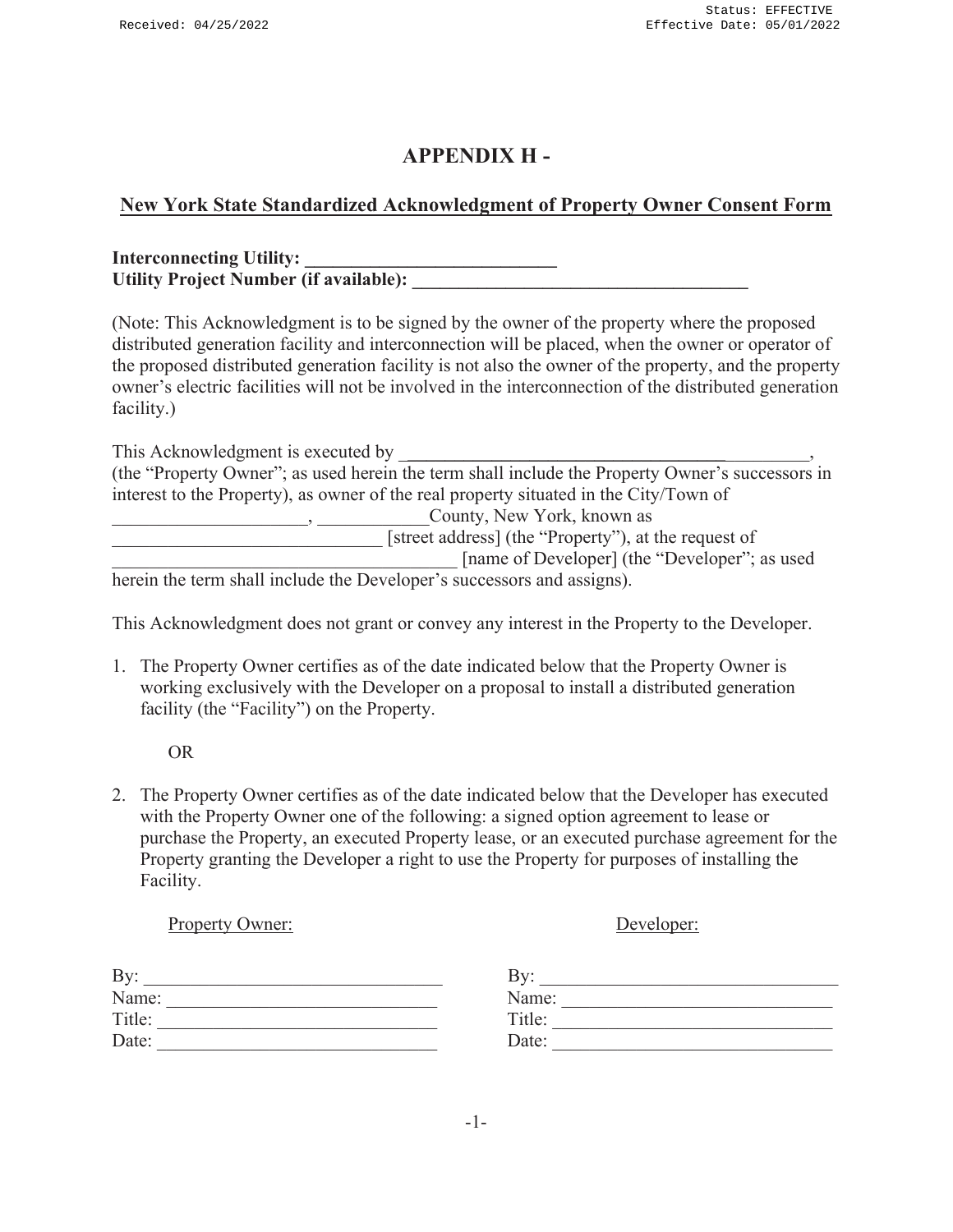## **APPENDIX I -**

## **New York State Standard Moratorium Attestation Form**

[UTILITY COMPANY NAME] [UTILITY DEPT. NAME AND CONTACT NAME] [UTILITY STREET ADDRESS] [CITY/TOWN, New York [ZIP CODE]

|     | <b>DEVELOPER</b> | [name]                   |
|-----|------------------|--------------------------|
|     |                  | [contact information]    |
|     | <b>PROJECT</b>   | [utility ID number]      |
| Re: |                  | [street address]         |
|     | <b>PROPERTY</b>  | [municipality/county]    |
|     |                  | [city/town and zip code] |

[DEVELOPER NAME] hereby attests that it will notify the interconnecting utility identified above of the date that the moratorium on solar development in [MUNICIPALITY NAME] is lifted.

By signing below, Developer confirms that this attestation is true and correct.

By: \_\_\_\_\_\_\_\_\_\_\_\_\_\_\_\_\_\_\_\_\_\_\_\_\_\_\_\_\_\_\_\_

Printed Name:

Title: \_\_\_\_\_\_\_\_\_\_\_\_\_\_\_\_\_\_\_\_\_\_\_\_\_\_\_\_\_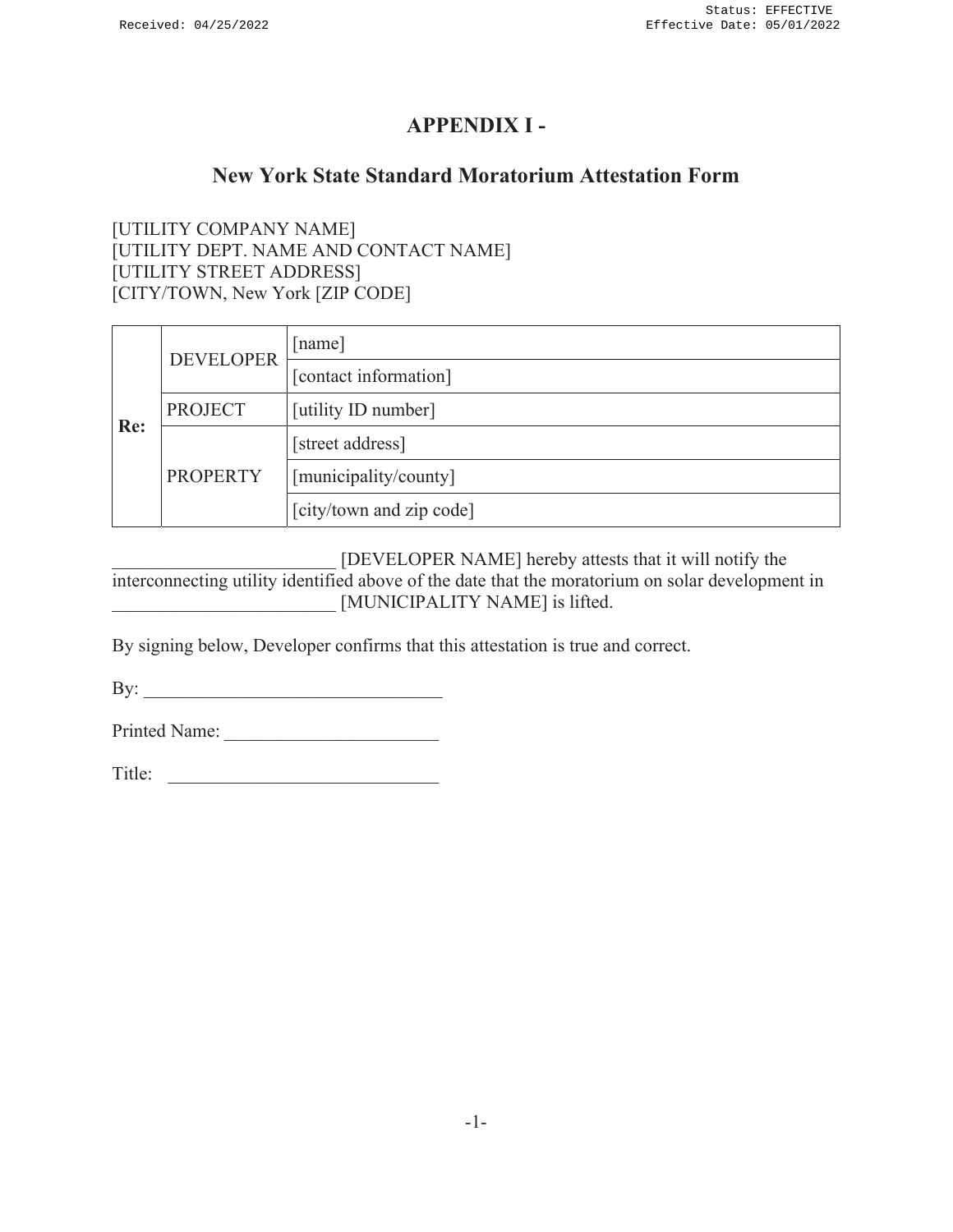## **APPENDIX J -**

## **New York State Standard Site Control Certification Form**

[UTILITY COMPANY NAME] [UTILITY DEPT. NAME AND CONTACT NAME] [UTILITY STREET ADDRESS] [CITY/TOWN], New York [ZIP CODE]

|                                                                       | <b>DEVELOPER</b>                                             | [name]                   |
|-----------------------------------------------------------------------|--------------------------------------------------------------|--------------------------|
| [contact information]<br>Re:<br><b>PROJECT</b><br>[utility ID number] |                                                              |                          |
|                                                                       |                                                              |                          |
|                                                                       | [street address]<br><b>PROPERTY</b><br>[municipality/county] |                          |
|                                                                       |                                                              |                          |
|                                                                       |                                                              | [city/town and zip code] |

(the "Property Owner") is the owner of the

above- referenced property (the "Property").

(the "Developer") is the developer of the

project identified above.

The Property Owner and the Developer have entered into an agreement authorizing the Developer to use the Property for the purpose of constructing and operating a distributed generation facility. The type of agreement that is in place is indicated below by a check mark.

| Signed option agreement to lease or purchase the Property                                                                                                 |
|-----------------------------------------------------------------------------------------------------------------------------------------------------------|
| Executed lease agreement for the Property                                                                                                                 |
| Executed agreement to purchase the Property                                                                                                               |
| License or other agreement granting exclusive right to use the Property for purposes<br>of constructing and operating the distributed generation facility |

Property Owner and Developer entered into the agreement on or about

(MM/DD/YYYY)

Terms of Agreement (including options to extend) \_\_\_\_\_\_\_\_\_\_\_\_\_\_\_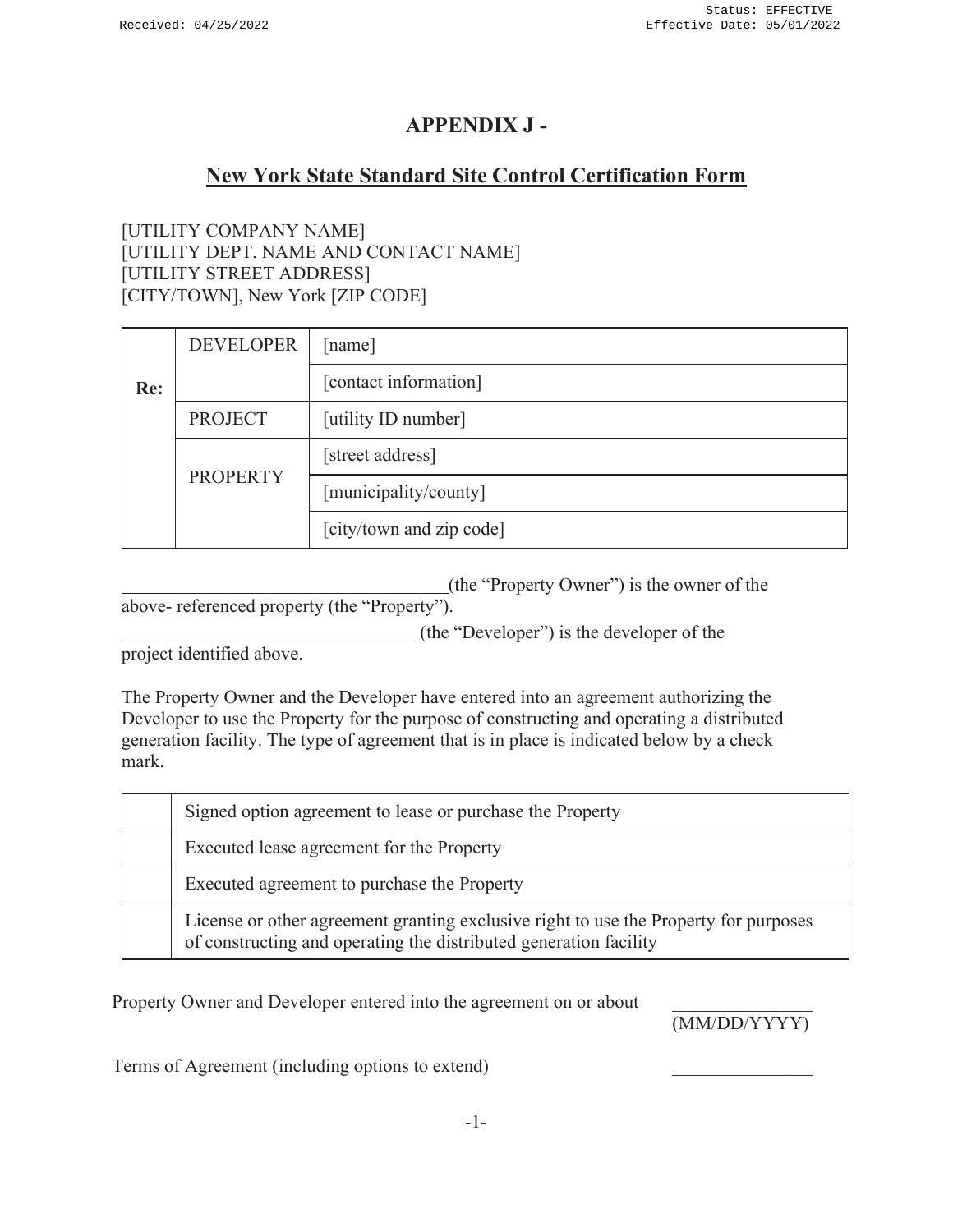# (MM/DD/YYYY)

| <b>Property Owner</b> | <b>Developer</b>                                                                     |
|-----------------------|--------------------------------------------------------------------------------------|
|                       | By: $\qquad \qquad$                                                                  |
| Printed Name:         | Printed Name:                                                                        |
| Title:                | Title:<br>the control of the control of the control of the control of the control of |
| Date:                 | Date:                                                                                |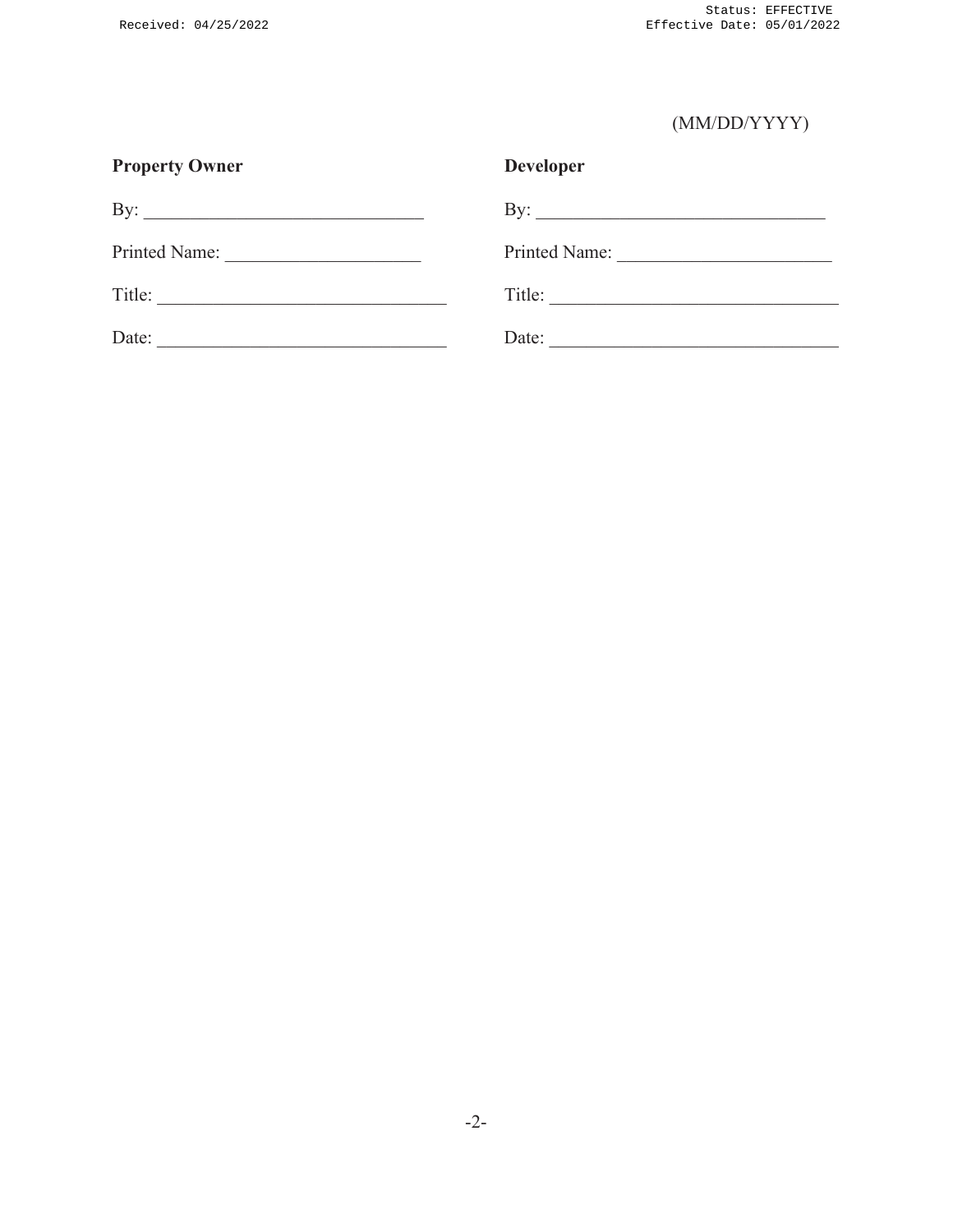## **APPENDIX K -**

# **Energy Storage System (ESS) Application Requirements / System Operating Characteristics / Market Participation**

## **Application Requirements**

- a. Provide a general overview / description and associated scope of work for the proposed project. Is the new ESS project associated with a new or existing DG facility?
- b. Identify whether this is a Stand-Alone or Hybrid ESS proposal, or a change to the operating characteristics of an existing system. If Hybrid ESS, please select the configuration option:
	- 1. Hybrid Option A ESS is charged exclusively by the DG
	- 2. Hybrid Option B ESS will not export to the grid, only DG will.
	- a. Hybrid Option C ESS may charge/discharge unrestricted, but grid consumption by ESS is netted out of grid exports.<sup>1</sup>
	- 3. Hybrid Option D ESS may charge/discharge unrestricted, but any consumption on the account is netted out of grid exports
	- 4. N/A not Value Stack
- c. Market participation:<sup>2</sup>
	- 1. Compensated under a utility tariff(s)? If yes, please specify. Identify any associated use case stacking (*i.e*., parallel standby, net meter, VDER, import only, export only, peak shaving, generator firming, demand response, etc.) if applicable.
	- 2. NYISO markets? If yes, has the NYISO process been initiated? Please specify which anticipated NYISO market(s).
	- 3. As part of an NWA? If yes, please specify which associated NWA.
	- 4. program or market not listed? If yes, please describe.

<sup>1</sup> ESS may have restricted charge/discharge to be defined in Question 2e.

<sup>2</sup> Market participation information is non-binding but may be used to verify operating characteristics and metering configuration. Participation in NYISO markets and NWA programs may influence the technical study.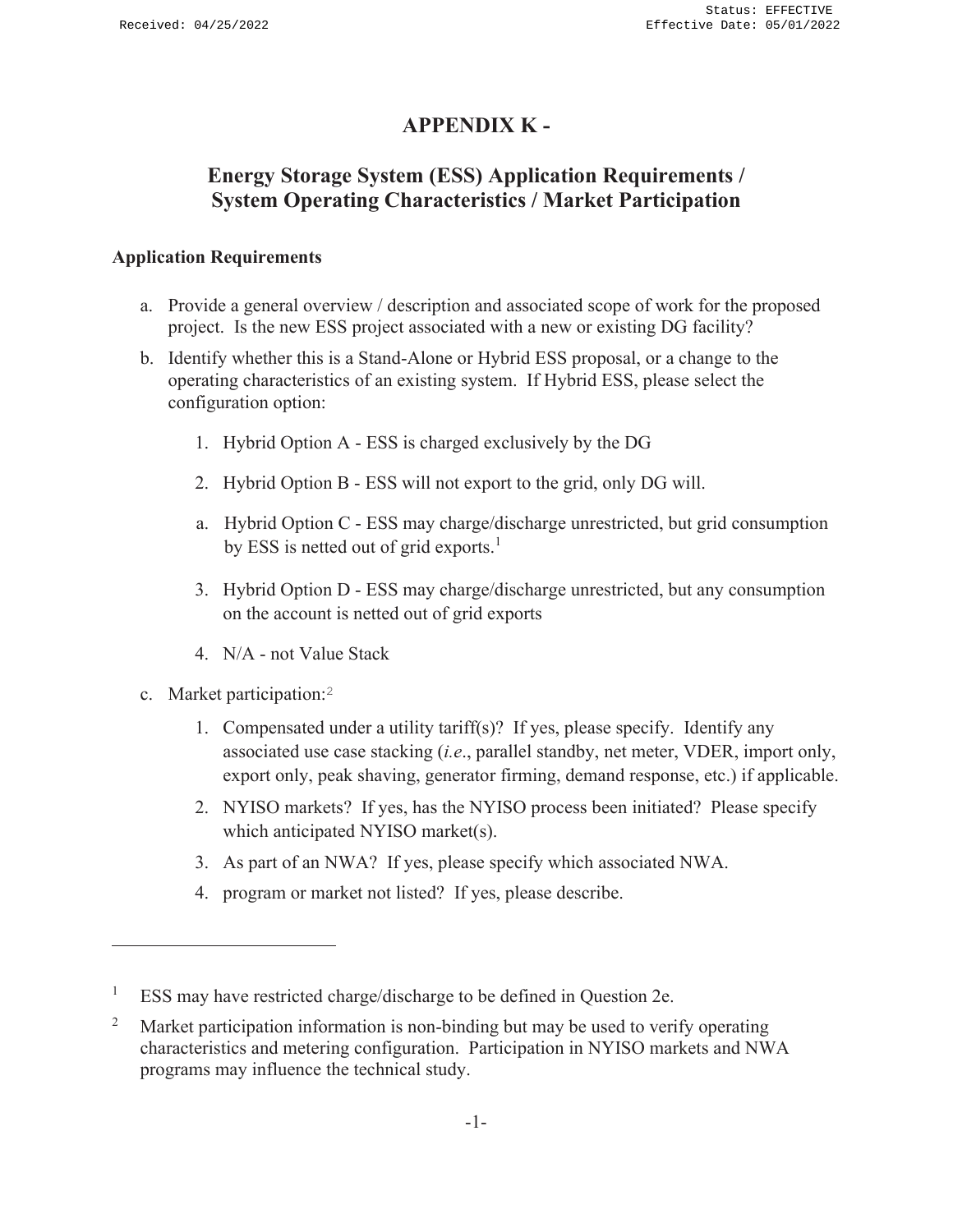- d. Indicate whether the ESS and DG system inverter(s)/converter(s) are DC-coupled or ACcoupled and provide the following:
	- 1. DER Nameplate Ratings:
		- i. Storage inverter rating (kW) for AC-coupled or stand-alone systems;
		- ii. DG inverter rating (kW) for AC-coupled systems (if DG present); or
		- iii.  $DG + ESS$  inverter rating (kW) for DC-coupled systems.
	- 2. Storage capacity (kWh) <sup>3</sup>
- e. Provide specification data/rating sheets for both the AC and/or DC components including the manufacturer, model, and nameplate ratings (kW) of the inverter(s)/converters(s) and controllers for the ESS and/or DG system, and capacity of ESS unit(s) (kWh).
- f. Indicate the type of Energy Storage (ES) technology to be used. For example, NaS, Dry Cell, PB-acid, Li-ion, vanadium flow, etc.
- g. Will the proposed project provide both real power and reactive power (PQ injection)?
- h. Will the proposed project provide reactive power control, either via volt/VAR mode or specific power factor?
- i. Indicate whether the interconnected inverters inverter(s)/converter(s) is/are compliant to the latest versions of the following additional standards. If partially compliant to subsections of the latest standards, please list those subsections:
	- 1. IEEE 1547a 2018
	- 2. UL 1741 and its supplement SA
- j. List the system's maximum import in kW AC, including any equipment and ancillary loads (*i.e*., HVAC) to be installed to facilitate the ESS installation.
- $k$ . Indicate desired ramp rates in kW/second during charging and discharging (worst case will be assumed if not provided). Please attach a charge and discharge data/curve.
- l. Is the ESS symmetrical or asymmetrical (*e.g*., charge magnitude equivalent to discharge magnitude)? Provide proposed inverter(s) power factor operating range and anticipated

<sup>3</sup> Kilowatt hour rating values are typically not utilized for impact review outside of a utility performance requirement under and NWA solution. However, kWh is required for utility reporting and is a mandatory date field.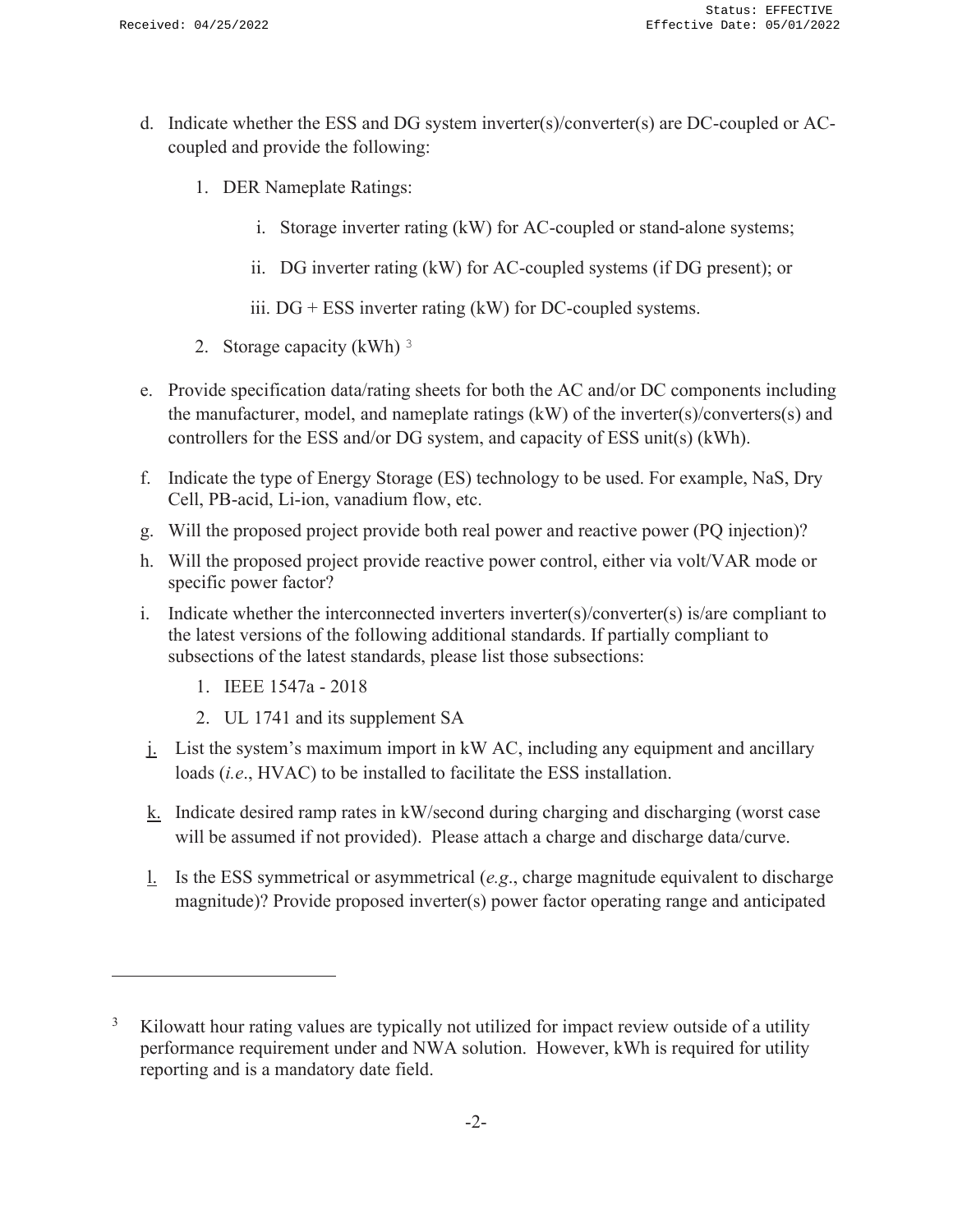operational setpoints<sup>4</sup> in the context of the expected two-quadrant or four-quadrant operation.

- m. Indicate the maximum potential change in power magnitude expressed in equipment limitations such as per-second, minute, hour, or day, and kW or % of kW as applicable.
- n. Indicate any specific operational limitations that will be imposed (*e.g*., will not charge or discharge across PCC between 2-7 pm on weekdays; ESS will not charge at any time that would increase customers peak demand, etc.). Charge/discharge at any time (24 hours) will be assumed by the utility if not provided.
- o. Provide a summary of protection and control scheme functionality and provide details of any integrated protection of control schematics and default settings within controllers.
- p. Submit control schemes, electrical configurations, and sufficient details for the utility to review and confirm acceptance of proposal. Detail any integrated control scheme(s) that are included in the interconnected inverter(s)/converters including a sequence of operations for expected events, energy flows, or power restrictions. For example, provide details if the ESS can be charged only through the DG input, or if the ESS can be switched to be charged from the line input, or if a control scheme is proposed to prohibit power flow directionality or peak values. Provide details on grounding of the interconnected ESS and/or DG system to meet utility's effective grounding requirements.
- q. Provide short circuit current capabilities and harmonic output from the hybrid ESS project or stand-alone ESS.
- $r<sub>r</sub>$ . If the intended use case for the ESS includes behind-the-meter backup services, please provide a description and documentation illustrating how the entire system disconnects from the utility during an outage (*e.g*., mechanical or electronic, coordination, etc.).

## **Optional Questions**

Questions in this section are not required for a complete application, although any responses provided may support the utility's decision to review the project performance in a manner that could result in less impact to the customer interconnection.

<sup>4</sup> Final setpoints are subject to change per utility's direction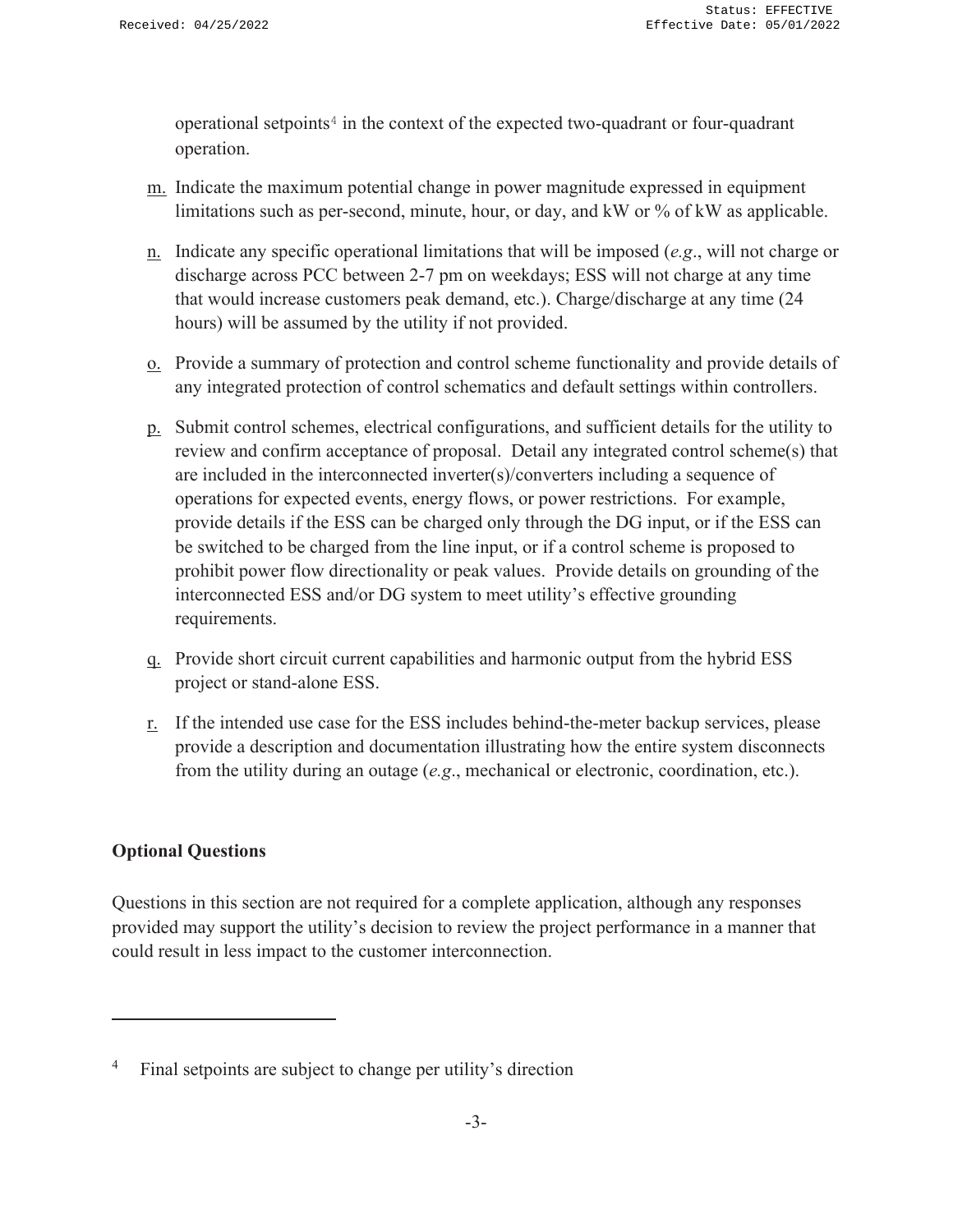- a. Indicate whether the interconnected inverters inverter(s)/converter(s) is/are compliant to the latest versions of the following additional standards. If partially compliant to subsections of the latest standards, please list those subsections:
	- a. SunSpec Common Smart Inverter Profile (CSIP) v2.103-15-2018
- b. Any other recognized standard or practice. Indicate the maximum frequency of change in operating modes (*i.e*., charging to discharging and vice-versa) that will be allowed based upon control system configurations.
- c. Provide details on standard communication as follows:
	- a. Hardware interfaces that are available, *e.g*., TCP/IP, serial, etc.
	- b. Protocols that are available, *e.g*., MODBUS, DNP-3, 2030.5, etc.
	- c. Data models that are available*, e.g*., 61850-90-7, SunSpec, MESA, 2030.5, OpenADR, etc.
- d. Provide details on whether the inverter(s)/converter(s) have any intrinsic grid support functions, such as autonomous or interactive voltage and frequency support. If so, please describe these functions and default settings.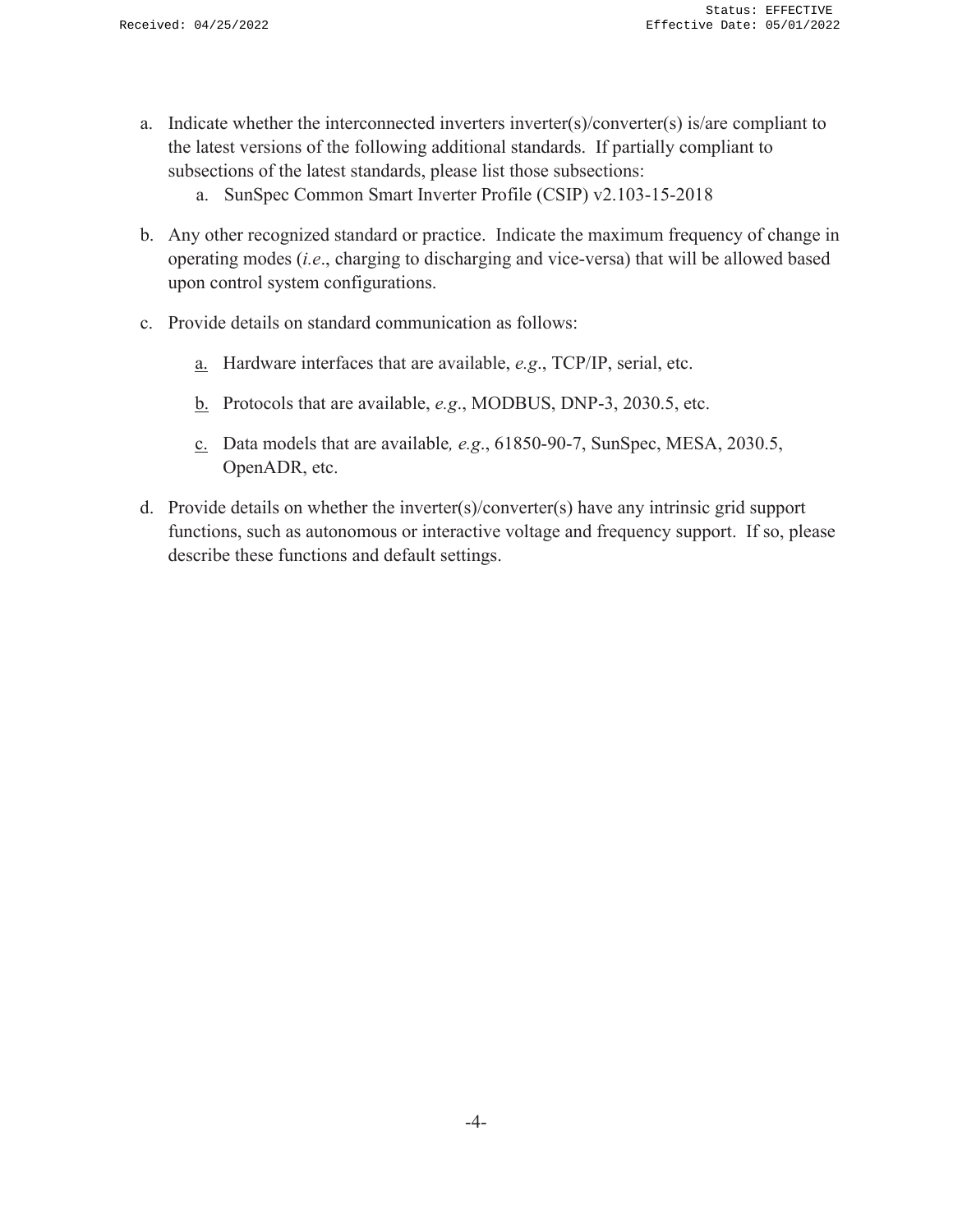## **APPENDIX L -**

# **Project Construction Schedule**

Utility Project Number (if available)

Project Name

Developer

*\* This Interconnection schedule depends upon receipt of funds along with notification to proceed, executed Interconnection Agreement, weather, equipment delivery, public opposition to right-of-way and timely Customer design submittals. Close coordination is required to sequence construction and planned interruption events. As a result, any final schedule requires mutual agreement and would be subject to change.*

| <b>Milestone</b>                               | <b>Estimated Time</b>                           | <b>Responsible Party</b>                                      |
|------------------------------------------------|-------------------------------------------------|---------------------------------------------------------------|
|                                                | <b>Duration to</b><br><b>Completion (Weeks)</b> |                                                               |
| 25% Payment                                    |                                                 | <b>Interconnection Customer</b>                               |
| Administrative Setup                           |                                                 | Utility                                                       |
| <b>Customer Submittals</b>                     |                                                 | <b>Interconnection Customer</b>                               |
| Single-Line and Three-Line<br>Diagrams         |                                                 |                                                               |
| <b>Stamped Site Plans</b>                      |                                                 |                                                               |
| Design Queue                                   |                                                 | Utility                                                       |
| Permitting/Easements                           |                                                 | Utility                                                       |
| Upgrade Design -<br>Line/POI/Substation Design |                                                 | Utility: Complete design to the point<br>of material ordering |
| 75% Payment**                                  |                                                 | <b>Interconnection Customer</b>                               |
|                                                |                                                 | $(120$ Business Days after $1st$<br>Payment)                  |
| Scheduling/Procurement                         |                                                 | Utility                                                       |